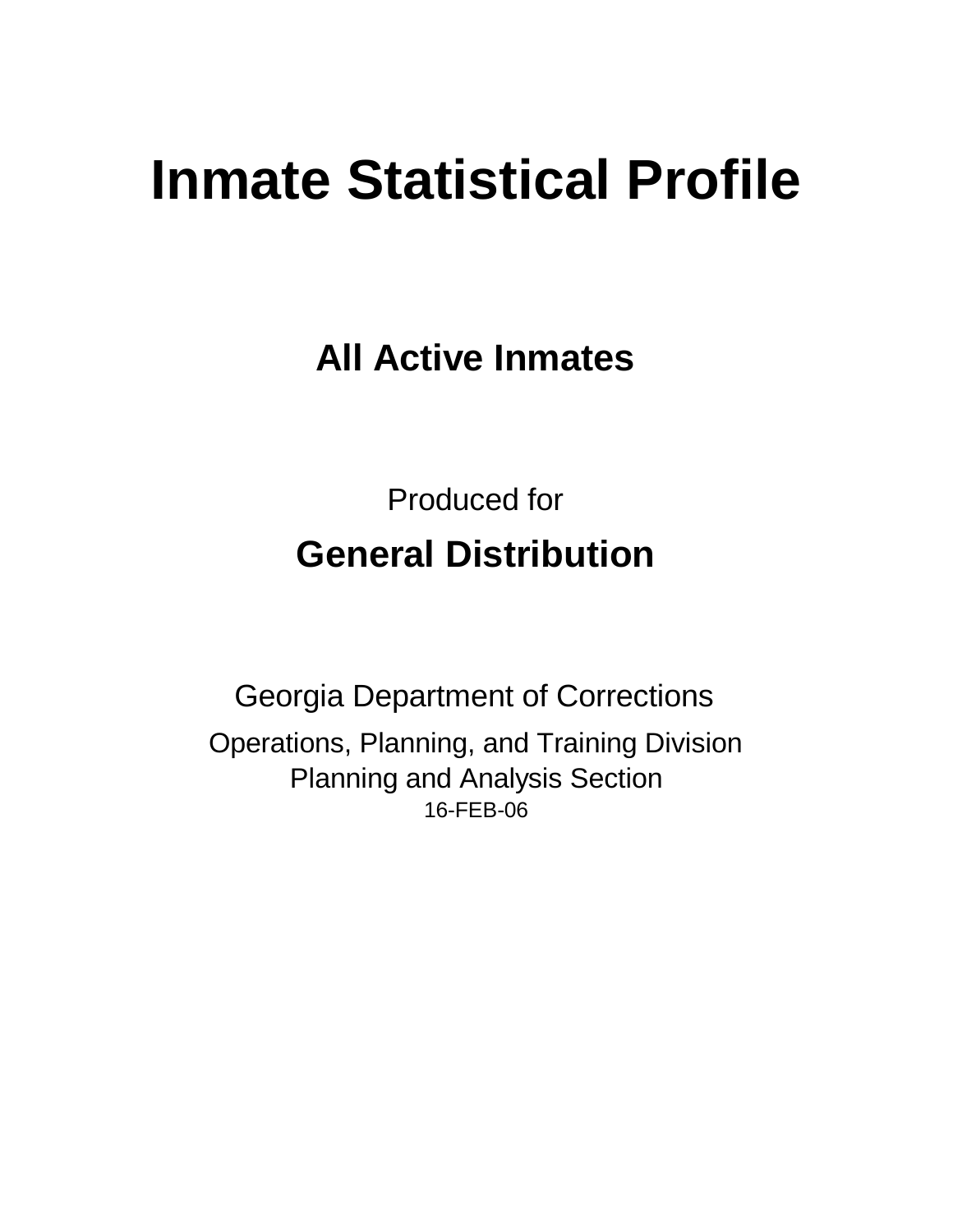**Contents** 

**All Active Inmates**

Produced for **General Distribution**

## Table of Contents

|    | <b>Demographic information</b>                                       |
|----|----------------------------------------------------------------------|
|    | 5 Current age, broken out in ten year age groups                     |
|    | 6 Race group                                                         |
|    | 7 Marital status, self-reported at entry to prison                   |
|    | 8 Number of children, self-reported at entry to prison               |
|    | 9 Home county - self-reported at entry to prison                     |
|    | 14 Socioeconomic class, self-reported at entry to prison             |
|    | 15 Environment to age 16, self-reported at entry to prison           |
|    | 16 Guardian status to age 16, self-reported at entry to prison       |
|    | 17 Employment status before prison, self-reported at entry to prison |
|    | 18 Age at admission                                                  |
|    | 20 Age at release                                                    |
|    | 21 Height, measured at entry to prison                               |
|    | 23 Weight, measured at entry to prison                               |
|    | <b>Correctional information</b>                                      |
|    | 25 Type of admission to prison                                       |
|    | 26 Current / last security status                                    |
|    | 27 Current / last institution type                                   |
|    | 28 Institution type - transitional centers                           |
|    | 29 Institution type - mental hospitals                               |
|    | 30 Institution type - county prisons                                 |
| 31 | Institution type - state prisons                                     |
|    | 33 Institution type - private prisons                                |
|    | 34 Institution type - prison annexes                                 |
|    | 35 Institution type - inmate boot camp                               |
|    | 36 Number of transfers                                               |
|    | 37 Number of escapes                                                 |
|    | 38 Probable future release type                                      |
|    | 39 Actual release type                                               |
|    | 40 Time served in current (or last) institution                      |
|    | Educational, psychological and physical information                  |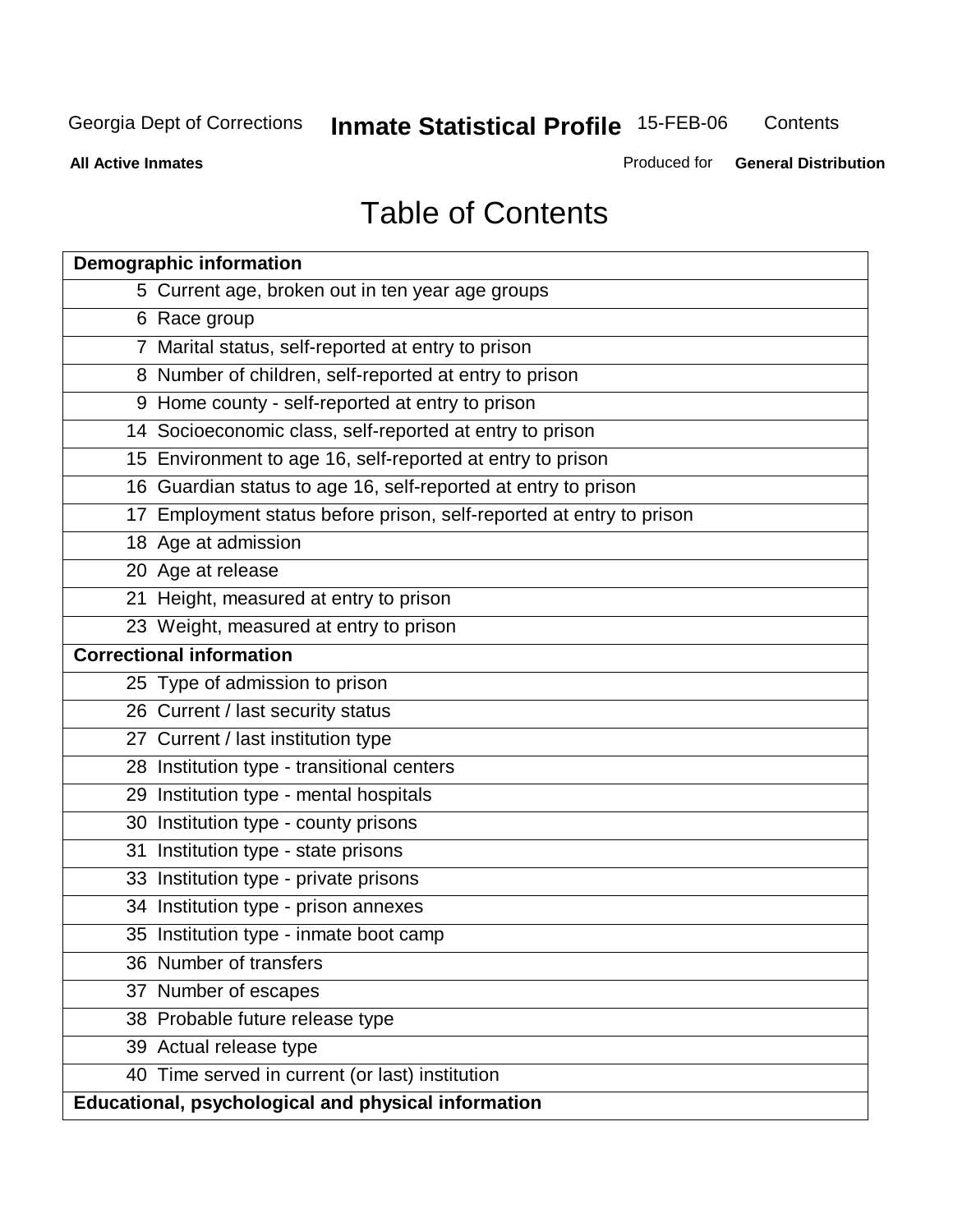**Contents** 

**All Active Inmates**

Produced for **General Distribution**

## Table of Contents

| <b>Educational, psychological and physical information</b>       |
|------------------------------------------------------------------|
| 41 Highest grade level attained                                  |
| 42 Culture fair IQ scores                                        |
| 43 Wide Range Achievement Test (WRAT) reading score              |
| 44 Wide Range Achievement Test (WRAT) math score                 |
| 45 Wide Range Achievement Test (WRAT) spelling score             |
| 46 Scope of substance abuse - summary                            |
| 47 Scope of substance abuse - detail                             |
| 48 Current / last mental health treatment level                  |
| 49 PULHESDWIT medical scale - 'P' overall condition ('P'hysical) |
| 50 PULHESDWIT medical scale - 'U' upper body                     |
| 51 PULHESDWIT medical scale - 'L' lower body                     |
| 52 PULHESDWIT medical scale - 'H' hearing                        |
| 53 PULHESDWIT medical scale - 'E' vision                         |
| 54 PULHESDWIT medical scale -'S' psychiatric                     |
| 55 PULHESDWIT medical scale - 'D' dental                         |
| 56 PULHESDWIT medical scale - 'W' work ability                   |
| 57 PULHESDWIT medical scale - 'I' impairment                     |
| 58 PULHESDWIT medical scale - 'T' transportability               |
| 59 Criminality in family, self-reported                          |
| 60 Alcoholism in family, self-reported                           |
| 61 Drug abuse in family, self-reported                           |
| 62 Subjected to frequent beatings, self-reported                 |
| 63 Father absent during inmate's childhood                       |
| 64 Mother absent during inmate's childhood                       |
| 65 Inmate diagnosed as manipulative                              |
| 66 Inmate diagnosed as assaultive                                |
| <b>Crimes and criminal history information</b>                   |
| 67 Number of prior Georgia incarcerations                        |
| 68 Prison sentence in years                                      |
| 69 Primary offense, broken out into felonies vs misdemeanors     |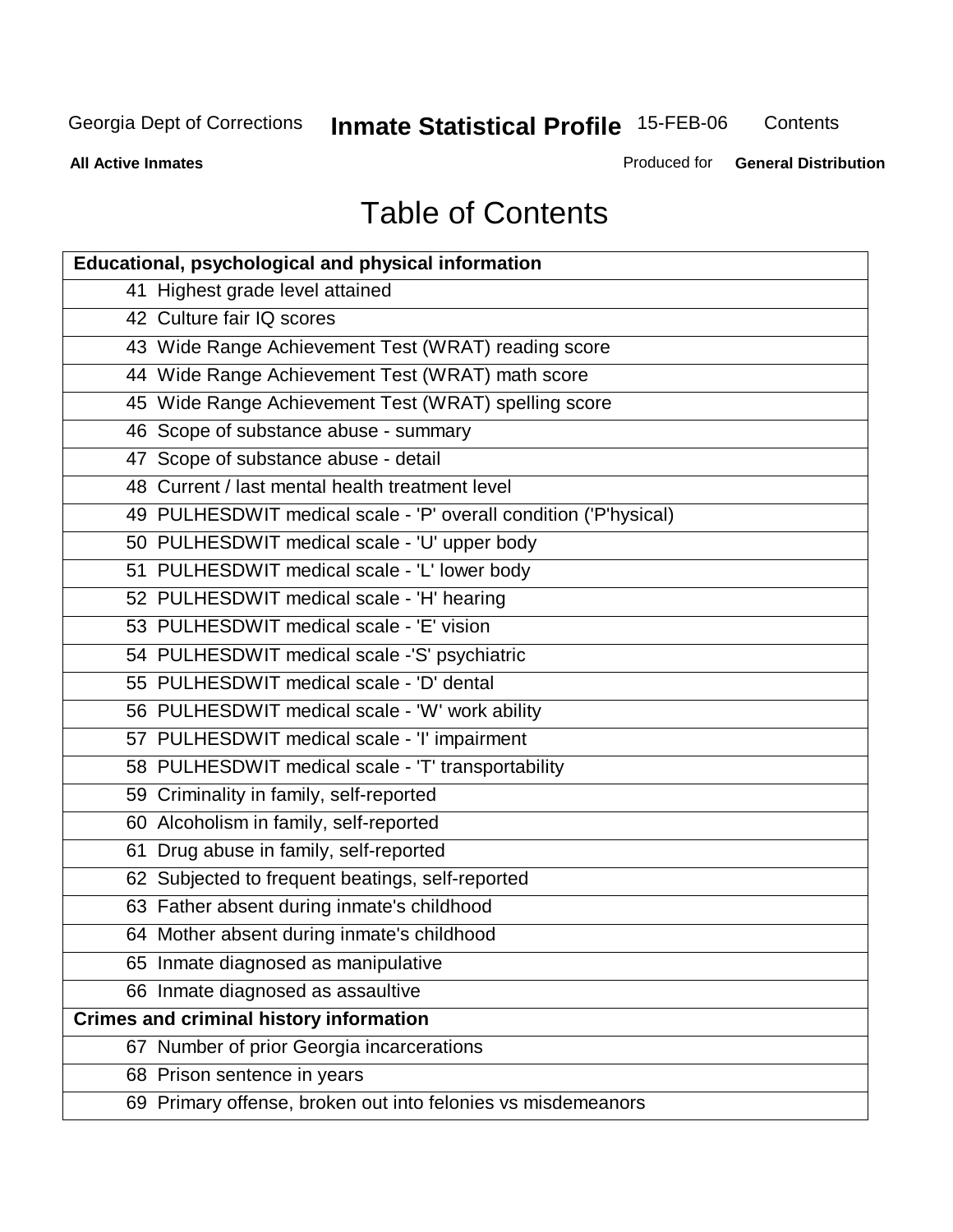**Contents** 

**All Active Inmates**

Produced for **General Distribution**

## Table of Contents

| <b>Crimes and criminal history information</b>                 |
|----------------------------------------------------------------|
| 70 Primary offense, broken out into six broad crime categories |
| 71 Primary offense, detailed offense code                      |
| 78 County of conviction of primary offense                     |
| 83 Circuit of conviction of primary offense                    |
| 85 Years served (jail + prison) in this incarceration          |
| <b>Medical information</b>                                     |
| 86 Results of most recent HIV test                             |
| 87 Results of most recent tuberculosis test                    |
| 88 Results of most recent syphilis test                        |
| 89 Results of most recent Hepatitis-C test                     |
| 90 Results of most recent pregnancy test                       |
| 91 Results of most recent diabetes test                        |
| 92 Results of most recent hypertension test                    |
| 93 Results of most recent asthma test                          |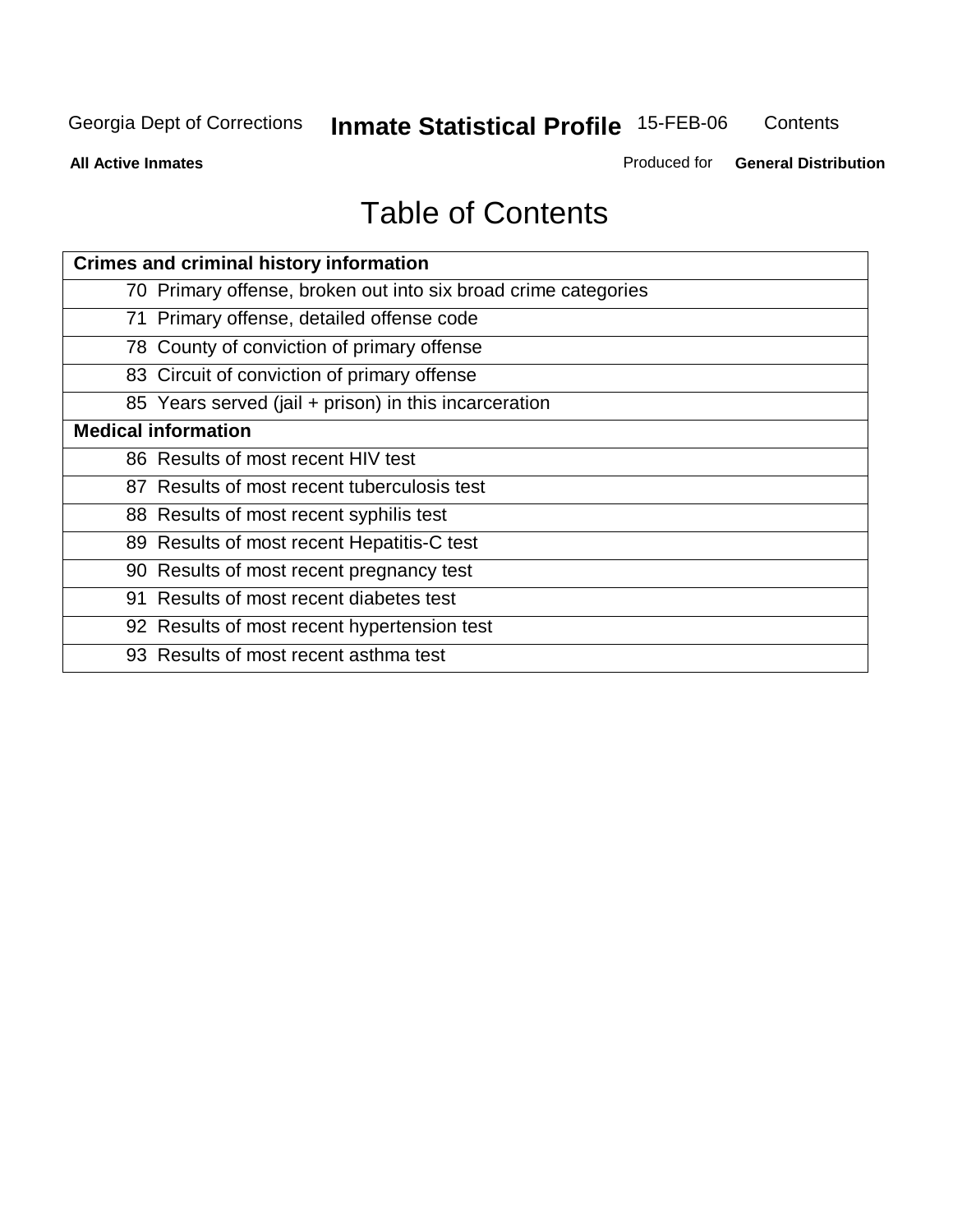#### **All Active Inmates**

#### Produced for **General Distribution**

#### Current age, broken out in ten-year age groups

|                       |              | <b>Male</b> |        |              | <b>Female</b> |       | <b>Total</b> |               |
|-----------------------|--------------|-------------|--------|--------------|---------------|-------|--------------|---------------|
| <b>Current Age</b>    | <b>Count</b> | Col %       | Row %  | <b>Count</b> | Col %         | Row % | <b>Total</b> | Col %         |
| <b>Teens</b>          | 2,775        | $6.00\%$    | 96.52% | 100          | 3.25%         | 3.48% | 2,875        | 5.83%         |
| <b>Twenties</b>       | 14,771       | 31.94%      | 94.32% | 889          | 28.89%        | 5.68% |              | 15,660 31.75% |
| <b>Thirties</b>       | 13,578       | 29.36%      | 92.71% | 1,067        | 34.68%        | 7.29% |              | 14,645 29.69% |
| <b>Forties</b>        | 10,555       | 22.83%      | 92.94% | 802          | 26.06%        | 7.06% | 11,357       | 23.03%        |
| <b>Fifties</b>        | 3,607        | 7.80%       | 95.27% | 179          | 5.82%         | 4.73% | 3,786        | 7.68%         |
| <b>Sixties</b>        | 820          | 1.77%       | 95.68% | 37           | 1.20%         | 4.32% | 857          | 1.74%         |
| Seventy +             | 137          | $0.30\%$    | 97.86% | 3            | 0.10%         | 2.14% | 140          | 0.28%         |
| <b>Total Reported</b> | 46,243       | 100%        | 93.76% | 3,077        | 100%          | 6.24% | 49,320       | 100%          |

| <b>Not Reported</b> |        |                 |        |
|---------------------|--------|-----------------|--------|
| Total               | 46,244 | כלה י<br>ו וט.נ | 49,321 |

| <b>Mean</b><br>(average) | 35.78 | 36.08    | 35.80 |
|--------------------------|-------|----------|-------|
| <b>Median (middle)</b>   | 34    | ^^<br>w  | 35    |
| Mode<br>(most frequent)  | 26    | າເ<br>δw | 26    |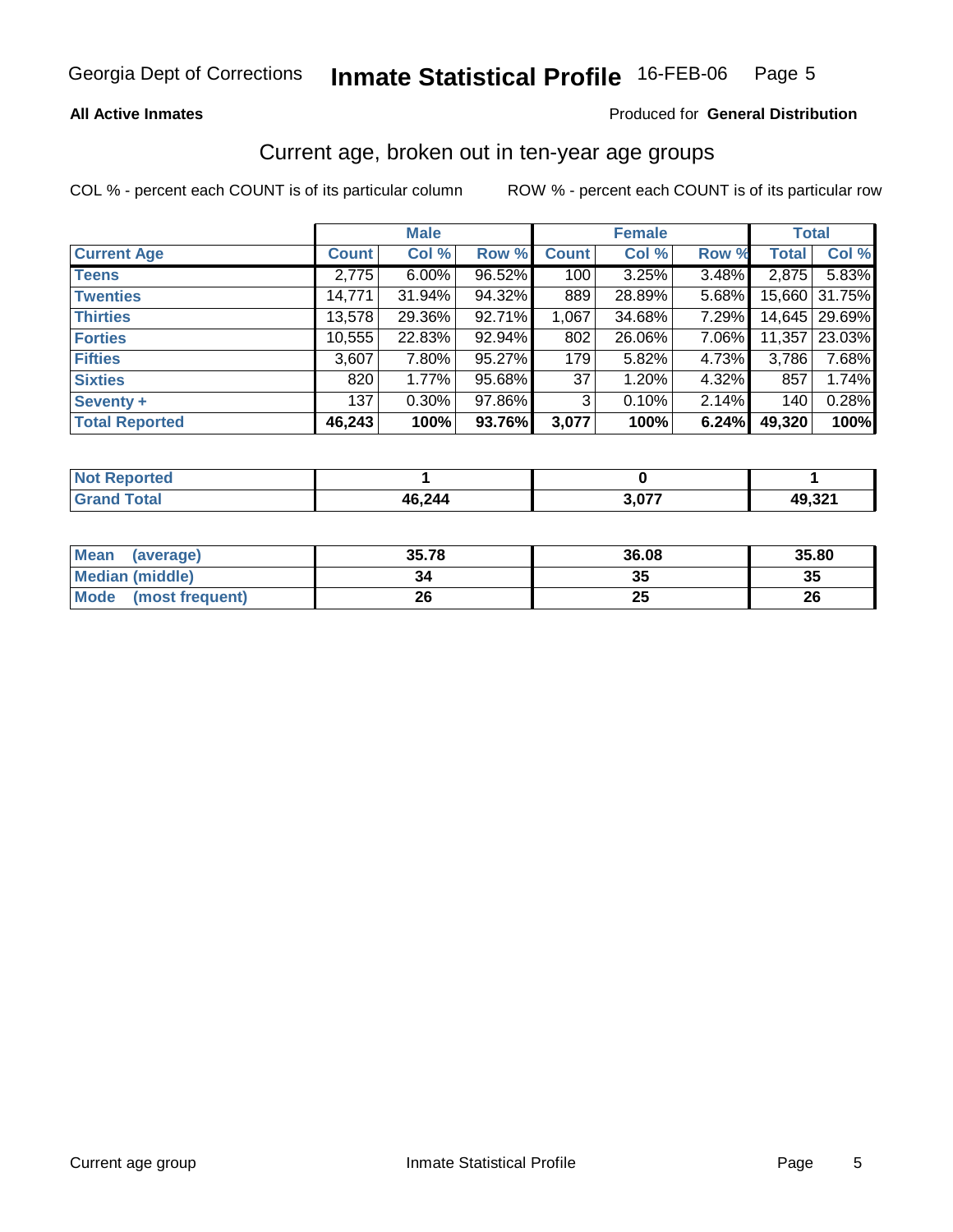**All Active Inmates**

#### Produced for **General Distribution**

### Race group

|                       |              | <b>Male</b> |                    |       | <b>Female</b> |          |        | <b>Total</b> |
|-----------------------|--------------|-------------|--------------------|-------|---------------|----------|--------|--------------|
| <b>Race Group</b>     | <b>Count</b> | Col %       | <b>Row % Count</b> |       | Col %         | Row %    | Total  | Col %        |
| <b>White</b>          | 16,976       | 36.86%      | $91.50\%$          | 1,577 | $51.42\%$     | $8.50\%$ | 18,553 | 37.77%       |
| <b>Black</b>          | 28,978       | $62.93\%$   | 95.13%             | .485  | 48.42%        | 4.87%    | 30,463 | 62.02%       |
| <b>Indian</b><br>3    | 51           | $.11\%$     | 96.23%             | 2     | $.07\%$       | $3.77\%$ | 53     | .11%         |
| <b>Asian</b>          | 46           | .10%        | 93.88%             | 3     | .10%          | $6.12\%$ | 49     | .10%         |
| <b>Total Reported</b> | 46,051       | 100%        | 93.76%             | 3,067 | 100%          | 6.24%    | 49,118 | 100%         |

| 193<br>__ | าบ    | າດາ<br>ZUJ       |
|-----------|-------|------------------|
| 46,244    | דים נ | 10.321<br>7.JZ . |

| $\sim$ $\sim$ $\sim$ $\sim$ |  | M. | Black | .<br>w<br>.<br>סטוונט | DIACK |
|-----------------------------|--|----|-------|-----------------------|-------|
|-----------------------------|--|----|-------|-----------------------|-------|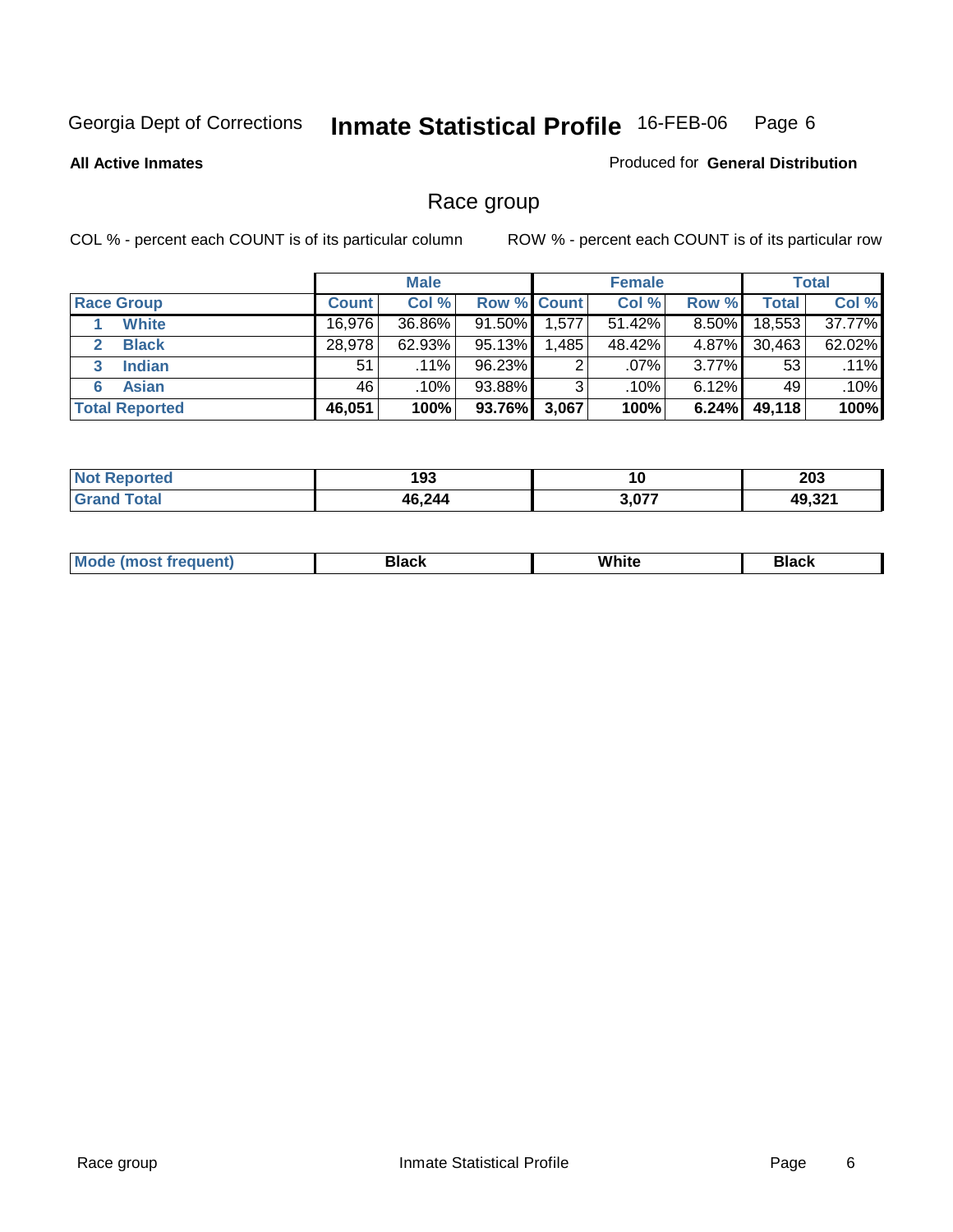#### **All Active Inmates**

#### Produced for **General Distribution**

### Marital status, self-reported at entry to prison

|                                |              | <b>Male</b> |        |              | <b>Female</b> |        |              | <b>Total</b> |
|--------------------------------|--------------|-------------|--------|--------------|---------------|--------|--------------|--------------|
| <b>Marital Status</b>          | <b>Count</b> | Col %       | Row %  | <b>Count</b> | Col %         | Row %  | <b>Total</b> | Col %        |
| <b>Single</b>                  | 17,782       | 59.75%      | 95.19% | 898          | 53.77%        | 4.81%  | 18,680       | 59.43%       |
| <b>Married</b><br>$\mathbf{2}$ | 3,851        | 12.94%      | 93.88% | 251          | 15.03%        | 6.12%  | 4,102        | 13.05%       |
| <b>Separated</b><br>3          | 1,584        | $5.32\%$    | 89.85% | 179          | 10.72%        | 10.15% | 1,763        | 5.61%        |
| <b>Divorced</b><br>4           | 3,664        | 12.31%      | 94.53% | 212          | 12.69%        | 5.47%  | 3,876        | 12.33%       |
| <b>Widowed</b><br>5            | 393          | 1.32%       | 84.15% | 74           | 4.43%         | 15.85% | 467          | 1.49%        |
| <b>Common Law</b><br>6         | 2,487        | 8.36%       | 97.80% | 56           | 3.35%         | 2.20%  | 2,543        | 8.09%        |
| <b>Total Reported</b>          | 29,761       | 100%        | 94.69% | 1,670        | 100%          | 5.31%  | 31,431       | 100%         |

| N | ,483   | ,407  | 17,890 |
|---|--------|-------|--------|
|   | IR 941 | 3,077 | 49,321 |

|  | <b>Mode</b><br>(most frequent) | .<br>luie | лане | ---- |
|--|--------------------------------|-----------|------|------|
|--|--------------------------------|-----------|------|------|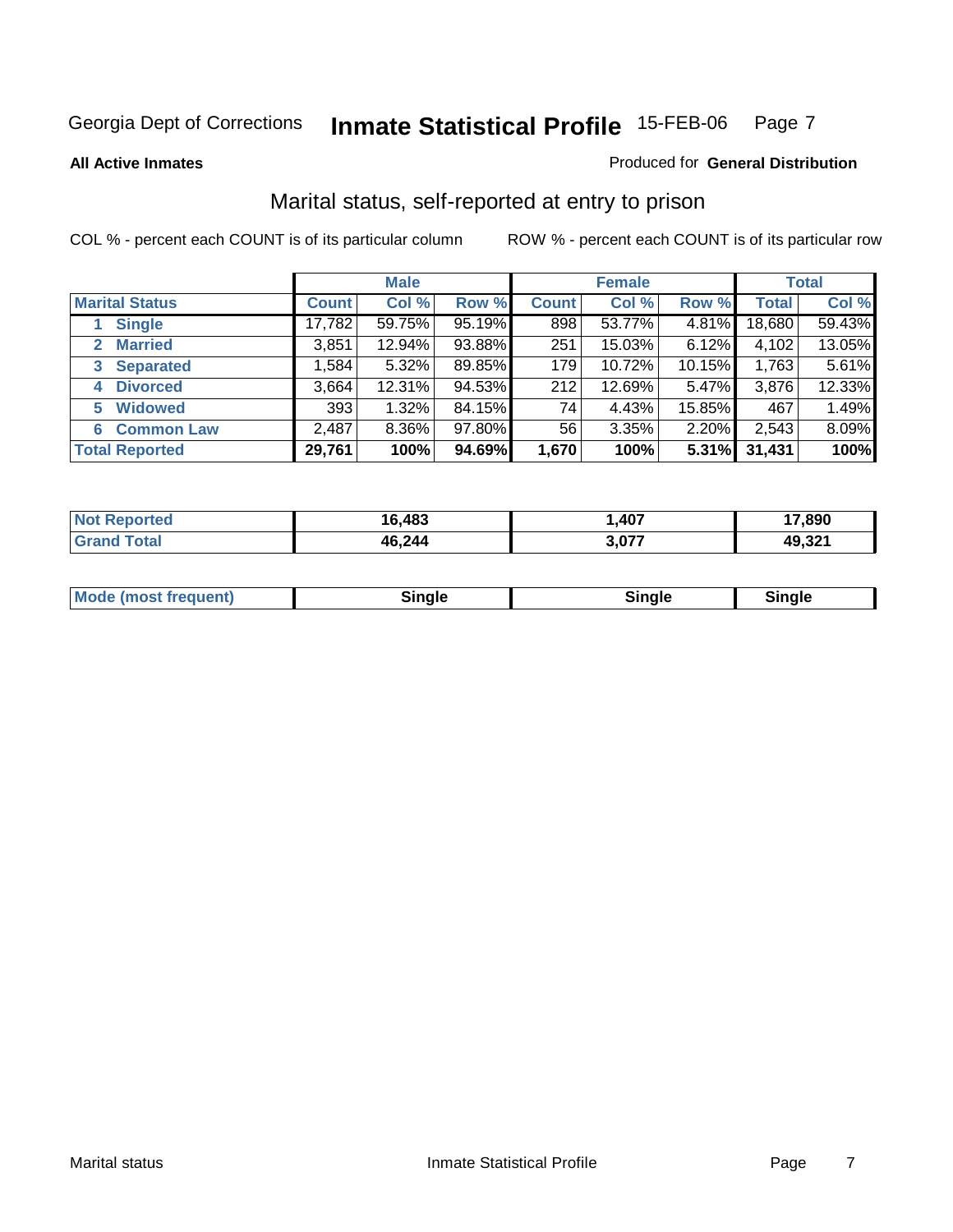**All Active Inmates**

#### Produced for **General Distribution**

### Number of children, self reported at entry to prison

|                           |              | <b>Male</b> |        |              | <b>Female</b> |        | <b>Total</b> |        |
|---------------------------|--------------|-------------|--------|--------------|---------------|--------|--------------|--------|
| <b>Number of Children</b> | <b>Count</b> | Col %       | Row %  | <b>Count</b> | Col %         | Row %  | <b>Total</b> | Col %  |
| $\overline{0}$            | 18,820       | 41.56%      | 96.19% | 745          | 24.82%        | 3.81%  | 19,565       | 40.52% |
|                           | 10,258       | 22.65%      | 95.09% | 530          | 17.65%        | 4.91%  | 10,788       | 22.34% |
| $\overline{2}$            | 7,542        | 16.66%      | 91.33% | 716          | 23.85%        | 8.67%  | 8,258        | 17.10% |
| $\overline{\mathbf{3}}$   | 4,528        | 10.00%      | 89.03% | 558          | 18.59%        | 10.97% | 5,086        | 10.53% |
| 4                         | 2,127        | 4.70%       | 89.33% | 254          | 8.46%         | 10.67% | 2,381        | 4.93%  |
| 5                         | 1,114        | 2.46%       | 91.84% | 99           | 3.30%         | 8.16%  | 1,213        | 2.51%  |
| $6\phantom{a}6$           | 459          | 1.01%       | 88.10% | 62           | 2.07%         | 11.90% | 521          | 1.08%  |
| 7                         | 222          | 0.49%       | 90.24% | 24           | 0.80%         | 9.76%  | 246          | 0.51%  |
| 8                         | 95           | 0.21%       | 92.23% | 8            | 0.27%         | 7.77%  | 103          | 0.21%  |
| 9                         | 50           | 0.11%       | 96.15% | 2            | 0.07%         | 3.85%  | 52           | 0.11%  |
| 10                        | 23           | 0.05%       | 88.46% | 3            | 0.10%         | 11.54% | 26           | 0.05%  |
| Over 10                   | 45           | 0.10%       | 97.83% |              | 0.03%         | 2.17%  | 46           | 0.10%  |
| <b>Total Reported</b>     | 45,283       | 100%        | 93.78% | 3,002        | 100%          | 6.22%  | 48,285       | 100%   |

| ted<br><b>N</b> | 961  | 75 F   | ,036   |
|-----------------|------|--------|--------|
| المقط           | 244. | $\sim$ | 49 321 |
|                 | 16.  | J.VI   | ്9,ఎ∠  |

| Mean<br>(average)    | າາ<br>∠د. ا | 1.94 | .35 |
|----------------------|-------------|------|-----|
| Median (middle)      |             |      |     |
| Mode (most frequent) |             |      |     |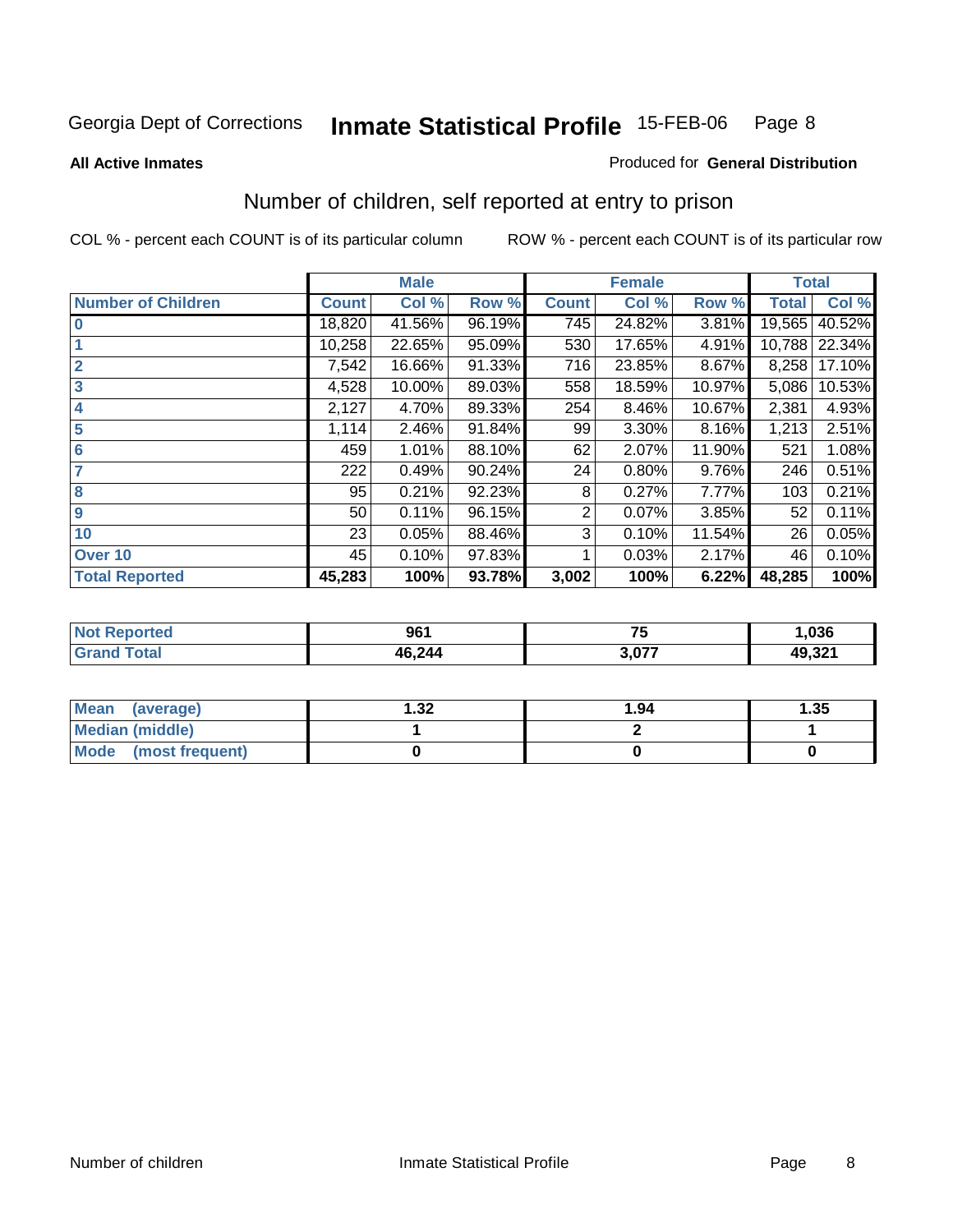#### **All Active Inmates**

#### Produced for **General Distribution**

### Home county, self-reported at entry to prison

|                  |                      |                  | <b>Male</b> |         |                 | <b>Female</b> |        | <b>Total</b>     |       |
|------------------|----------------------|------------------|-------------|---------|-----------------|---------------|--------|------------------|-------|
|                  | <b>Home County</b>   | <b>Count</b>     | Col %       | Row %   | <b>Count</b>    | Col %         | Row %  | <b>Total</b>     | Col % |
| 1                | <b>Appling</b>       | 84               | .21%        | 92.31%  | 7               | .29%          | 7.69%  | 91               | .22%  |
| $\overline{2}$   | <b>Atkinson</b>      | $\overline{33}$  | .08%        | 97.06%  | 1               | .04%          | 2.94%  | $\overline{34}$  | .08%  |
| 3                | <b>Bacon</b>         | $\overline{44}$  | .11%        | 95.65%  | $\overline{2}$  | .08%          | 4.35%  | 46               | .11%  |
| 4                | <b>Baker</b>         | $\overline{11}$  | .03%        | 91.67%  | 1               | .04%          | 8.33%  | $\overline{12}$  | .03%  |
| 5                | <b>Baldwin</b>       | $\overline{261}$ | .67%        | 95.60%  | $\overline{12}$ | .51%          | 4.40%  | $\overline{273}$ | .66%  |
| $6\phantom{1}6$  | <b>Banks</b>         | $\overline{42}$  | .11%        | 93.33%  | $\overline{3}$  | .13%          | 6.67%  | 45               | .11%  |
| 7                | <b>Barrow</b>        | $\overline{205}$ | .52%        | 95.79%  | $\overline{9}$  | .38%          | 4.21%  | $\overline{214}$ | .52%  |
| 8                | <b>Bartow</b>        | 399              | 1.02%       | 89.06%  | 49              | 2.06%         | 10.94% | 448              | 1.08% |
| $\boldsymbol{9}$ | <b>Ben Hill</b>      | 152              | .39%        | 85.88%  | $\overline{25}$ | 1.05%         | 14.12% | 177              | .43%  |
| 10               | <b>Berrien</b>       | $\overline{58}$  | .15%        | 89.23%  | $\overline{7}$  | .29%          | 10.77% | 65               | .16%  |
| 11               | <b>Bibb</b>          | 1,034            | 2.64%       | 95.65%  | $\overline{47}$ | 1.98%         | 4.35%  | 1,081            | 2.61% |
| 12               | <b>Bleckley</b>      | $\overline{82}$  | .21%        | 90.11%  | $\overline{9}$  | .38%          | 9.89%  | $\overline{91}$  | .22%  |
| $\overline{13}$  | <b>Brantley</b>      | $\overline{37}$  | .09%        | 92.50%  | $\overline{3}$  | .13%          | 7.50%  | $\overline{40}$  | .10%  |
| 14               | <b>Brooks</b>        | 66               | .17%        | 98.51%  | 1               | .04%          | 1.49%  | $\overline{67}$  | .16%  |
| 15               | <b>Bryan</b>         | 65               | .17%        | 91.55%  | $\overline{6}$  | .25%          | 8.45%  | $\overline{71}$  | .17%  |
| 16               | <b>Bulloch</b>       | $\overline{277}$ | .71%        | 94.86%  | $\overline{15}$ | .63%          | 5.14%  | 292              | .70%  |
| $\overline{17}$  | <b>Burke</b>         | 160              | .41%        | 96.39%  | $\overline{6}$  | .25%          | 3.61%  | 166              | .40%  |
| 18               | <b>Butts</b>         | 120              | .31%        | 97.56%  | $\overline{3}$  | .13%          | 2.44%  | 123              | .30%  |
| 19               | <b>Calhoun</b>       | $\overline{27}$  | .07%        | 93.10%  | $\overline{2}$  | .08%          | 6.90%  | $\overline{29}$  | .07%  |
| 20               | <b>Camden</b>        | $\overline{83}$  | .21%        | 98.81%  | 1               | .04%          | 1.19%  | $\overline{84}$  | .20%  |
| $\overline{21}$  | <b>Candler</b>       | $\overline{62}$  | .16%        | 98.41%  | $\overline{1}$  | .04%          | 1.59%  | $\overline{63}$  | .15%  |
| 22               | <b>Carroll</b>       | $\overline{376}$ | .96%        | 91.48%  | $\overline{35}$ | 1.47%         | 8.52%  | 411              | .99%  |
| 23               | <b>Catoosa</b>       | 150              | .38%        | 90.91%  | $\overline{15}$ | .63%          | 9.09%  | 165              | .40%  |
| 24               | <b>Charlton</b>      | $\overline{39}$  | .10%        | 95.12%  | $\overline{2}$  | .08%          | 4.88%  | $\overline{41}$  | .10%  |
| 25               | <b>Chatham</b>       | 1,951            | 4.99%       | 95.50%  | $\overline{92}$ | 3.87%         | 4.50%  | 2,043            | 4.93% |
| 26               | <b>Chattahoochee</b> | 16               | .04%        | 88.89%  | $\overline{2}$  | .08%          | 11.11% | $\overline{18}$  | .04%  |
| 27               | Chattooga            | 181              | .46%        | 91.88%  | $\overline{16}$ | .67%          | 8.12%  | 197              | .47%  |
| 28               | <b>Cherokee</b>      | 356              | .91%        | 91.52%  | $\overline{33}$ | 1.39%         | 8.48%  | 389              | .94%  |
| 29               | <b>Clarke</b>        | 426              | 1.09%       | 93.22%  | $\overline{31}$ | 1.30%         | 6.78%  | 457              | 1.10% |
| 30               | <b>Clay</b>          | $\overline{20}$  | .05%        | 100.00% |                 |               |        | $\overline{20}$  | .05%  |
| 31               | <b>Clayton</b>       | 1,037            | 2.65%       | 94.62%  | $\overline{59}$ | 2.48%         | 5.38%  | 1,096            | 2.64% |
| 32               | <b>Clinch</b>        | 41               | .10%        | 93.18%  | 3               | .13%          | 6.82%  | 44               | .11%  |
| 33               | <b>Cobb</b>          | 1,572            | 4.02%       | 94.02%  | 100             | 4.21%         | 5.98%  | 1,672            | 4.03% |
| 34               | <b>Coffee</b>        | 187              | .48%        | 88.21%  | 25              | 1.05%         | 11.79% | 212              | .51%  |
| 35               | <b>Colquitt</b>      | 236              | .60%        | 95.93%  | 10              | .42%          | 4.07%  | 246              | .59%  |
| 36               | <b>Columbia</b>      | $\overline{146}$ | .37%        | 90.68%  | 15              | .63%          | 9.32%  | 161              | .39%  |
| 37               | <b>Cook</b>          | $\overline{92}$  | .24%        | 94.85%  | $\overline{5}$  | .21%          | 5.15%  | $\overline{97}$  | .23%  |
| 38               | Coweta               | 353              | .90%        | 93.63%  | $\overline{24}$ | 1.01%         | 6.37%  | 377              | .91%  |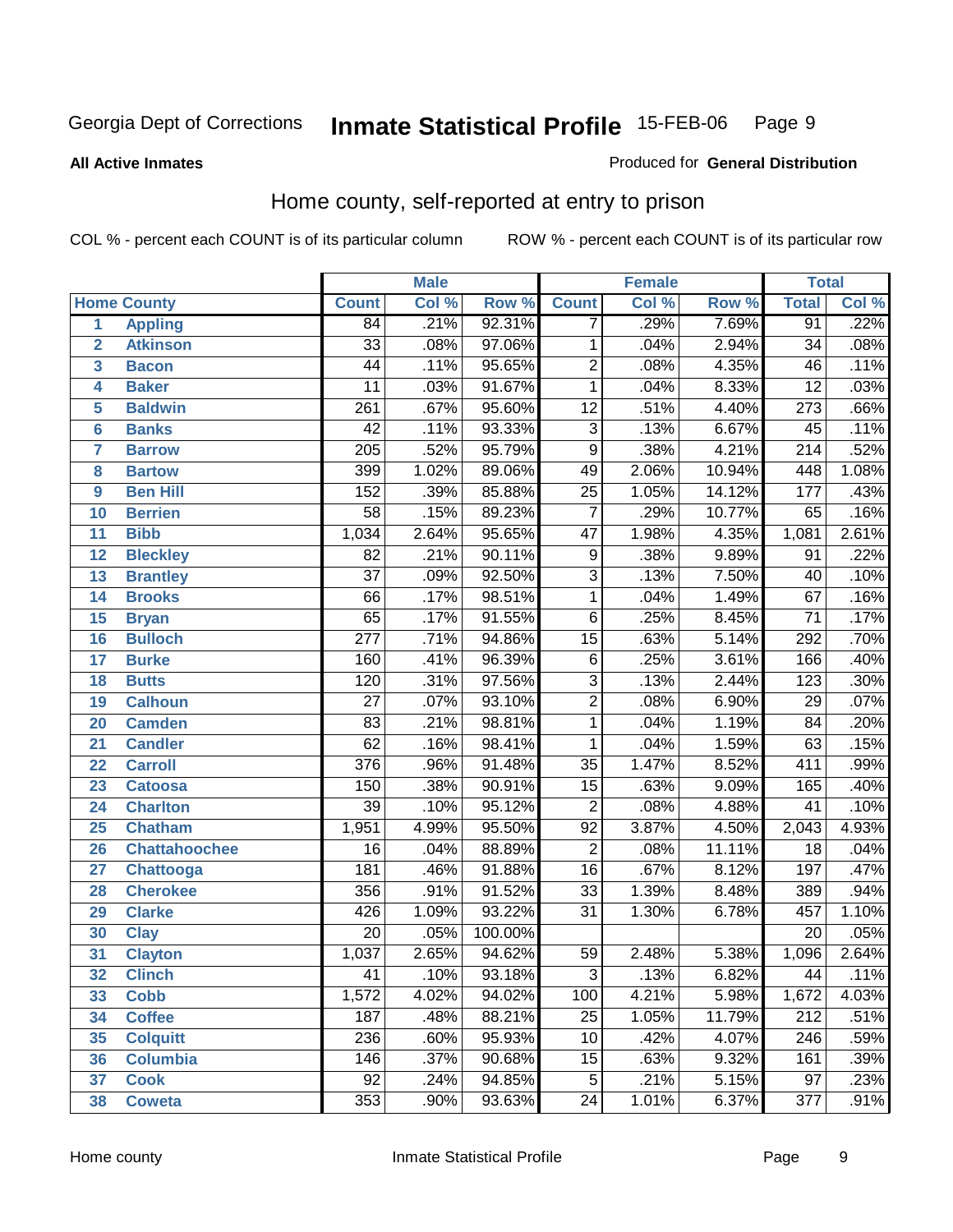#### **All Active Inmates**

#### Produced for **General Distribution**

### Home county, self-reported at entry to prison

|    |                    |                  | <b>Male</b> |                  |                         | <b>Female</b> |        | <b>Total</b>     |        |
|----|--------------------|------------------|-------------|------------------|-------------------------|---------------|--------|------------------|--------|
|    | <b>Home County</b> | <b>Count</b>     | Col %       | Row <sup>%</sup> | <b>Count</b>            | Col %         | Row %  | <b>Total</b>     | Col %  |
| 39 | <b>Crawford</b>    | $\overline{18}$  | .05%        | 94.74%           | 1.                      | .04%          | 5.26%  | $\overline{19}$  | .05%   |
| 40 | <b>Crisp</b>       | $\overline{200}$ | .51%        | 94.34%           | $\overline{12}$         | .51%          | 5.66%  | $\overline{212}$ | .51%   |
| 41 | <b>Dade</b>        | 60               | .15%        | 96.77%           | $\overline{2}$          | .08%          | 3.23%  | 62               | .15%   |
| 42 | <b>Dawson</b>      | $\overline{56}$  | .14%        | 94.92%           | $\overline{3}$          | .13%          | 5.08%  | $\overline{59}$  | .14%   |
| 43 | <b>Decatur</b>     | $\overline{218}$ | .56%        | 96.89%           | 7                       | .29%          | 3.11%  | 225              | .54%   |
| 44 | <b>Dekalb</b>      | 2,175            | 5.56%       | 95.39%           | 105                     | 4.42%         | 4.61%  | 2,280            | 5.50%  |
| 45 | <b>Dodge</b>       | 144              | .37%        | 92.90%           | 11                      | .46%          | 7.10%  | 155              | .37%   |
| 46 | <b>Dooly</b>       | $\overline{73}$  | .19%        | 94.81%           | $\overline{4}$          | .17%          | 5.19%  | $\overline{77}$  | .19%   |
| 47 | <b>Dougherty</b>   | 821              | 2.10%       | 95.24%           | $\overline{41}$         | 1.73%         | 4.76%  | 862              | 2.08%  |
| 48 | <b>Douglas</b>     | 458              | 1.17%       | 93.85%           | $\overline{30}$         | 1.26%         | 6.15%  | 488              | 1.18%  |
| 49 | <b>Early</b>       | $\overline{54}$  | .14%        | 96.43%           | $\overline{2}$          | .08%          | 3.57%  | $\overline{56}$  | .13%   |
| 50 | <b>Echols</b>      | 3                | .01%        | 100.00%          |                         |               |        | $\overline{3}$   | .01%   |
| 51 | <b>Effingham</b>   | 103              | .26%        | 89.57%           | $\overline{12}$         | .51%          | 10.43% | $\overline{115}$ | .28%   |
| 52 | <b>Elbert</b>      | $\overline{121}$ | .31%        | 93.80%           | $\overline{8}$          | .34%          | 6.20%  | 129              | .31%   |
| 53 | <b>Emanuel</b>     | 141              | .36%        | 95.27%           | $\overline{7}$          | .29%          | 4.73%  | 148              | .36%   |
| 54 | <b>Evans</b>       | $\overline{77}$  | .20%        | 98.72%           | 1                       | .04%          | 1.28%  | $\overline{78}$  | .19%   |
| 55 | <b>Fannin</b>      | $\overline{81}$  | .21%        | 90.00%           | $\overline{9}$          | .38%          | 10.00% | $\overline{90}$  | .22%   |
| 56 | <b>Fayette</b>     | 133              | .34%        | 97.79%           | $\overline{3}$          | .13%          | 2.21%  | 136              | .33%   |
| 57 | <b>Floyd</b>       | 556              | 1.42%       | 90.55%           | $\overline{58}$         | 2.44%         | 9.45%  | 614              | 1.48%  |
| 58 | <b>Forsyth</b>     | 146              | .37%        | 93.59%           | $\overline{10}$         | .42%          | 6.41%  | 156              | .38%   |
| 59 | <b>Franklin</b>    | 101              | .26%        | 90.99%           | $\overline{10}$         | .42%          | 9.01%  | $\overline{111}$ | .27%   |
| 60 | <b>Fulton</b>      | 5,087            | 13.01%      | 96.11%           | $\overline{206}$        | 8.67%         | 3.89%  | 5,293            | 12.76% |
| 61 | <b>Gilmer</b>      | 86               | .22%        | 93.48%           | $\overline{6}$          | .25%          | 6.52%  | $\overline{92}$  | .22%   |
| 62 | <b>Glascock</b>    | 4                | .01%        | 100.00%          |                         |               |        | 4                | .01%   |
| 63 | <b>Glynn</b>       | 361              | .92%        | 96.01%           | $\overline{15}$         | .63%          | 3.99%  | $\overline{376}$ | .91%   |
| 64 | <b>Gordon</b>      | $\overline{205}$ | .52%        | 90.31%           | $\overline{22}$         | .93%          | 9.69%  | $\overline{227}$ | .55%   |
| 65 | <b>Grady</b>       | 148              | .38%        | 93.67%           | $\overline{10}$         | .42%          | 6.33%  | 158              | .38%   |
| 66 | <b>Greene</b>      | $\overline{72}$  | .18%        | 93.51%           | $\overline{5}$          | .21%          | 6.49%  | $\overline{77}$  | .19%   |
| 67 | <b>Gwinnett</b>    | 1,032            | 2.64%       | 94.33%           | $\overline{62}$         | 2.61%         | 5.67%  | 1,094            | 2.64%  |
| 68 | <b>Habersham</b>   | 114              | .29%        | 93.44%           | $\overline{8}$          | .34%          | 6.56%  | 122              | .29%   |
| 69 | <b>Hall</b>        | $\overline{544}$ | 1.39%       | 94.44%           | $\overline{32}$         | 1.35%         | 5.56%  | 576              | 1.39%  |
| 70 | <b>Hancock</b>     | 56               | .14%        | 93.33%           | $\overline{\mathbf{4}}$ | .17%          | 6.67%  | 60               | .14%   |
| 71 | <b>Haralson</b>    | $\overline{82}$  | .21%        | 94.25%           | $\overline{5}$          | .21%          | 5.75%  | $\overline{87}$  | .21%   |
| 72 | <b>Harris</b>      | 62               | .16%        | 93.94%           | 4                       | .17%          | 6.06%  | 66               | .16%   |
| 73 | <b>Hart</b>        | 70               | .18%        | 94.59%           | 4                       | .17%          | 5.41%  | 74               | .18%   |
| 74 | <b>Heard</b>       | $\overline{50}$  | .13%        | 100.00%          |                         |               |        | $\overline{50}$  | .12%   |
| 75 | <b>Henry</b>       | 339              | .87%        | 91.87%           | $\overline{30}$         | 1.26%         | 8.13%  | 369              | .89%   |
| 76 | <b>Houston</b>     | 429              | 1.10%       | 94.70%           | 24                      | 1.01%         | 5.30%  | 453              | 1.09%  |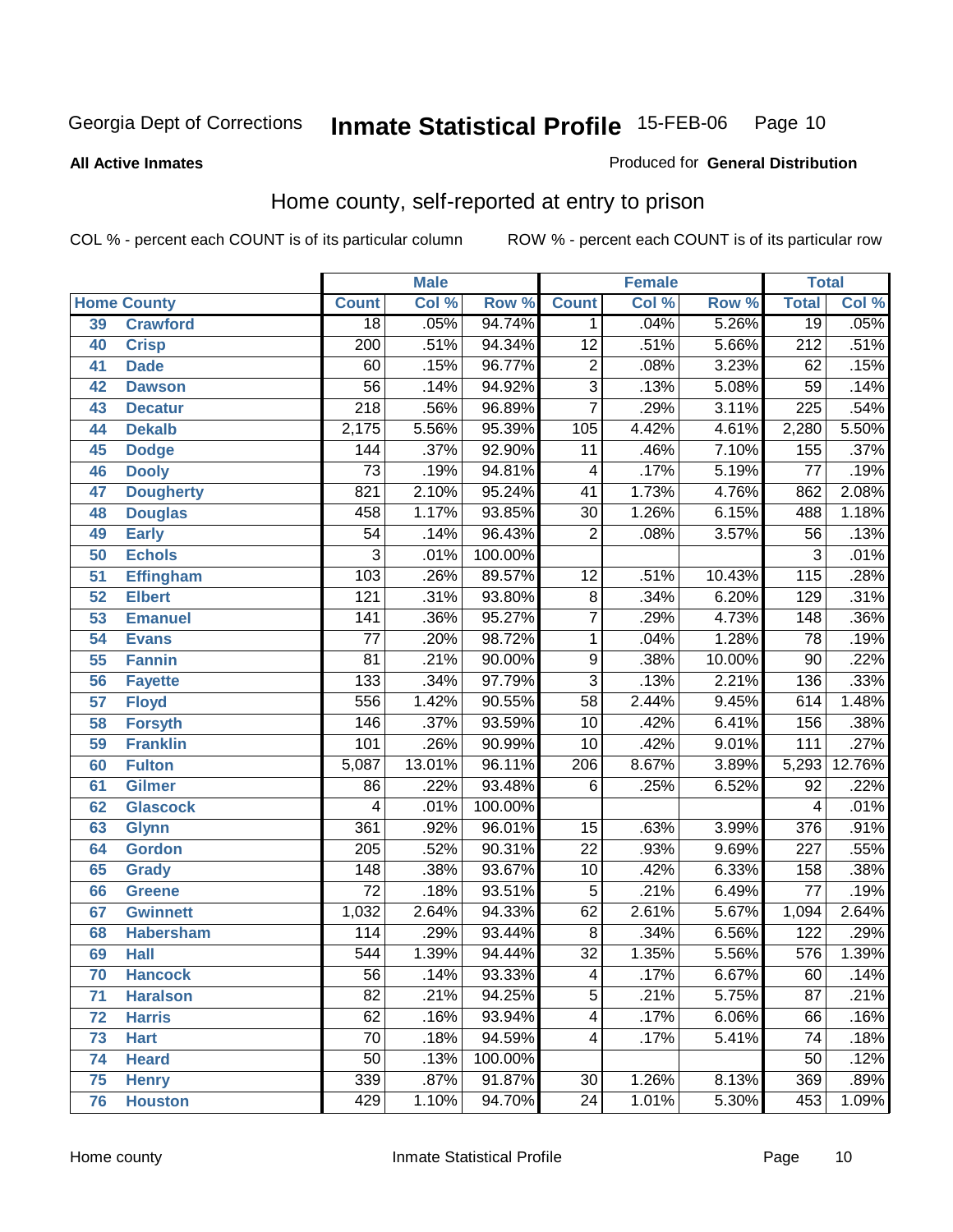#### **All Active Inmates**

#### Produced for **General Distribution**

### Home county, self-reported at entry to prison

|       |                    |                  | <b>Male</b> |         |                 | <b>Female</b> |        | <b>Total</b>     |       |
|-------|--------------------|------------------|-------------|---------|-----------------|---------------|--------|------------------|-------|
|       | <b>Home County</b> | <b>Count</b>     | Col %       | Row %   | <b>Count</b>    | Col %         | Row %  | <b>Total</b>     | Col % |
| 77    | <b>Irwin</b>       | 61               | .16%        | 98.39%  | $\mathbf 1$     | .04%          | 1.61%  | 62               | .15%  |
| 78    | <b>Jackson</b>     | 167              | .43%        | 92.27%  | $\overline{14}$ | .59%          | 7.73%  | 181              | .44%  |
| 79    | <b>Jasper</b>      | $\overline{53}$  | .14%        | 100.00% |                 |               |        | $\overline{53}$  | .13%  |
| 80    | <b>Jeff Davis</b>  | $\overline{59}$  | .15%        | 95.16%  | 3               | .13%          | 4.84%  | 62               | .15%  |
| 81    | <b>Jefferson</b>   | $\overline{84}$  | .21%        | 96.55%  | $\overline{3}$  | .13%          | 3.45%  | $\overline{87}$  | .21%  |
| 82    | <b>Jenkins</b>     | $\overline{57}$  | .15%        | 91.94%  | $\overline{5}$  | .21%          | 8.06%  | 62               | .15%  |
| 83    | <b>Johnson</b>     | $\overline{41}$  | .10%        | 100.00% |                 |               |        | $\overline{41}$  | .10%  |
| 84    | <b>Jones</b>       | $\overline{53}$  | .14%        | 92.98%  | 4               | .17%          | 7.02%  | $\overline{57}$  | .14%  |
| 85    | <b>Lamar</b>       | $\overline{70}$  | .18%        | 94.59%  | 4               | .17%          | 5.41%  | $\overline{74}$  | .18%  |
| 86    | <b>Lanier</b>      | $\overline{25}$  | .06%        | 92.59%  | $\overline{2}$  | .08%          | 7.41%  | $\overline{27}$  | .07%  |
| 87    | <b>Laurens</b>     | 231              | .59%        | 94.29%  | $\overline{14}$ | .59%          | 5.71%  | $\overline{245}$ | .59%  |
| 88    | Lee                | 41               | .10%        | 100.00% |                 |               |        | 41               | .10%  |
| 89    | <b>Liberty</b>     | 196              | .50%        | 95.61%  | $\overline{9}$  | .38%          | 4.39%  | $\overline{205}$ | .49%  |
| 90    | <b>Lincoln</b>     | $\overline{34}$  | .09%        | 94.44%  | $\overline{2}$  | .08%          | 5.56%  | $\overline{36}$  | .09%  |
| 91    | Long               | $\overline{31}$  | .08%        | 93.94%  | $\overline{2}$  | .08%          | 6.06%  | $\overline{33}$  | .08%  |
| 92    | <b>Lowndes</b>     | 384              | .98%        | 96.48%  | 14              | .59%          | 3.52%  | 398              | .96%  |
| 93    | <b>Lumpkin</b>     | 60               | .15%        | 93.75%  | 4               | .17%          | 6.25%  | 64               | .15%  |
| 94    | <b>Macon</b>       | $\overline{70}$  | .18%        | 95.89%  | $\overline{3}$  | .13%          | 4.11%  | $\overline{73}$  | .18%  |
| 95    | <b>Madison</b>     | 113              | .29%        | 91.87%  | $\overline{10}$ | .42%          | 8.13%  | $\overline{123}$ | .30%  |
| 96    | <b>Marion</b>      | $\overline{31}$  | .08%        | 91.18%  | $\overline{3}$  | .13%          | 8.82%  | $\overline{34}$  | .08%  |
| 97    | <b>Mcduffie</b>    | 150              | .38%        | 93.75%  | $\overline{10}$ | .42%          | 6.25%  | 160              | .39%  |
| 98    | <b>Mcintosh</b>    | 49               | .13%        | 98.00%  | 1               | .04%          | 2.00%  | $\overline{50}$  | .12%  |
| 99    | <b>Meriwether</b>  | 164              | .42%        | 93.18%  | $\overline{12}$ | .51%          | 6.82%  | 176              | .42%  |
| 100   | <b>Miller</b>      | $\overline{31}$  | .08%        | 96.88%  | 1               | .04%          | 3.13%  | $\overline{32}$  | .08%  |
| 101   | <b>Mitchell</b>    | 167              | .43%        | 93.30%  | $\overline{12}$ | .51%          | 6.70%  | 179              | .43%  |
| 102   | <b>Monroe</b>      | 111              | .28%        | 94.87%  | $\overline{6}$  | .25%          | 5.13%  | $\overline{117}$ | .28%  |
| 103   | <b>Montgomery</b>  | $\overline{35}$  | .09%        | 92.11%  | $\overline{3}$  | .13%          | 7.89%  | $\overline{38}$  | .09%  |
| 104   | <b>Morgan</b>      | $\overline{58}$  | .15%        | 95.08%  | $\overline{3}$  | .13%          | 4.92%  | 61               | .15%  |
| 105   | <b>Murray</b>      | 154              | .39%        | 90.59%  | $\overline{16}$ | .67%          | 9.41%  | 170              | .41%  |
| 106   | <b>Muscogee</b>    | 1,205            | 3.08%       | 94.14%  | $\overline{75}$ | 3.16%         | 5.86%  | 1,280            | 3.09% |
| 107   | <b>Newton</b>      | 341              | .87%        | 93.42%  | $\overline{24}$ | 1.01%         | 6.58%  | 365              | .88%  |
| 108   | <b>Oconee</b>      | 38               | .10%        | 95.00%  | 2               | .08%          | 5.00%  | 40               | .10%  |
| 109   | <b>Oglethorpe</b>  | $\overline{52}$  | .13%        | 91.23%  | $\overline{5}$  | .21%          | 8.77%  | $\overline{57}$  | .14%  |
| 110   | <b>Paulding</b>    | $\overline{213}$ | .54%        | 93.83%  | 14              | .59%          | 6.17%  | $\overline{227}$ | .55%  |
| 111   | <b>Peach</b>       | $\overline{98}$  | .25%        | 97.03%  | $\overline{3}$  | .13%          | 2.97%  | 101              | .24%  |
| 112   | <b>Pickens</b>     | 81               | .21%        | 95.29%  | 4               | .17%          | 4.71%  | 85               | .20%  |
| 113   | <b>Pierce</b>      | $\overline{47}$  | .12%        | 92.16%  | 4               | .17%          | 7.84%  | $\overline{51}$  | .12%  |
| $114$ | <b>Pike</b>        | 48               | .12%        | 88.89%  | $\overline{6}$  | .25%          | 11.11% | 54               | .13%  |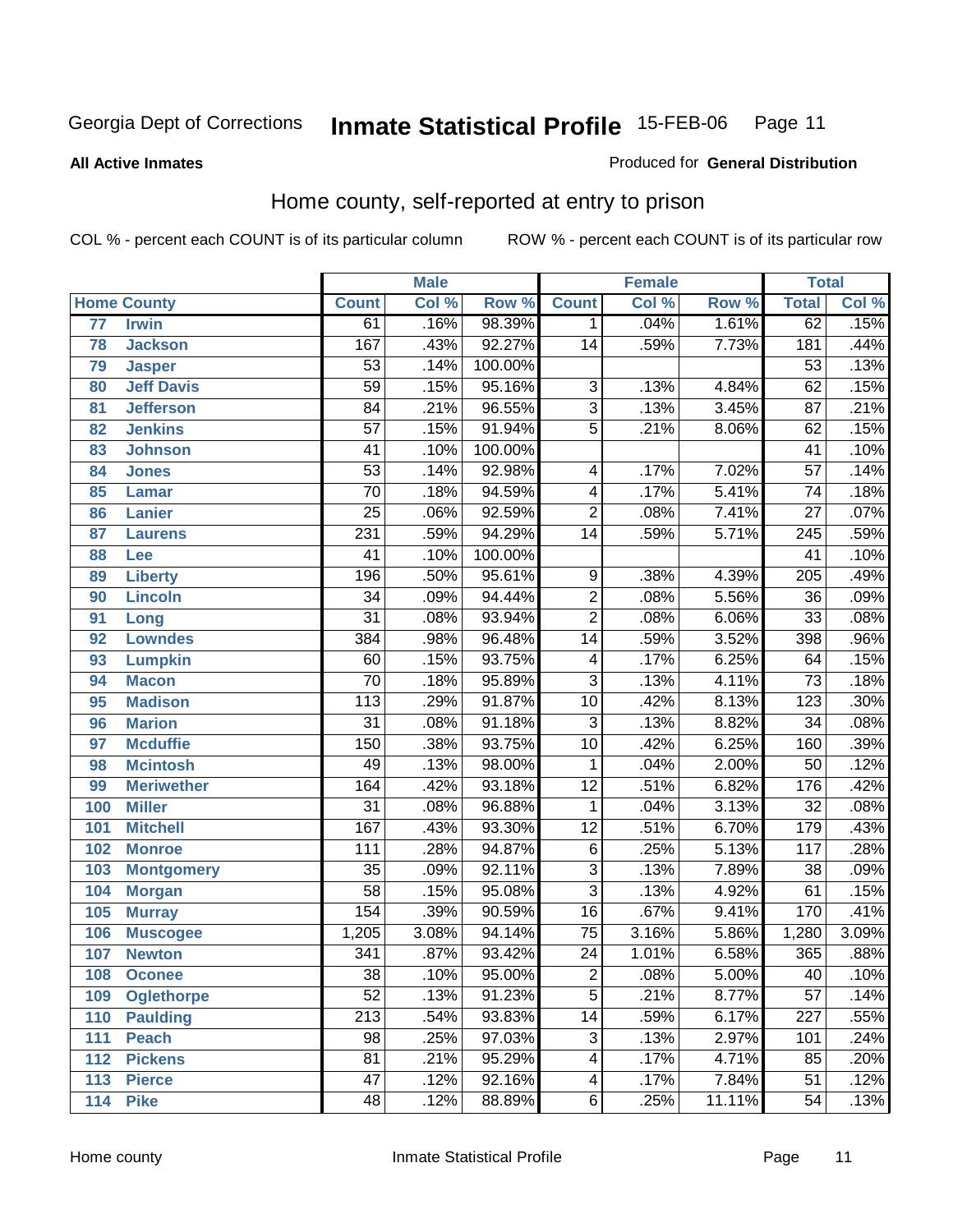#### **All Active Inmates**

#### Produced for **General Distribution**

### Home county, self-reported at entry to prison

|                    |                   |                  | <b>Male</b> |         |                 | <b>Female</b>              |        | <b>Total</b>     |       |
|--------------------|-------------------|------------------|-------------|---------|-----------------|----------------------------|--------|------------------|-------|
| <b>Home County</b> |                   | <b>Count</b>     | Col %       | Row %   | <b>Count</b>    | $\overline{\text{Col }^9}$ | Row %  | <b>Total</b>     | Col % |
| 115                | <b>Polk</b>       | 167              | .43%        | 94.89%  | $\overline{9}$  | .38%                       | 5.11%  | 176              | .42%  |
| 116                | <b>Pulaski</b>    | 81               | .21%        | 90.00%  | $\overline{9}$  | .38%                       | 10.00% | $\overline{90}$  | .22%  |
| 117                | <b>Putnam</b>     | 106              | .27%        | 96.36%  | 4               | .17%                       | 3.64%  | 110              | .27%  |
| 118                | Quitman           | $\overline{8}$   | .02%        | 100.00% |                 |                            |        | $\overline{8}$   | .02%  |
| 119                | <b>Rabun</b>      | $\overline{46}$  | .12%        | 97.87%  | 1               | .04%                       | 2.13%  | $\overline{47}$  | .11%  |
| 120                | <b>Randolph</b>   | $\overline{60}$  | .15%        | 98.36%  | $\mathbf{1}$    | .04%                       | 1.64%  | $\overline{61}$  | .15%  |
| 121                | <b>Richmond</b>   | 1,565            | 4.00%       | 94.22%  | 96              | 4.04%                      | 5.78%  | 1,661            | 4.00% |
| 122                | <b>Rockdale</b>   | $\overline{220}$ | .56%        | 95.24%  | $\overline{11}$ | .46%                       | 4.76%  | $\overline{231}$ | .56%  |
| 123                | <b>Schley</b>     | $\overline{17}$  | .04%        | 100.00% |                 |                            |        | $\overline{17}$  | .04%  |
| 124                | <b>Screven</b>    | 101              | .26%        | 95.28%  | $\overline{5}$  | .21%                       | 4.72%  | 106              | .26%  |
| 125                | <b>Seminole</b>   | $\overline{52}$  | .13%        | 91.23%  | $\overline{5}$  | .21%                       | 8.77%  | $\overline{57}$  | .14%  |
| 126                | <b>Spalding</b>   | 454              | 1.16%       | 93.80%  | $\overline{30}$ | 1.26%                      | 6.20%  | 484              | 1.17% |
| 127                | <b>Stephens</b>   | 134              | .34%        | 95.71%  | $\overline{6}$  | .25%                       | 4.29%  | 140              | .34%  |
| 128                | <b>Stewart</b>    | $\overline{32}$  | .08%        | 100.00% |                 |                            |        | $\overline{32}$  | .08%  |
| 129                | <b>Sumter</b>     | 186              | .48%        | 94.90%  | 10              | .42%                       | 5.10%  | 196              | .47%  |
| 130                | <b>Talbot</b>     | 46               | .12%        | 92.00%  | $\overline{4}$  | .17%                       | 8.00%  | $\overline{50}$  | .12%  |
| 131                | <b>Taliaferro</b> | $\overline{6}$   | .02%        | 100.00% |                 |                            |        | $\overline{6}$   | .01%  |
| 132                | <b>Tattnall</b>   | 119              | .30%        | 91.54%  | $\overline{11}$ | .46%                       | 8.46%  | 130              | .31%  |
| 133                | <b>Taylor</b>     | 61               | .16%        | 98.39%  | 1               | .04%                       | 1.61%  | 62               | .15%  |
| 134                | <b>Telfair</b>    | 103              | .26%        | 93.64%  | $\overline{7}$  | .29%                       | 6.36%  | 110              | .27%  |
| 135                | <b>Terrell</b>    | $\overline{66}$  | .17%        | 94.29%  | $\overline{4}$  | .17%                       | 5.71%  | $\overline{70}$  | .17%  |
| 136                | <b>Thomas</b>     | $\overline{263}$ | .67%        | 96.34%  | $\overline{10}$ | .42%                       | 3.66%  | $\overline{273}$ | .66%  |
| 137                | <b>Tift</b>       | 257              | .66%        | 96.62%  | 9               | .38%                       | 3.38%  | 266              | .64%  |
| 138                | <b>Toombs</b>     | $\overline{224}$ | .57%        | 94.12%  | $\overline{14}$ | .59%                       | 5.88%  | 238              | .57%  |
| 139                | <b>Towns</b>      | $\overline{12}$  | .03%        | 100.00% |                 |                            |        | $\overline{12}$  | .03%  |
| 140                | <b>Treutlen</b>   | $\overline{33}$  | .08%        | 91.67%  | $\overline{3}$  | .13%                       | 8.33%  | $\overline{36}$  | .09%  |
| 141                | <b>Troup</b>      | 454              | 1.16%       | 94.39%  | $\overline{27}$ | 1.14%                      | 5.61%  | 481              | 1.16% |
| 142                | <b>Turner</b>     | 68               | .17%        | 93.15%  | $\overline{5}$  | .21%                       | 6.85%  | $\overline{73}$  | .18%  |
| 143                | <b>Twiggs</b>     | $\overline{35}$  | .09%        | 89.74%  | 4               | .17%                       | 10.26% | $\overline{39}$  | .09%  |
| 144                | <b>Union</b>      | $\overline{41}$  | .10%        | 93.18%  | $\overline{3}$  | .13%                       | 6.82%  | 44               | .11%  |
| 145                | <b>Upson</b>      | 146              | .37%        | 96.05%  | $\overline{6}$  | .25%                       | 3.95%  | 152              | .37%  |
| 146                | <b>Walker</b>     | $\overline{276}$ | .71%        | 89.32%  | $\overline{33}$ | 1.39%                      | 10.68% | $\overline{309}$ | .74%  |
| 147                | <b>Walton</b>     | 249              | .64%        | 93.61%  | $\overline{17}$ | .72%                       | 6.39%  | 266              | .64%  |
| 148                | <b>Ware</b>       | 248              | .63%        | 95.02%  | 13              | .55%                       | 4.98%  | 261              | .63%  |
| 149                | <b>Warren</b>     | 40               | .10%        | 90.91%  | 4               | .17%                       | 9.09%  | 44               | .11%  |
| 150                | <b>Washington</b> | 122              | .31%        | 95.31%  | 6               | .25%                       | 4.69%  | 128              | .31%  |
| 151                | <b>Wayne</b>      | 129              | .33%        | 92.81%  | 10              | .42%                       | 7.19%  | 139              | .34%  |
| 152                | <b>Webster</b>    | 9                | .02%        | 90.00%  | $\mathbf{1}$    | .04%                       | 10.00% | 10               | .02%  |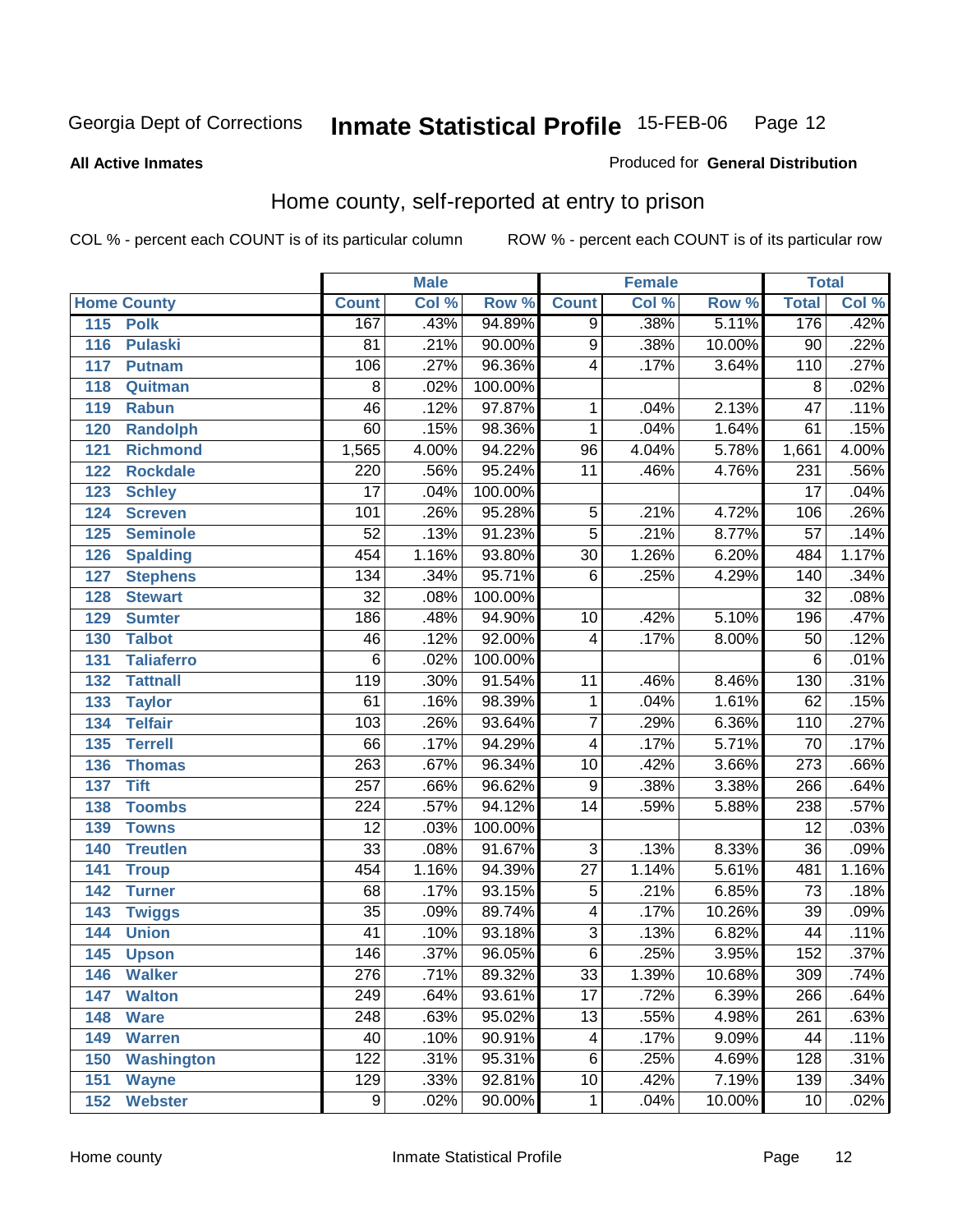#### **All Active Inmates**

#### Produced for **General Distribution**

### Home county, self-reported at entry to prison

|     |                      |              | <b>Male</b> |        |              | <b>Female</b> |       | <b>Total</b>    |         |
|-----|----------------------|--------------|-------------|--------|--------------|---------------|-------|-----------------|---------|
|     | <b>Home County</b>   | <b>Count</b> | Col %       | Row %  | <b>Count</b> | Col %         | Row % | <b>Total</b>    | Col %   |
| 153 | <b>Wheeler</b>       | 24           | $.06\%$     | 92.31% | 2            | .08%          | 7.69% | $\overline{26}$ | $.06\%$ |
| 154 | <b>White</b>         | 56           | .14%        | 90.32% | 6            | .25%          | 9.68% | 62              | .15%    |
| 155 | <b>Whitfield</b>     | 550          | 1.41%       | 90.91% | 55           | 2.31%         | 9.09% | 605             | 1.46%   |
| 156 | <b>Wilcox</b>        | 50           | .13%        | 94.34% | 3            | .13%          | 5.66% | 53              | .13%    |
| 157 | <b>Wilkes</b>        | 55           | .14%        | 98.21% |              | .04%          | 1.79% | 56              | .13%    |
| 158 | <b>Wilkinson</b>     | 57           | .15%        | 93.44% | 4            | .17%          | 6.56% | 61              | .15%    |
| 159 | <b>Worth</b>         | 118          | $.30\%$     | 92.91% | 9            | .38%          | 7.09% | 127             | .31%    |
| 160 | <b>Unknown</b>       | 2,096        | 5.36%       | 92.54% | 169          | 7.11%         | 7.46% | 2,265           | 5.46%   |
|     | <b>Total Rported</b> | 39,106       | 100%        | 94.27% | 2,376        | 100%          | 5.73% | 41,482          | 100%    |

| <b>Not</b><br>วorted | 7,138  | 704   | 7,839  |
|----------------------|--------|-------|--------|
| `otal                | 46,244 | 3,077 | 49,321 |

| <b>Mode</b> | - 14 - -<br>τοι. | . . 14. | .<br>unon |
|-------------|------------------|---------|-----------|
|             |                  |         |           |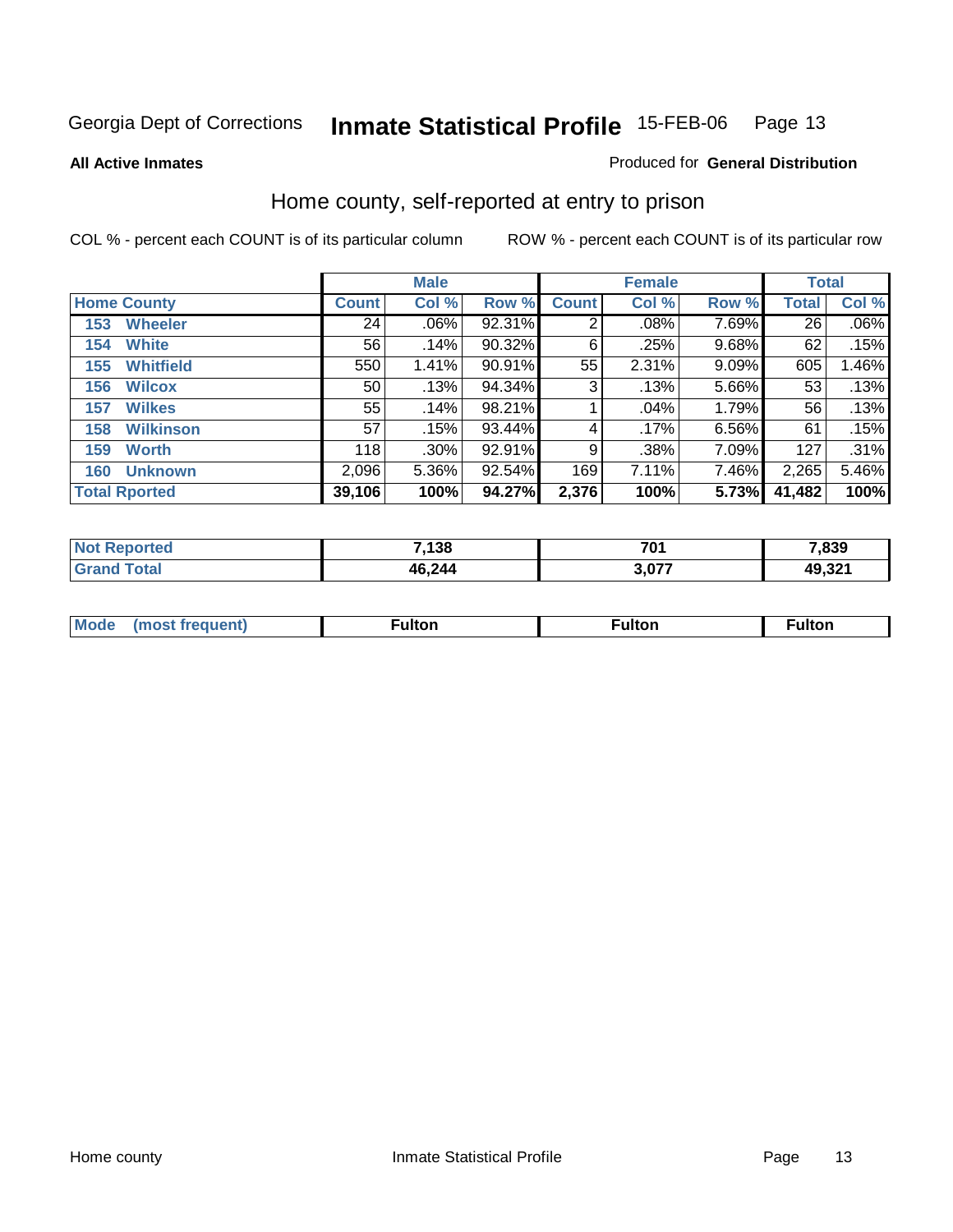#### **All Active Inmates**

#### Produced for **General Distribution**

### Socioeconomic class, self-reported at entry to prison

|                            | <b>Male</b>  |        |           | <b>Female</b> |          |       | <b>Total</b> |        |
|----------------------------|--------------|--------|-----------|---------------|----------|-------|--------------|--------|
| <b>Socioeconomic Class</b> | <b>Count</b> | Col %  | Row %     | <b>Count</b>  | Col %    | Row % | Total        | Col %  |
| <b>Welfare</b>             | 3,236        | 7.47%  | $92.17\%$ | 275           | $9.72\%$ | 7.83% | 3,511        | 7.61%  |
| <b>Occ Employ</b>          | 2,475        | 5.72%  | 99.68%    |               | .28%     | .32%  | 2,483        | 5.38%  |
| <b>Minimum Std</b><br>3    | 19,467       | 44.96% | 95.46%    | 926           | 32.74%   | 4.54% | 20,393       | 44.21% |
| <b>Middle</b><br>4         | 18,120       | 41.85% | 91.80%    | 1.619         | 57.25%   | 8.20% | 19,739       | 42.79% |
| <b>Total Reported</b>      | 43,298       | 100%   | 93.87%    | 2,828         | 100%     | 6.13% | 46,126       | 100%   |

| <b>Not Reported</b> | 2,946  | 249   | 3,195  |
|---------------------|--------|-------|--------|
| Total               | 46,244 | 3,077 | 49,321 |

|  | $-$<br>IM 6 | Std<br>M. | . | Mil<br>84J<br>ວເບ<br>$   -$ |
|--|-------------|-----------|---|-----------------------------|
|--|-------------|-----------|---|-----------------------------|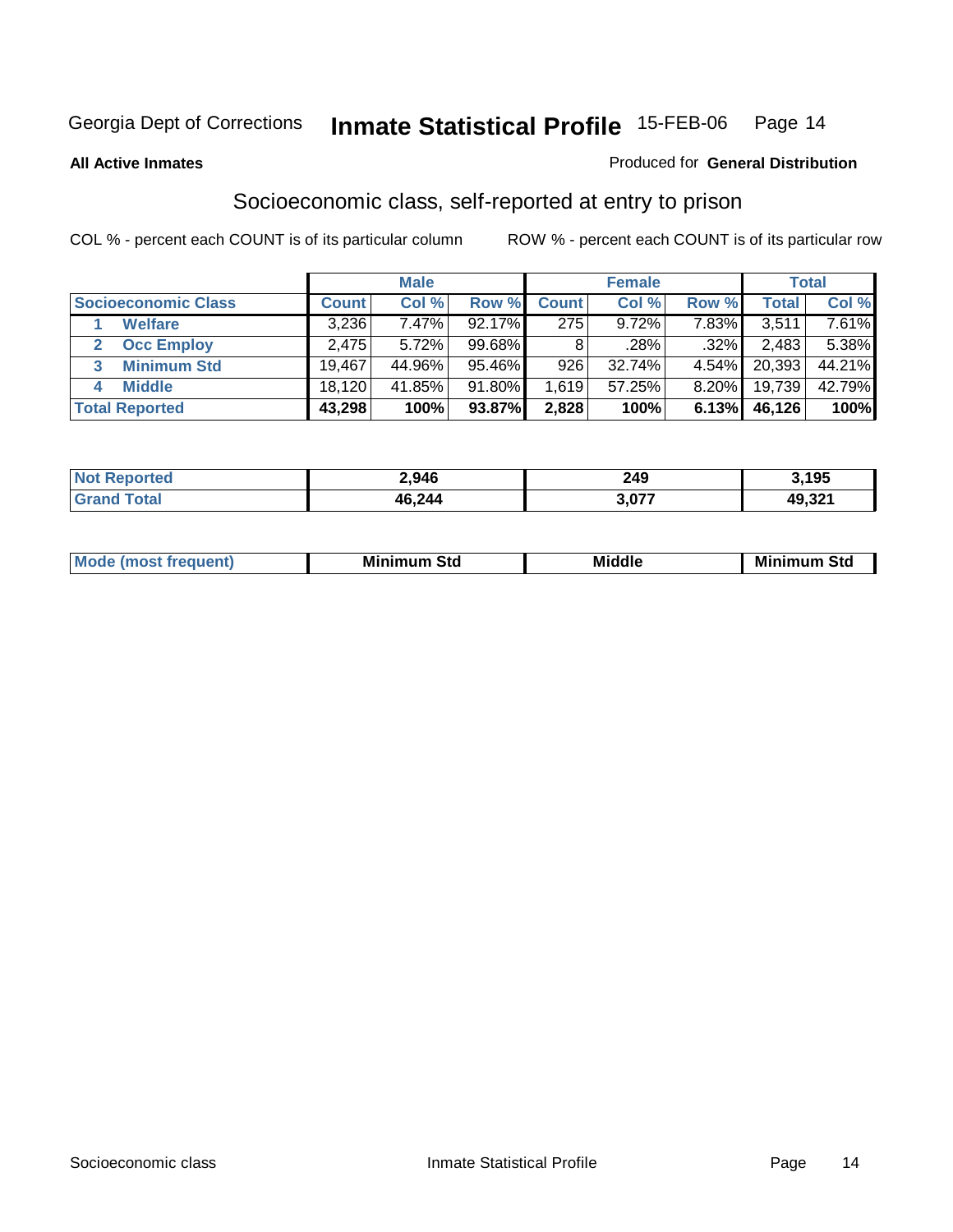**All Active Inmates**

#### Produced for **General Distribution**

### Environment to age 16, self-reported at entry to prison

|                              |              | <b>Male</b> |           |              | <b>Female</b> |          |              | <b>Total</b> |
|------------------------------|--------------|-------------|-----------|--------------|---------------|----------|--------------|--------------|
| <b>Environment to age 16</b> | <b>Count</b> | Col %       | Row %     | <b>Count</b> | Col %         | Row %    | <b>Total</b> | Col %        |
| <b>Rural/Farm</b>            | 1,482        | 3.38%       | 93.80%    | 98           | 3.43%         | 6.20%    | .580         | 3.39%        |
| <b>Rural/Nfarm</b>           | 2,164        | 4.94%       | 83.23%    | 436          | 15.28%        | 16.77%   | 2,600        | 5.57%        |
| <b>S.M.S.A</b><br>3          | 14,276       | 32.60%      | 97.01%    | 440          | 15.42%        | 2.99%    | 14,716       | 31.55%       |
| <b>Urban</b><br>4            | 9,879        | 22.56%      | $90.53\%$ | 1.034        | 36.23%        | $9.47\%$ | 10,913       | 23.40%       |
| <b>Small Town</b><br>5       | 15,987       | 36.51%      | 94.97%    | 846          | 29.64%        | $5.03\%$ | 16,833       | 36.09%       |
| <b>Total Reported</b>        | 43,788       | 100%        | 93.88%    | 2,854        | 100%          | 6.12%    | 46,642       | 100%         |

| <b>Reported</b><br><b>Not</b> | 2,456  | 223   | 2,679  |
|-------------------------------|--------|-------|--------|
| ™otal                         | 46,244 | 3,077 | 49,321 |

| Mode (most frequent)<br>Towr<br>Towr<br>.<br>rban<br>small<br>əmall<br>_____<br>_____ |  |  |
|---------------------------------------------------------------------------------------|--|--|
|                                                                                       |  |  |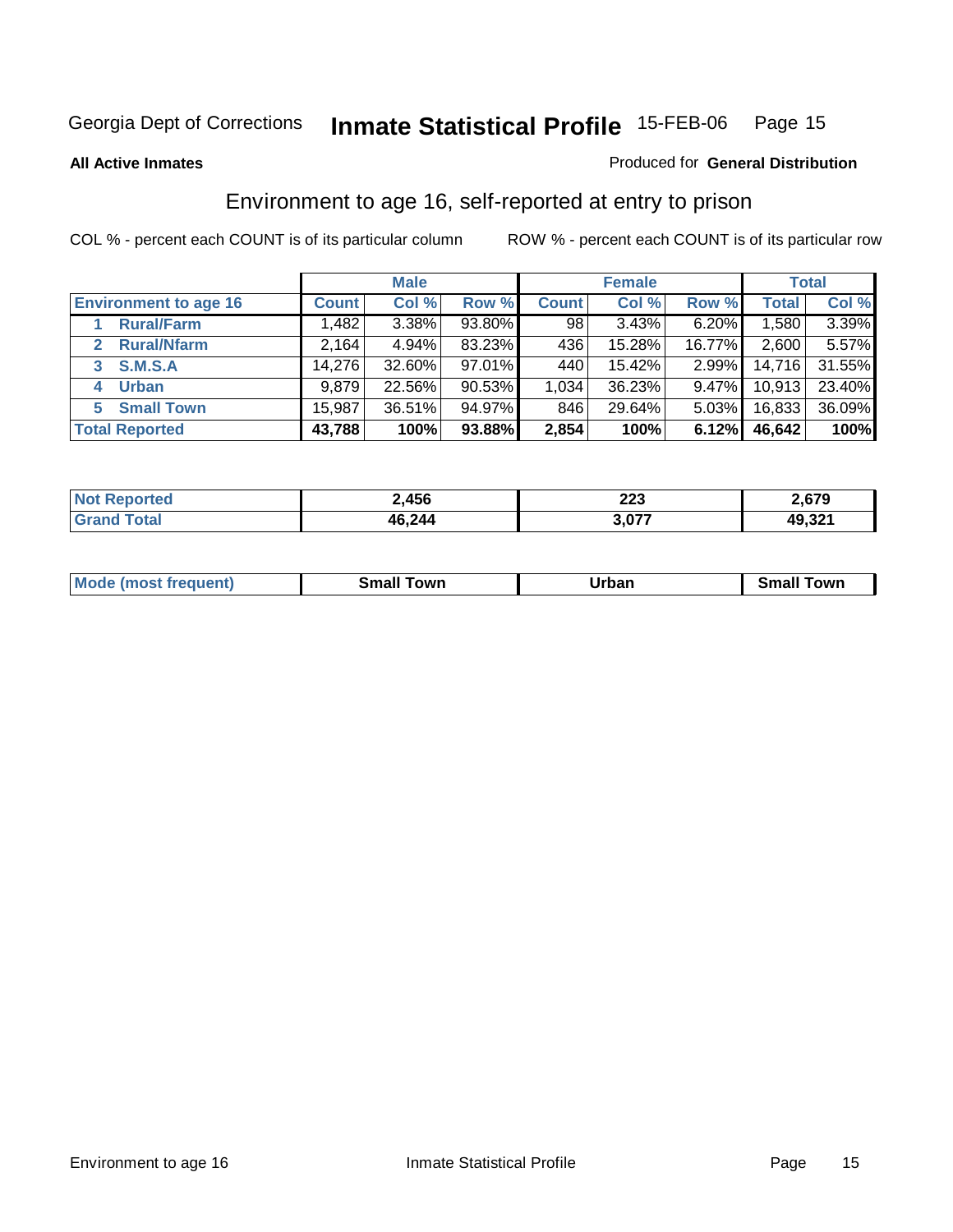#### **All Active Inmates**

#### Produced for **General Distribution**

### Guardian status to age 16, self-reported at entry to prison

|                                  |              | <b>Male</b> |         |              | <b>Female</b> |       |              | <b>Total</b> |
|----------------------------------|--------------|-------------|---------|--------------|---------------|-------|--------------|--------------|
| <b>Guardian Status To Age 16</b> | <b>Count</b> | Col %       | Row %   | <b>Count</b> | Col %         | Row % | <b>Total</b> | Col %        |
| 1 Orphanage                      | 36           | .13%        | 100.00% |              |               |       | 36           | .12%         |
| 2 Father Only                    | 858          | 3.05%       | 95.55%  | 40           | 2.63%         | 4.45% | 898          | 3.02%        |
| 3 Ftr Mtr Hd                     | 1,912        | 6.79%       | 95.08%  | 99           | 6.50%         | 4.92% | 2,011        | 6.77%        |
| <b>4 Mother Only</b>             | 11,710       | 41.57%      | 96.05%  | 481          | 31.60%        | 3.95% | 12,191       | 41.06%       |
| 5 Mtr Ftr Hd                     | 9,953        | 35.34%      | 93.75%  | 663          | 43.56%        | 6.25% | 10,616       | 35.76%       |
| <b>6 Oth Female</b>              | 642          | 2.28%       | 94.00%  | 41           | 2.69%         | 6.00% | 683          | 2.30%        |
| <b>7 Oth Male</b>                | 116          | .41%        | 96.67%  | 4            | .26%          | 3.33% | 120          | .40%         |
| 8 Step-Parnts                    | 362          | 1.29%       | 99.72%  |              | $.07\%$       | .28%  | 363          | 1.22%        |
| <b>9 Foster Home</b>             | 356          | 1.26%       | 92.95%  | 27           | 1.77%         | 7.05% | 383          | 1.29%        |
| <b>10 Grand Prnts</b>            | 2,221        | 7.89%       | 93.05%  | 166          | 10.91%        | 6.95% | 2,387        | 8.04%        |
| <b>Total Reported</b>            | 28,166       | 100%        | 94.87%  | 1,522        | 100%          | 5.13% | 29,688       | 100%         |

| <b>Not Reported</b>   | 18,078 | l,555 | 19,633 |
|-----------------------|--------|-------|--------|
| <b>Total</b><br>Grand | 46,244 | 3,077 | 49,321 |

| Mode              | Mother | Mtr Ftr Hd                                                                                                      | Only   |
|-------------------|--------|-----------------------------------------------------------------------------------------------------------------|--------|
| (most frequent) د | Only   | the contract of the contract of the contract of the contract of the contract of the contract of the contract of | Mother |
|                   |        |                                                                                                                 |        |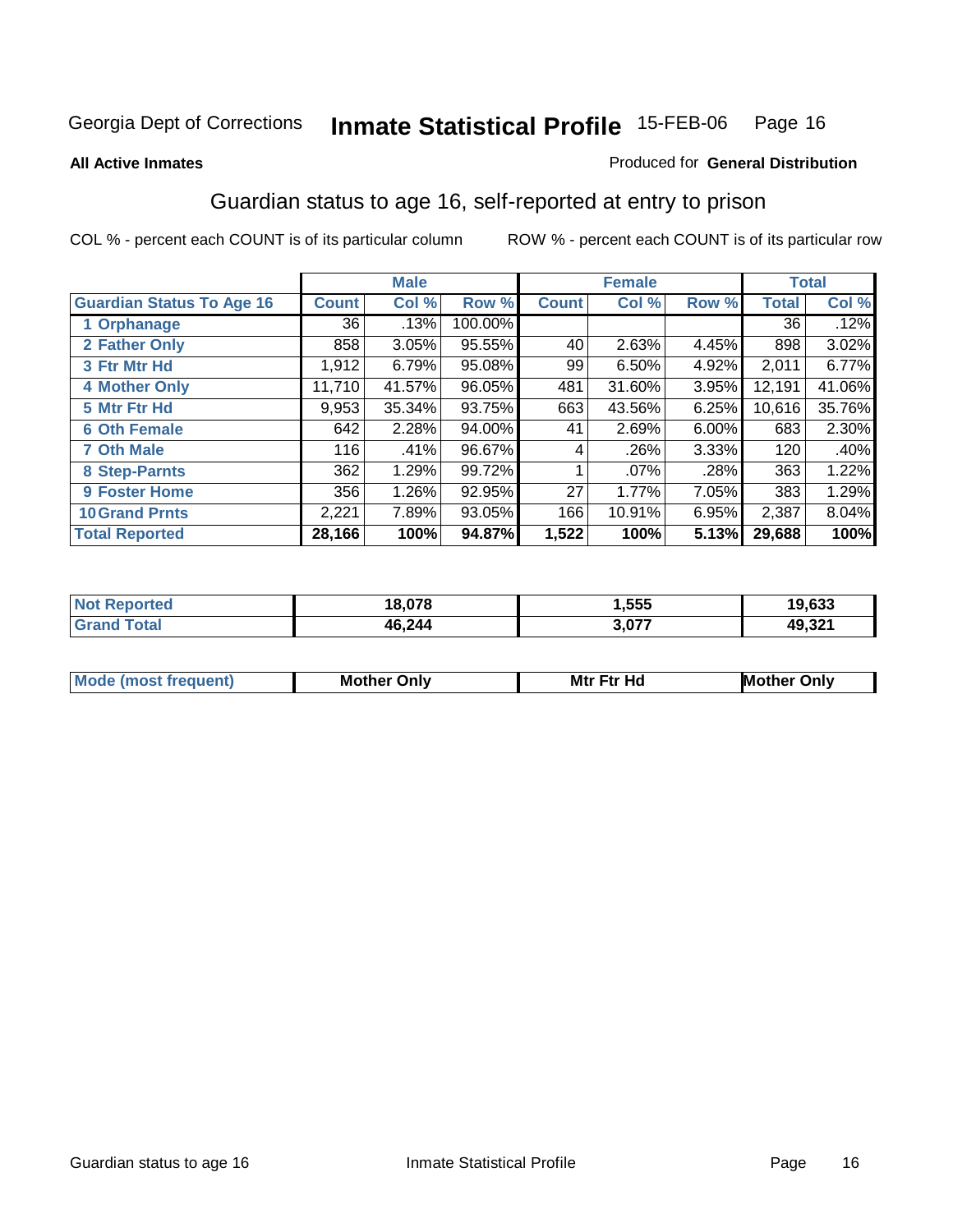#### **All Active Inmates**

#### Produced for **General Distribution**

### Employment status before prison, self-reported at entry to prison

|                                  |              | <b>Male</b> |        |                 | <b>Female</b> |        |              | <b>Total</b> |
|----------------------------------|--------------|-------------|--------|-----------------|---------------|--------|--------------|--------------|
| <b>Employment Status</b>         | <b>Count</b> | Col %       | Row %  | <b>Count</b>    | Col %         | Row %  | <b>Total</b> | Col %        |
| <b>Full Time</b>                 | 20,434       | $50.81\%$   | 96.15% | 819             | 42.79%        | 3.85%  | 21,253       | 50.44%       |
| <b>Part Time</b><br>$\mathbf{2}$ | 3,697        | 9.19%       | 97.88% | 80 <sub>1</sub> | 4.18%         | 2.12%  | 3,777        | 8.96%        |
| Unempl $<$ 6m<br>3               | 4,515        | 11.23%      | 95.23% | 226             | 11.81%        | 4.77%  | 4,741        | 11.25%       |
| Unempl $> 6m$<br>4               | 6,390        | 15.89%      | 95.20% | 322             | 16.82%        | 4.80%  | 6,712        | 15.93%       |
| <b>Never Workd</b><br>5          | 3,332        | 8.28%       | 94.85% | 181             | $9.46\%$      | 5.15%  | 3,513        | 8.34%        |
| <b>Student</b><br>6              | 385          | .96%        | 90.16% | 42              | 2.19%         | 9.84%  | 427          | 1.01%        |
| 7<br><b>Incapable</b>            | 1,465        | 3.64%       | 85.72% | 244             | 12.75%        | 14.28% | 1,709        | 4.06%        |
| <b>Total Reported</b>            | 40,218       | 100%        | 95.46% | 1,914           | 100%          | 4.54%  | 42,132       | 100%         |

| 7ењ<br>N | 6,026  | 163   | ,189   |
|----------|--------|-------|--------|
|          | 46,244 | דדה ה | 49,321 |

| M | - - 1<br>un. | <b>Full Time</b> |
|---|--------------|------------------|
|   |              |                  |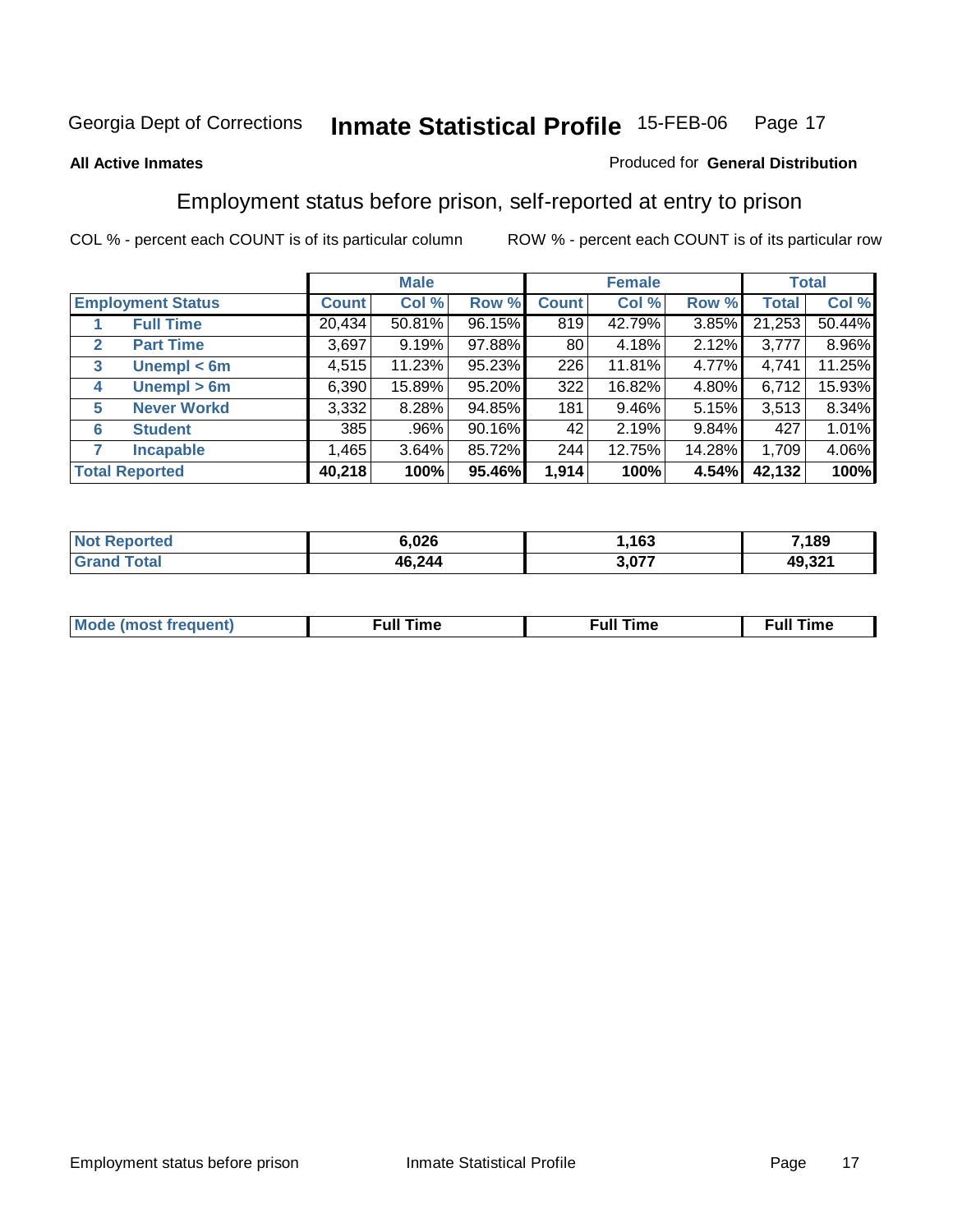#### **All Active Inmates**

Produced for **General Distribution**

### Age at admission

|                         |                | <b>Male</b> |         |                  | <b>Female</b> |       | <b>Total</b>    |       |
|-------------------------|----------------|-------------|---------|------------------|---------------|-------|-----------------|-------|
| <b>Age At Admission</b> | <b>Count</b>   | Col %       | Row %   | <b>Count</b>     | Col %         | Row % | <b>Total</b>    | Col % |
| 13                      | $\overline{2}$ | 0.01%       | 100.00% |                  |               |       | $\overline{2}$  | 0.01% |
| $\overline{14}$         | 17             | 0.04%       | 94.44%  | 1                | 0.03%         | 5.56% | $\overline{18}$ | 0.04% |
| 15                      | 64             | 0.14%       | 98.46%  | $\mathbf{1}$     | 0.03%         | 1.54% | 65              | 0.13% |
| 16                      | 186            | 0.40%       | 95.88%  | $\overline{8}$   | 0.26%         | 4.12% | 194             | 0.39% |
| 17                      | 838            | 1.81%       | 96.77%  | $\overline{28}$  | 0.91%         | 3.23% | 866             | 1.76% |
| 18                      | 1,564          | 3.38%       | 97.51%  | 40               | 1.30%         | 2.49% | 1,604           | 3.25% |
| 19                      | 2,006          | 4.34%       | 97.10%  | 60               | 1.95%         | 2.90% | 2,066           | 4.19% |
| 20                      | 2,140          | 4.63%       | 96.27%  | $\overline{83}$  | 2.70%         | 3.73% | 2,223           | 4.51% |
| 21                      | 1,955          | 4.23%       | 95.32%  | 96               | 3.12%         | 4.68% | 2,051           | 4.16% |
| $\overline{22}$         | 2,076          | 4.49%       | 96.29%  | 80               | 2.60%         | 3.71% | 2,156           | 4.37% |
| 23                      | 1,899          | 4.11%       | 94.01%  | $\overline{121}$ | 3.93%         | 5.99% | 2,020           | 4.10% |
| 24                      | 1,915          | 4.14%       | 93.37%  | 136              | 4.42%         | 6.63% | 2,051           | 4.16% |
| $\overline{25}$         | 1,879          | 4.06%       | 93.90%  | $\overline{122}$ | 3.96%         | 6.10% | 2,001           | 4.06% |
| 26                      | 1,745          | 3.77%       | 94.17%  | 108              | 3.51%         | 5.83% | 1,853           | 3.76% |
| 27                      | 1,595          | 3.45%       | 95.39%  | 77               | 2.50%         | 4.61% | 1,672           | 3.39% |
| 28                      | 1,526          | 3.30%       | 94.02%  | 97               | 3.15%         | 5.98% | 1,623           | 3.29% |
| 29                      | 1,408          | 3.04%       | 93.37%  | 100              | 3.25%         | 6.63% | 1,508           | 3.06% |
| 30                      | 1,467          | 3.17%       | 92.73%  | 115              | 3.74%         | 7.27% | 1,582           | 3.21% |
| 31                      | 1,438          | 3.11%       | 93.07%  | 107              | 3.48%         | 6.93% | 1,545           | 3.13% |
| 32                      | 1,343          | 2.90%       | 92.75%  | 105              | 3.41%         | 7.25% | 1,448           | 2.94% |
| 33                      | 1,353          | 2.93%       | 92.93%  | 103              | 3.35%         | 7.07% | 1,456           | 2.95% |
| 34                      | 1,298          | 2.81%       | 92.19%  | 110              | 3.57%         | 7.81% | 1,408           | 2.85% |
| 35                      | 1,281          | 2.77%       | 91.83%  | 114              | 3.70%         | 8.17% | 1,395           | 2.83% |
| 36                      | 1,303          | 2.82%       | 92.48%  | 106              | 3.44%         | 7.52% | 1,409           | 2.86% |
| 37                      | 1,191          | 2.58%       | 91.76%  | 107              | 3.48%         | 8.24% | 1,298           | 2.63% |
| 38                      | 1,145          | 2.48%       | 91.82%  | 102              | 3.31%         | 8.18% | 1,247           | 2.53% |
| 39                      | 1,188          | 2.57%       | 92.89%  | 91               | 2.96%         | 7.11% | 1,279           | 2.59% |
| 40                      | 1,107          | 2.39%       | 91.49%  | 103              | 3.35%         | 8.51% | 1,210           | 2.45% |
| 41                      | 1,078          | 2.33%       | 91.28%  | 103              | 3.35%         | 8.72% | 1,181           | 2.39% |
| 42                      | 966            | 2.09%       | 91.91%  | 85               | 2.76%         | 8.09% | 1,051           | 2.13% |
| 43                      | 888            | 1.92%       | 91.83%  | 79               | 2.57%         | 8.17% | 967             | 1.96% |
| 44                      | 846            | 1.83%       | 91.76%  | 76               | 2.47%         | 8.24% | 922             | 1.87% |
| 45                      | 781            | 1.69%       | 90.29%  | 84               | 2.73%         | 9.71% | 865             | 1.75% |
| 46                      | 646            | 1.40%       | 94.03%  | 41               | 1.33%         | 5.97% | 687             | 1.39% |
| 47                      | 574            | 1.24%       | 91.11%  | 56               | 1.82%         | 8.89% | 630             | 1.28% |
| 48                      | 556            | 1.20%       | 92.82%  | 43               | 1.40%         | 7.18% | 599             | 1.21% |
| 49                      | 426            | 0.92%       | 91.42%  | 40               | 1.30%         | 8.58% | 466             | 0.94% |
| 50                      | 389            | 0.84%       | 92.84%  | 30               | 0.97%         | 7.16% | 419             | 0.85% |
| 51                      | 348            | 0.75%       | 94.57%  | $\overline{20}$  | 0.65%         | 5.43% | 368             | 0.75% |
| 52                      | 308            | 0.67%       | 94.48%  | 18               | 0.58%         | 5.52% | 326             | 0.66% |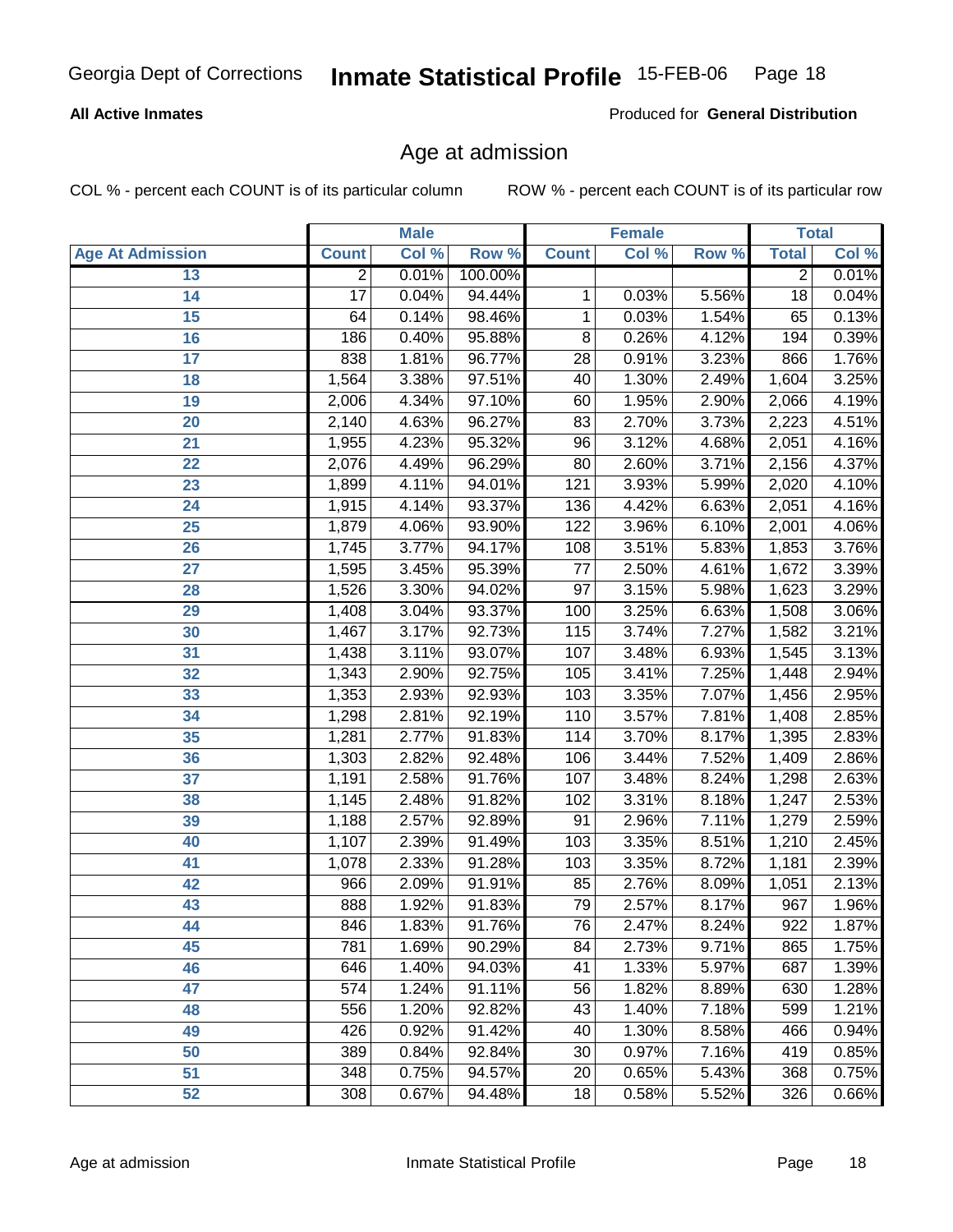#### **All Active Inmates**

Produced for **General Distribution**

### Age at admission

|                         |                  | <b>Male</b> |         |                 | <b>Female</b> |        | <b>Total</b>     |       |
|-------------------------|------------------|-------------|---------|-----------------|---------------|--------|------------------|-------|
| <b>Age At Admission</b> | <b>Count</b>     | Col %       | Row %   | <b>Count</b>    | Col %         | Row %  | <b>Total</b>     | Col % |
| 53                      | 240              | 0.52%       | 92.66%  | $\overline{19}$ | 0.62%         | 7.34%  | 259              | 0.53% |
| 54                      | 199              | 0.43%       | 92.56%  | $\overline{16}$ | 0.52%         | 7.44%  | $\overline{215}$ | 0.44% |
| 55                      | 177              | 0.38%       | 96.72%  | $\overline{6}$  | 0.19%         | 3.28%  | 183              | 0.37% |
| 56                      | 151              | 0.33%       | 93.79%  | $\overline{10}$ | 0.32%         | 6.21%  | 161              | 0.33% |
| 57                      | $\overline{125}$ | 0.27%       | 95.42%  | $\overline{6}$  | 0.19%         | 4.58%  | 131              | 0.27% |
| 58                      | 114              | 0.25%       | 96.61%  | $\overline{4}$  | 0.13%         | 3.39%  | $\overline{118}$ | 0.24% |
| 59                      | $\overline{70}$  | 0.15%       | 93.33%  | $\overline{5}$  | 0.16%         | 6.67%  | $\overline{75}$  | 0.15% |
| 60                      | $\overline{75}$  | 0.16%       | 94.94%  | 4               | 0.13%         | 5.06%  | 79               | 0.16% |
| 61                      | 60               | 0.13%       | 96.77%  | $\overline{2}$  | 0.06%         | 3.23%  | 62               | 0.13% |
| 62                      | $\overline{54}$  | 0.12%       | 100.00% |                 |               |        | $\overline{54}$  | 0.11% |
| 63                      | $\overline{56}$  | 0.12%       | 98.25%  | 1               | 0.03%         | 1.75%  | $\overline{57}$  | 0.12% |
| 64                      | $\overline{34}$  | 0.07%       | 97.14%  | 1               | 0.03%         | 2.86%  | $\overline{35}$  | 0.07% |
| 65                      | $\overline{33}$  | 0.07%       | 97.06%  | 1               | 0.03%         | 2.94%  | $\overline{34}$  | 0.07% |
| 66                      | $\overline{26}$  | 0.06%       | 96.30%  | 1               | 0.03%         | 3.70%  | $\overline{27}$  | 0.05% |
| 67                      | $\overline{19}$  | 0.04%       | 100.00% |                 |               |        | $\overline{19}$  | 0.04% |
| 68                      | $\overline{16}$  | 0.03%       | 94.12%  | 1               | 0.03%         | 5.88%  | $\overline{17}$  | 0.03% |
| 69                      | $\overline{19}$  | 0.04%       | 95.00%  | 1               | 0.03%         | 5.00%  | $\overline{20}$  | 0.04% |
| 70                      | $\overline{6}$   | 0.01%       | 75.00%  | $\overline{2}$  | 0.06%         | 25.00% | $\overline{8}$   | 0.02% |
| $\overline{71}$         | 4                | 0.01%       | 100.00% |                 |               |        | 4                | 0.01% |
| $\overline{72}$         | $\overline{5}$   | 0.01%       | 100.00% |                 |               |        | $\overline{5}$   | 0.01% |
| $\overline{73}$         | $\overline{6}$   | 0.01%       | 100.00% |                 |               |        | $\overline{6}$   | 0.01% |
| $\overline{74}$         | $\overline{4}$   | 0.01%       | 80.00%  | 1               | 0.03%         | 20.00% | $\overline{5}$   | 0.01% |
| $\overline{75}$         | $\overline{3}$   | 0.01%       | 100.00% |                 |               |        | $\overline{3}$   | 0.01% |
| 76                      | $\mathbf{1}$     | 0.01%       | 100.00% |                 |               |        | 1                | 0.01% |
| 78                      | $\overline{2}$   | 0.01%       | 100.00% |                 |               |        | $\overline{2}$   | 0.01% |
| 79                      | $\overline{3}$   | 0.01%       | 100.00% |                 |               |        | $\overline{3}$   | 0.01% |
| $\overline{81}$         | $\overline{3}$   | 0.01%       | 100.00% |                 |               |        | $\overline{3}$   | 0.01% |
| $\overline{82}$         | $\overline{1}$   | 0.01%       | 100.00% |                 |               |        | 1                | 0.01% |
| 83                      | $\mathbf{1}$     | 0.01%       | 100.00% |                 |               |        | 1                | 0.01% |
| 85                      | 1                | 0.01%       | 100.00% |                 |               |        | 1                | 0.01% |
| <b>Total Reported</b>   | 46,243           | 100%        | 93.76%  | 3,077           | 100%          |        | 6.24% 49,320     | 100%  |

| <b>Not Reported</b> |        |       |        |
|---------------------|--------|-------|--------|
| Total<br>'Grand .   | 46,244 | 3,077 | 49,321 |

| <b>Mean</b><br>(average) | 31.42 | 33.48    | 31.55 |
|--------------------------|-------|----------|-------|
| <b>Median (middle)</b>   | 30    | າາ<br>აა | 30    |
| Mode<br>(most frequent)  | 20    |          | 20    |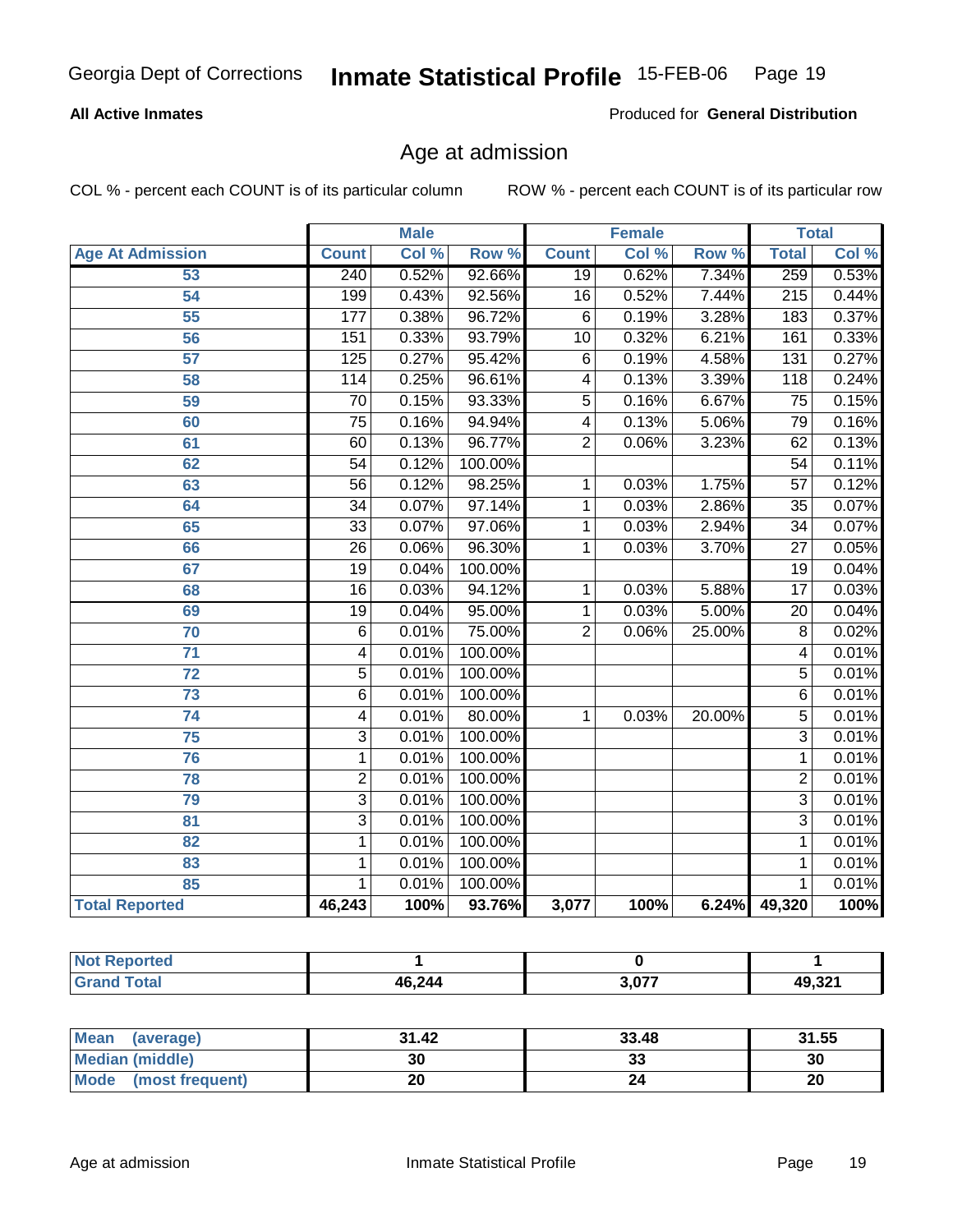**Total Reported**

| <b>Still Active</b> | 46,244 | 3,077 | 49,321 |
|---------------------|--------|-------|--------|
| <b>Not Reported</b> |        |       |        |
| <b>Grand Total</b>  | 46,244 | 3,077 | 49,321 |

 **Age At Release Count Col % Row % Count Col % Row % Total Col %** 

| <b>Mean</b><br>(average)       | N/A | N/A | N/A |
|--------------------------------|-----|-----|-----|
| <b>Median (middle)</b>         | N/A | N/A | N/A |
| <b>Mode</b><br>(most frequent) | N/A | N/A | N/A |

**Male**

COL % - percent each COUNT is of its particular column ROW % - percent each COUNT is of its particular row

**Female Total**

Georgia Dept of Corrections **Inmate Statistical Profile** 15-FEB-06 Page 20

### **All Active Inmates**

Age at release

Produced for **General Distribution**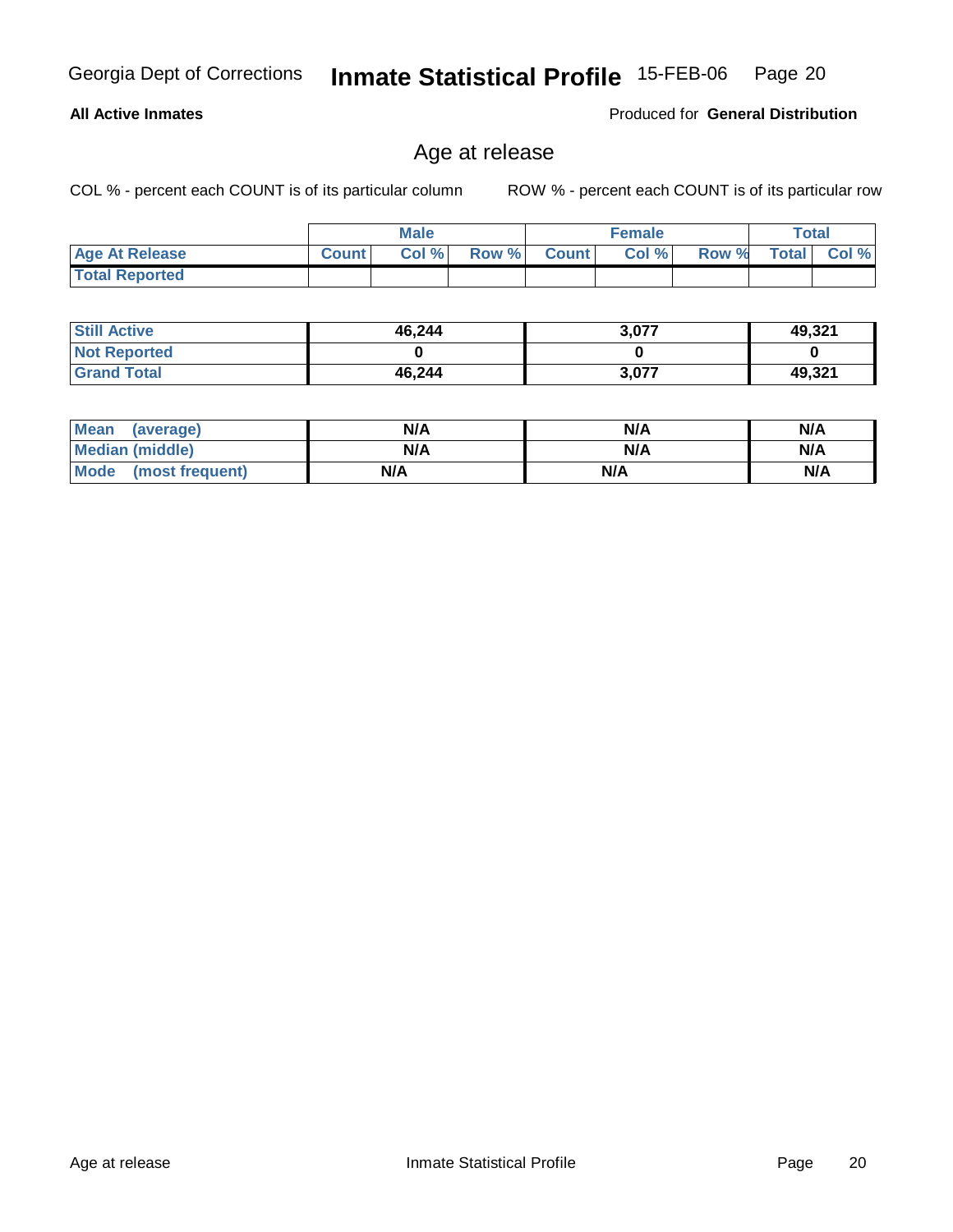#### **All Active Inmates**

#### Produced for **General Distribution**

### Height, measured at entry to prison

|                        |                  | <b>Male</b> |                  |                  | <b>Female</b> |         | <b>Total</b>     |        |
|------------------------|------------------|-------------|------------------|------------------|---------------|---------|------------------|--------|
| <b>Height</b>          | <b>Count</b>     | Col %       | Row <sup>7</sup> | <b>Count</b>     | Col %         | Row %   | <b>Total</b>     | Col %  |
| <b>Under four feet</b> | 10               | 0.02%       | 90.91%           | 1                | 0.03%         | 9.09%   | $\overline{11}$  | 0.02%  |
| 4'01''                 |                  |             |                  | 1                | 0.03%         | 100.00% | 1                | 0.01%  |
| 4'05''                 | 1                | 0.01%       | 50.00%           | 1                | 0.03%         | 50.00%  | $\overline{2}$   | 0.01%  |
| 4'06"                  | $\overline{2}$   | 0.01%       | 66.67%           | 1                | 0.03%         | 33.33%  | $\overline{3}$   | 0.01%  |
| 4'07"                  | $\overline{2}$   | 0.01%       | 40.00%           | $\overline{3}$   | 0.10%         | 60.00%  | 5                | 0.01%  |
| 4'08"                  |                  |             |                  | 4                | 0.14%         | 100.00% | 4                | 0.01%  |
| 4'09"                  | 1                | 0.01%       | 12.50%           | 7                | 0.24%         | 87.50%  | 8                | 0.02%  |
| 4'10"                  | 4                | 0.01%       | 44.44%           | $\overline{5}$   | 0.17%         | 55.56%  | 9                | 0.02%  |
| 4'11''                 | $\overline{6}$   | 0.01%       | 8.96%            | $\overline{61}$  | 2.08%         | 91.04%  | $\overline{67}$  | 0.14%  |
| 5'00''                 | $\overline{90}$  | 0.20%       | 41.47%           | $\overline{127}$ | 4.33%         | 58.53%  | $\overline{217}$ | 0.45%  |
| 5'01''                 | $\overline{83}$  | 0.18%       | 34.73%           | 156              | 5.31%         | 65.27%  | 239              | 0.49%  |
| 5'02"                  | $\overline{220}$ | 0.48%       | 42.64%           | 296              | 10.08%        | 57.36%  | 516              | 1.07%  |
| 5'03''                 | 339              | 0.75%       | 52.23%           | $\overline{310}$ | 10.56%        | 47.77%  | 649              | 1.34%  |
| 5'04"                  | 769              | 1.69%       | 62.78%           | 456              | 15.53%        | 37.22%  | 1,225            | 2.53%  |
| 5'05''                 | 1,488            | 3.27%       | 80.04%           | 371              | 12.64%        | 19.96%  | 1,859            | 3.84%  |
| 5'06''                 | 3,010            | 6.62%       | 88.45%           | 393              | 13.39%        | 11.55%  | 3,403            | 7.03%  |
| 5'07''                 | 3,924            | 8.63%       | 92.59%           | $\overline{314}$ | 10.69%        | 7.41%   | 4,238            | 8.76%  |
| 5'08''                 | 4,682            | 10.30%      | 96.60%           | 165              | 5.62%         | 3.40%   | 4,847            | 10.01% |
| 5'09''                 | 5,594            | 12.30%      | 98.07%           | $\overline{110}$ | 3.75%         | 1.93%   | 5,704            | 11.78% |
| 5'10''                 | 5,268            | 11.59%      | 98.67%           | $\overline{71}$  | 2.42%         | 1.33%   | 5,339            | 11.03% |
| 5'11''                 | 5,650            | 12.43%      | 99.04%           | $\overline{55}$  | 1.87%         | 0.96%   | 5,705            | 11.79% |
| 6'00''                 | 5,254            | 11.56%      | 99.81%           | $\overline{10}$  | 0.34%         | 0.19%   | 5,264            | 10.88% |
| 6'01''                 | 3,615            | 7.95%       | 99.72%           | 10               | 0.34%         | 0.28%   | 3,625            | 7.49%  |
| 6'02''                 | 2,546            | 5.60%       | 99.84%           | 4                | 0.14%         | 0.16%   | 2,550            | 5.27%  |
| 6'03''                 | 1,476            | 3.25%       | 99.86%           | 2                | 0.07%         | 0.14%   | 1,478            | 3.05%  |
| 6'04''                 | 760              | 1.67%       | 99.87%           | $\overline{1}$   | 0.03%         | 0.13%   | 761              | 1.57%  |
| 6'05''                 | 295              | 0.65%       | 99.66%           | 1                | 0.03%         | 0.34%   | 296              | 0.61%  |
| 6'06''                 | $\overline{148}$ | 0.33%       | 100.00%          |                  |               |         | $\overline{148}$ | 0.31%  |
| 6'07''                 | 67               | 0.15%       | 100.00%          |                  |               |         | 67               | 0.14%  |
| 6'08''                 | $\overline{28}$  | 0.06%       | 100.00%          |                  |               |         | $\overline{28}$  | 0.06%  |
| 6'09''                 | $\overline{24}$  | 0.05%       | 100.00%          |                  |               |         | $\overline{24}$  | 0.05%  |
| 6'10''                 | $\overline{17}$  | 0.04%       | 100.00%          |                  |               |         | $\overline{17}$  | 0.04%  |
| 6'11''                 | $\overline{34}$  | 0.07%       | 100.00%          |                  |               |         | $\overline{34}$  | 0.07%  |
| Seven feet +           | $\overline{61}$  | 0.13%       | 100.00%          |                  |               |         | $\overline{61}$  | 0.13%  |
| <b>Total Reported</b>  | 45,468           | 100%        | 93.93%           | 2,936            | 100%          | 6.07%   | 48,404           | 100%   |

| orted | 77C<br>r o | . л-  | 017<br>J          |
|-------|------------|-------|-------------------|
|       | 46,244     | 177 ג | AO 324<br>49.JZ I |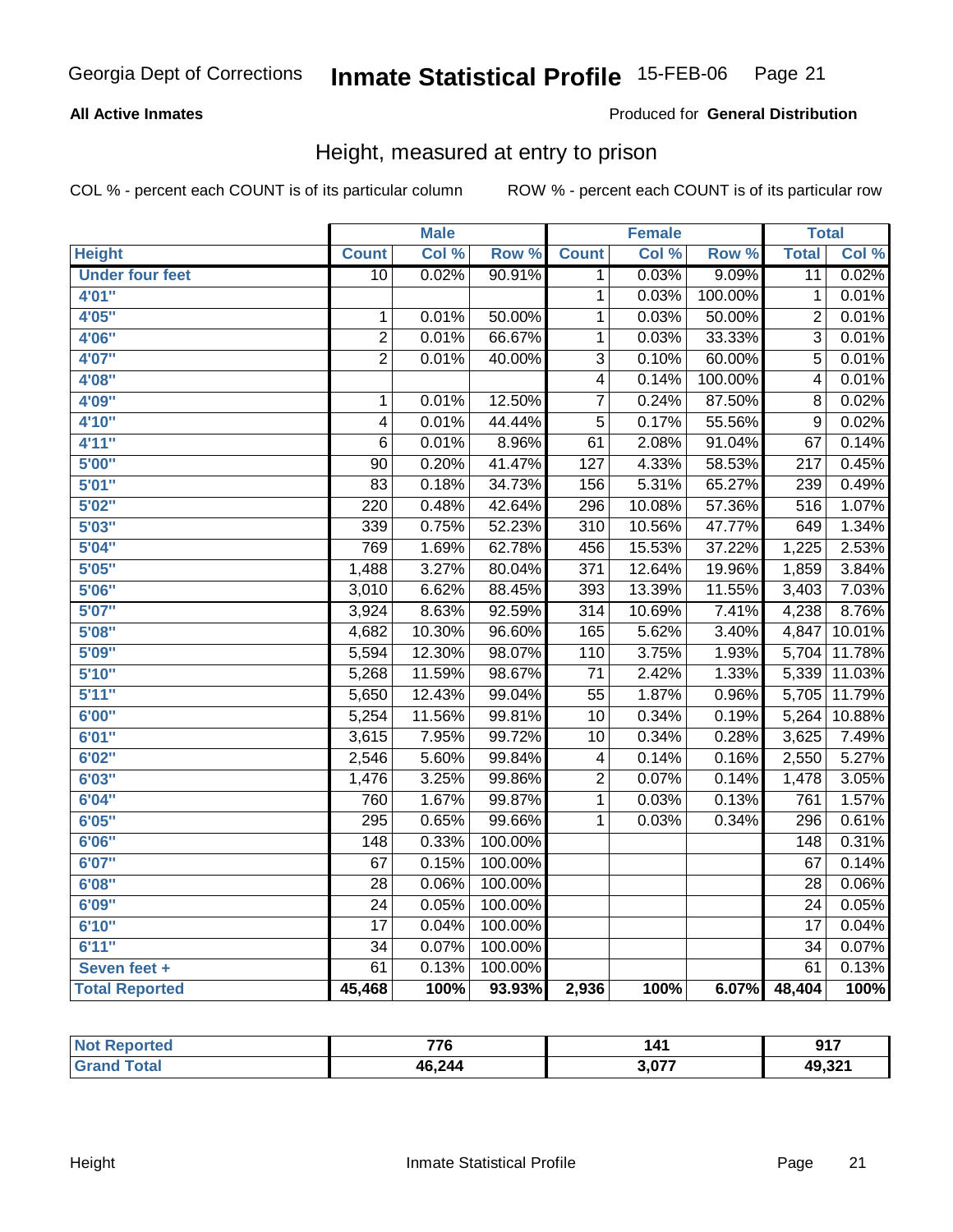#### **All Active Inmates**

Produced for **General Distribution**

### Height, measured at entry to prison

|                      | <b>Male</b> | <b>Female</b> | <b>Total</b> |
|----------------------|-------------|---------------|--------------|
| Mean (average)       | 5'10"       | 5'05"         | 5'10"        |
| Median (middle)      | 5'10"       | 5'05"         | 5'10''       |
| Mode (most frequent) | 5'11"       | 5'04"         | 5'11"        |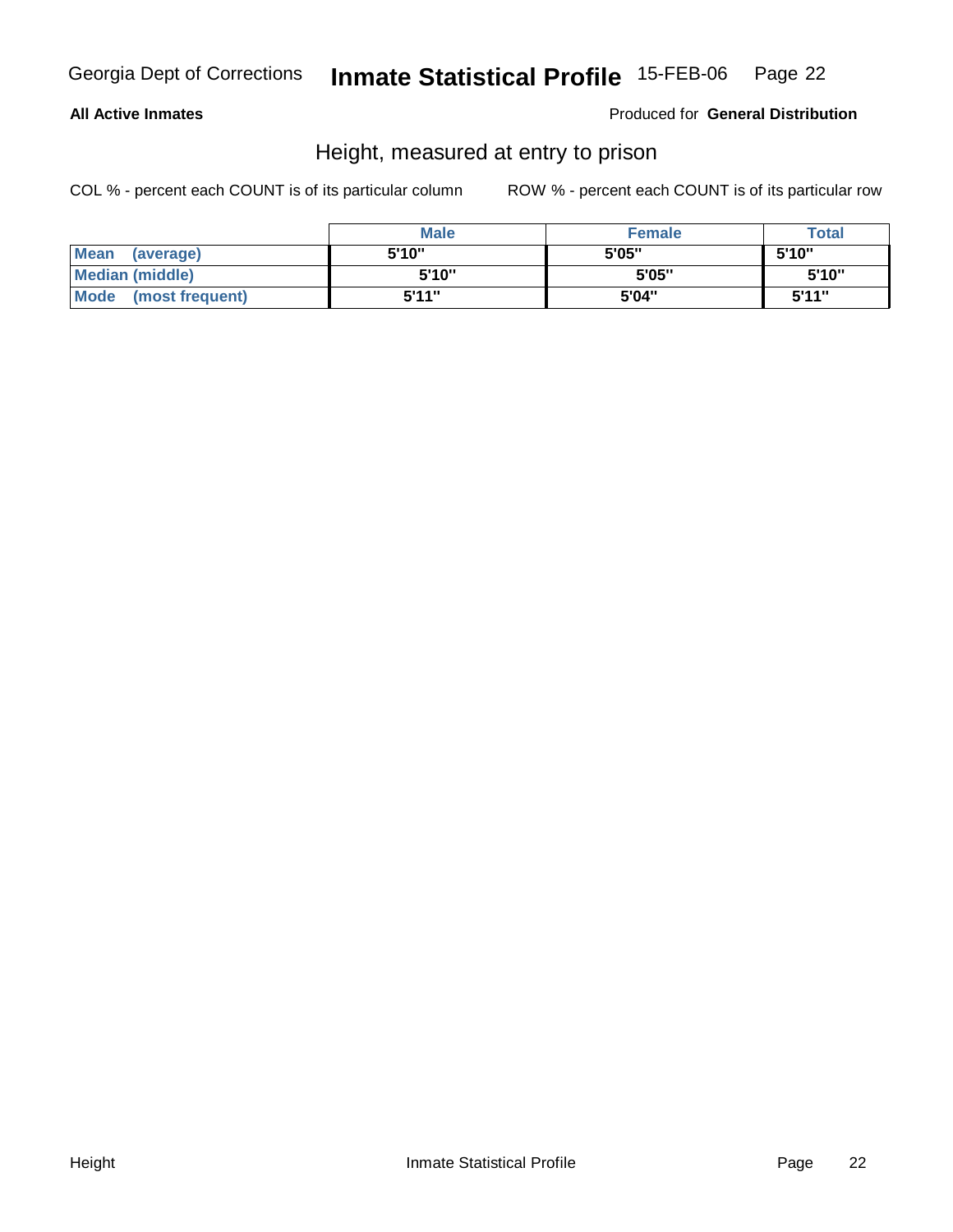#### **All Active Inmates**

#### Produced for **General Distribution**

### Weight, measured at entry to prison

|                        |                         | <b>Male</b> |                  |                  | <b>Female</b> |        | <b>Total</b>     |        |
|------------------------|-------------------------|-------------|------------------|------------------|---------------|--------|------------------|--------|
| Weight                 | <b>Count</b>            | Col %       | Row <sup>%</sup> | <b>Count</b>     | Col %         | Row %  | <b>Total</b>     | Col %  |
| <b>Under 80 pounds</b> | $\overline{3}$          | 0.01%       | 100.00%          |                  |               |        | $\overline{3}$   | 0.01%  |
| 80 - 89 pounds         | $\overline{3}$          | 0.01%       | 100.00%          |                  |               |        | $\overline{3}$   | 0.01%  |
| <b>90 - 99 pounds</b>  | $\overline{5}$          | 0.01%       | 71.43%           | $\overline{2}$   | 0.07%         | 28.57% | $\overline{7}$   | 0.01%  |
| 100 - 109 pounds       | $\overline{31}$         | 0.07%       | 50.82%           | $\overline{30}$  | 1.02%         | 49.18% | 61               | 0.13%  |
| 110 - 119 pounds       | 134                     | 0.29%       | 62.62%           | 80               | 2.72%         | 37.38% | $\overline{214}$ | 0.44%  |
| 120 - 129 pounds       | 538                     | 1.18%       | 77.08%           | 160              | 5.45%         | 22.92% | 698              | 1.44%  |
| 130 - 139 pounds       | 1,435                   | 3.16%       | 86.24%           | 229              | 7.80%         | 13.76% | 1,664            | 3.44%  |
| 140 - 149 pounds       | 3,046                   | 6.70%       | 90.52%           | $\overline{319}$ | 10.87%        | 9.48%  | 3,365            | 6.95%  |
| 150 - 159 pounds       | 4,754                   | 10.46%      | 93.60%           | 325              | 11.07%        | 6.40%  | 5,079            | 10.49% |
| 160 - 169 pounds       | 5,992                   | 13.18%      | 95.13%           | $\overline{307}$ | 10.46%        | 4.87%  | 6,299            | 13.01% |
| 170 - 179 pounds       | 5,962                   | 13.11%      | 95.73%           | 266              | 9.06%         | 4.27%  | 6,228            | 12.87% |
| 180 - 189 pounds       | 5,804                   | 12.77%      | 95.90%           | 248              | 8.45%         | 4.10%  | 6,052            | 12.50% |
| 190 - 199 pounds       | 4,474                   | 9.84%       | 95.64%           | $\overline{204}$ | 6.95%         | 4.36%  | 4,678            | 9.66%  |
| 200 - 209 pounds       | 3,730                   | 8.20%       | 95.35%           | $\overline{182}$ | 6.20%         | 4.65%  | 3,912            | 8.08%  |
| 210 - 219 pounds       | 2,672                   | 5.88%       | 95.09%           | 138              | 4.70%         | 4.91%  | 2,810            | 5.81%  |
| 220 - 229 pounds       | 2,148                   | 4.72%       | 95.30%           | $\overline{106}$ | 3.61%         | 4.70%  | 2,254            | 4.66%  |
| 230 - 239 pounds       | 1,435                   | 3.16%       | 94.41%           | 85               | 2.90%         | 5.59%  | 1,520            | 3.14%  |
| 240 - 249 pounds       | 1,046                   | 2.30%       | 93.64%           | $\overline{71}$  | 2.42%         | 6.36%  | 1,117            | 2.31%  |
| 250 - 259 pounds       | 662                     | 1.46%       | 93.50%           | 46               | 1.57%         | 6.50%  | 708              | 1.46%  |
| 260 - 269 pounds       | 496                     | 1.09%       | 92.54%           | 40               | 1.36%         | 7.46%  | 536              | 1.11%  |
| 270 - 279 pounds       | 332                     | 0.73%       | 94.32%           | $\overline{20}$  | 0.68%         | 5.68%  | 352              | 0.73%  |
| 280 - 289 pounds       | $\overline{250}$        | 0.55%       | 91.58%           | $\overline{23}$  | 0.78%         | 8.42%  | $\overline{273}$ | 0.56%  |
| 290 - 299 pounds       | 157                     | 0.35%       | 90.23%           | $\overline{17}$  | 0.58%         | 9.77%  | 174              | 0.36%  |
| 300 - 309 pounds       | 113                     | 0.25%       | 92.62%           | $\overline{9}$   | 0.31%         | 7.38%  | 122              | 0.25%  |
| 310 - 319 pounds       | $\overline{73}$         | 0.16%       | 84.88%           | $\overline{13}$  | 0.44%         | 15.12% | 86               | 0.18%  |
| 320 - 329 pounds       | $\overline{53}$         | 0.12%       | 92.98%           | 4                | 0.14%         | 7.02%  | $\overline{57}$  | 0.12%  |
| 330 - 339 pounds       | 18                      | 0.04%       | 94.74%           | 1                | 0.03%         | 5.26%  | 19               | 0.04%  |
| 340 - 349 pounds       | $\overline{25}$         | 0.05%       | 89.29%           | 3                | 0.10%         | 10.71% | 28               | 0.06%  |
| 350 - 359 pounds       | $\overline{27}$         | 0.06%       | 90.00%           | $\overline{3}$   | 0.10%         | 10.00% | 30               | 0.06%  |
| 360 - 369 pounds       | $\overline{17}$         | 0.04%       | 77.27%           | 5                | 0.17%         | 22.73% | 22               | 0.05%  |
| 370 - 379 pounds       | $\overline{\mathbf{4}}$ | 0.01%       | 100.00%          |                  |               |        | 4                | 0.01%  |
| 380 - 389 pounds       | $\overline{2}$          | 0.01%       | 100.00%          |                  |               |        | $\overline{2}$   | 0.01%  |
| 390 - 399 pounds       | $\mathbf{1}$            | 0.01%       | 100.00%          |                  |               |        | 1                | 0.01%  |
| 400 pounds and over    | $\overline{26}$         | 0.06%       | 100.00%          |                  |               |        | $\overline{26}$  | 0.05%  |
| <b>Total Reported</b>  | 45,468                  | 100%        | 93.93%           | 2,936            | 100%          | 6.07%  | 48,404           | 100.0% |

| 'eported<br>NO. | 776    | 141   | 017    |
|-----------------|--------|-------|--------|
| . Gr            | 46,244 | . ሰ77 | 49,321 |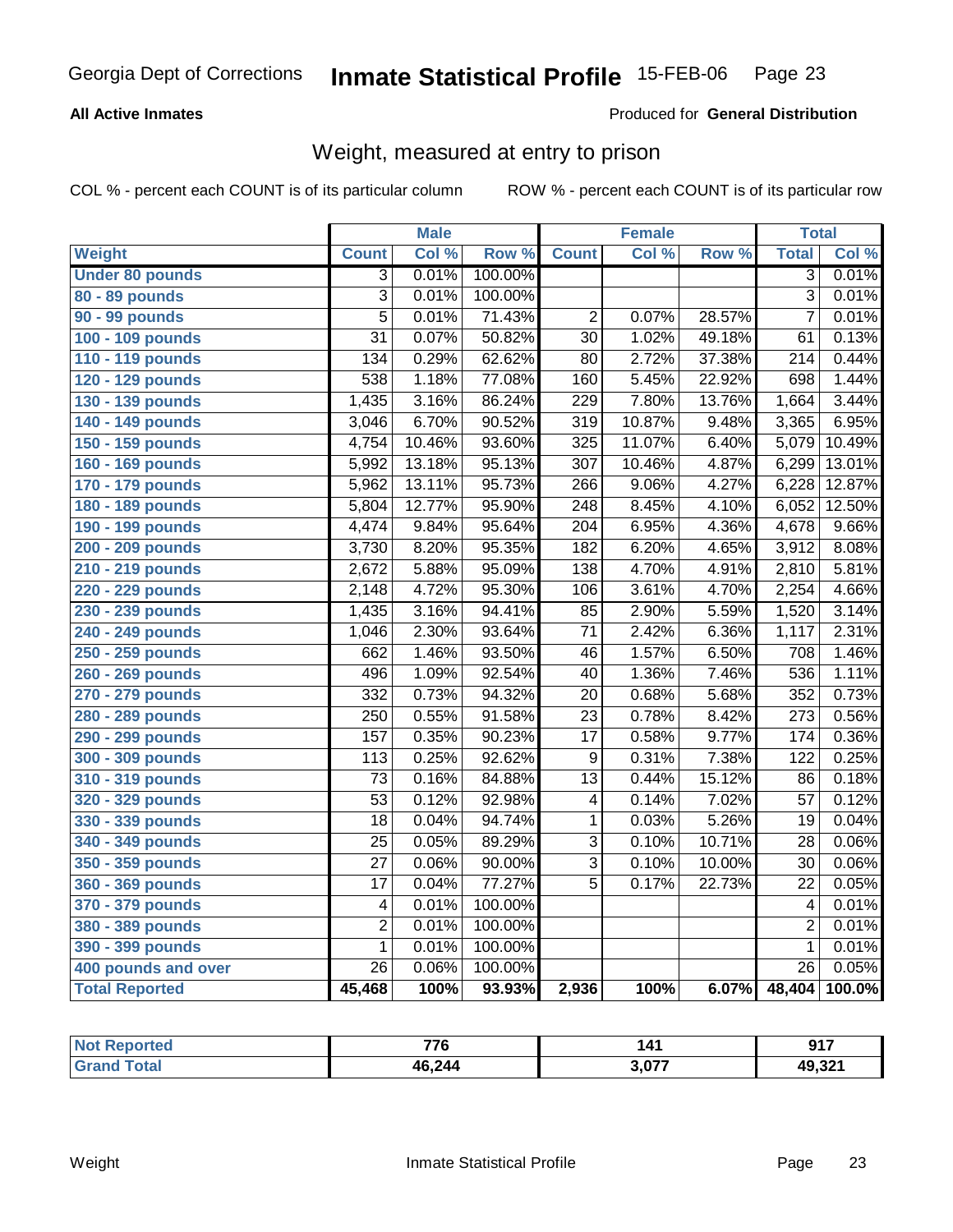#### **All Active Inmates**

#### Produced for **General Distribution**

### Weight, measured at entry to prison

|                         | <b>Male</b> | <b>Female</b> | <b>Total</b> |
|-------------------------|-------------|---------------|--------------|
| Mean<br>(average)       | 185         | 177           | 185          |
| <b>Median (middle)</b>  | 180         | 170           | 180          |
| Mode<br>(most frequent) | 180         | 160           | 180          |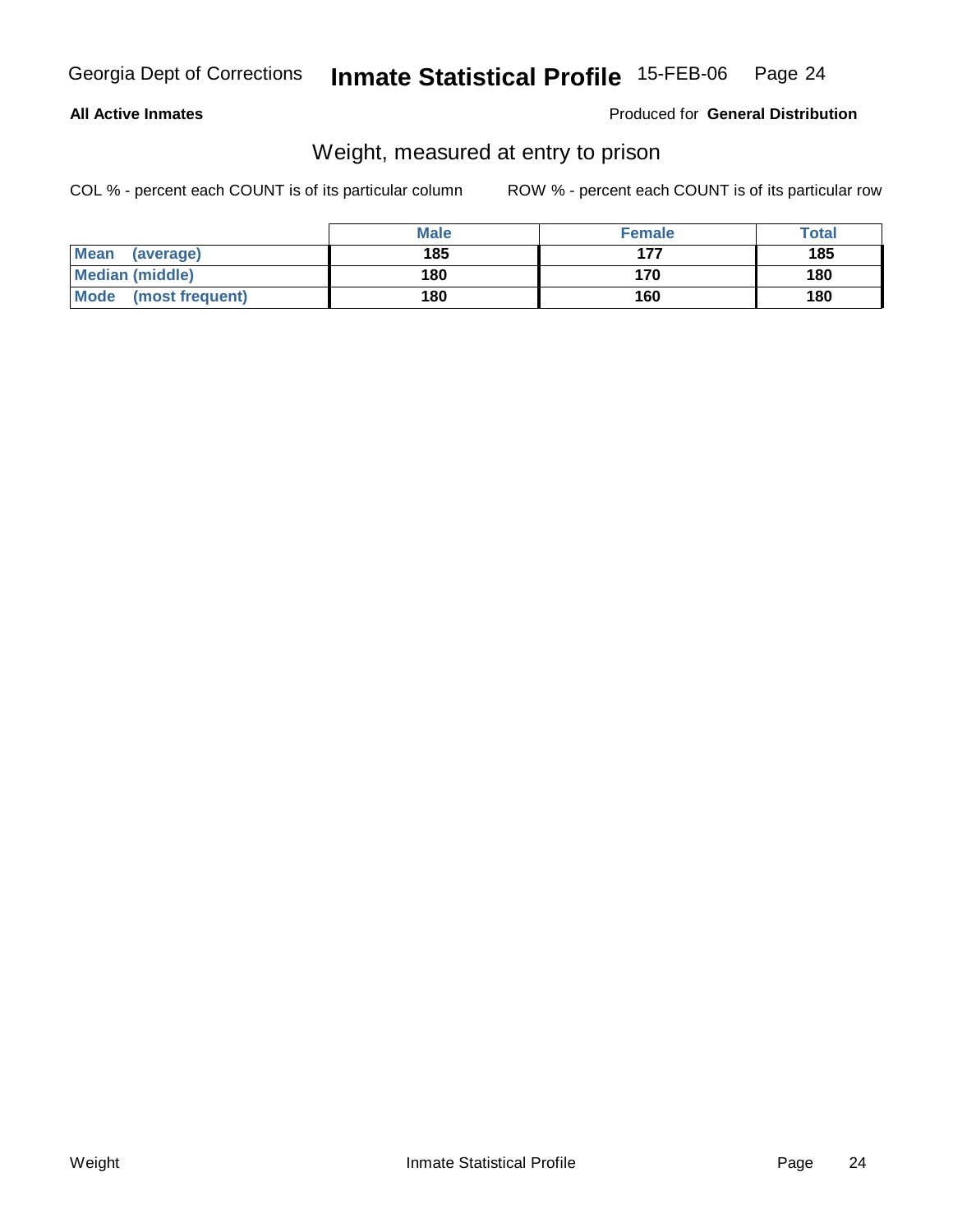**All Active Inmates**

#### Produced for **General Distribution**

### Type of admission to prison

|                |                             |              | <b>Male</b> |                    |     | <b>Female</b> |       |              | <b>Total</b> |
|----------------|-----------------------------|--------------|-------------|--------------------|-----|---------------|-------|--------------|--------------|
|                | <b>Type of Admission</b>    | <b>Count</b> | Col %       | <b>Row % Count</b> |     | Col %         | Row % | <b>Total</b> | Col %        |
| 1              | <b>Committed From Court</b> | 31,795       | 69.34%      | 93.98% 2,035       |     | 66.61%        | 6.02% | 33,830       | 69.17%       |
| $\overline{2}$ | <b>Return Appeal/Bond</b>   |              | .02%        | 100.00%            |     |               |       |              | .01%         |
| 3              | <b>Parole Rev/New Sent</b>  | 4,914        | 10.72%      | 94.99%             | 259 | 8.48%         | 5.01% | 5,173        | 10.58%       |
| 4              | <b>Par Rev/No New Sent</b>  | 1,544        | 3.37%       | 92.90%             | 118 | 3.86%         | 7.10% | 1,662        | 3.40%        |
| 5              | <b>Prob Viol/Total Rev</b>  | 2            | .01%        | 100.00%            |     |               |       | 2            | .01%         |
| 6              | <b>Prob Viol/Partial</b>    | 2,758        | 6.01%       | 90.40%             | 293 | 9.59%         | 9.60% | 3,051        | 6.24%        |
| 7              | <b>Admit Fm Other Cust</b>  | 36           | .08%        | 92.31%             | 3   | .10%          | 7.69% | 39           | .08%         |
| 9              | <b>Prob Rev/Remainder</b>   | 3,889        | 8.48%       | 92.20%             | 329 | 10.77%        | 7.80% | 4,218        | 8.62%        |
| 10             | <b>New Sent/Par Rev Pnd</b> | 46           | .10%        | 97.87%             |     | .03%          | 2.13% | 47           | .10%         |
| 11             | <b>Life W/O Parole</b>      | 261          | .57%        | 98.49%             | 4   | .13%          | 1.51% | 265          | .54%         |
| 30             | <b>Par Rev/Rsn Unknown</b>  | 76           | .17%        | 100.00%            |     |               |       | 76           | .16%         |
| 32             | <b>Pb Parole Rescinded</b>  | 12           | .03%        | 100.00%            |     |               |       | 12           | .02%         |
| 33             | <b>Prob Revoc/Spec Cond</b> | 128          | .28%        | 90.78%             | 13  | .43%          | 9.22% | 141          | .29%         |
| 40             | <b>Par Rev/Revoc Center</b> | 323          | .70%        | 100.00%            |     |               |       | 323          | .66%         |
| 44             | <b>Whitworth Detention</b>  | 54           | .12%        | 100.00%            |     |               |       | 54           | .11%         |
| 50             | <b>Dcys At Risk</b>         | 8            | .02%        | 100.00%            |     |               |       | 8            | .02%         |
|                | <b>Total Reported</b>       | 45,853       | 100%        | 93.75% 3,055       |     | 100%          | 6.25% | 48,908       | 100%         |

| ימא<br>prτed | 391    | ^^<br>LL |     |
|--------------|--------|----------|-----|
| _____        | 46.244 | . ሰ77    | .22 |

| <b>Mou</b><br>วmmt<br>freauent)<br>.ourtث<br>$\cdots$ | Cmmt<br>Court - | Cmmu<br>∵יווח… |
|-------------------------------------------------------|-----------------|----------------|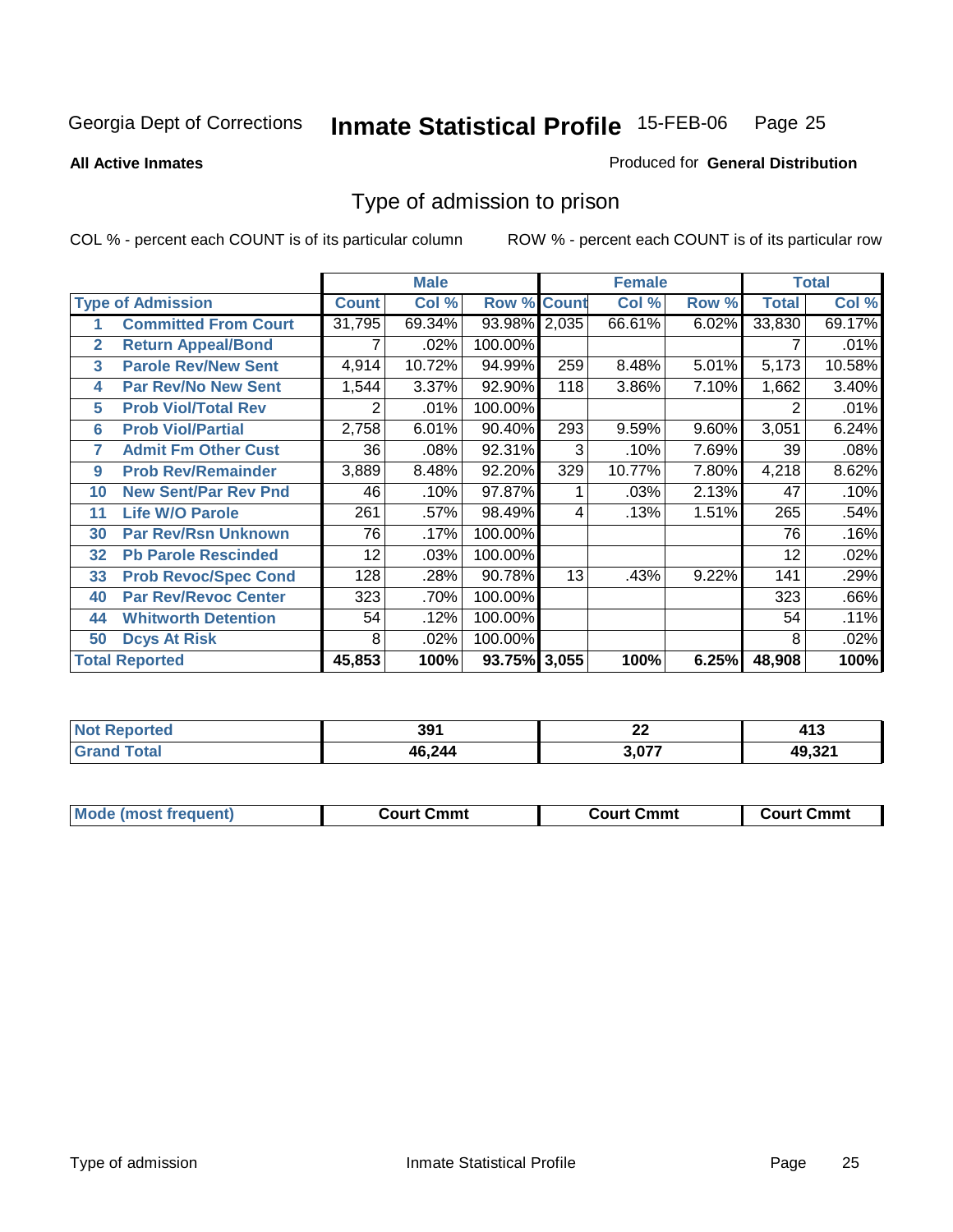**All Active Inmates**

#### Produced for **General Distribution**

### Current / last security status

|                        |              | <b>Male</b> |             |       | <b>Female</b> |          |        | <b>Total</b> |
|------------------------|--------------|-------------|-------------|-------|---------------|----------|--------|--------------|
| <b>Security Status</b> | <b>Count</b> | Col %       | Row % Count |       | Col %         | Row %    | Total  | Col %        |
| 0 Diag Incom           |              | .01%        | 100.00%     |       | .00%          |          |        | $.01\%$      |
| 1 Wrk Releas           | 648          | 1.49%       | 79.02%      | 172   | 6.20%         | 20.98%   | 820    | 1.78%        |
| 2 Trusty               | 1,699        | 3.92%       | 94.65%      | 96    | 3.46%         | 5.35%    | 1,795  | 3.89%        |
| 3 Minimum              | 15,817       | 36.47%      | 90.97%      | 1,571 | 56.67%        | $9.03\%$ | 17,388 | 37.69%       |
| 4 Medium               | 17,880       | 41.23%      | 96.33%      | 681   | 24.57%        | $3.67\%$ | 18,561 | 40.23%       |
| 5 Close                | 6,713        | 15.48%      | 96.45%      | 247   | 8.91%         | $3.55\%$ | 6,960  | 15.08%       |
| 6 Maximum              | 610          | 1.41%       | 99.19%      | 5     | .18%          | .81%     | 615    | 1.33%        |
| <b>Total Reported</b>  | 43,368       | 100%        | 93.99%      | 2,772 | 100%          | 6.01%    | 46,140 | 100%         |

| <b>Still being diagnosed</b> | 2.872  | 305   | う イフフ  |
|------------------------------|--------|-------|--------|
| <b>Not Reported</b>          |        |       |        |
| <b>Grand Total</b>           | 46,244 | 3,077 | 49,321 |

| M | <br>М | Mi<br>чшнг | ıum<br>ма |
|---|-------|------------|-----------|
|   |       |            |           |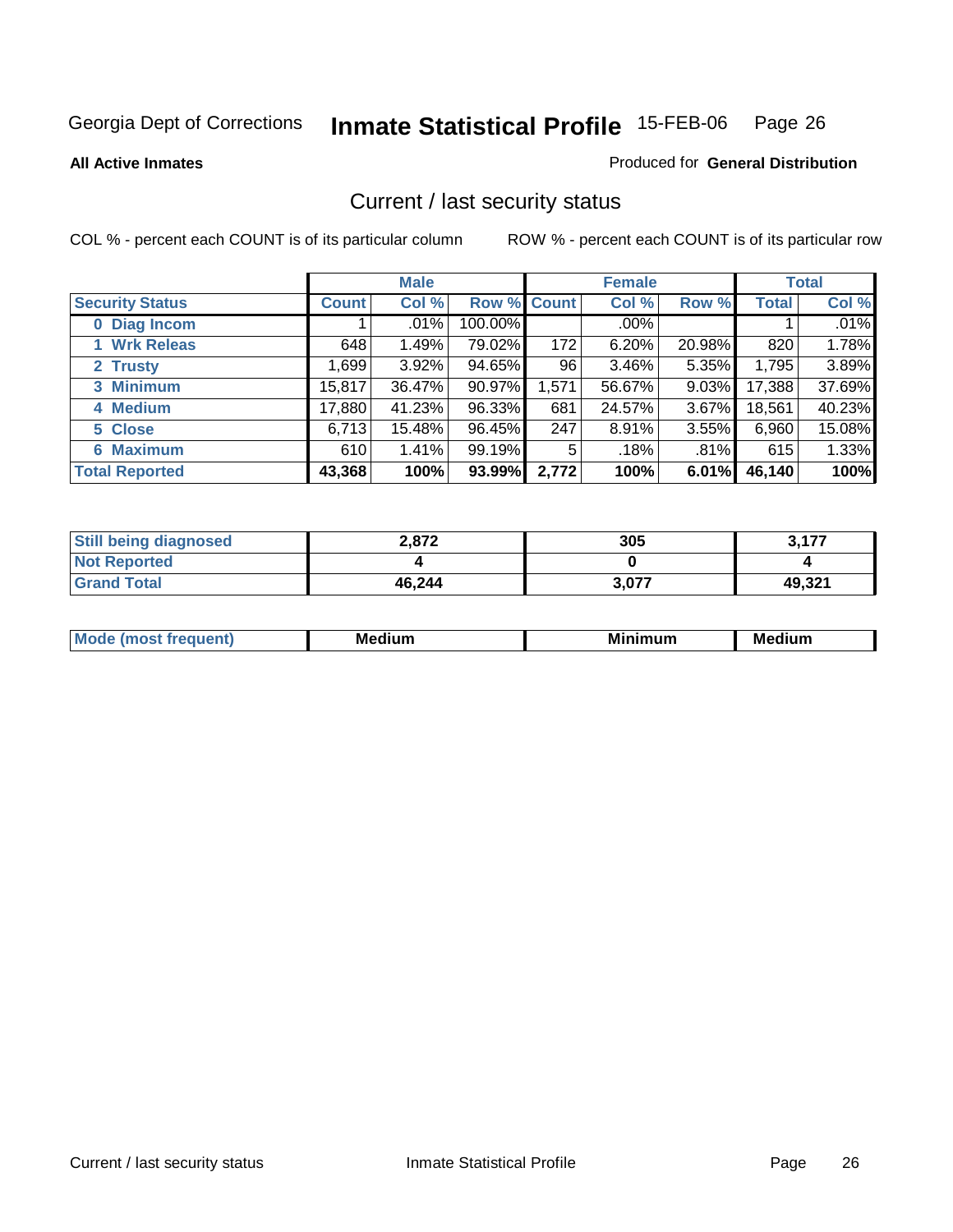**All Active Inmates**

#### Produced for **General Distribution**

### Current / last type of institution

|                            |              | <b>Male</b> |             |       | <b>Female</b> |        |              | <b>Total</b> |
|----------------------------|--------------|-------------|-------------|-------|---------------|--------|--------------|--------------|
| <b>Type of Institution</b> | <b>Count</b> | Col %       | Row % Count |       | Col %         | Row %  | <b>Total</b> | Col %        |
| <b>Transitional Center</b> | 1,772        | 3.83%       | 88.64%      | 227   | 7.38%         | 11.36% | 1,999        | 4.05%        |
| <b>State Hospital</b>      |              | $.01\%$     | 100.00%     |       |               |        |              | .01%         |
| <b>County Camp</b>         | 4,989        | 10.79%      | 100.00%     |       |               |        | 4,989        | 10.12%       |
| <b>State Prison</b>        | 32,972       | 71.30%      | 92.04%      | 2,850 | $92.62\%$     | 7.96%  | 35,822       | 72.63%       |
| <b>Private Prison</b>      | 4,802        | $10.38\%$   | 100.00%     |       |               |        | 4,802        | 9.74%        |
| <b>Prison Annex</b>        | 1,219        | 2.64%       | 100.00%     |       |               |        | 1,219        | 2.47%        |
| <b>Inmate Boot Camp</b>    | 489          | 1.06%       | 100.00%     |       |               |        | 489          | .99%         |
| <b>Total Rported</b>       | 46,244       | 100%        | 93.76%      | 3,077 | 100%          | 6.24%  | 49,321       | 100%         |

| rted<br>N  |        |       |                     |
|------------|--------|-------|---------------------|
| <b>ota</b> | 46,244 | 3,077 | AQ 221<br>$-3,32$ . |

| <b>Mode (most frequent)</b> | <b>State Prison</b> | <b>State Prison</b> | State Prison |
|-----------------------------|---------------------|---------------------|--------------|
|                             |                     |                     |              |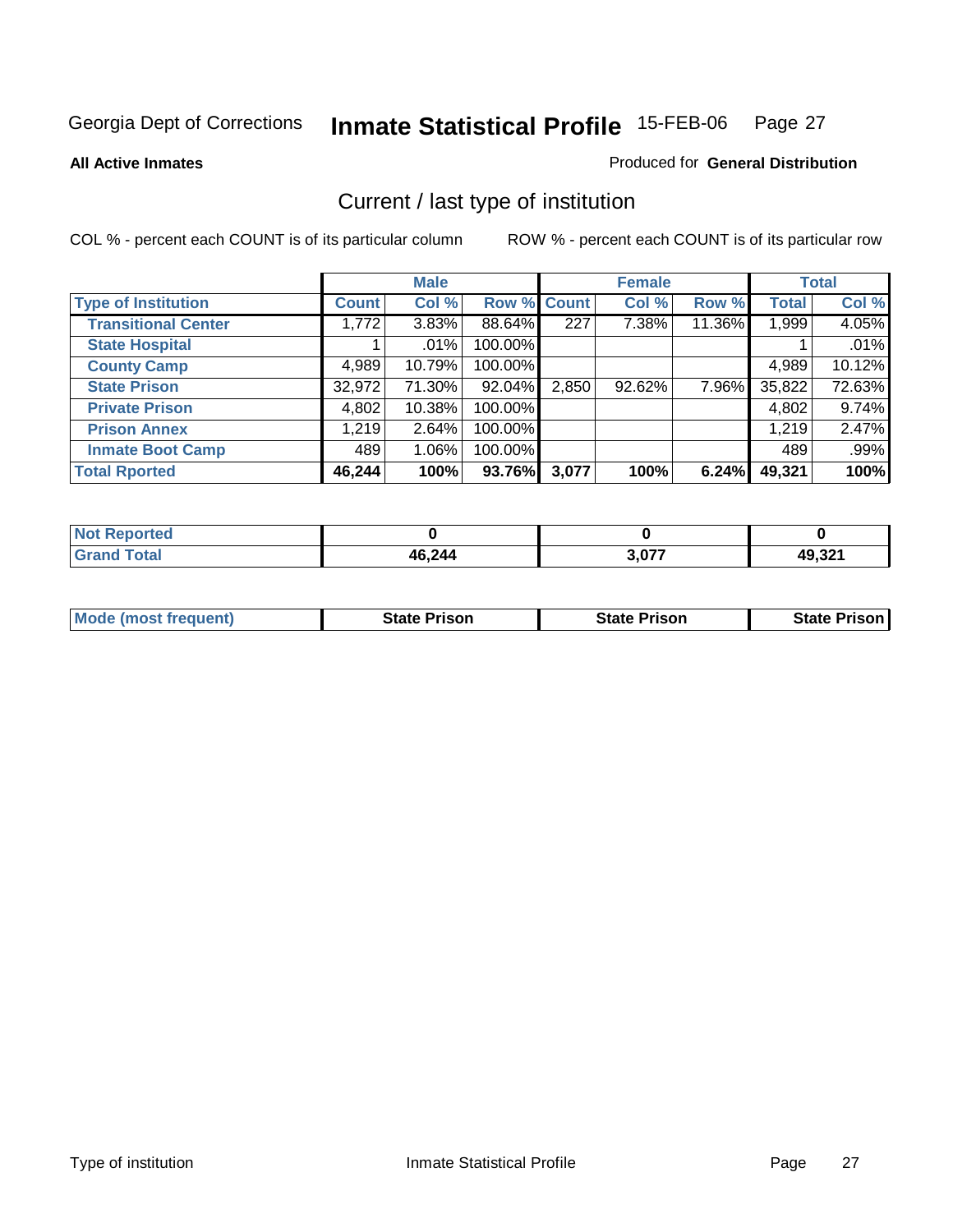**All Active Inmates**

#### Produced for **General Distribution**

### Institution type - transitional centers

|     |                                          |              | <b>Male</b> |                    |     | <b>Female</b> |         |              | <b>Total</b> |
|-----|------------------------------------------|--------------|-------------|--------------------|-----|---------------|---------|--------------|--------------|
|     | <b>Institution Type - Trans. Centers</b> | <b>Count</b> | Col %       | <b>Row % Count</b> |     | Col %         | Row %   | <b>Total</b> | Col %        |
| 220 | <b>Albany Trans-Ctr</b>                  | 153          | 8.63%       | 100.00%            |     |               |         | 153          | 7.65%        |
| 223 | <b>Atlanta Male Trans-Ctr</b>            | 248          | 14.00%      | 100.00%            |     |               |         | 248          | 12.41%       |
| 246 | <b>Augusta Trans-Ctr</b>                 | 204          | 11.51%      | 100.00%            |     |               |         | 204          | 10.21%       |
| 249 | <b>Clayton Transitional Ctr</b>          | 245          | 13.83%      | 100.00%            |     |               |         | 245          | 12.26%       |
| 247 | <b>Coastal Transitional Ctr</b>          | 252          | 14.22%      | 100.00%            |     |               |         | 252          | 12.61%       |
| 225 | <b>Columbus Trans-Ctr</b>                | 66           | 3.72%       | 100.00%            |     |               |         | 66           | $3.30\%$     |
| 250 | <b>Helms Trans-Ctr</b>                   | 97           | 5.47%       | 100.00%            |     |               |         | 97           | 4.85%        |
| 248 | <b>Lagrange Trans Ctr</b>                | 150          | 8.47%       | 100.00%            |     |               |         | 150          | 7.50%        |
| 231 | <b>Macon Male Trans-Ctr</b>              | 153          | 8.63%       | 100.00%            |     |               |         | 153          | 7.65%        |
| 235 | <b>Metro Womens Trans-Ctr</b>            |              | .06%        | $.44\%$            | 226 | 99.56%        | 99.56%  | 227          | 11.36%       |
| 242 | <b>Savannah Mens Trans-Ctr</b>           | 203          | 11.46%      | 100.00%            |     |               |         | 203          | 10.16%       |
| 245 | <b>Savannah Womens Trans-</b>            |              |             |                    |     | .44%          | 100.00% |              | .05%         |
|     | Ctr                                      |              |             |                    |     |               |         |              |              |
|     | <b>Total Rported</b>                     | 1,772        | 100%        | 88.64%             | 227 | 100%          | 11.36%  | 1,999        | 100%         |

| <b>orted</b>          |            |                       |      |
|-----------------------|------------|-----------------------|------|
| <b>otal</b><br>------ | 770<br>. . | $\sim$<br><i>LL</i> 1 | ,999 |

| Mode (most frequent) | 247 Coastal Transitional Ctr 235 Metro Womens Trans- | 247 Coastal      |
|----------------------|------------------------------------------------------|------------------|
|                      |                                                      | Transitional Ctr |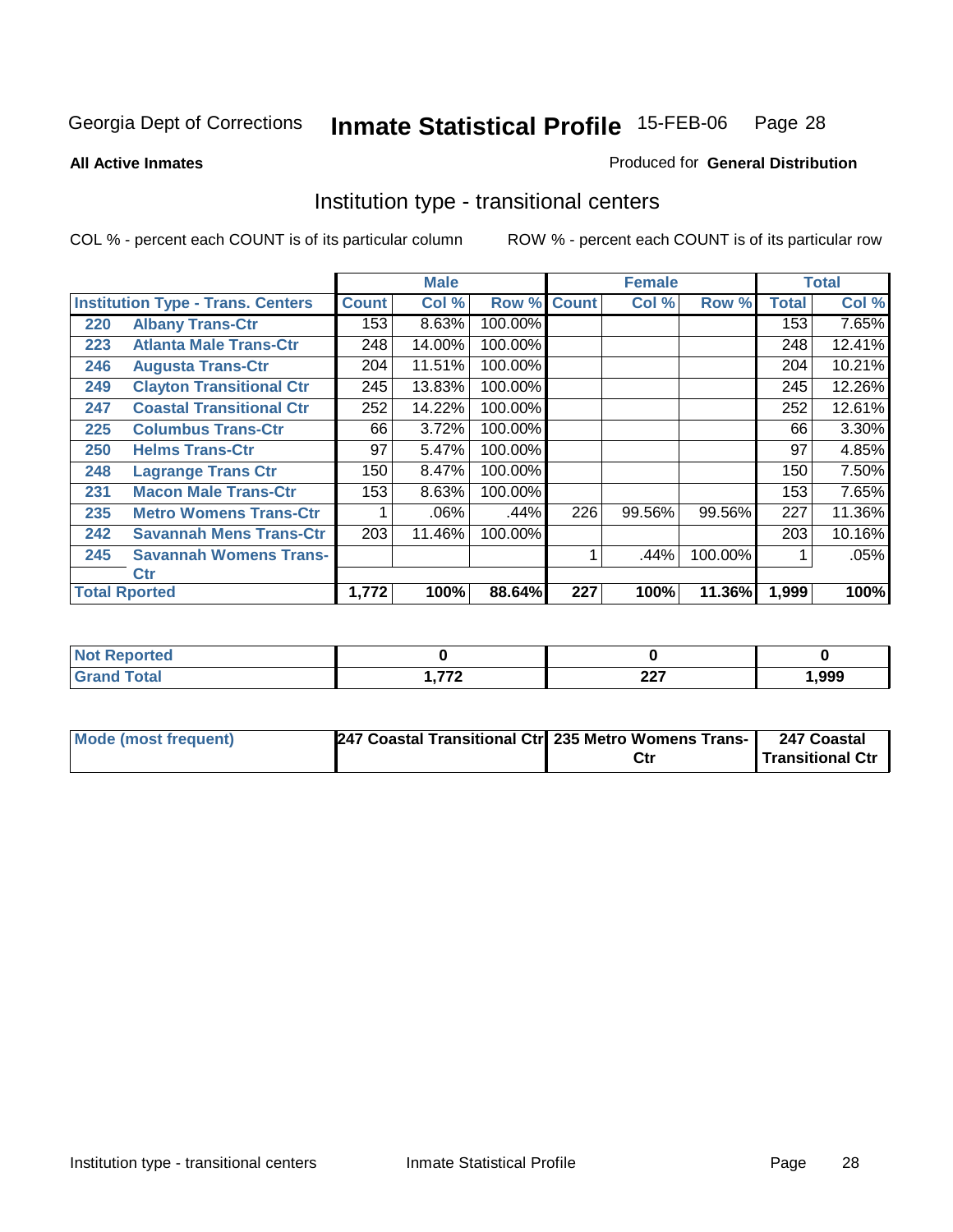**All Active Inmates**

#### Produced for **General Distribution**

### Institution type - mental hospitals

|                                                      | Male       |                    | <b>Female</b> |                    | $\tau$ otal |
|------------------------------------------------------|------------|--------------------|---------------|--------------------|-------------|
| <b>Institution Type - Mental Hospitals   Count  </b> | Col %      | <b>Row % Count</b> | Col%          | <b>Row % Total</b> | Col %       |
| 302 Central State Hospital                           | $100.00\%$ | $100.00\%$         |               |                    | 100.00%     |
| <b>Total Rported</b>                                 | 100%       | $100\%$            |               | %                  | 100%        |

| $\mathsf{I}$ Not Reported |  |  |
|---------------------------|--|--|
| $int^{\bullet}$<br>____   |  |  |

| Mode (most frequent) | <b>Null</b><br>302 Central State Hospital | 302 Central<br><b>State Hospital</b> |
|----------------------|-------------------------------------------|--------------------------------------|
|----------------------|-------------------------------------------|--------------------------------------|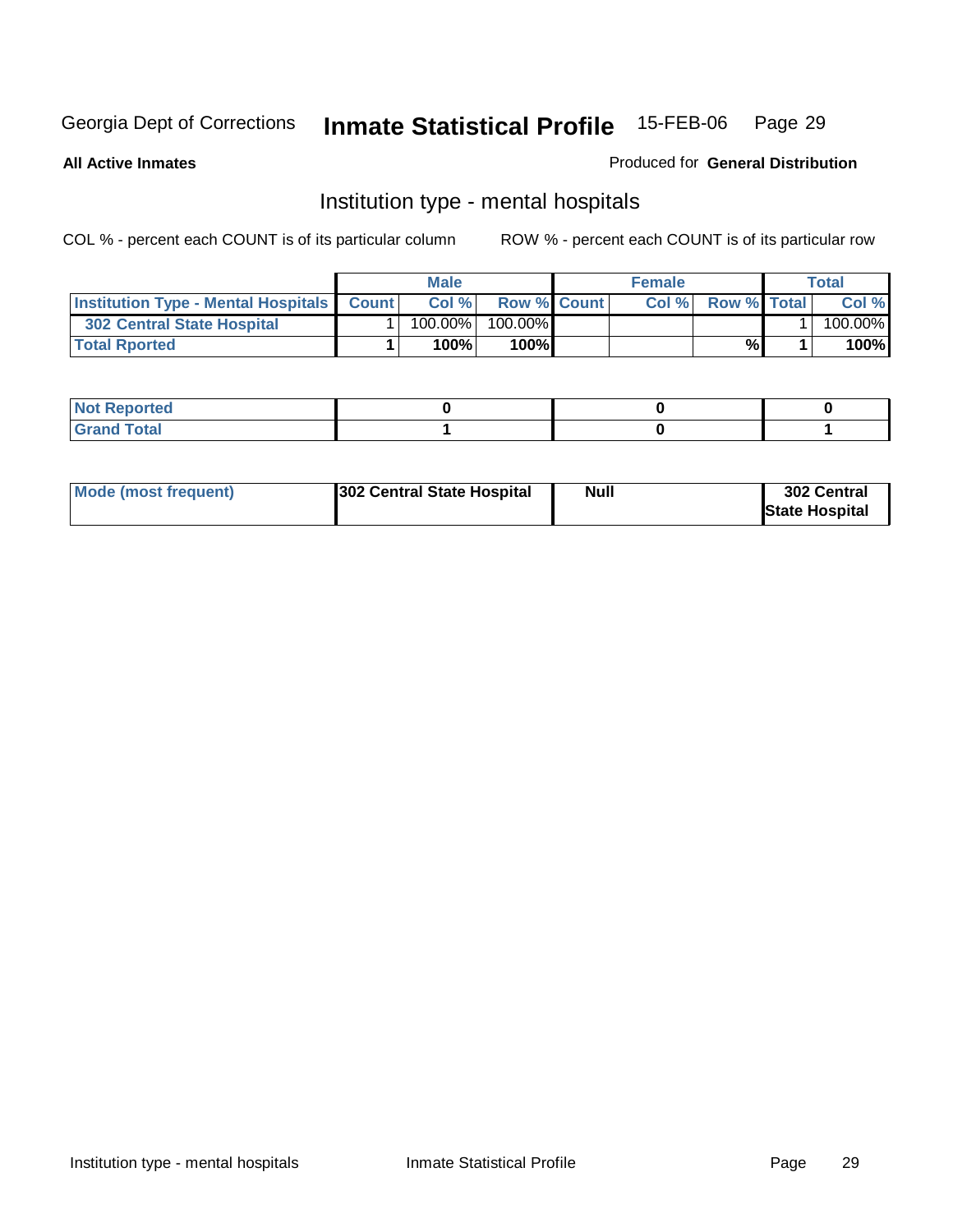#### **All Active Inmates**

#### Produced for **General Distribution**

### Institution type - county prisons

|                                          | <b>Male</b>      |        |         | <b>Female</b> |       |       | <b>Total</b>     |        |
|------------------------------------------|------------------|--------|---------|---------------|-------|-------|------------------|--------|
| <b>Institution Type - County Prisons</b> | <b>Count</b>     | Col %  | Row %   | <b>Count</b>  | Col % | Row % | <b>Total</b>     | Col %  |
| <b>Bulloch County Ci</b><br>402          | 139              | 2.79%  | 100.00% |               |       |       | 139              | 2.79%  |
| <b>Carroll County Ci</b><br>404          | $\overline{213}$ | 4.27%  | 100.00% |               |       |       | $\overline{213}$ | 4.27%  |
| <b>Clarke County Ci</b><br>406           | 108              | 2.16%  | 100.00% |               |       |       | 108              | 2.16%  |
| <b>Clayton County Ci</b><br>456          | 221              | 4.43%  | 100.00% |               |       |       | 221              | 4.43%  |
| <b>Colquitt County Ci</b><br>407         | $\overline{175}$ | 3.51%  | 100.00% |               |       |       | 175              | 3.51%  |
| <b>Coweta County Ci</b><br>409           | $\overline{206}$ | 4.13%  | 100.00% |               |       |       | $\overline{206}$ | 4.13%  |
| <b>Decatur County Ci</b><br>411          | $\overline{214}$ | 4.29%  | 100.00% |               |       |       | $\overline{214}$ | 4.29%  |
| <b>Effingham County Ci</b><br>413        | 229              | 4.59%  | 100.00% |               |       |       | 229              | 4.59%  |
| <b>Floyd County Ci</b><br>415            | 343              | 6.88%  | 100.00% |               |       |       | 343              | 6.88%  |
| <b>Gwinnett County Ci</b><br>419         | $\overline{227}$ | 4.55%  | 100.00% |               |       |       | 227              | 4.55%  |
| <b>Hall County Ci</b><br>420             | 159              | 3.19%  | 100.00% |               |       |       | 159              | 3.19%  |
| <b>Harris County Ci</b><br>422           | 101              | 2.02%  | 100.00% |               |       |       | 101              | 2.02%  |
| <b>Jackson County Ci</b><br>426          | 167              | 3.35%  | 100.00% |               |       |       | 167              | 3.35%  |
| <b>Jefferson County Ci</b><br>428        | 187              | 3.75%  | 100.00% |               |       |       | 187              | 3.75%  |
| <b>Mitchell County Ci</b><br>433         | 109              | 2.18%  | 100.00% |               |       |       | 109              | 2.18%  |
| <b>Muscogee County Ci</b><br>435         | $\overline{514}$ | 10.30% | 100.00% |               |       |       | $\overline{514}$ | 10.30% |
| <b>Richmond County Ci</b><br>439         | 204              | 4.09%  | 100.00% |               |       |       | 204              | 4.09%  |
| <b>Screven County Ci</b><br>440          | 143              | 2.87%  | 100.00% |               |       |       | 143              | 2.87%  |
| <b>Spalding County Ci</b><br>441         | $\overline{371}$ | 7.44%  | 100.00% |               |       |       | $\overline{371}$ | 7.44%  |
| <b>Stewart County Ci</b><br>442          | 74               | 1.48%  | 100.00% |               |       |       | 74               | 1.48%  |
| <b>Sumter County Ci</b><br>443           | 333              | 6.67%  | 100.00% |               |       |       | 333              | 6.67%  |
| <b>Terrell County Ci</b><br>444          | 124              | 2.49%  | 100.00% |               |       |       | 124              | 2.49%  |
| <b>Thomas County Ci</b><br>445           | 153              | 3.07%  | 100.00% |               |       |       | 153              | 3.07%  |
| <b>Troup County Ci</b><br>447            | $\overline{275}$ | 5.51%  | 100.00% |               |       |       | $\overline{275}$ | 5.51%  |
| <b>Total Rported</b>                     | 4,989            | 100%   | 100%    |               |       | $\%$  | 4,989            | 100%   |

| _____ | .989 | .989 |
|-------|------|------|

| Mode (most frequent) | 435 Muscogee County Ci | Null | 435 Muscogee     |
|----------------------|------------------------|------|------------------|
|                      |                        |      | <b>County Ci</b> |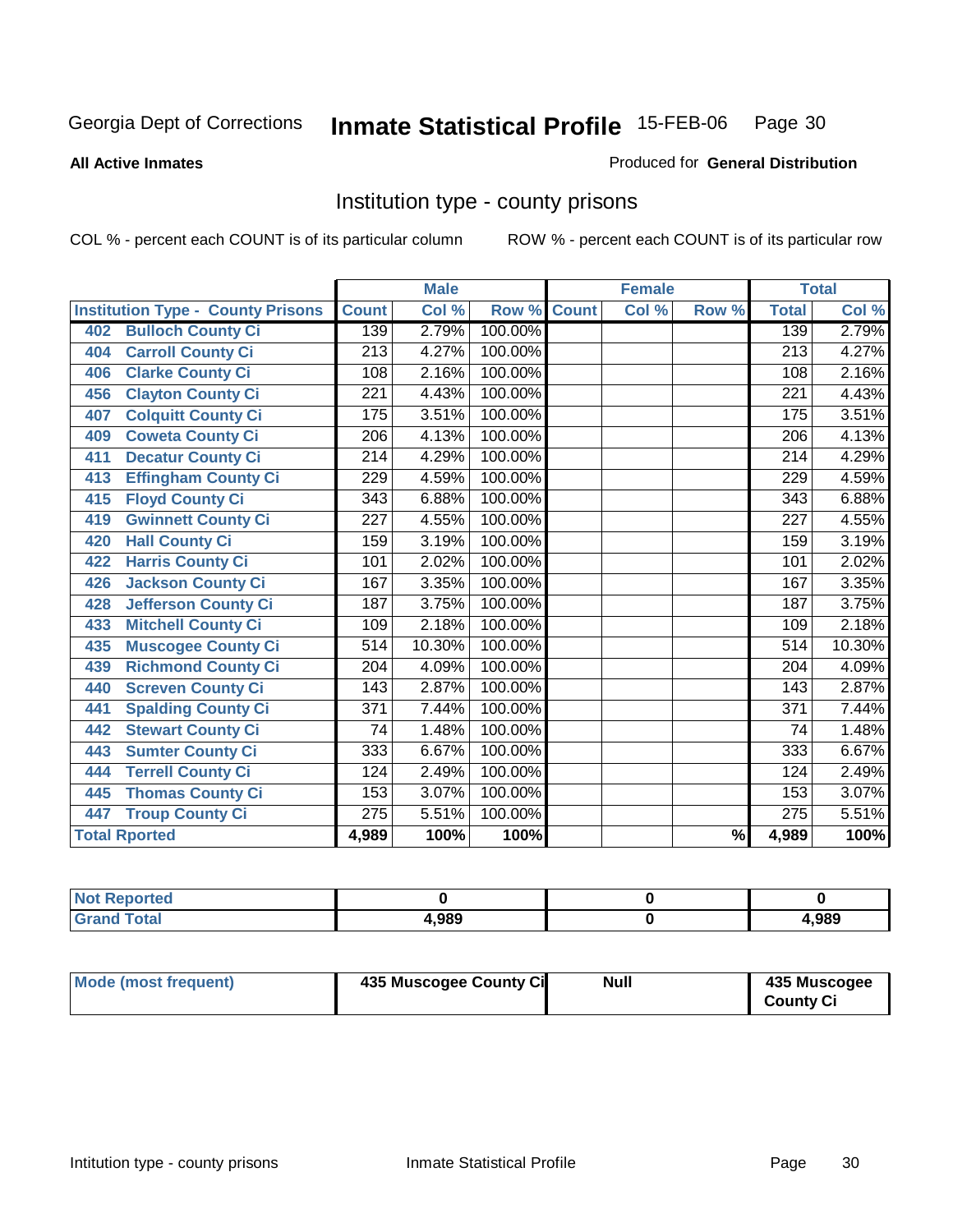Produced for **General Distribution**

#### **All Active Inmates**

### Institution type - state prisons

|     |                                                 |              | <b>Male</b> |         |              | <b>Female</b> |         | <b>Total</b> |       |
|-----|-------------------------------------------------|--------------|-------------|---------|--------------|---------------|---------|--------------|-------|
|     | <b>Institution Type - State Prisons</b>         | <b>Count</b> | Col %       | Row %   | <b>Count</b> | Col %         | Row %   | <b>Total</b> | Col % |
| 508 | <b>Arrendale State Prison</b>                   |              |             |         | 898          | 31.51%        | 100.00% | 898          | 2.51% |
| 532 | <b>Augusta State Med.</b><br><b>Prison</b>      | 1,206        | 3.66%       | 99.92%  | $\mathbf 1$  | .04%          | .08%    | 1,207        | 3.37% |
| 559 | <b>Autry Pre-Trans Center</b>                   | 178          | .54%        | 100.00% |              |               |         | 178          | .50%  |
| 543 | <b>Autry State Prison</b>                       | 1,360        | 4.12%       | 100.00% |              |               |         | 1,360        | 3.80% |
| 553 | <b>Baldwin State Prison</b>                     | 613          | 1.86%       | 100.00% |              |               |         | 613          | 1.71% |
| 536 | <b>Bostick State Prison</b>                     | 701          | 2.13%       | 100.00% |              |               |         | 701          | 1.96% |
| 534 | <b>Burrus Corr Trn Cntr</b>                     | 324          | .98%        | 100.00% |              |               |         | 324          | .90%  |
| 547 | <b>Calhoun State Prison</b>                     | 1,265        | 3.84%       | 100.00% |              |               |         | 1,265        | 3.53% |
| 531 | <b>Central State Prison</b>                     | 804          | 2.44%       | 100.00% |              |               |         | 804          | 2.24% |
| 523 | <b>Coastal State Prison</b>                     | 1,402        | 4.25%       | 100.00% |              |               |         | 1,402        | 3.91% |
| 503 | <b>Dodge State Prison</b>                       | 1,223        | 3.71%       | 100.00% |              |               |         | 1,223        | 3.41% |
| 548 | <b>Dooly State Prison</b>                       | 1,292        | 3.92%       | 100.00% |              |               |         | 1,292        | 3.61% |
| 521 | <b>Ga Diag &amp; Class Pris</b>                 | 1,622        | 4.92%       | 100.00% |              |               |         | 1,622        | 4.53% |
| 522 | <b>Ga Diag &amp; Class Pris-</b><br><b>Perm</b> | 360          | 1.09%       | 100.00% |              |               |         | 360          | 1.00% |
| 517 | <b>Ga State Prison</b>                          | 1,174        | 3.56%       | 99.91%  | $\mathbf 1$  | .04%          | .09%    | 1,175        | 3.28% |
| 541 | <b>Hancock State Prison</b>                     | 1,222        | 3.71%       | 100.00% |              |               |         | 1,222        | 3.41% |
| 540 | <b>Hays State Prison</b>                        | 847          | 2.57%       | 100.00% |              |               |         | 847          | 2.36% |
| 551 | <b>Homerville State Prison</b>                  | 196          | .59%        | 100.00% |              |               |         | 196          | .55%  |
| 545 | <b>Johnson State Prison</b>                     | 1,062        | 3.22%       | 100.00% |              |               |         | 1,062        | 2.96% |
| 510 | <b>Lee State Prison</b>                         | 741          | 2.25%       | 100.00% |              |               |         | 741          | 2.07% |
| 502 | <b>Lowndes State Prison</b>                     | 280          | .85%        | 100.00% |              |               |         | 280          | .78%  |
| 549 | <b>Macon State Prison</b>                       | 1,407        | 4.27%       | 100.00% |              |               |         | 1,407        | 3.93% |
| 519 | <b>Men'S State Prison</b>                       | 661          | 2.00%       | 100.00% |              |               |         | 661          | 1.85% |
| 554 | <b>Metro State Prison (W)</b>                   |              |             |         | 859          | 30.14%        | 100.00% | 859          | 2.40% |
| 561 | <b>Milan State Prison</b>                       | 246          | .75%        | 100.00% |              |               |         | 246          | .69%  |
| 509 | <b>Montgomery State</b><br><b>Prison</b>        | 389          | 1.18%       | 100.00% |              |               |         | 389          | 1.09% |
| 505 | <b>Phillips State Prison</b>                    | 766          | 2.32%       | 100.00% |              |               |         | 766          | 2.14% |
| 557 | <b>Pulaski State Prison (W)</b>                 |              |             |         | 1,091        | 38.28%        | 100.00% | 1,091        | 3.05% |
| 529 | <b>Rivers State Prison</b>                      | 1,101        | $3.34\%$    | 100.00% |              |               |         | 1,101        | 3.07% |
| 533 | <b>Rogers State Prison</b>                      | 1,218        | 3.69%       | 100.00% |              |               |         | 1,218        | 3.40% |
| 530 | <b>Rutledge State Prison</b>                    | 596          | 1.81%       | 100.00% |              |               |         | 596          | 1.66% |
| 525 | <b>Scott State Prison</b>                       | 1,228        | 3.72%       | 100.00% |              |               |         | 1,228        | 3.43% |
| 550 | <b>Smith State Prison</b>                       | 1,160        | 3.52%       | 100.00% |              |               |         | 1,160        | 3.24% |
| 542 | <b>Telfair State Prison</b>                     | 1,115        | 3.38%       | 100.00% |              |               |         | 1,115        | 3.11% |
| 537 | <b>Valdosta State Prison</b>                    | 805          | 2.44%       | 100.00% |              |               |         | 805          | 2.25% |
| 506 | <b>Walker State Prison</b>                      | 609          | 1.85%       | 100.00% |              |               |         | 609          | 1.70% |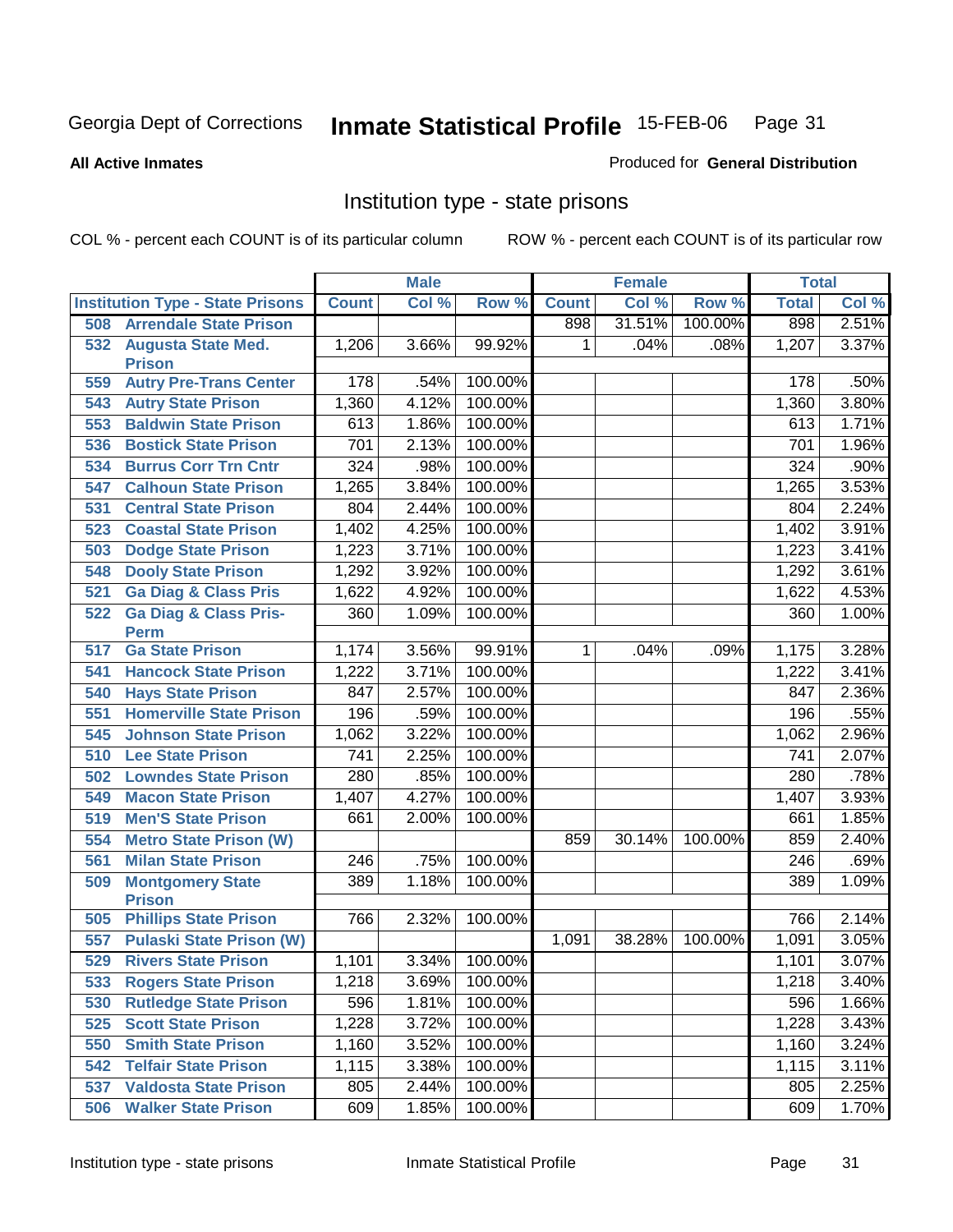**All Active Inmates**

#### Produced for **General Distribution**

### Institution type - state prisons

|                                         | <b>Male</b>  |          |            | <b>Female</b> |       |       | <b>Total</b> |       |
|-----------------------------------------|--------------|----------|------------|---------------|-------|-------|--------------|-------|
| <b>Institution Type - State Prisons</b> | <b>Count</b> | Col %    | Row %      | <b>Count</b>  | Col % | Row % | Total        | Col % |
| <b>Ware State Prison</b><br>501         | ا 015. ا     | $3.08\%$ | 100.00%    |               |       |       | 1.015        | 2.83% |
| <b>Washington Sp</b><br>552             | .090         | $3.31\%$ | $100.00\%$ |               |       |       | 1,090        | 3.04% |
| <b>Wayne State Prison</b><br>507        | 189          | $.57\%$  | $100.00\%$ |               |       |       | 189          | .53%  |
| 546 Wilcox State Prison                 | .505         | 4.56%    | $100.00\%$ |               |       |       | 1,505        | 4.20% |
| <b>Total Rported</b>                    | 32,972       | 100%     | $92.04\%$  | 2,850         | 100%  | 7.96% | 35,822       | 100%  |

| <b>ported</b><br>NOT |                   |       |        |
|----------------------|-------------------|-------|--------|
| <b>otal</b>          | 22.272<br>34.YI 4 | 2,850 | 35,822 |

| Mode (most frequent) | 521 Ga Diag & Class Pris | [557 Pulaski State Prison (W) 521 Ga Diag & | <b>Class Pris</b> |
|----------------------|--------------------------|---------------------------------------------|-------------------|
|----------------------|--------------------------|---------------------------------------------|-------------------|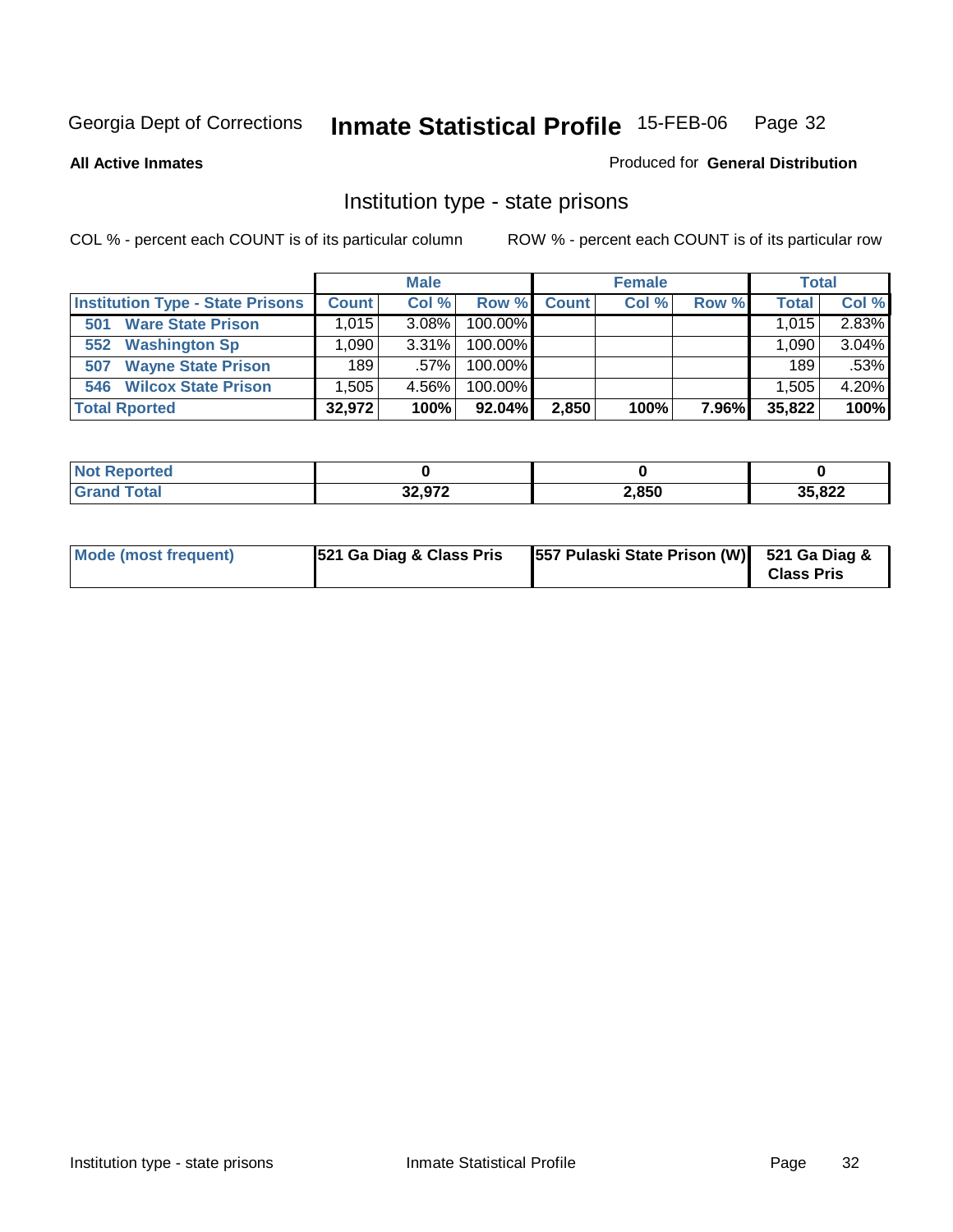**All Active Inmates**

#### Produced for **General Distribution**

### Institution type - private prisons

|                                           | <b>Male</b>  |           |             | <b>Female</b> |       |       | <b>Total</b> |        |
|-------------------------------------------|--------------|-----------|-------------|---------------|-------|-------|--------------|--------|
| <b>Institution Type - Private Prisons</b> | <b>Count</b> | Col %     | Row % Count |               | Col % | Row % | Total        | Col %  |
| <b>Coffee Corr Facility</b><br>569        | 1.514        | $31.53\%$ | 100.00%     |               |       |       | 1,514        | 31.53% |
| 567 D Ray James Corr Fac                  | 1.771        | 36.88%    | $100.00\%$  |               |       |       | 1.771        | 36.88% |
| <b>Wheeler Corr Facility</b><br>571       | 1.517        | 31.59%    | $100.00\%$  |               |       |       | 1.517        | 31.59% |
| <b>Total Rported</b>                      | 4,802        | 100%      | 100%        |               |       | %     | 4,802        | 100%   |

| 'tea                  |       |      |
|-----------------------|-------|------|
| <b>otal</b><br>------ | 4,802 | ,802 |

| Mode (most frequent) | 567 D Ray James Corr Fac | Null | <b>567 D Ray James</b><br><b>Corr Fac</b> |
|----------------------|--------------------------|------|-------------------------------------------|
|----------------------|--------------------------|------|-------------------------------------------|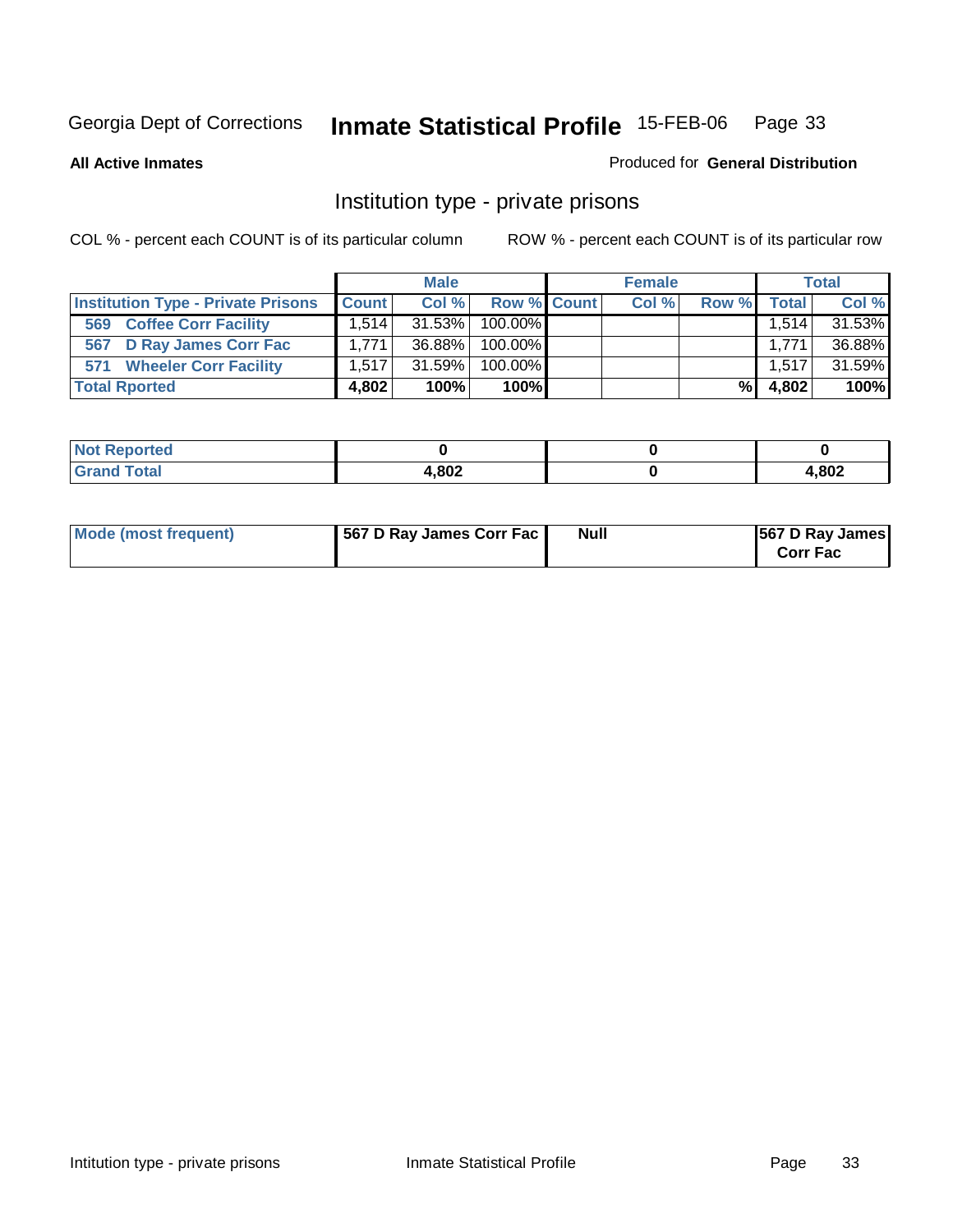**All Active Inmates**

Produced for **General Distribution**

### Institution type - prison annexes

|                                                   | <b>Male</b>      |        |            | <b>Female</b> |       |       | <b>Total</b> |        |
|---------------------------------------------------|------------------|--------|------------|---------------|-------|-------|--------------|--------|
| <b>Institution Type - Prison Annexe   Count  </b> |                  | Col %  | Row %      | <b>Count</b>  | Col % | Row % | Total        | Col %  |
| <b>7541 Hancock Annex</b>                         | 196              | 16.08% | 100.00%    |               |       |       | 196          | 16.08% |
| 7540 Hays Annex                                   | 409              | 33.55% | 100.00%    |               |       |       | 409          | 33.55% |
| <b>7505 Phillips Annex</b>                        | 229              | 18.79% | $100.00\%$ |               |       |       | 229          | 18.79% |
| 7501 Ware Annex                                   | 203 <sub>1</sub> | 16.65% | $100.00\%$ |               |       |       | 203          | 16.65% |
| 7552 Washington Sp Annex                          | 182              | 14.93% | 100.00%    |               |       |       | 182          | 14.93% |
| <b>Total Rported</b>                              | 1,219            | 100%   | 100%       |               |       | %     | 1,219        | 100%   |

| <b>Reported</b>      |        |                |
|----------------------|--------|----------------|
| <b>Total</b><br>Grar | 219. ا | 210<br>1,4 I J |

| Mode (most frequent) | 7540 Hays Annex | Null | 7540 Hays Annex |
|----------------------|-----------------|------|-----------------|
|                      |                 |      |                 |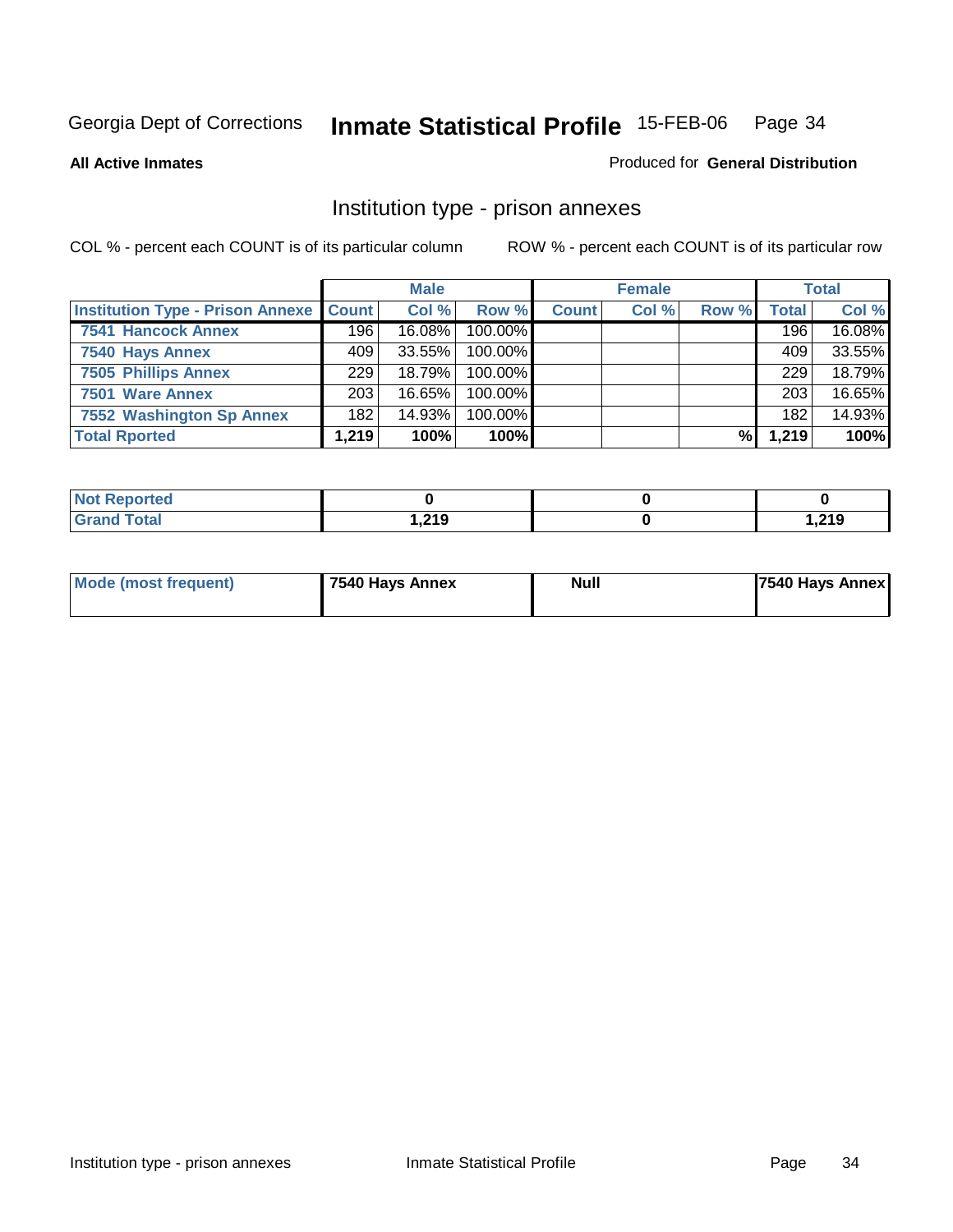**All Active Inmates**

#### Produced for **General Distribution**

### Institution type - inmate boot camp

|                                      |                    | <b>Male</b> |         |              | <b>Female</b> |       |       | <b>Total</b> |
|--------------------------------------|--------------------|-------------|---------|--------------|---------------|-------|-------|--------------|
| <b>Institution Type - Boot Camps</b> | Count <sup>1</sup> | Col %       | Row %   | <b>Count</b> | Col %         | Row % | Total | Col %        |
| 9553 Baldwin Inm Boot Camp           | 287                | 58.69%      | 100.00% |              |               |       | 287   | 58.69%       |
| 9534 Burruss Inm Boot Camp           | 122                | 24.95%      | 100.00% |              |               |       | 122   | 24.95%       |
| 9503 Dodge Boot Camp                 |                    | .20%        | 100.00% |              |               |       |       | .20%         |
| 9540 Hays Inm Boot Camp              |                    | .20%        | 100.00% |              |               |       |       | .20%         |
| 9564 Long Inmate Boot Camp           | 76                 | 15.54%      | 100.00% |              |               |       | 76    | 15.54%       |
| 9504 West Georgia Pb                 | ⌒                  | .41%        | 100.00% |              |               |       | 2     | .41%         |
| <b>Bootcamp</b>                      |                    |             |         |              |               |       |       |              |
| <b>Total Rported</b>                 | 489                | 100%        | 100%    |              |               | %     | 489   | 100%         |

| <b>'eported</b><br>. |     |            |
|----------------------|-----|------------|
| _______              | 489 | 400<br>409 |

| Mode (most frequent) | 9553 Baldwin Inm Boot | Null | 9553 Baldwin Inm |
|----------------------|-----------------------|------|------------------|
|                      | Camp                  |      | <b>Boot Camp</b> |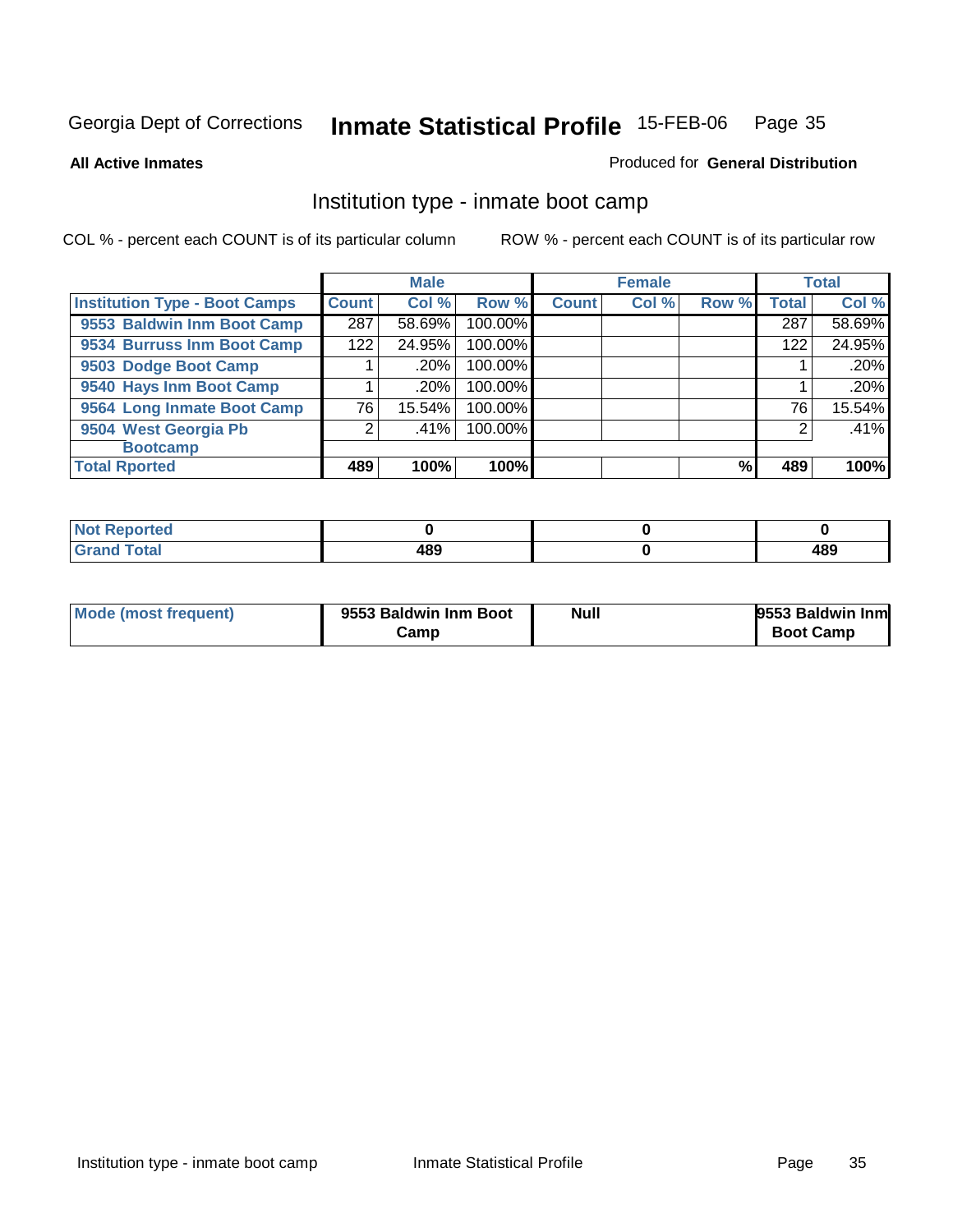Produced for **General Distribution**

#### **All Active Inmates**

#### Number of transfers

|                            |        | <b>Male</b> |             |       | <b>Female</b> |          |              | <b>Total</b> |
|----------------------------|--------|-------------|-------------|-------|---------------|----------|--------------|--------------|
| <b>Number of Transfers</b> | Count  | Col %       | Row % Count |       | Col %         | Row %    | <b>Total</b> | Col %        |
|                            | 3,546  | $7.67\%$    | 84.57%      | 647   | 21.03%        | 15.43%   | 4,193        | 8.50%        |
|                            | 17,862 | 38.63%      | 92.92%      | 1,360 | 44.20%        | 7.08%    | 19,222       | 38.97%       |
| $\mathbf{2}$               | 9,812  | 21.22%      | 93.80%      | 648   | 21.06%        | 6.20%    | 10,460       | 21.21%       |
| 3                          | 5,447  | 11.78%      | 95.71%      | 244   | 7.93%         | 4.29%    | 5,691        | 11.54%       |
|                            | 3,348  | 7.24%       | 97.58%      | 83    | 2.70%         | $2.42\%$ | 3,431        | 6.96%        |
| 5                          | 2,051  | 4.44%       | 98.04%      | 41    | 1.33%         | 1.96%    | 2,092        | 4.24%        |
| <b>More Than 5</b>         | 4,178  | $9.03\%$    | 98.72%      | 54    | 1.75%         | 1.28%    | 4,232        | 8.58%        |
| <b>Total Reported</b>      | 46,244 | 100%        | 93.76%      | 3,077 | 100%          | 6.24%    | 49,321       | 100%         |

| ted<br>'N (       |     |       |                              |
|-------------------|-----|-------|------------------------------|
| $\Delta + \gamma$ | 211 | 3 በ77 | $\mathbf{A} \cap \mathbf{A}$ |
|                   | AG. |       | __                           |

| Mean (average)       | 2.45 | 1.40 | 2.38 |
|----------------------|------|------|------|
| Median (middle)      |      |      |      |
| Mode (most frequent) |      |      |      |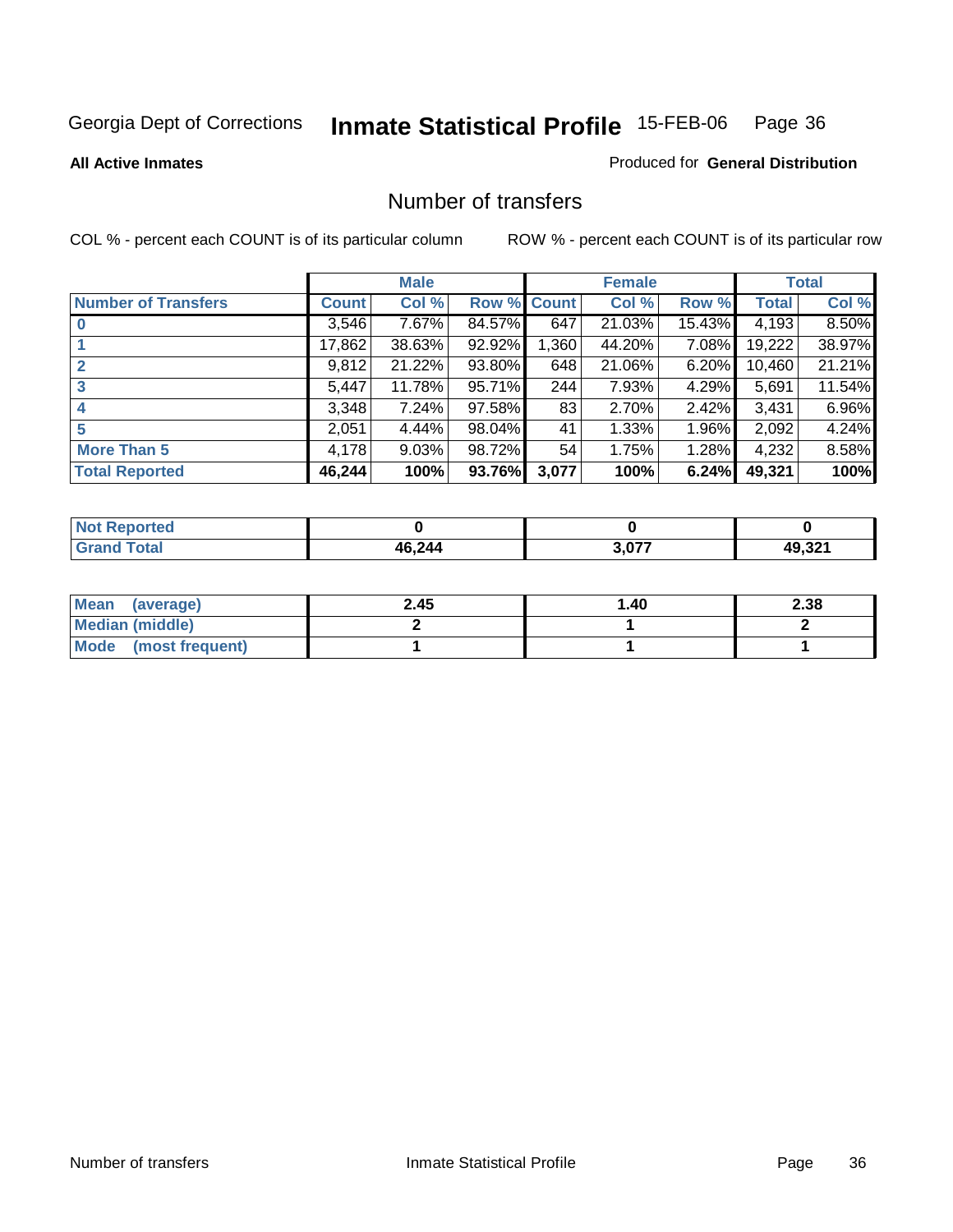**All Active Inmates**

#### Produced for **General Distribution**

# Number of escapes

|                          |              | <b>Male</b> |                    |       | <b>Female</b> |       |              | <b>Total</b> |
|--------------------------|--------------|-------------|--------------------|-------|---------------|-------|--------------|--------------|
| <b>Number of Escapes</b> | <b>Count</b> | Col %       | <b>Row % Count</b> |       | Col %         | Row % | <b>Total</b> | Col %        |
|                          | 45,932       | 99.33%      | 93.73%             | 3,072 | 99.84%        | 6.27% | 49,004       | 99.36%       |
|                          | 289          | 0.62%       | 98.30%             | 5     | 0.16%         | 1.70% | 294          | 0.60%        |
|                          | 17           | 0.04%       | $100.00\%$         |       |               |       | 17           | 0.03%        |
|                          | 5            | 0.01%       | 100.00%            |       |               |       | 5            | 0.01%        |
|                          |              | 0.01%       | 100.00%            |       |               |       |              | 0.01%        |
| <b>Total Reported</b>    | 46,244       | 100%        | 93.76%             | 3,077 | 100%          | 6.24% | 49,321       | 100.0%       |

| тео. |        |              |                |
|------|--------|--------------|----------------|
|      | 46,244 | 2.077<br>. u | AQ 321<br>.JZ. |

| Mean<br>(average)       |  | .01 |
|-------------------------|--|-----|
| Median (middle)         |  |     |
| Mode<br>(most frequent) |  |     |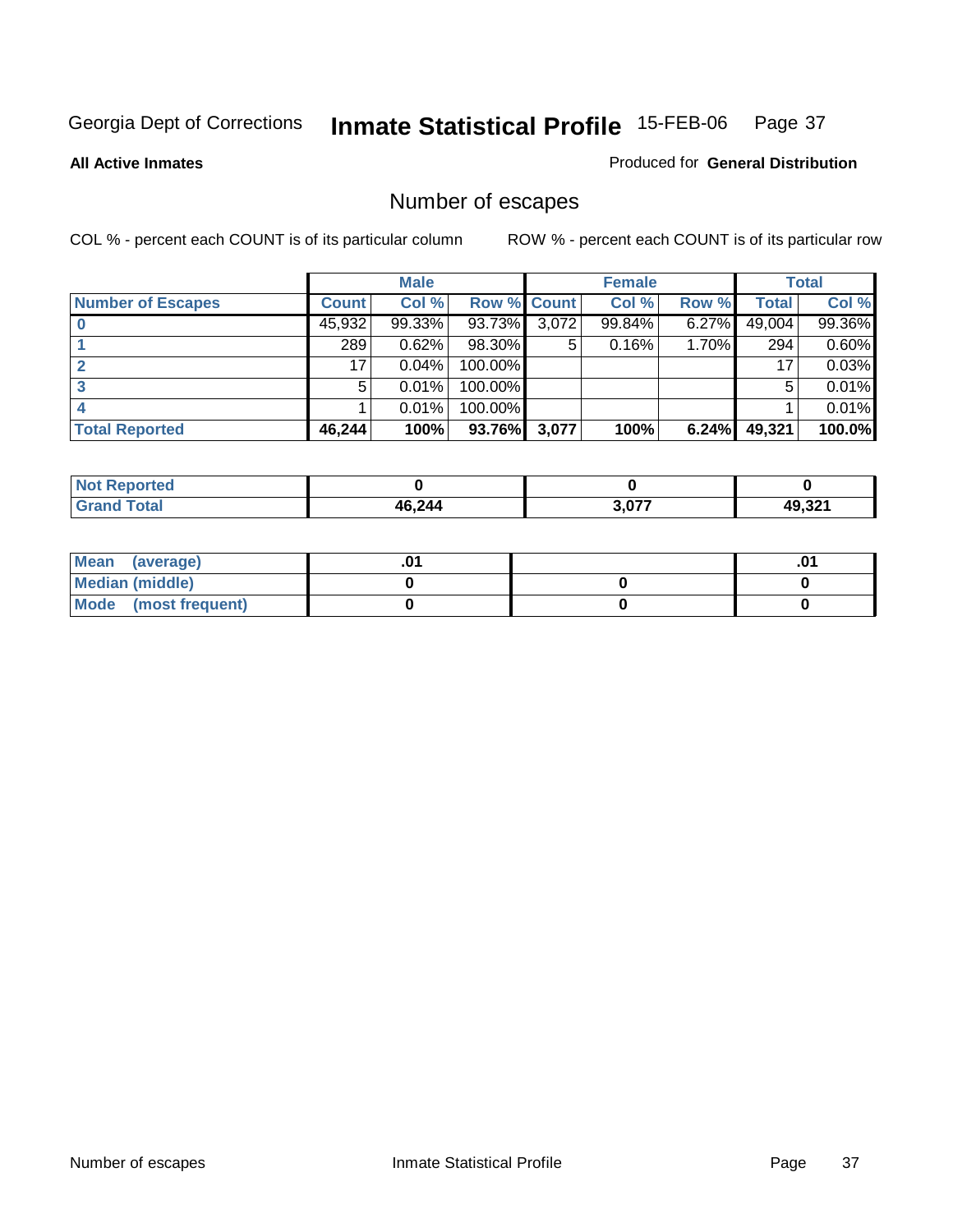#### **All Active Inmates**

# Produced for **General Distribution**

# Probable future release type

|                                         |        | <b>Male</b> |                    |                  | <b>Female</b> |          | <b>Total</b> |        |
|-----------------------------------------|--------|-------------|--------------------|------------------|---------------|----------|--------------|--------|
| <b>Probable Future Release Type</b>     | Count  | Col %       | <b>Row % Count</b> |                  | Col %         | Row %    | <b>Total</b> | Col %  |
| <b>Paroled with probation to follow</b> | 6,725  | 14.54%      | 93.22%             | 489              | 15.89%        | $6.78\%$ | 7,214        | 14.63% |
| Paroled w/o probation to follow         | 7,996  | 17.29%      | 93.94%             | 516              | 16.77%        | $6.06\%$ | 8,512        | 17.26% |
| Maxout with probation to follow         | 12,445 | 26.91%      | 93.20%             | 908 <sub>1</sub> | 29.51%        | $6.80\%$ | 13,353       | 27.07% |
| <b>Maxout w/o probation to follow</b>   | 12,092 | 26.15%      | 93.30%             | 868              | 28.21%        | $6.70\%$ | 12,960       | 26.28% |
| Life, LWOP or death sentence            | 6,986  | $15.11\%$   | 95.94%             | 296              | 9.62%         | 4.06%    | 7,282        | 14.76% |
| <b>Total Reported</b>                   | 46,244 | 100%        | 93.76% 3,077       |                  | 100%          | 6.24%    | 49,321       | 100%   |

| Not F<br>Reported    |        |        |        |
|----------------------|--------|--------|--------|
| <b>Total</b><br>Gran | 46,244 | 46,244 | 49,321 |

| Mode (most frequent) | Maxout with PROB follow Maxout with PROB follow Maxout with PROB |        |
|----------------------|------------------------------------------------------------------|--------|
|                      |                                                                  | follow |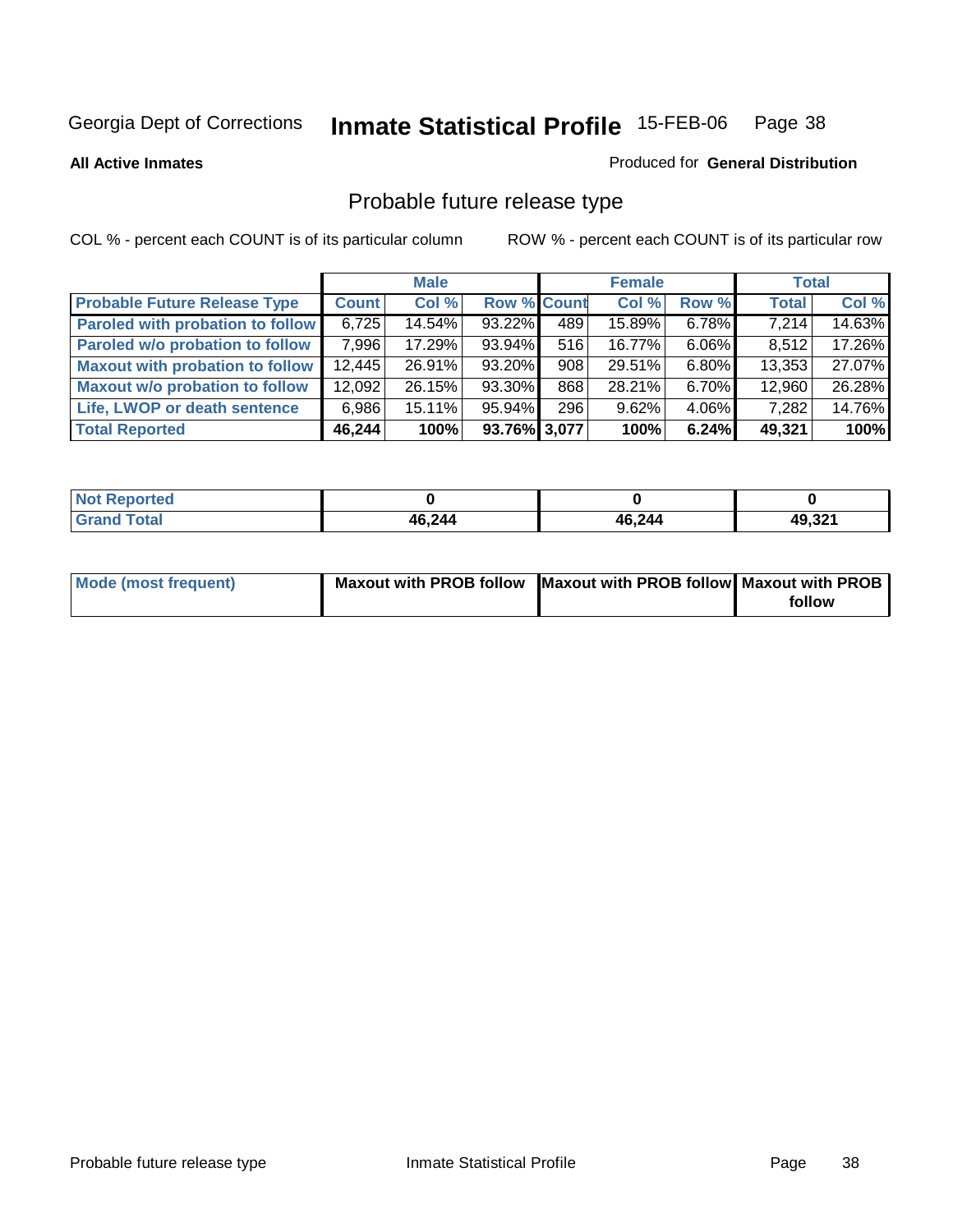**All Active Inmates**

Produced for **General Distribution**

# Actual release type

|                            |              | <b>Male</b> |                    | <b>Female</b> |       |              | Total |
|----------------------------|--------------|-------------|--------------------|---------------|-------|--------------|-------|
| <b>Actual Release Type</b> | <b>Count</b> | Col %       | <b>Row % Count</b> | Col %1        | Row % | <b>Total</b> | Col % |
| <b>Total Reported</b>      |              | %           | %                  | %             | %     |              | %     |

| <b>Still Active</b> | 46,244 | 3.077 | 49,321 |
|---------------------|--------|-------|--------|
| <b>Not Reported</b> |        |       |        |
| <b>Grand Total</b>  | 46,244 | 3,077 | 49,321 |

| M | <b>Null</b> | ичин | Null |
|---|-------------|------|------|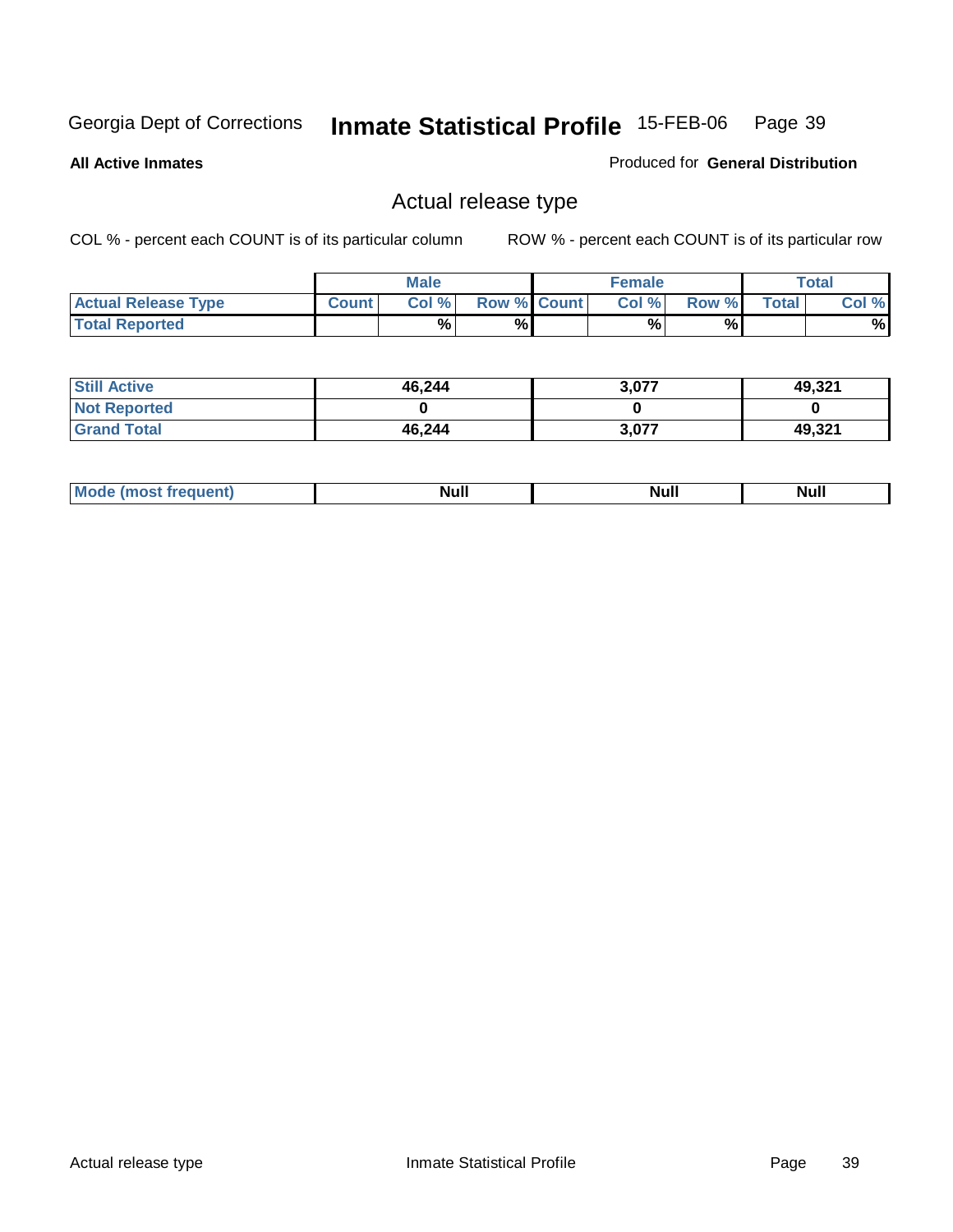### **All Active Inmates**

### Produced for **General Distribution**

## Time served in current (or last) institution

|                              |              | <b>Male</b> |        |              | <b>Female</b> |        |              | <b>Total</b> |
|------------------------------|--------------|-------------|--------|--------------|---------------|--------|--------------|--------------|
| <b>Time In Institution</b>   | <b>Count</b> | Col %       | Row %  | <b>Count</b> | Col %         | Row %  | <b>Total</b> | Col %        |
| 0 to 3 months                | 10,765       | 23.28%      | 93.20% | 785          | 25.51%        | 6.80%  | 11,550       | 23.42%       |
| 3.01 to 6 months             | 7,662        | 16.57%      | 92.19% | 649          | 21.09%        | 7.81%  | 8,311        | 16.85%       |
| 6.01 to 9 months             | 5,624        | 12.16%      | 93.04% | 421          | 13.68%        | 6.96%  | 6,045        | 12.26%       |
| 9.01 to 12 months            | 3,675        | 7.95%       | 88.26% | 489          | 15.89%        | 11.74% | 4,164        | 8.44%        |
| 12.01 to 18 months           | 4,645        | 10.04%      | 95.77% | 205          | 6.66%         | 4.23%  | 4,850        | 9.83%        |
| 18.01 to 24 months           | 3,252        | 7.03%       | 95.84% | 141          | 4.58%         | 4.16%  | 3,393        | 6.88%        |
| 2.01 to 3 years              | 3,421        | 7.40%       | 96.80% | 113          | 3.67%         | 3.20%  | 3,534        | 7.17%        |
| 3.01 to 4 years              | 2,115        | 4.57%       | 96.75% | 71           | 2.31%         | 3.25%  | 2,186        | 4.43%        |
| $\overline{4.01}$ to 5 years | 1,455        | 3.15%       | 96.17% | 58           | 1.88%         | 3.83%  | 1,513        | 3.07%        |
| 5.01 to 6 years              | 864          | 1.87%       | 94.84% | 47           | 1.53%         | 5.16%  | 911          | 1.85%        |
| 6.01 to 7 years              | 833          | 1.80%       | 97.09% | 25           | 0.81%         | 2.91%  | 858          | 1.74%        |
| 7.01 to 8 years              | 598          | 1.29%       | 95.53% | 28           | 0.91%         | 4.47%  | 626          | 1.27%        |
| 8.01 to 9 years              | 378          | 0.82%       | 96.92% | 12           | 0.39%         | 3.08%  | 390          | 0.79%        |
| 9.01 to 10 years             | 288          | 0.62%       | 96.00% | 12           | 0.39%         | 4.00%  | 300          | 0.61%        |
| Over 10 years                | 669          | 1.45%       | 96.96% | 21           | 0.68%         | 3.04%  | 690          | 1.40%        |
| <b>Total Reported</b>        | 46,244       | 100%        | 93.76% | 3,077        | 100%          | 6.24%  | 49,321       | 100.0%       |

| Not R<br><b>Reported</b> |        |            |        |
|--------------------------|--------|------------|--------|
| Cota'                    | 46,244 | <u>ሰ77</u> | 49 321 |

| <b>Mean</b><br>(average) | 19 months | 13 months | 19 months |  |
|--------------------------|-----------|-----------|-----------|--|
| Median (middle)          | 8 months  | 7 months  | 8 months  |  |
| Mode (most frequent)     | 0 months  | ' months  | 1 months  |  |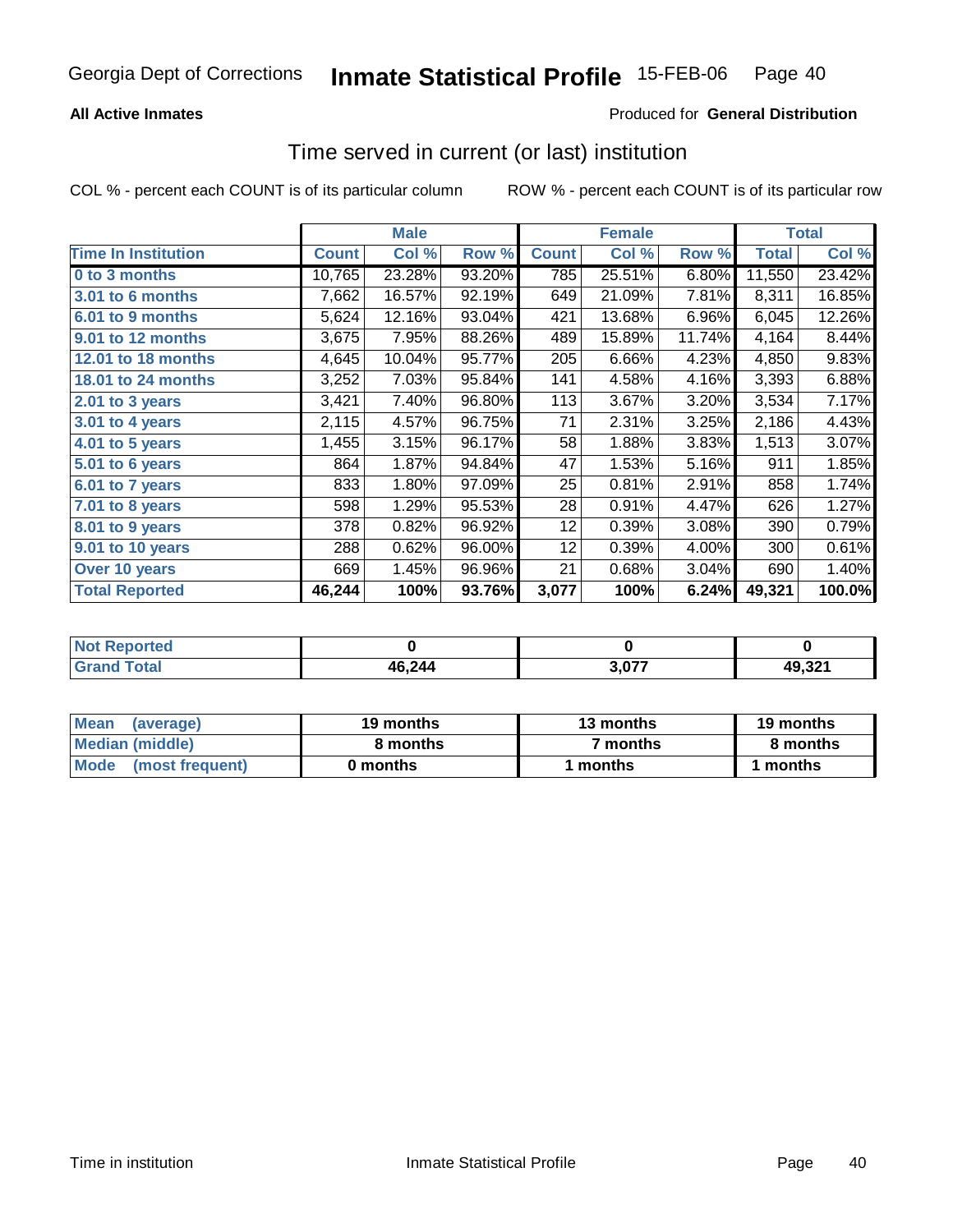#### **All Active Inmates**

#### Produced for **General Distribution**

# Highest grade level attained

|                              |                  | <b>Male</b> |         |                  | <b>Female</b> |        |                 | <b>Total</b> |
|------------------------------|------------------|-------------|---------|------------------|---------------|--------|-----------------|--------------|
| <b>Grade Level</b>           | <b>Count</b>     | Col %       | Row %   | <b>Count</b>     | Col %         | Row %  | <b>Total</b>    | Col %        |
| No school at all             | 46               | 0.10%       | 97.87%  | 1                | 0.04%         | 2.13%  | 47              | 0.10%        |
| <b>Grade 1</b>               | 48               | 0.11%       | 100.00% |                  |               |        | 48              | 0.10%        |
| <b>Grade 2</b>               | $\overline{56}$  | 0.13%       | 98.25%  | 1                | 0.04%         | 1.75%  | $\overline{57}$ | 0.12%        |
| <b>Grade 3</b>               | 145              | 0.33%       | 97.32%  | 4                | 0.14%         | 2.68%  | 149             | 0.32%        |
| Grade 4                      | 125              | 0.28%       | 97.66%  | $\overline{3}$   | 0.11%         | 2.34%  | 128             | 0.27%        |
| Grade 5                      | $\overline{224}$ | 0.51%       | 95.73%  | 10               | 0.36%         | 4.27%  | 234             | 0.50%        |
| Grade 6                      | 757              | 1.72%       | 94.27%  | 46               | 1.65%         | 5.73%  | 803             | 1.71%        |
| <b>Grade 7</b>               | 1,214            | 2.75%       | 94.04%  | $\overline{77}$  | 2.77%         | 5.96%  | 1,291           | 2.75%        |
| Grade 8                      | 4,146            | 9.40%       | 94.44%  | 244              | 8.77%         | 5.56%  | 4,390           | 9.36%        |
| Grade 9                      | 7,032            | 15.95%      | 95.36%  | $\frac{1}{342}$  | 12.29%        | 4.64%  | 7,374           | 15.73%       |
| Grade 10                     | 8,985            | 20.38%      | 95.49%  | 424              | 15.24%        | 4.51%  | 9,409           | 20.07%       |
| Grade 11                     | 8,099            | 18.37%      | 95.47%  | 384              | 13.80%        | 4.53%  | 8,483           | 18.10%       |
| <b>Grade 12 or GED</b>       | 8,417            | 19.09%      | 94.74%  | 467              | 16.79%        | 5.26%  | 8,884           | 18.95%       |
| Some tech school             | 393              | 0.89%       | 75.14%  | 130              | 4.67%         | 24.86% | 523             | 1.12%        |
| <b>Completed tech school</b> | $\overline{812}$ | 1.84%       | 76.32%  | 252              | 9.06%         | 23.68% | 1,064           | 2.27%        |
| College, 1 year              | 1,054            | 2.39%       | 89.86%  | $\overline{119}$ | 4.28%         | 10.14% | 1,173           | 2.50%        |
| College, 2 year              | 1,452            | 3.29%       | 90.64%  | 150              | 5.39%         | 9.36%  | 1,602           | 3.42%        |
| College, 3 year              | 420              | 0.95%       | 89.74%  | 48               | 1.73%         | 10.26% | 468             | 1.00%        |
| <b>Bachelor's degree</b>     | 524              | 1.19%       | 88.96%  | 65               | 2.34%         | 11.04% | 589             | 1.26%        |
| <b>Master's degree</b>       | 79               | 0.18%       | 91.86%  | 7                | 0.25%         | 8.14%  | 86              | 0.18%        |
| Ph.D. degree                 | $\overline{33}$  | 0.07%       | 84.62%  | $\overline{6}$   | 0.22%         | 15.38% | 39              | 0.08%        |
| Law degree                   | $\overline{18}$  | 0.04%       | 90.00%  | $\overline{2}$   | 0.07%         | 10.00% | $\overline{20}$ | 0.04%        |
| <b>Some medical school</b>   | 8                | 0.02%       | 100.00% |                  |               |        | 8               | 0.02%        |
| <b>Medical degree</b>        | 10               | 0.02%       | 100.00% |                  |               |        | 10              | 0.02%        |
| <b>Total Reported</b>        | 44,097           | 100%        | 94.07%  | 2,782            | 100.0%        | 5.93%  | 46,879          | 100%         |

| $\overline{A}$ | 295 | 2442 |
|----------------|-----|------|
| $AB$ $21/$     | 077 | ົດດ⊿ |

| Mean<br>(average)       | 10.42    | 11.11           | 10.46    |
|-------------------------|----------|-----------------|----------|
| Median (middle)         | Grade 10 | Grade 11        | Grade 10 |
| Mode<br>(most frequent) | Grade 10 | Grade 12 or GED | Grade 10 |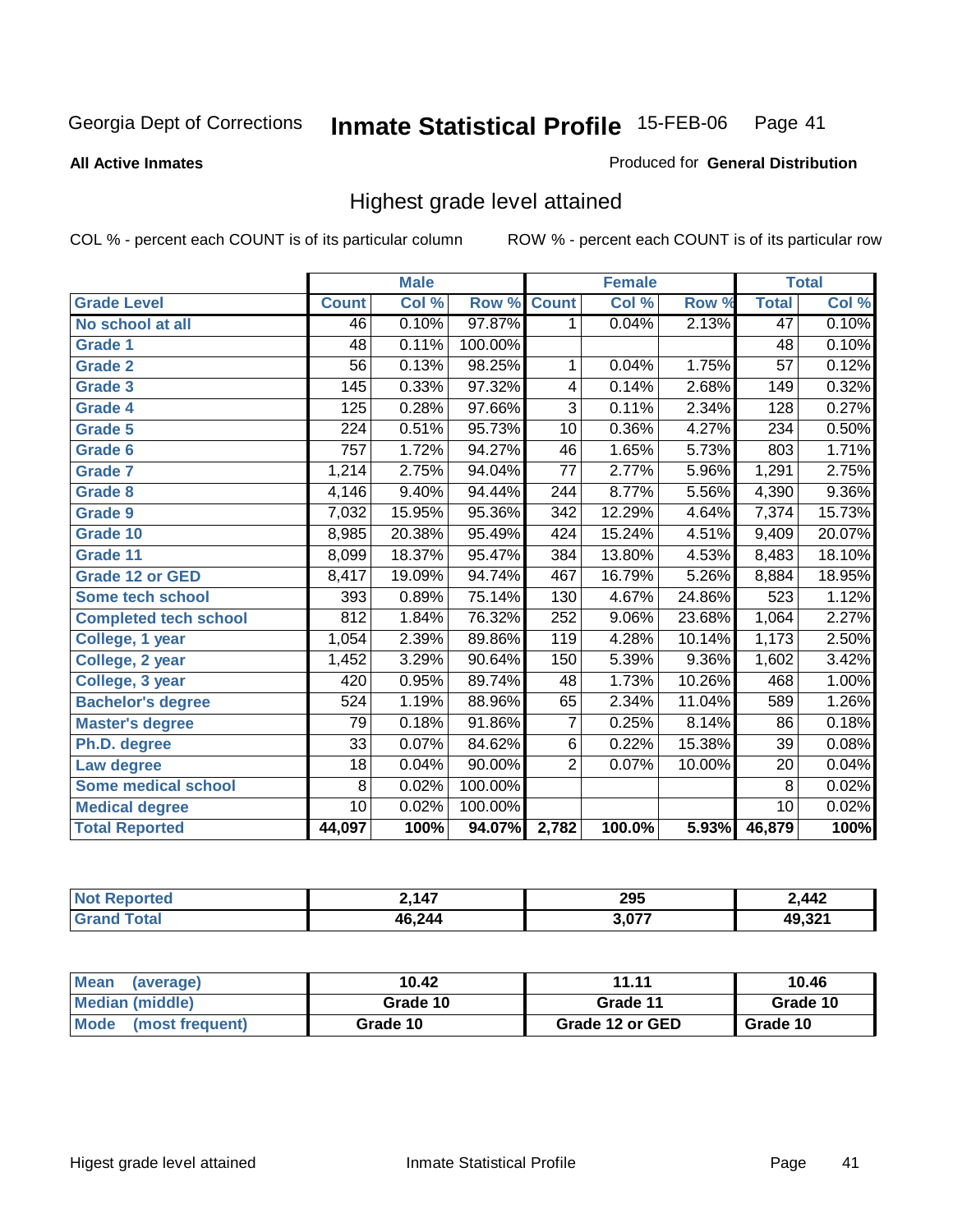Produced for **General Distribution**

#### **All Active Inmates**

### Culture fair IQ scores

|                       |              | <b>Male</b> |        |              | <b>Female</b> |          |              | <b>Total</b> |
|-----------------------|--------------|-------------|--------|--------------|---------------|----------|--------------|--------------|
| <b>IQ Scores</b>      | <b>Count</b> | Col %       | Row %  | <b>Count</b> | Col %         | Row %    | <b>Total</b> | Col %        |
| $60 - 69$             | 1,321        | 3.10%       | 94.90% | 71           | 2.95%         | 5.10%    | 1,392        | 3.09%        |
| $70 - 79$             | 3,409        | 7.99%       | 94.46% | 200          | 8.30%         | 5.54%    | 3,609        | 8.00%        |
| $80 - 89$             | 6,101        | 14.30%      | 91.83% | 543          | 22.54%        | 8.17%    | 6,644        | 14.74%       |
| $90 - 99$             | 10,244       | 24.00%      | 92.92% | 781          | 32.42%        | 7.08%    | 11,025       | 24.45%       |
| $100 - 109$           | 11,128       | 26.07%      | 96.93% | 352          | 14.61%        | $3.07\%$ | 11,480       | 25.46%       |
| $110 - 119$           | 8,141        | 19.08%      | 97.37% | 220          | 9.13%         | $2.63\%$ | 8,361        | 18.54%       |
| $120 - 129$           | 2,222        | 5.21%       | 94.03% | 141          | 5.85%         | $5.97\%$ | 2,363        | 5.24%        |
| $130 - 139$           | 87           | 0.20%       | 56.86% | 66           | 2.74%         | 43.14%   | 153          | 0.34%        |
| 140 & Up              | 25           | 0.06%       | 41.67% | 35           | 1.45%         | 58.33%   | 60           | 0.13%        |
| <b>Total Reported</b> | 42,678       | 100%        | 94.66% | 2,409        | 100%          | 5.34%    | 45,087       | 100%         |

| <b>Not Reported</b>  | 3,042  | 408   | 3,450  |
|----------------------|--------|-------|--------|
| Not Valid (under 60) | 524    | 260   | 784    |
| <b>Grand Total</b>   | 46.244 | 3,077 | 49,321 |

| Mean<br>(average)       | 99  | 97 | 99 |
|-------------------------|-----|----|----|
| Median (middle)         | 100 | 96 | 99 |
| Mode<br>(most frequent) | 103 | 99 | 99 |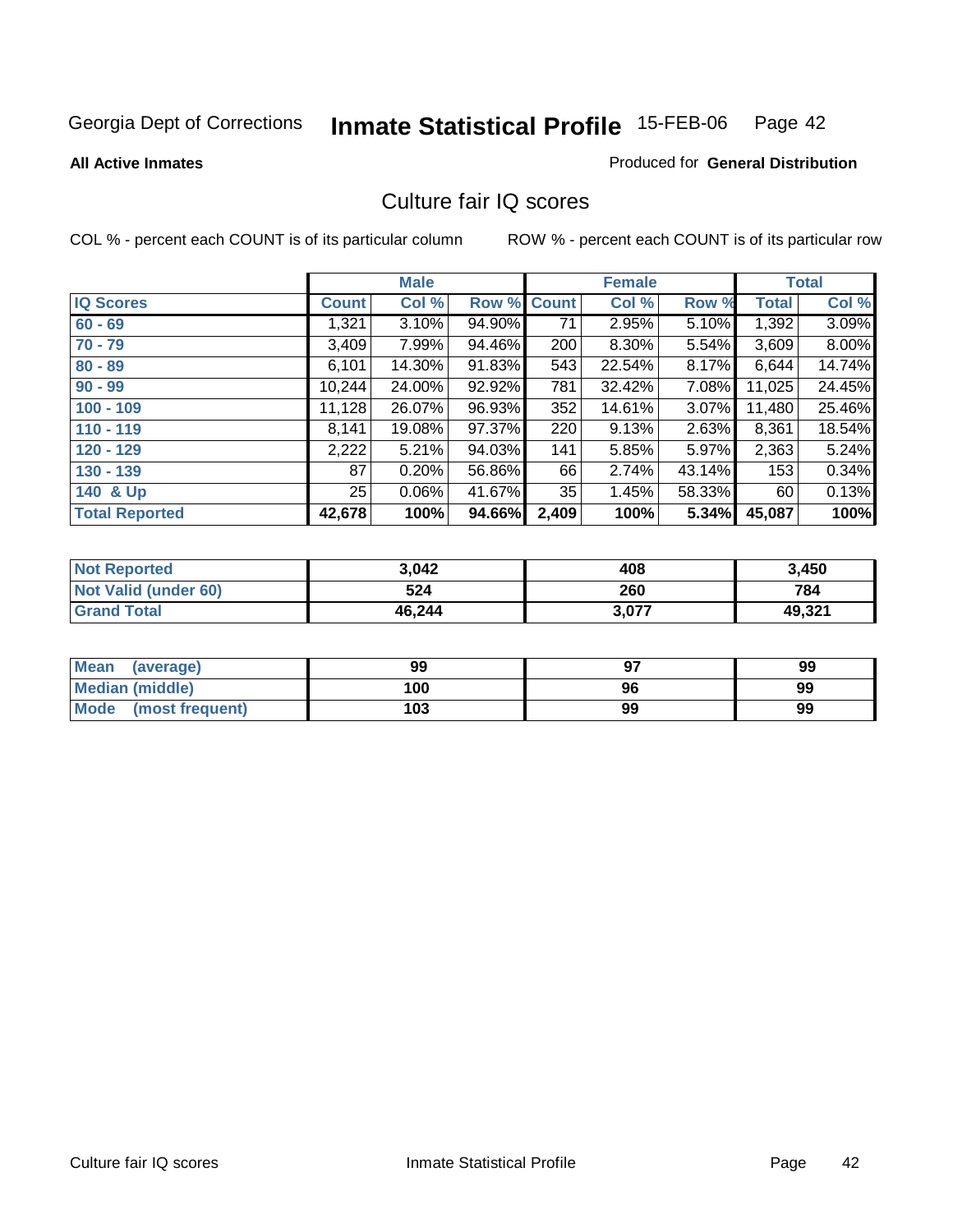#### **All Active Inmates**

#### Produced for **General Distribution**

# Wide Range Achievement Test (WRAT) reading score

|                           |              | <b>Male</b> |        |              | <b>Female</b> |        |              | <b>Total</b> |
|---------------------------|--------------|-------------|--------|--------------|---------------|--------|--------------|--------------|
| <b>WRAT Reading Score</b> | <b>Count</b> | Col %       | Row %  | <b>Count</b> | Col %         | Row %  | <b>Total</b> | Col %        |
| Less than 1               | 816          | 1.88%       | 98.79% | 10           | 0.37%         | 1.21%  | 826          | 1.79%        |
| 1.1 to 1.9                | 1,142        | 2.63%       | 97.11% | 34           | 1.27%         | 2.89%  | 1,176        | 2.55%        |
| 2.1 to 2.9                | 2,259        | 5.20%       | 95.20% | 114          | 4.27%         | 4.80%  | 2,373        | 5.14%        |
| 3.1 to 3.9                | 3,337        | 7.68%       | 96.81% | 110          | 4.12%         | 3.19%  | 3,447        | 7.47%        |
| 4.1 to 4.9                | 3,956        | 9.10%       | 95.88% | 170          | 6.37%         | 4.12%  | 4,126        | 8.94%        |
| 5.1 to 5.9                | 3,581        | 8.24%       | 94.81% | 196          | 7.34%         | 5.19%  | 3,777        | 8.19%        |
| 6.1 to 6.9                | 3,528        | 8.12%       | 94.66% | 199          | 7.45%         | 5.34%  | 3,727        | 8.08%        |
| 7.1 to 7.9                | 1,866        | 4.29%       | 94.53% | 108          | 4.04%         | 5.47%  | 1,974        | 4.28%        |
| 8.1 to 8.9                | 3,954        | 9.10%       | 95.12% | 203          | 7.60%         | 4.88%  | 4,157        | 9.01%        |
| 9.1 to 9.9                | 3,832        | 8.82%       | 94.92% | 205          | 7.68%         | 5.08%  | 4,037        | 8.75%        |
| 10.1 to 10.9              | 1,966        | 4.52%       | 93.89% | 128          | 4.79%         | 6.11%  | 2,094        | 4.54%        |
| 11.1 to 11.9              | 2,001        | 4.60%       | 94.74% | 111          | 4.16%         | 5.26%  | 2,112        | 4.58%        |
| 12.1 to 12.9              | 7,382        | 16.98%      | 96.53% | 265          | 9.93%         | 3.47%  | 7,647        | 16.57%       |
| 13                        | 3,851        | 8.86%       | 82.50% | 817          | 30.60%        | 17.50% | 4,668        | 10.12%       |
| <b>Total Reported</b>     | 43,471       | 100%        | 94.21% | 2,670        | 100%          | 5.79%  | 46,141       | 100.0%       |

| orted<br><b>NO</b> | ^ מדי<br>70 | 407                 | $\,^{\backprime}$ ,180 |
|--------------------|-------------|---------------------|------------------------|
| <b>c</b> otal      | 46,244      | 077<br><b>J.VI.</b> | 49,321                 |

| Mean<br>(average)      | 8.03       | 9.27 | 8.10       |
|------------------------|------------|------|------------|
| <b>Median (middle)</b> | ה ה<br>o.z | 9.5  | 0 O<br>0.Z |
| Mode (most frequent)   | 12.8       |      | 12.8       |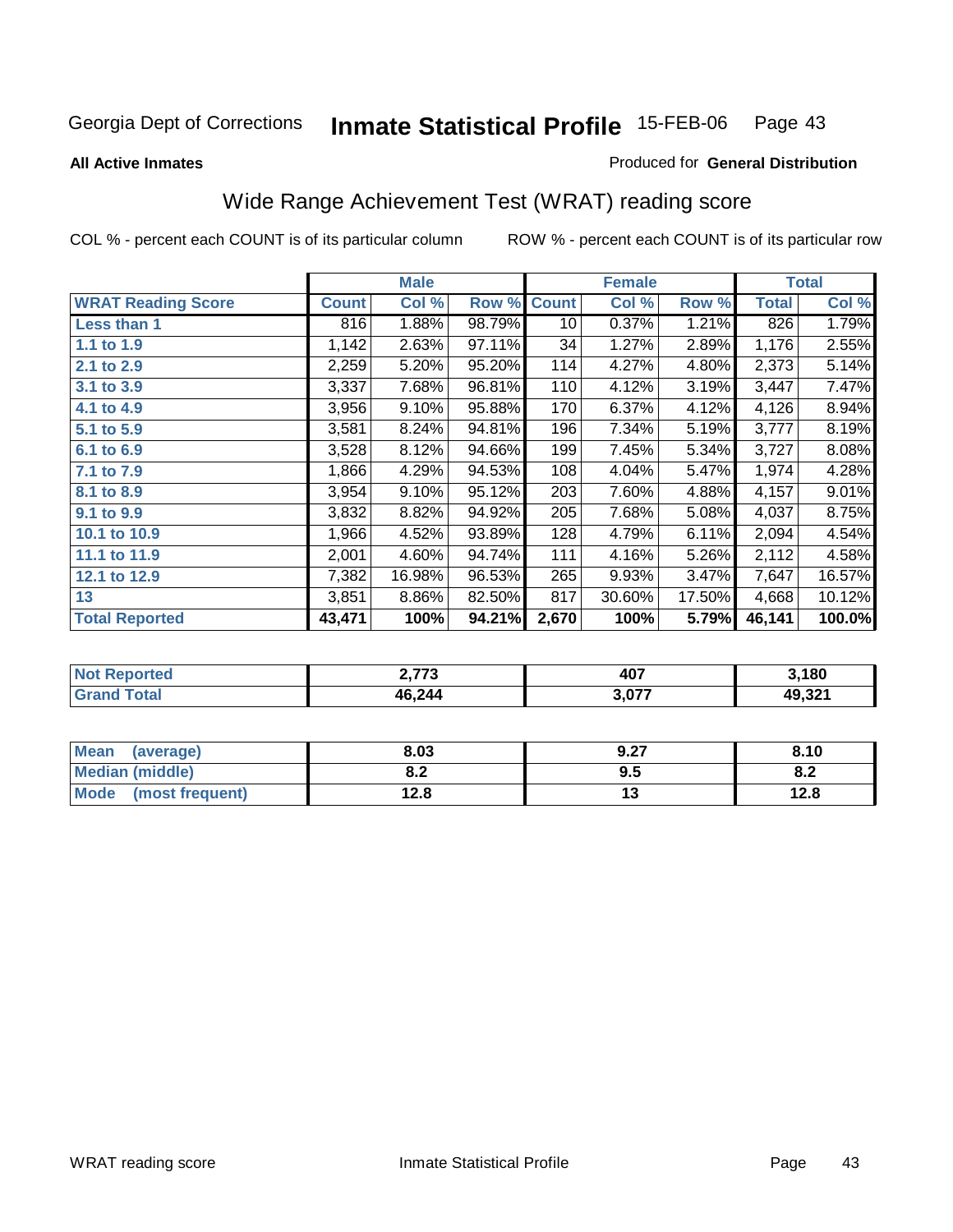**All Active Inmates**

#### Produced for **General Distribution**

# Wide Range Achievement Test (WRAT) math score

|                              |              | <b>Male</b> |         |              | <b>Female</b> |        |              | <b>Total</b> |
|------------------------------|--------------|-------------|---------|--------------|---------------|--------|--------------|--------------|
| <b>WRAT Mathematic Score</b> | <b>Count</b> | Col %       | Row %   | <b>Count</b> | Col %         | Row %  | <b>Total</b> | Col %        |
| Less than 1                  | 60           | 0.14%       | 100.00% |              |               |        | 60           | 0.13%        |
| 1.1 to 1.9                   | 208          | 0.48%       | 94.98%  | 11           | 0.41%         | 5.02%  | 219          | 0.47%        |
| 2.1 to 2.9                   | 1,163        | 2.67%       | 93.87%  | 76           | 2.85%         | 6.13%  | 1,239        | 2.68%        |
| 3.1 to 3.9                   | 2,754        | 6.33%       | 95.69%  | 124          | 4.64%         | 4.31%  | 2,878        | 6.24%        |
| 4.1 to 4.9                   | 4,562        | 10.49%      | 95.46%  | 217          | 8.13%         | 4.54%  | 4,779        | 10.36%       |
| 5.1 to 5.9                   | 5,584        | 12.84%      | 95.40%  | 269          | 10.07%        | 4.60%  | 5,853        | 12.68%       |
| 6.1 to 6.9                   | 10,486       | 24.12%      | 94.88%  | 566          | 21.20%        | 5.12%  | 11,052       | 23.95%       |
| 7.1 to 7.9                   | 6,720        | 15.46%      | 93.57%  | 462          | 17.30%        | 6.43%  | 7,182        | 15.56%       |
| 8.1 to 8.9                   | 2,860        | 6.58%       | 93.56%  | 197          | 7.38%         | 6.44%  | 3,057        | 6.62%        |
| 9.1 to 9.9                   | 3,812        | 8.77%       | 92.41%  | 313          | 11.72%        | 7.59%  | 4,125        | 8.94%        |
| 10.1 to 10.9                 | 2,477        | 5.70%       | 93.02%  | 186          | 6.97%         | 6.98%  | 2,663        | 5.77%        |
| 11 to 11.9                   | 1,436        | 3.30%       | 92.17%  | 122          | 4.57%         | 7.83%  | 1,558        | 3.38%        |
| 12 to 12.9                   | 955          | 2.20%       | 95.69%  | 43           | 1.61%         | 4.31%  | 998          | 2.16%        |
| 13                           | 400          | $0.92\%$    | 82.64%  | 84           | 3.15%         | 17.36% | 484          | 1.05%        |
| <b>Total Reported</b>        | 43,477       | 100%        | 94.21%  | 2,670        | 100%          | 5.79%  | 46,147       | 100%         |

| 2,767  | 407                   | $\rightarrow$ |
|--------|-----------------------|---------------|
| 46,244 | 077<br>. <b>10.</b> U | 49,321        |

| <b>Mean</b><br>(average) | 6.99 | 7.45 | 7.02 |
|--------------------------|------|------|------|
| <b>Median (middle)</b>   | 6.9  |      | 6.9  |
| Mode<br>(most frequent)  | 6.9  | 7.4  | 6.9  |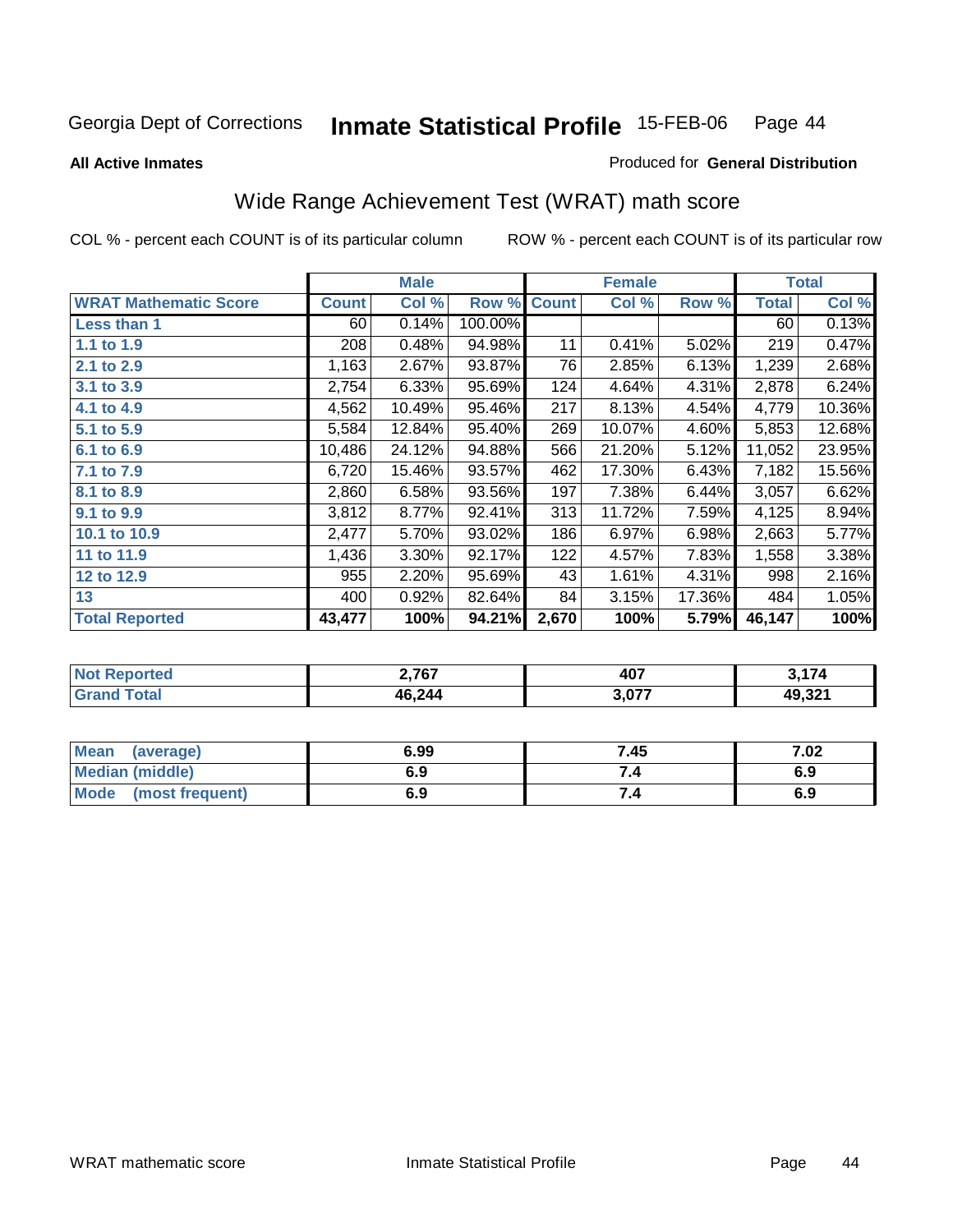#### **All Active Inmates**

### Produced for **General Distribution**

# Wide Range Achievement Test (WRAT) spelling score

|                            |              | <b>Male</b> |        |              | <b>Female</b> |          |              | <b>Total</b> |
|----------------------------|--------------|-------------|--------|--------------|---------------|----------|--------------|--------------|
| <b>WRAT Spelling Score</b> | <b>Count</b> | Col %       | Row %  | <b>Count</b> | Col %         | Row %    | <b>Total</b> | Col %        |
| Less than 1                | 714          | 1.64%       | 98.48% | 11           | 0.41%         | 1.52%    | 725          | 1.57%        |
| 1.1 to 1.9                 | 2,082        | 4.79%       | 98.02% | 42           | 1.57%         | 1.98%    | 2,124        | 4.60%        |
| 2.1 to 2.9                 | 3,310        | 7.61%       | 97.81% | 74           | 2.77%         | 2.19%    | 3,384        | 7.33%        |
| 3.1 to 3.9                 | 3,281        | 7.55%       | 97.62% | 80           | 3.00%         | 2.38%    | 3,361        | 7.28%        |
| 4.1 to 4.9                 | 4,259        | 9.80%       | 96.60% | 150          | 5.62%         | 3.40%    | 4,409        | 9.56%        |
| 5.1 to 5.9                 | 5,163        | 11.88%      | 95.88% | 222          | 8.31%         | 4.12%    | 5,385        | 11.67%       |
| 6.1 to 6.9                 | 5,524        | 12.71%      | 94.61% | 315          | 11.80%        | 5.39%    | 5,839        | 12.66%       |
| 7.1 to 7.9                 | 3,505        | 8.06%       | 92.68% | 277          | 10.37%        | 7.32%    | 3,782        | 8.20%        |
| 8.1 to 8.9                 | 3,342        | 7.69%       | 93.64% | 227          | 8.50%         | $6.36\%$ | 3,569        | 7.74%        |
| 9.1 to 9.9                 | 3,184        | 7.32%       | 91.78% | 285          | 10.67%        | 8.22%    | 3,469        | 7.52%        |
| 10.1 to 10.9               | 3,074        | 7.07%       | 91.93% | 270          | 10.11%        | 8.07%    | 3,344        | 7.25%        |
| 11.1 to 11.9               | 1,539        | 3.54%       | 90.74% | 157          | 5.88%         | 9.26%    | 1,696        | 3.68%        |
| 12.1 to 12.9               | 2,973        | 6.84%       | 95.72% | 133          | 4.98%         | 4.28%    | 3,106        | 6.73%        |
| 13                         | 1,518        | 3.49%       | 78.05% | 427          | 15.99%        | 21.95%   | 1,945        | 4.22%        |
| <b>Total Reported</b>      | 43,468       | 100%        | 94.21% | 2,670        | 100%          | 5.79%    | 46,138       | 100.0%       |

| orted<br><b>NO</b> | 2.776  | 407                   | 3,183  |
|--------------------|--------|-----------------------|--------|
| <b>c</b> otal      | 46,244 | - 677<br><b>J.VI.</b> | 49,321 |

| <b>Mean</b><br>(average) | 6.84       | 8.59 | 6.95       |
|--------------------------|------------|------|------------|
| <b>Median (middle)</b>   | v.z        | Ծ. : | . .<br>ο.Ζ |
| Mode<br>(most frequent)  | . .<br>◡.∠ | ں ،  | . .<br>0.Z |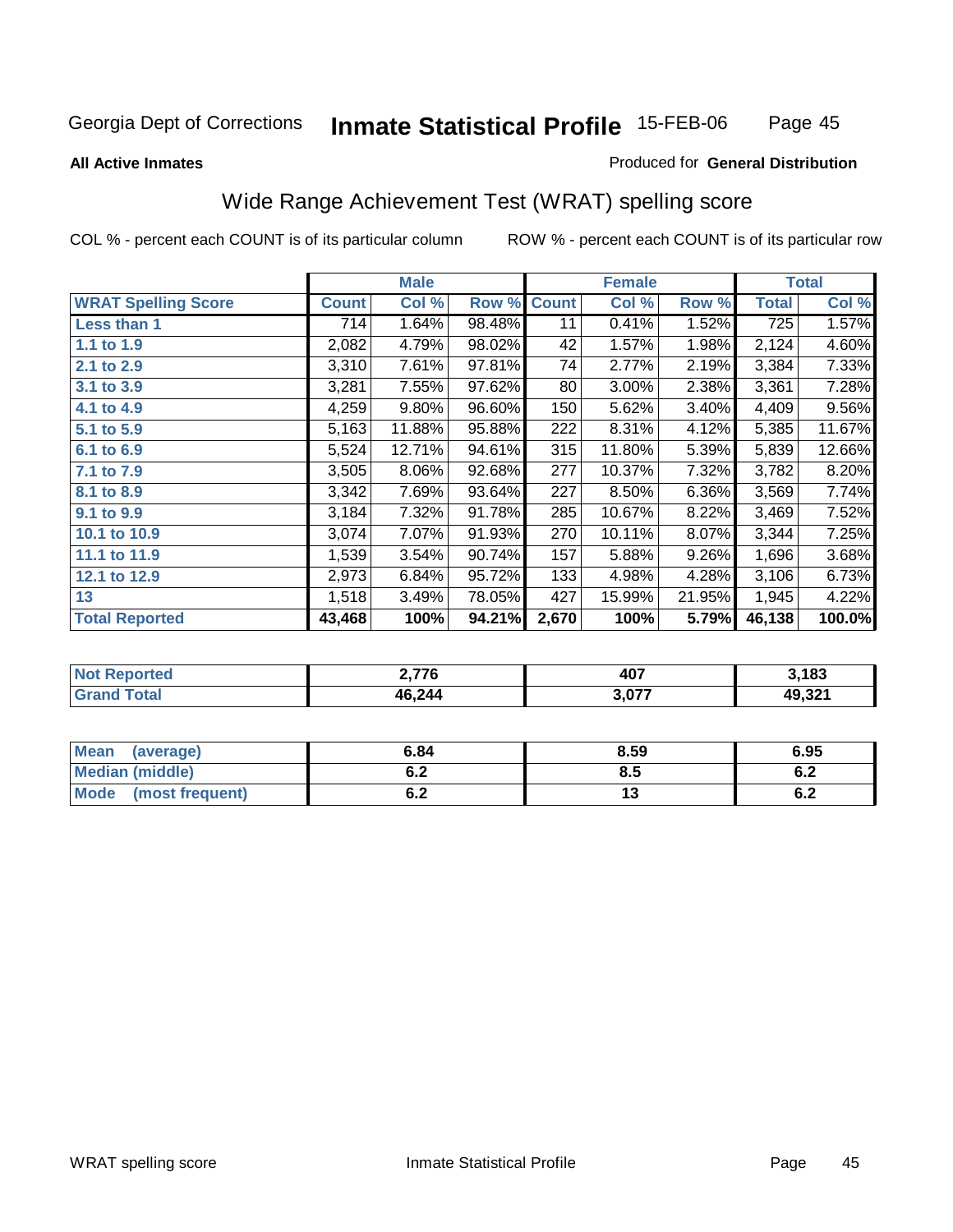### **All Active Inmates**

Produced for **General Distribution**

## Scope of substance abuse - summary

|                        |              | <b>Male</b> |                    |       | <b>Female</b> |           |                 | <b>Total</b> |
|------------------------|--------------|-------------|--------------------|-------|---------------|-----------|-----------------|--------------|
| <b>Substance Abuse</b> | <b>Count</b> | Col %       | <b>Row % Count</b> |       | Col %         | Row %     | <b>Total</b>    | Col %        |
| <b>None</b>            | 45.647       | $98.71\%$   | 93.83%             | 3,004 | $97.63\%$     |           | $6.17\%$ 48,651 | 98.64%       |
|                        | 597          | 1.29%       | 89.10% I           | 731   | $2.37\%$      | $10.90\%$ | 670             | $1.36\%$     |
| <b>Total Reported</b>  | 46,244       | 100%        | 93.76%             | 3,077 | 100%          |           | $6.24\%$ 49,321 | 100%         |

| <b>Not</b><br><b>Reported</b> | 597    | $\sim$<br>- 11 | 670    |
|-------------------------------|--------|----------------|--------|
| <b>cotal</b>                  | 46.841 | 3,150          | 49,991 |

|  | Mode | lone | None | <b>None</b> |
|--|------|------|------|-------------|
|--|------|------|------|-------------|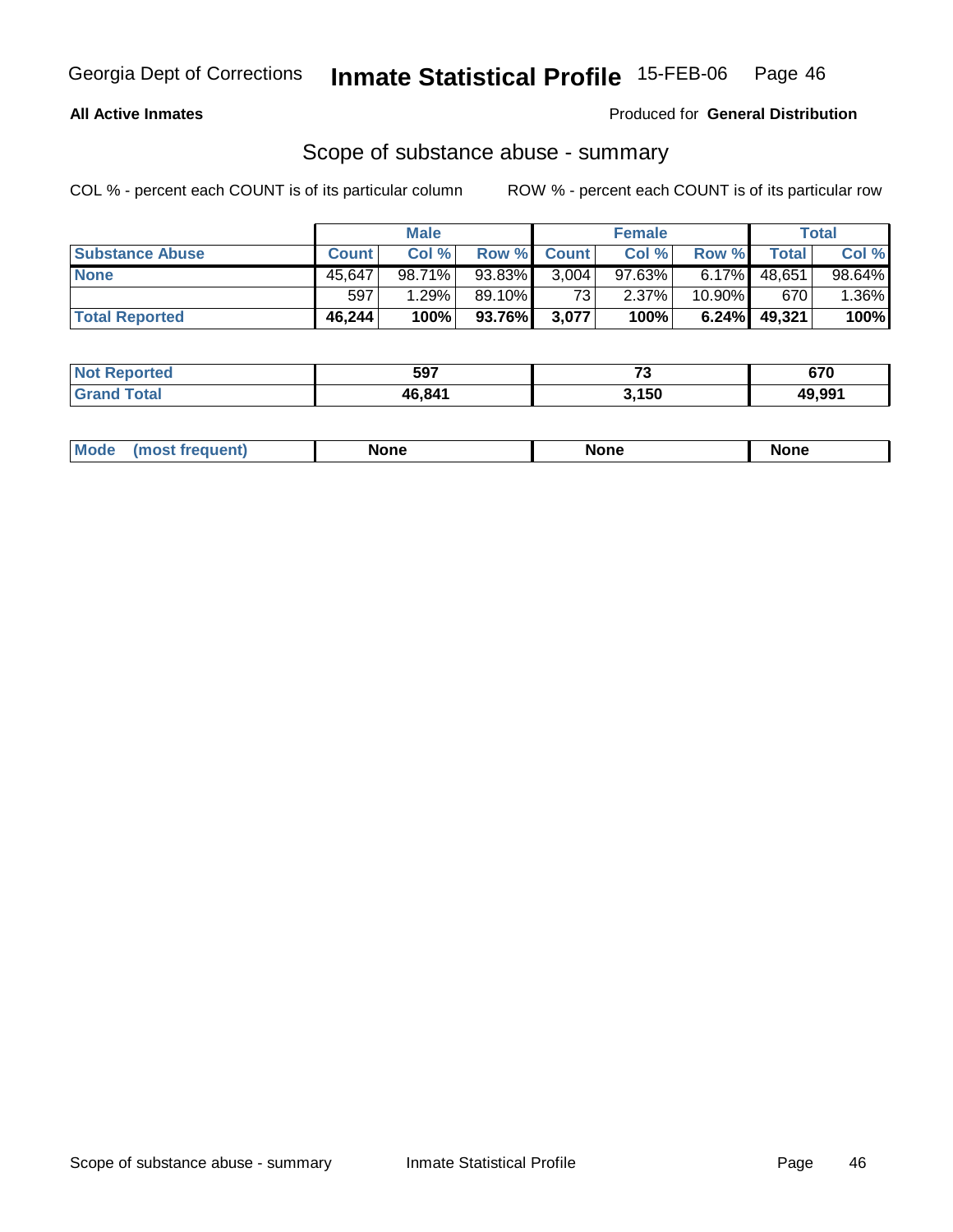### **All Active Inmates**

#### Produced for **General Distribution**

### Scope of substance abuse - detail

|                             |              | <b>Male</b> |                 |                 | <b>Female</b> |           |              | <b>Total</b> |
|-----------------------------|--------------|-------------|-----------------|-----------------|---------------|-----------|--------------|--------------|
| <b>Substance Abuse</b>      | <b>Count</b> | Col %       | Row % Count     |                 | Col %         | Row %     | <b>Total</b> | Col %        |
| No drug or alcohol problems | 45.647       | 98.71%      | 93.83%          | 3,004           | $97.63\%$     | $6.17\%$  | 48.651       | 98.64%       |
|                             | 597          | $1.29\%$    | 89.10% <b>I</b> | 73 <sub>1</sub> | 2.37%         | $10.90\%$ | 670          | $1.36\%$     |
| <b>Total Reported</b>       | 46,244       | 100%        | 93.76%          | 3,077           | 100%          | 6.24%     | 49,321       | $100\%$      |

| <b>Not Reported</b> | 597    | $\rightarrow$ | 670    |
|---------------------|--------|---------------|--------|
| <b>Grand Total</b>  | 46.841 | 3,150         | 49,991 |

| Mode (most frequent) | No drug or alcohol problems No drug or alcohol problems | No drug or       |
|----------------------|---------------------------------------------------------|------------------|
|                      |                                                         | alcohol problems |
|                      |                                                         |                  |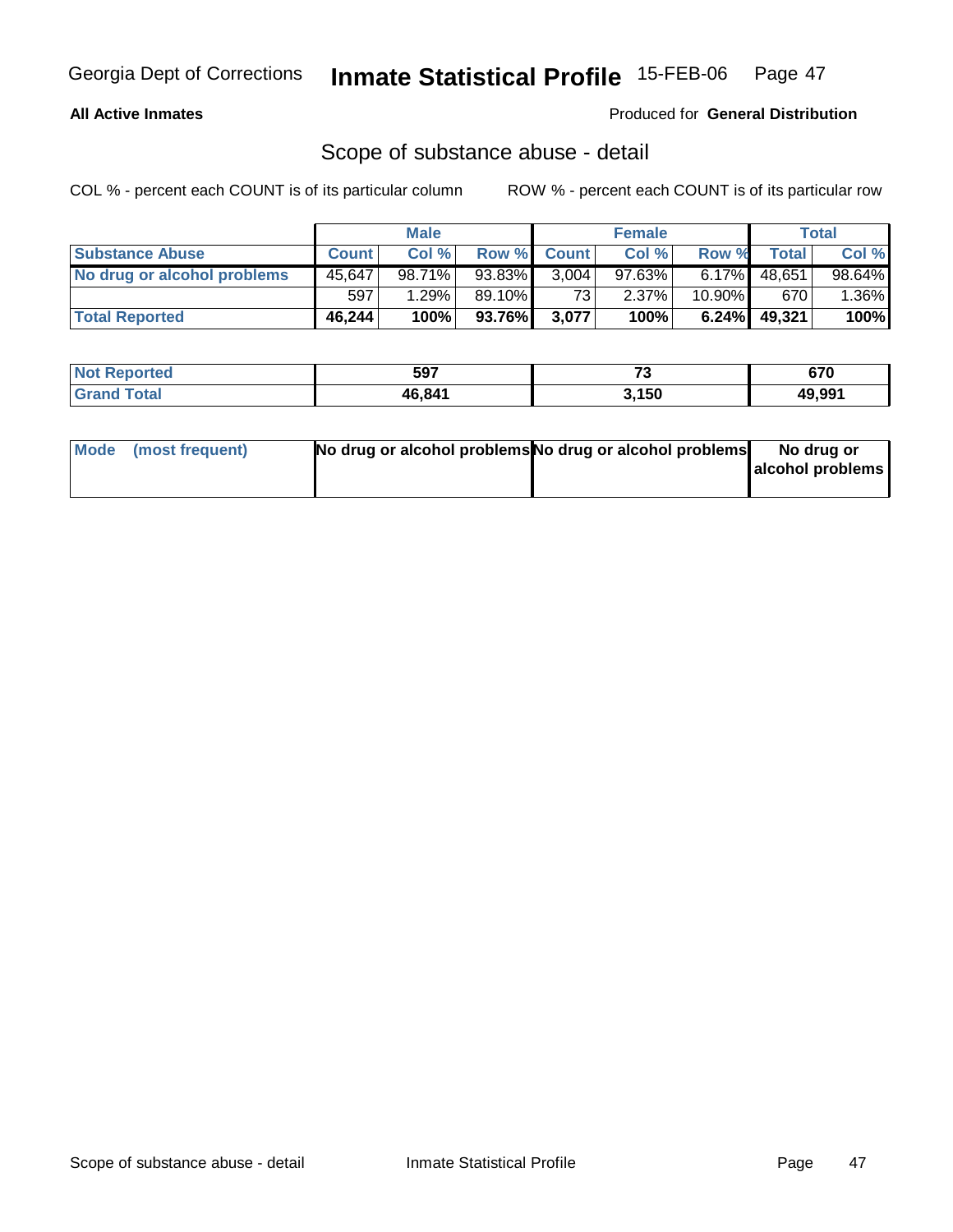Produced for **General Distribution**

#### **All Active Inmates**

### Current / last mental health treatment level

|                                    |              | <b>Male</b> |         |              | <b>Female</b> |        |              | <b>Total</b> |
|------------------------------------|--------------|-------------|---------|--------------|---------------|--------|--------------|--------------|
| <b>Mental Health Treatment Lev</b> | <b>Count</b> | Col %       | Row %   | <b>Count</b> | Col %         | Row %  | <b>Total</b> | Col %        |
| 1 No problem at current time       | 5,787        | 47.31%      | 92.71%  | 455          | 23.10%        | 7.29%  | 6,242        | 43.95%       |
| <b>2 Receiving outpatient</b>      | 4,655        | 38.06%      | 76.59%  | 1,423        | 72.23%        | 23.41% | 6,078        | 42.80%       |
| treatment                          |              |             |         |              |               |        |              |              |
| 3 Inpatient, moderate              | 1,475        | 12.06%      | 95.72%  | 66           | 3.35%         | 4.28%  | 1,541        | 10.85%       |
| treatment                          |              |             |         |              |               |        |              |              |
| 4 Inpatient, intensive             | 300          | 2.45%       | 92.59%  | 24           | 1.22%         | 7.41%  | 324          | 2.28%        |
| treatment                          |              |             |         |              |               |        |              |              |
| <b>5 Undergoing crisis</b>         | 6            | 0.05%       | 100.00% |              |               |        | 6            | 0.04%        |
| stabilization                      |              |             |         |              |               |        |              |              |
| <b>6 Hospital for criminally</b>   | 8            | 0.07%       | 80.00%  | 2            | 0.10%         | 20.00% | 10           | 0.07%        |
| insane                             |              |             |         |              |               |        |              |              |
| <b>Total Evaluated</b>             | 12,231       | 100%        | 86.13%  | 1,970        | 100%          | 13.87% | 14,201       | 100%         |

| Never had MH evaluation      | 34,013 | ,107  | 35,120 |
|------------------------------|--------|-------|--------|
| <b>Total</b><br><b>Grand</b> | 46,244 | 3,077 | 49,321 |

| <b>Median (middle)</b> | <b>Receiving outpatient</b><br>treatment | <b>Receiving outpatient</b><br>treatment | Receiving<br>outpatient<br>treatment |  |
|------------------------|------------------------------------------|------------------------------------------|--------------------------------------|--|
| Mode                   | No problem at current time               | <b>Receiving outpatient</b>              | No problem at                        |  |
| (most frequent)        |                                          | treatment                                | current time                         |  |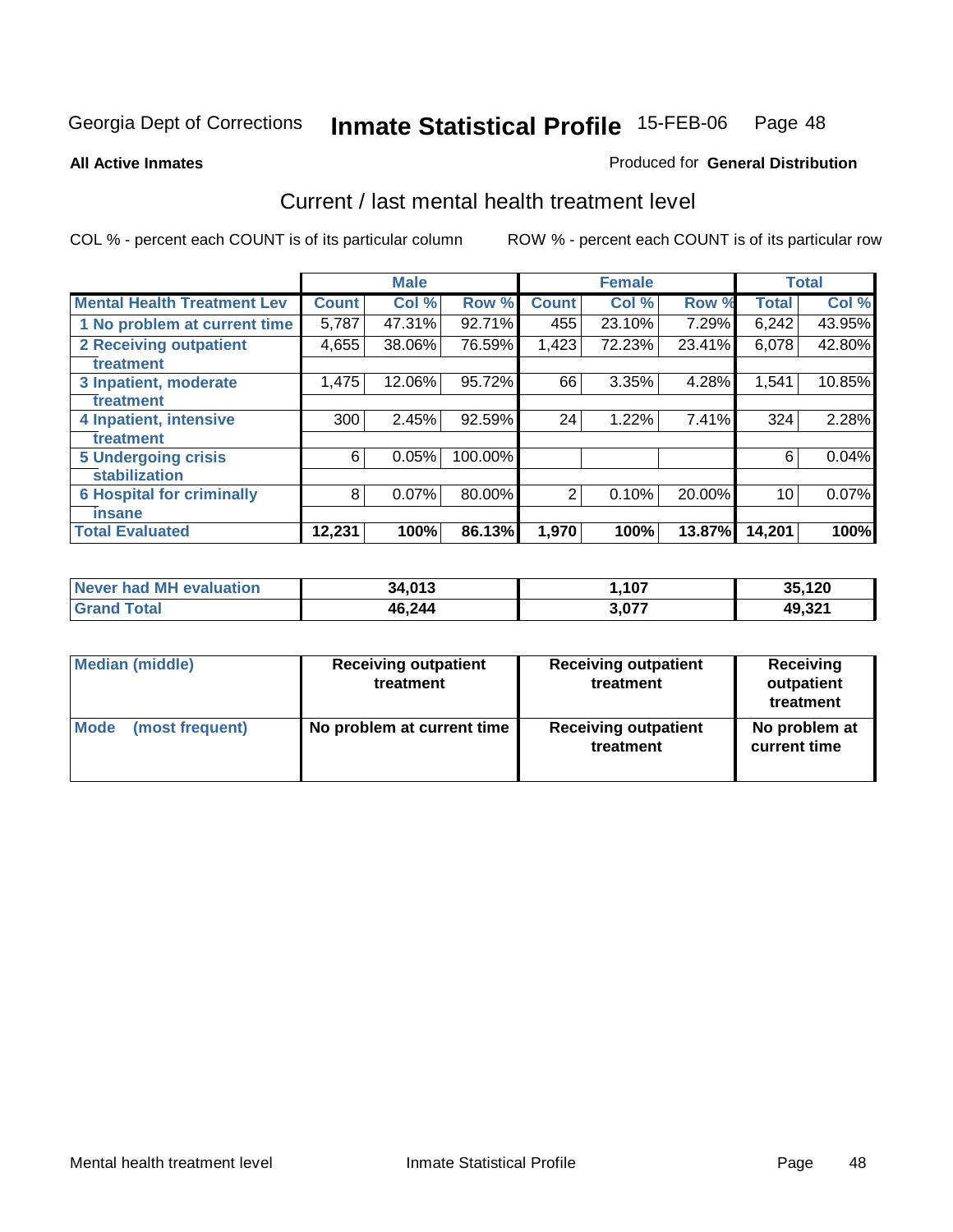#### **All Active Inmates**

### Produced for **General Distribution**

# PULHESDWIT medical scale - 'P' overall condition ('P'hysical)

|                                |              | <b>Male</b> |             |       | <b>Female</b> |         | <b>Total</b> |        |
|--------------------------------|--------------|-------------|-------------|-------|---------------|---------|--------------|--------|
| 'P' Overall Condition          | <b>Count</b> | Col %       | Row % Count |       | Col %         | Row %   | <b>Total</b> | Col %  |
| 1 No medical illness           | 34,104       | 75.42%      | 95.45%      | ,624  | 56.10%        | 4.55%   | 35,728       | 74.26% |
| 2 Well-controlled chronic      | 7,789        | 17.23%      | 88.02%      | 1,060 | 36.61%        | 11.98%  | 8,849        | 18.39% |
| <b>illness</b>                 |              |             |             |       |               |         |              |        |
| 3 Poorly-controlled chronic    | 3,223        | 7.13%       | 96.12%      | 130   | 4.49%         | 3.88%   | 3,353        | 6.97%  |
| <b>illness</b>                 |              |             |             |       |               |         |              |        |
| <b>4 Significant problems</b>  | 95           | 0.21%       | 95.00%      | 5     | 0.17%         | 5.00%   | 100          | 0.21%  |
| requiring special housing      |              |             |             |       |               |         |              |        |
| 5 Terminal illness, < 6 months | 6            | $0.01\%$    | 75.00%      | 2     | $0.07\%$      | 25.00%  | 8            | 0.02%  |
| to live                        |              |             |             |       |               |         |              |        |
| 6 Inmate is pregnant           |              |             |             | 74    | 2.56%         | 100.00% | 74           | 0.15%  |
| <b>Total Reported</b>          | 45,217       | 100%        | 93.98%      | 2,895 | 100%          | 6.02%   | 48,112       | 100%   |

| <b>Not</b><br><b>Reported</b> | ,027   | 182        | ,209   |
|-------------------------------|--------|------------|--------|
| ⊺otal<br>Grand                | 46,244 | $3.07^{2}$ | 49,321 |

| <b>Mode</b> | (most frequent) | 1 No medical illness | 1 No medical illness | 1 No medical<br>illness |
|-------------|-----------------|----------------------|----------------------|-------------------------|
|-------------|-----------------|----------------------|----------------------|-------------------------|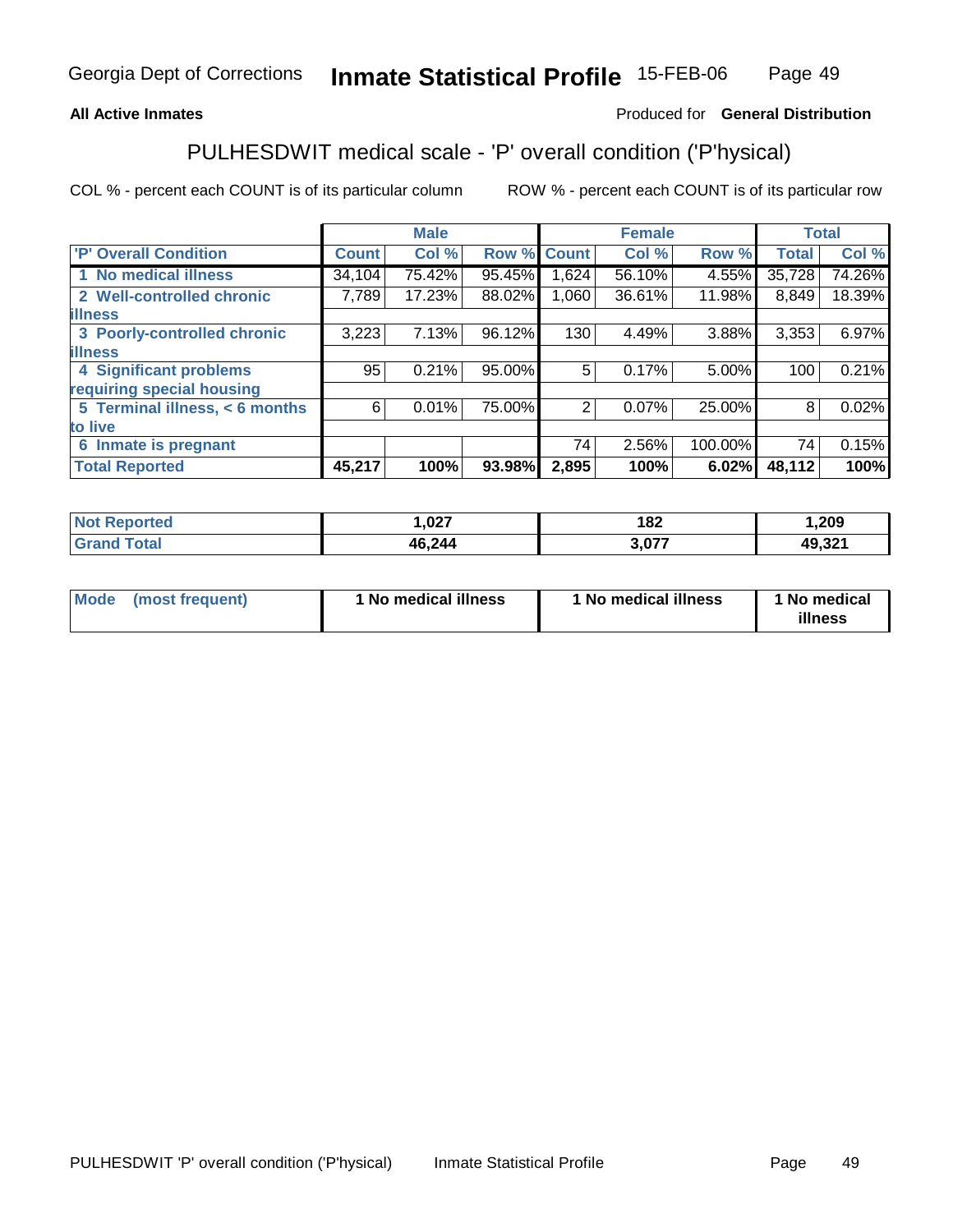#### **All Active Inmates**

#### Produced for **General Distribution**

## PULHESDWIT medical scale - 'U' upper body

|                              |              | <b>Male</b> |         |              | <b>Female</b> |       |              | <b>Total</b> |
|------------------------------|--------------|-------------|---------|--------------|---------------|-------|--------------|--------------|
| <b>U' Upper Body</b>         | <b>Count</b> | Col %       | Row %   | <b>Count</b> | Col %         | Row % | <b>Total</b> | Col %        |
| 1 Upper bones, joints,       | 43,624       | 96.48%      | 94.02%  | 2,774        | 95.82%        | 5.98% | 46,398       | 96.44%       |
| muscles all OK               |              |             |         |              |               |       |              |              |
| 2 One or both arms minimally | 1,308        | 2.89%       | 92.24%  | 110          | 3.80%         | 7.76% | 1,418        | 2.95%        |
| <b>limited</b>               |              |             |         |              |               |       |              |              |
| 3 One or both arms           | 233          | 0.52%       | 95.88%  | 10           | 0.35%         | 4.12% | 243          | 0.51%        |
| moderately limited           |              |             |         |              |               |       |              |              |
| 4 One arm disabled,          | 49           | 0.11%       | 98.00%  |              | 0.03%         | 2.00% | 50           | 0.10%        |
| paralyzed, or amputated      |              |             |         |              |               |       |              |              |
| 5 Both arms disabled,        | 3            | 0.01%       | 100.00% |              |               |       | 3            | 0.01%        |
| paralyzed, or amputated      |              |             |         |              |               |       |              |              |
| <b>Total Reported</b>        | 45,217       | 100%        | 93.98%  | 2,895        | 100%          | 6.02% | 48,112       | 100.0%       |

| <b>Not Reported</b>         | 027, ا | 182   | 1,209  |
|-----------------------------|--------|-------|--------|
| $\tau$ otal<br><b>Grano</b> | 46,244 | 2.077 | 49,321 |

| Mode | (most frequent) | 1 Upper bones, joints,<br>muscles all OK | 1 Upper bones, joints,<br>muscles all OK | 1 Upper bones,<br>joints, muscles all<br>ΟK |
|------|-----------------|------------------------------------------|------------------------------------------|---------------------------------------------|
|------|-----------------|------------------------------------------|------------------------------------------|---------------------------------------------|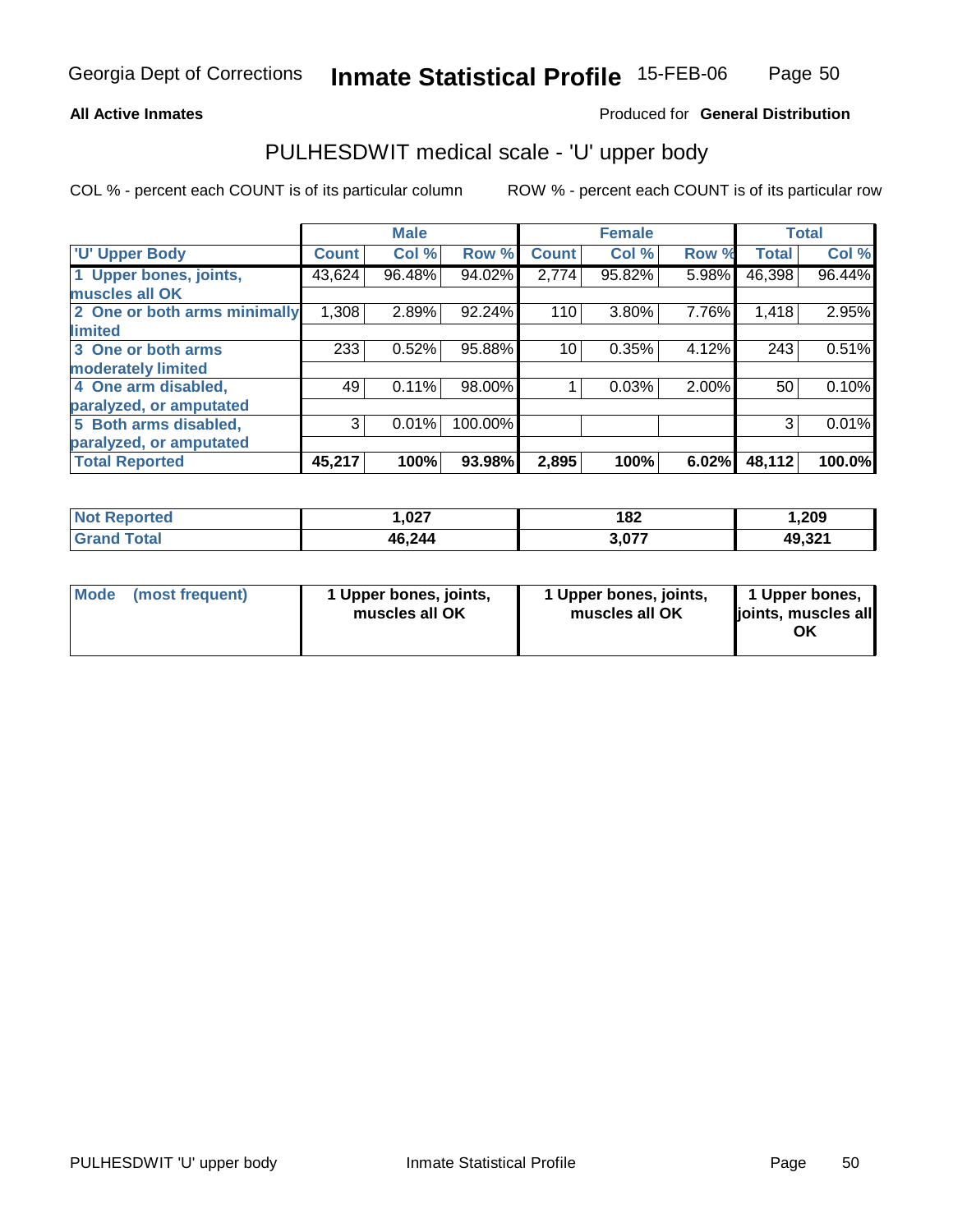#### **All Active Inmates**

### Produced for **General Distribution**

### PULHESDWIT medical scale - 'L' lower body

|                              |              | <b>Male</b> |         |              | <b>Female</b> |       |              | <b>Total</b> |
|------------------------------|--------------|-------------|---------|--------------|---------------|-------|--------------|--------------|
| 'L' Lower Body               | <b>Count</b> | Col %       | Row %   | <b>Count</b> | Col %         | Row % | <b>Total</b> | Col %        |
| 1 Lower bones, joints,       | 41,765       | 92.37%      | 94.12%  | 2,611        | 90.19%        | 5.88% | 44,376       | 92.23%       |
| muscles all OK               |              |             |         |              |               |       |              |              |
| 2 One or both legs minimally | 2,817        | 6.23%       | 91.43%  | 264          | 9.12%         | 8.57% | 3,081        | 6.40%        |
| limited                      |              |             |         |              |               |       |              |              |
| 3 One or both legs           | 520          | 1.15%       | 96.65%  | 18           | 0.62%         | 3.35% | 538          | 1.12%        |
| moderately limited           |              |             |         |              |               |       |              |              |
| 4 One leg disabled,          | 93           | 0.21%       | 97.89%  | 2            | 0.07%         | 2.11% | 95           | 0.20%        |
| paralyzed, or amputated      |              |             |         |              |               |       |              |              |
| 5 Both legs disabled,        | 22           | 0.05%       | 100.00% |              |               |       | 22           | 0.05%        |
| paralyzed, or amputated      |              |             |         |              |               |       |              |              |
| <b>Total Reported</b>        | 45,217       | 100%        | 93.98%  | 2,895        | 100%          | 6.02% | 48,112       | 100%         |

| <b>Not Reported</b>         | 027, ا | 182   | 1,209  |
|-----------------------------|--------|-------|--------|
| $\tau$ otal<br><b>Grano</b> | 46,244 | 2.077 | 49,321 |

| Mode | (most frequent) | 1 Lower bones, joints,<br>muscles all OK | 1 Lower bones, joints,<br>muscles all OK | 1 Lower bones,<br>ljoints, muscles all<br>OK |
|------|-----------------|------------------------------------------|------------------------------------------|----------------------------------------------|
|------|-----------------|------------------------------------------|------------------------------------------|----------------------------------------------|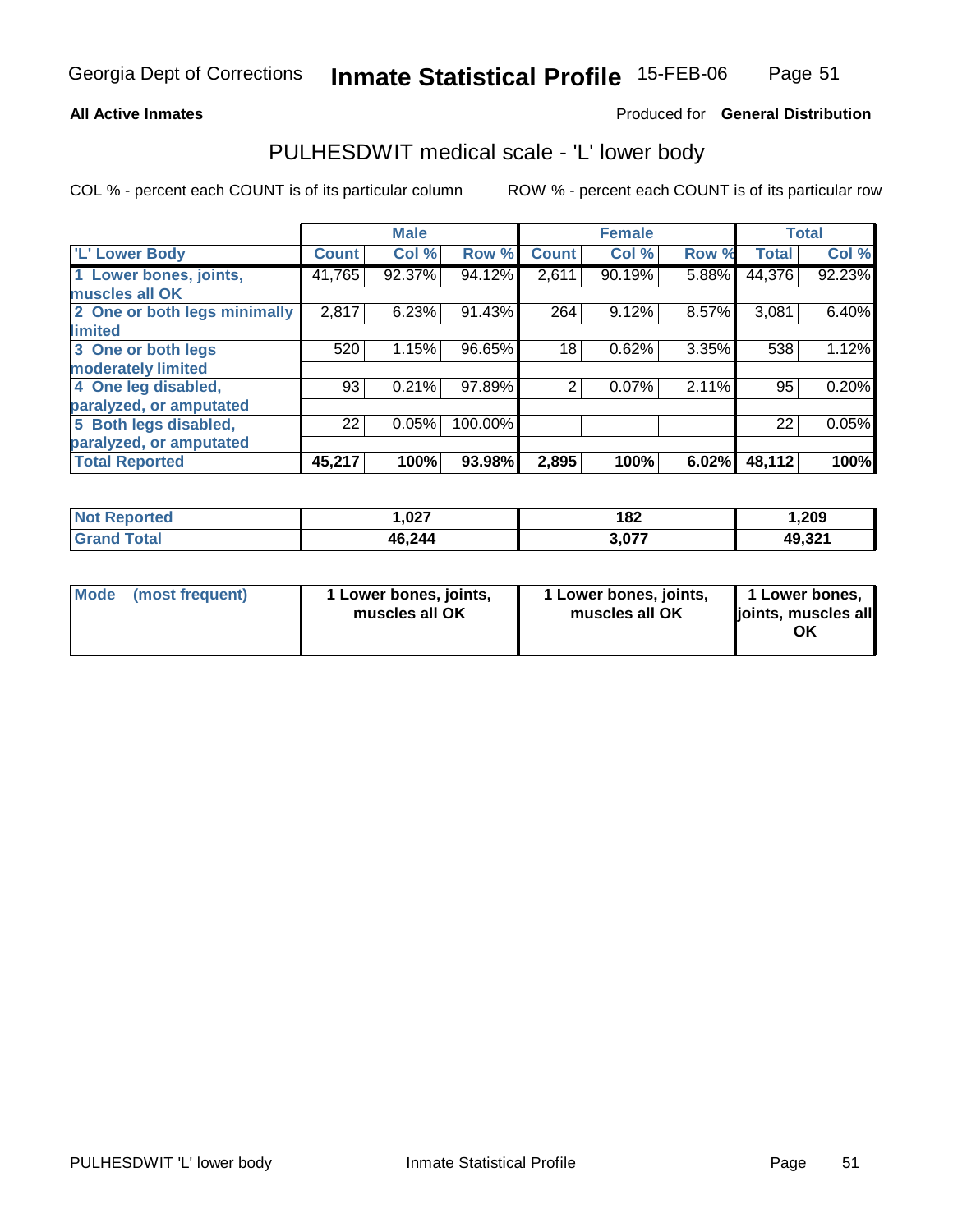#### **All Active Inmates**

### Produced for **General Distribution**

## PULHESDWIT medical scale - 'H' hearing

|                                |              | <b>Male</b> |             |       | <b>Female</b> |       | <b>Total</b> |        |
|--------------------------------|--------------|-------------|-------------|-------|---------------|-------|--------------|--------|
| <b>H'</b> Hearing              | <b>Count</b> | Col %       | Row % Count |       | Col %         | Row % | <b>Total</b> | Col %  |
| 1 Normal hearing both ears     | 44,814       | 99.11%      | 93.97%      | 2,878 | 99.41%        | 6.03% | 47,692       | 99.13% |
| 2 Some loss in one ear with    | 313          | 0.69%       | 96.01%      | 13    | 0.45%         | 3.99% | 326          | 0.68%  |
| other OK, or mild loss in both |              |             |             |       |               |       |              |        |
| 3 Total loss in one ear with   | 61           | 0.13%       | 95.31%      | 3     | 0.10%         | 4.69% | 64           | 0.13%  |
| mild loss in other             |              |             |             |       |               |       |              |        |
| 4 Severe loss in both ears     | 17           | 0.04%       | 100.00%     |       |               |       | 17           | 0.04%  |
| 5 Total loss in both ears,     | 12           | 0.03%       | 92.31%      |       | 0.03%         | 7.69% | 13           | 0.03%  |
| requiring special housing      |              |             |             |       |               |       |              |        |
| <b>Total Reported</b>          | 45,217       | 100%        | 93.98%      | 2,895 | 100%          | 6.02% | 48,112       | 100.0% |

| <b>ortec</b> | דמה ו<br>,vzi | 182   | ,209   |
|--------------|---------------|-------|--------|
|              | 46.244        | 3.077 | 49,321 |

| Mode (most frequent) | 1 Normal hearing both ears 1 Normal hearing both ears 1 Normal hearing |           |
|----------------------|------------------------------------------------------------------------|-----------|
|                      |                                                                        | both ears |
|                      |                                                                        |           |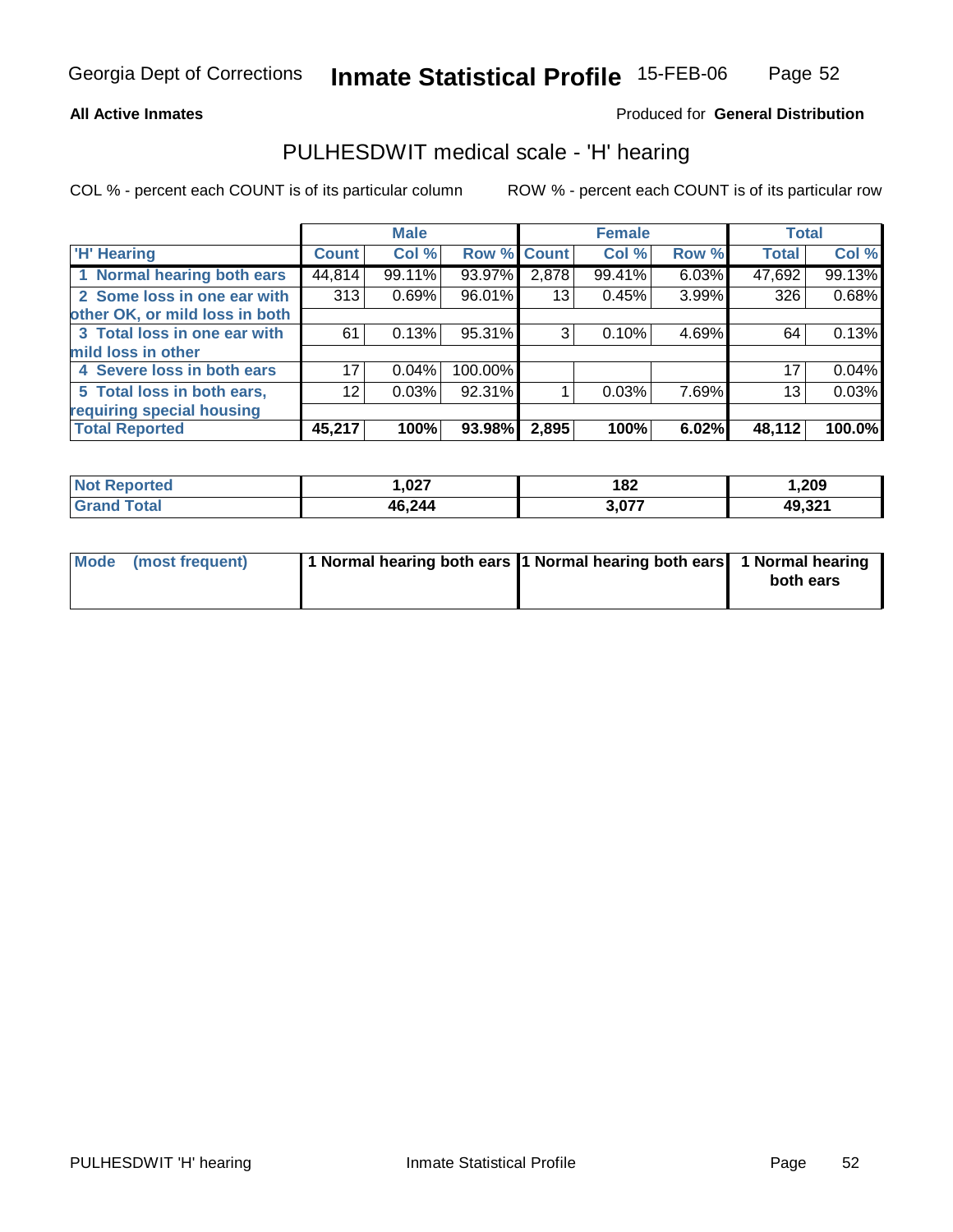#### **All Active Inmates**

### Produced for **General Distribution**

### PULHESDWIT medical scale - 'E' vision

|                                 |              | <b>Male</b> |                    |       | <b>Female</b> |        |              | <b>Total</b> |
|---------------------------------|--------------|-------------|--------------------|-------|---------------|--------|--------------|--------------|
| 'E' Vision                      | <b>Count</b> | Col %       | <b>Row % Count</b> |       | Col %         | Row %  | <b>Total</b> | Col %        |
| 1 Correctable to 20/40 in both  | 39,443       | 87.23%      | 95.24%             | 1,971 | 68.08%        | 4.76%  | 41,414       | 86.08%       |
| eyes                            |              |             |                    |       |               |        |              |              |
| 2 Correctable to 20/70 in one   | 5,015        | 11.09%      | 85.26%             | 867   | 29.95%        | 14.74% | 5,882        | 12.23%       |
| eye, may be blind in other      |              |             |                    |       |               |        |              |              |
| 3 Correctable to 20/200 in one  | 644          | 1.42%       | 92.26%             | 54    | 1.87%         | 7.74%  | 698          | 1.45%        |
| eye, may be blind in other      |              |             |                    |       |               |        |              |              |
| 4 One eye not correctable to    | 100          | 0.22%       | 97.09%             | 3     | 0.10%         | 2.91%  | 103          | 0.21%        |
| 20/200, other may be blind      |              |             |                    |       |               |        |              |              |
| 5 Blind in both eyes, requiring | 15           | 0.03%       | 100.00%            |       |               |        | 15           | 0.03%        |
| special housing                 |              |             |                    |       |               |        |              |              |
| <b>Total Reported</b>           | 45,217       | 100%        | 93.98%             | 2,895 | 100%          | 6.02%  | 48,112       | 100%         |

| <b>Not</b><br><b>Reported</b> | .027   | 182   | 1,209  |
|-------------------------------|--------|-------|--------|
| $\tau$ otal<br>'Grano         | 46,244 | 3,077 | 49,321 |

| Mode            | 1 Correctable to 20/40 in | 1 Correctable to 20/40 in   1 Correctable to | 20/40 in both eyes |
|-----------------|---------------------------|----------------------------------------------|--------------------|
| (most frequent) | both eyes                 | both eyes                                    |                    |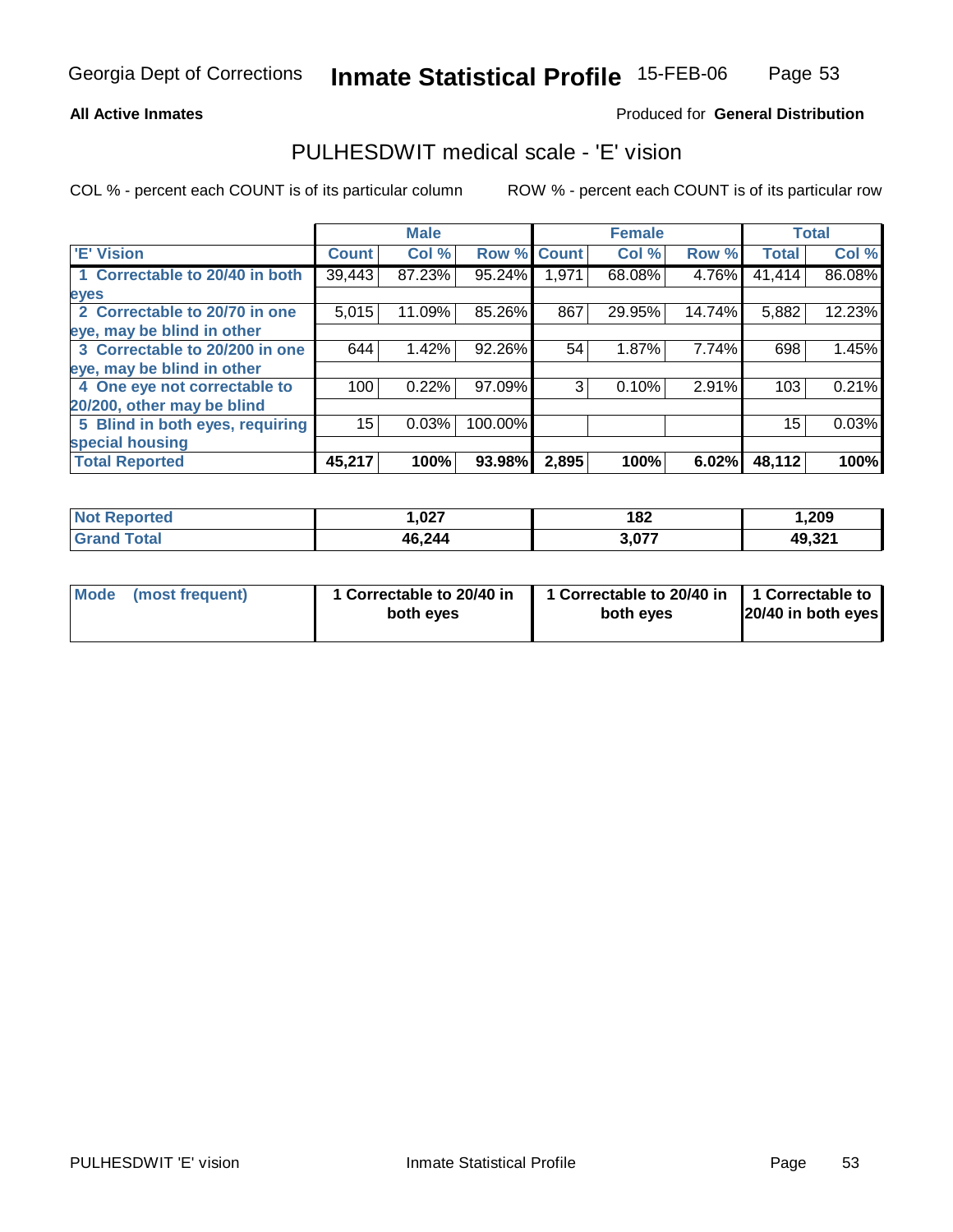#### **All Active Inmates**

#### Produced for **General Distribution**

# PULHESDWIT medical scale - 'S' pSychiatric

|                                        |              | <b>Male</b> |             |       | <b>Female</b> |        |              | <b>Total</b> |
|----------------------------------------|--------------|-------------|-------------|-------|---------------|--------|--------------|--------------|
| 'S' pSychiatric                        | <b>Count</b> | Col %       | Row % Count |       | Col %         | Row %  | <b>Total</b> | Col %        |
| 1 No impairment or disorders           | 39,309       | 88.42%      | 95.60%      | 1,810 | 62.63%        | 4.40%  | 41,119       | 86.85%       |
| 2 Stable, or in remission, or          | 4,043        | 9.09%       | 80.14%      | 1,002 | 34.67%        | 19.86% | 5,045        | 10.66%       |
| mild impairment or retardation         |              |             |             |       |               |        |              |              |
| 3 Requires moderate inpatient          | 1,033        | $2.32\%$    | 93.99%      | 66    | 2.28%         | 6.01%  | 1,099        | 2.32%        |
| treatment                              |              |             |             |       |               |        |              |              |
| 4 Requires intensive inpatient         | 63           | 0.14%       | 84.00%      | 12    | 0.42%         | 16.00% | 75           | 0.16%        |
| treatment                              |              |             |             |       |               |        |              |              |
| <b>5 Requires Crisis Stabilization</b> |              | 0.02%       | 100.00%     |       |               |        |              | 0.01%        |
| Unit (CSU) inpatient care              |              |             |             |       |               |        |              |              |
| <b>Total Reported</b>                  | 44,455       | 100%        | 93.90%      | 2,890 | 100%          | 6.10%  | 47,345       | 100%         |

| <b>Not Reported</b>    | ,789   | 187   | 1,976  |
|------------------------|--------|-------|--------|
| <b>Total</b><br>.Granc | 46,244 | 3,077 | 49,321 |

| Mode            | 1 No impairment or | 1 No impairment or | <b>11 No impairment orl</b> |
|-----------------|--------------------|--------------------|-----------------------------|
| (most frequent) | disorders          | disorders          | disorders                   |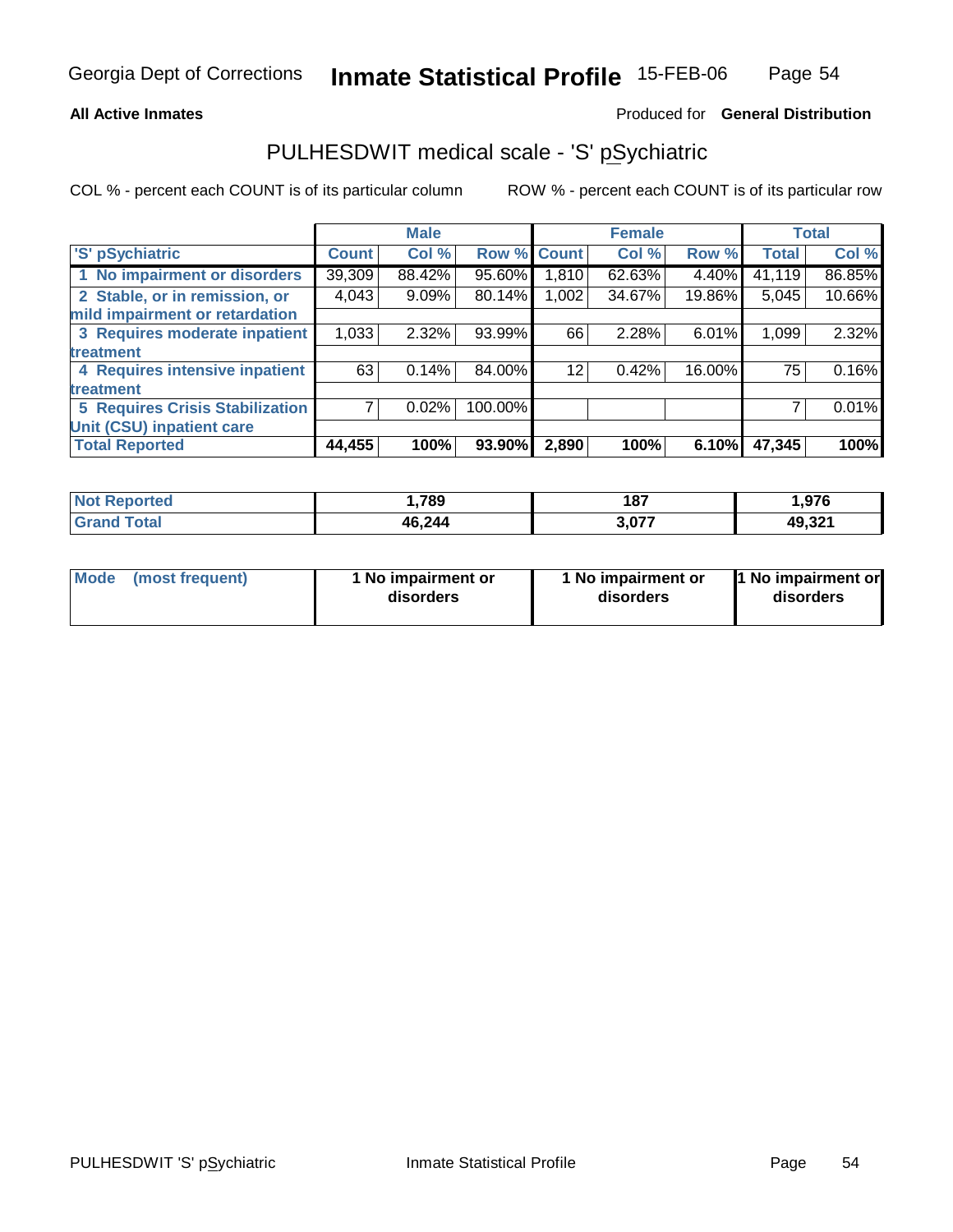#### **All Active Inmates**

#### Produced for **General Distribution**

### PULHESDWIT medical scale - 'D' dental

|                                 |              | <b>Male</b> |                    |       | <b>Female</b> |         |              | <b>Total</b> |
|---------------------------------|--------------|-------------|--------------------|-------|---------------|---------|--------------|--------------|
| 'D' Dental                      | <b>Count</b> | Col %       | <b>Row % Count</b> |       | Col %         | Row %   | <b>Total</b> | Col %        |
| 1 Minimal routine dental health | 17,974       | 40.72%      | 88.98%             | 2,226 | 77.00%        | 11.02%  | 20,200       | 42.95%       |
| <b>needs</b>                    |              |             |                    |       |               |         |              |              |
| 2 Moderate cavities and/or      | 21,408       | 48.50%      | 97.93%             | 453   | 15.67%        | 2.07%   | 21,861       | 46.48%       |
| gum disease                     |              |             |                    |       |               |         |              |              |
| 3 Extensive gum disease         | 4,752        | 10.77%      | 95.75%             | 211   | 7.30%         | 4.25%   | 4,963        | 10.55%       |
| and/or widespread decay         |              |             |                    |       |               |         |              |              |
| 4 Urgent need for dental        | 6            | 0.01%       | 100.00%            |       |               |         | 6            | 0.01%        |
| <b>services</b>                 |              |             |                    |       |               |         |              |              |
| 5 Life-threatening disease or   |              |             |                    |       | 0.03%         | 100.00% |              | 0.01%        |
| extreme pain or infection       |              |             |                    |       |               |         |              |              |
| <b>Total Reported</b>           | 44,140       | 100%        | 93.85%             | 2,891 | 100%          | 6.15%   | 47,031       | 100%         |

| <b>Not Reported</b> | 2,104  | 186   | 2,290  |
|---------------------|--------|-------|--------|
| Tota<br>' Grand     | 46,244 | 3,077 | 49,321 |

| Mode | (most frequent) | 2 Moderate cavities and/or<br>qum disease | 1 Minimal routine dental<br>health needs | 2 Moderate<br>cavities and/or |
|------|-----------------|-------------------------------------------|------------------------------------------|-------------------------------|
|      |                 |                                           |                                          | qum disease                   |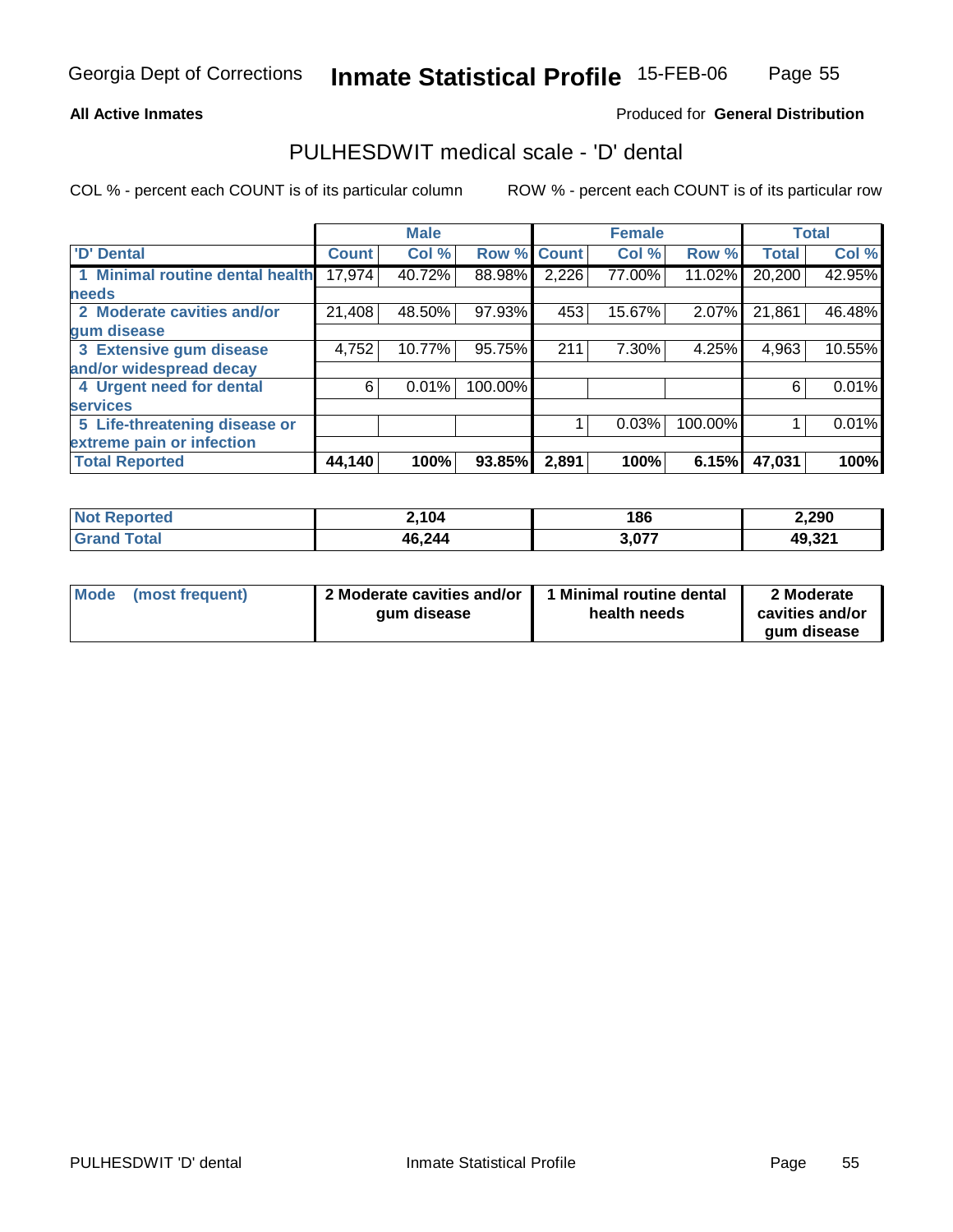#### **All Active Inmates**

#### Produced for **General Distribution**

### PULHESDWIT medical scale - 'W' work ability

|                                 |              | <b>Male</b> |             |       | <b>Female</b> |          |              | <b>Total</b> |
|---------------------------------|--------------|-------------|-------------|-------|---------------|----------|--------------|--------------|
| <b>W' work ability</b>          | <b>Count</b> | Col %       | Row % Count |       | Col %         | Row %    | <b>Total</b> | Col %        |
| 1 Unrestricted work or activity | 38,666       | 85.51%      | 93.96%      | 2,485 | 85.84%        | $6.04\%$ | 41,151       | 85.53%       |
| 2 Minor restrictions on type of | 4,969        | 10.99%      | 94.34%      | 298   | 10.29%        | 5.66%    | 5,267        | 10.95%       |
| <b>work</b>                     |              |             |             |       |               |          |              |              |
| 3 Moderate restrictions on      | 1,235        | 2.73%       | 97.40%      | 33    | 1.14%         | 2.60%    | 1,268        | 2.64%        |
| type of work                    |              |             |             |       |               |          |              |              |
| 4 Major restrictions on type of | 285          | 0.63%       | 80.51%      | 69    | 2.38%         | 19.49%   | 354          | 0.74%        |
| work                            |              |             |             |       |               |          |              |              |
| 5 Cannot work under any         | 62           | 0.14%       | 86.11%      | 10    | 0.35%         | 13.89%   | 72           | 0.15%        |
| <b>circumstances</b>            |              |             |             |       |               |          |              |              |
| <b>Total Reported</b>           | 45,217       | 100%        | 93.98%      | 2,895 | 100%          | 6.02%    | 48,112       | 100.0%       |

| <b>Not Reported</b>             | ,027   | 182   | 209. ا |
|---------------------------------|--------|-------|--------|
| <b>Total</b><br><b>'Grand</b> . | 46,244 | 3,077 | 49,321 |

| Mode | (most frequent) | 1 Unrestricted work or<br>activity | 1 Unrestricted work or<br>activity | 1 Unrestricted<br>work or activity |
|------|-----------------|------------------------------------|------------------------------------|------------------------------------|
|------|-----------------|------------------------------------|------------------------------------|------------------------------------|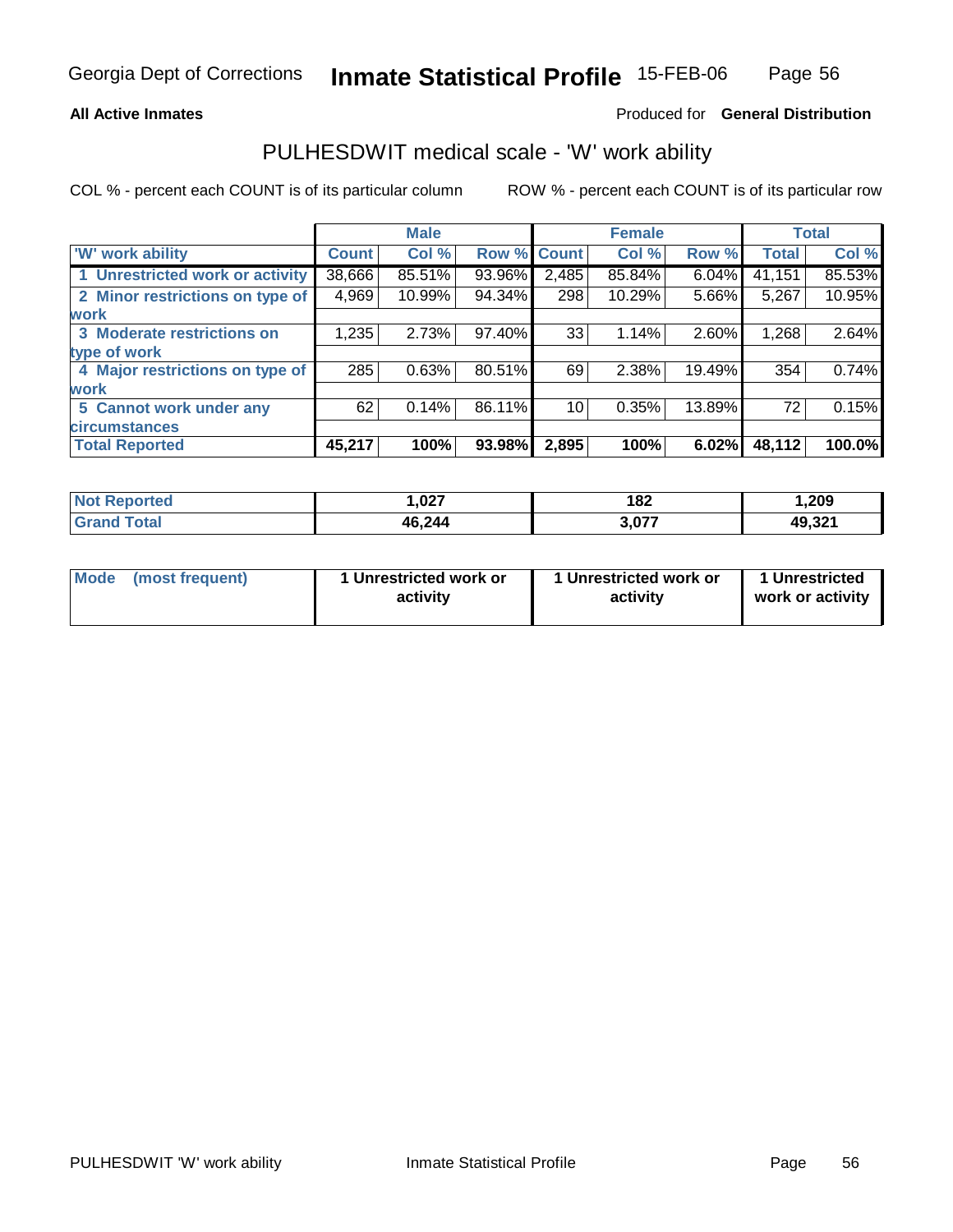#### **All Active Inmates**

### Produced for **General Distribution**

# PULHESDWIT medical scale - 'I' impairment

|                                   |              | <b>Male</b> |             |       | <b>Female</b> |       |              | <b>Total</b> |
|-----------------------------------|--------------|-------------|-------------|-------|---------------|-------|--------------|--------------|
| <b>T' Impairment</b>              | <b>Count</b> | Col %       | Row % Count |       | Col %         | Row % | <b>Total</b> | Col %        |
| 1 No impairments or               | 44,884       | 99.26%      | 93.95%      | 2,892 | 99.90%        | 6.05% | 47,776       | 99.30%       |
| disabilities                      |              |             |             |       |               |       |              |              |
| 2 Wheelchair-bound but            | 43           | 0.10%       | 100.00%     |       |               |       | 43           | 0.09%        |
| otherwise OK                      |              |             |             |       |               |       |              |              |
| <b>3 Needs low-level Assisted</b> | 19           | 0.04%       | 95.00%      | 1     | 0.03%         | 5.00% | 20           | 0.04%        |
| Living (level I)                  |              |             |             |       |               |       |              |              |
| 4 Needs moderate Assisted         | 10           | 0.02%       | 100.00%     |       |               |       | 10           | 0.02%        |
| <b>Living (level II)</b>          |              |             |             |       |               |       |              |              |
| <b>5 Needs maximal Assisted</b>   | 261          | 0.58%       | 99.24%      | 2     | 0.07%         | 0.76% | 263          | 0.55%        |
| <b>Living (level III)</b>         |              |             |             |       |               |       |              |              |
| <b>Total Reported</b>             | 45,217       | 100%        | 93.98%      | 2,895 | 100%          | 6.02% | 48,112       | 100%         |

| <b>Not</b><br>Reported  | 027, ا | 182<br>$\sim$ $\sim$ | 1,209  |
|-------------------------|--------|----------------------|--------|
| Total<br><b>'</b> Gran⊾ | 46,244 | 3,077                | 49,321 |

|  | Mode (most frequent) | 1 No impairments or<br>disabilities | 1 No impairments or<br>disabilities | 1 No impairments<br>or disabilities |
|--|----------------------|-------------------------------------|-------------------------------------|-------------------------------------|
|--|----------------------|-------------------------------------|-------------------------------------|-------------------------------------|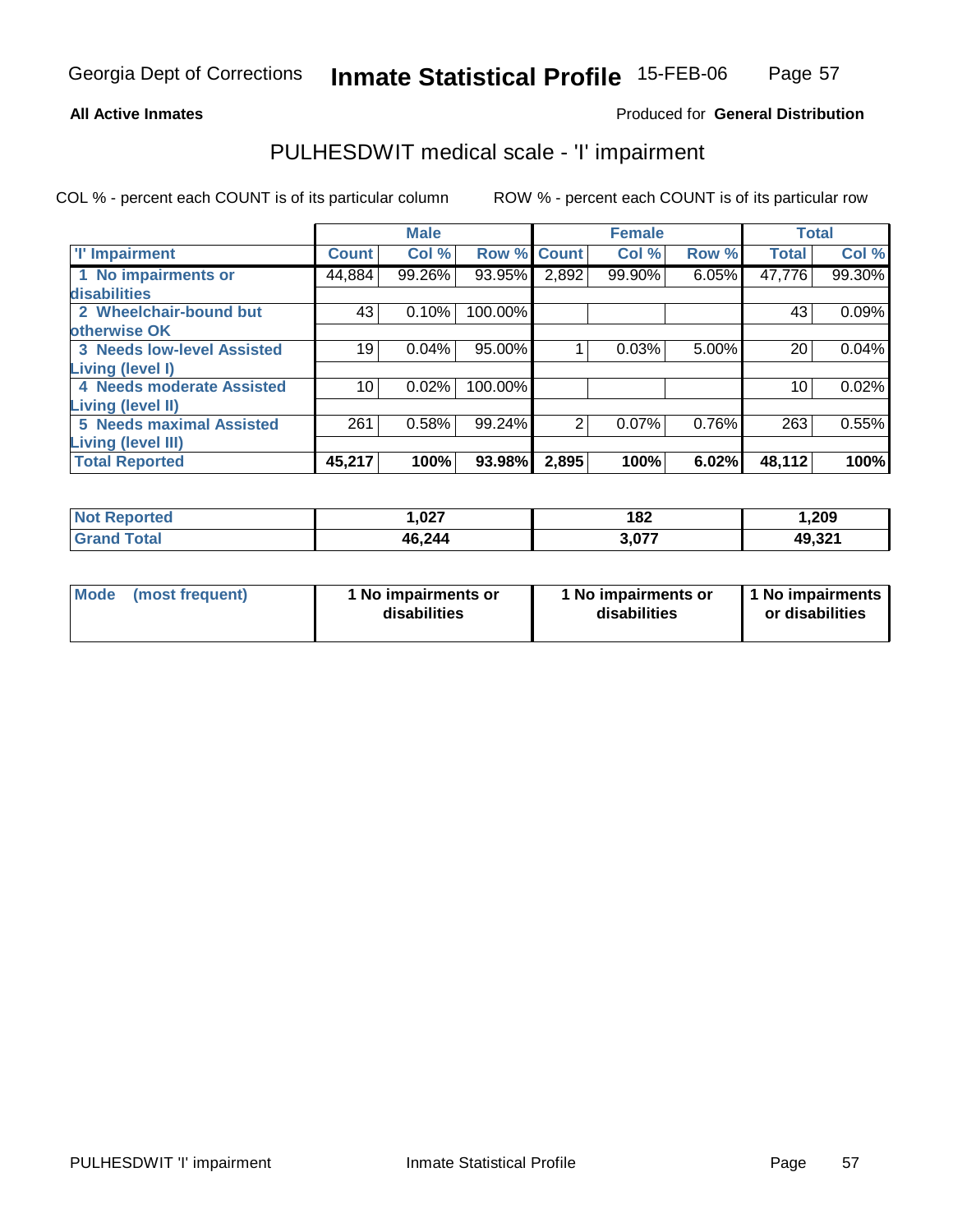#### **Inmate Statistical Profile** 15-FEB-06 Page Page 58

### **All Active Inmates Allowski** Produced fo **General Distribution**

# PULHESDWIT medical scale - 'T' transportability

|                              |              | <b>Male</b> |                    |       | <b>Female</b> |       | <b>Total</b> |        |
|------------------------------|--------------|-------------|--------------------|-------|---------------|-------|--------------|--------|
| <b>T' Transportability</b>   | <b>Count</b> | Col %       | <b>Row % Count</b> |       | Col %         | Row % | <b>Total</b> | Col %  |
| 1 Can be transported in any  | 45,129       | 99.81%      | 93.97%             | 2,894 | 99.97%        | 6.03% | 48,023       | 99.82% |
| ordinary approved vehicle    |              |             |                    |       |               |       |              |        |
| 2 Wheelchair-bound, not      | 24           | 0.05%       | 96.00%             |       | 0.03%         | 4.00% | 25           | 0.05%  |
| needing special vehicle      |              |             |                    |       |               |       |              |        |
| 3 Wheelchair-bound, requires | 15           | 0.03%       | 100.00%            |       |               |       | 15           | 0.03%  |
| special vehicle              |              |             |                    |       |               |       |              |        |
| 4 Needs specially-equipped   |              | 0.01%       | 100.00%            |       |               |       | 4            | 0.01%  |
| medical vehicle              |              |             |                    |       |               |       |              |        |
| 5 Requires ambulance         | 45           | 0.10%       | 100.00%            |       |               |       | 45           | 0.09%  |
| transport                    |              |             |                    |       |               |       |              |        |
| <b>Total Reported</b>        | 45,217       | 100%        | 93.98%             | 2,895 | 100%          | 6.02% | 48,112       | 100%   |

| <b>Not</b><br><b>Reported</b> | 027, ا | 182<br>$ -$ | 1,209  |
|-------------------------------|--------|-------------|--------|
| Total<br><b>Grand</b>         | 46,244 | 3,077       | 49,321 |

| Mode (most frequent) | 1 Can be transported in any 1 Can be transported in any<br>ordinary approved vehicle   ordinary approved vehicle   transported in any | 1 Can be<br>ordinary approved<br>vehicle |
|----------------------|---------------------------------------------------------------------------------------------------------------------------------------|------------------------------------------|
|                      |                                                                                                                                       |                                          |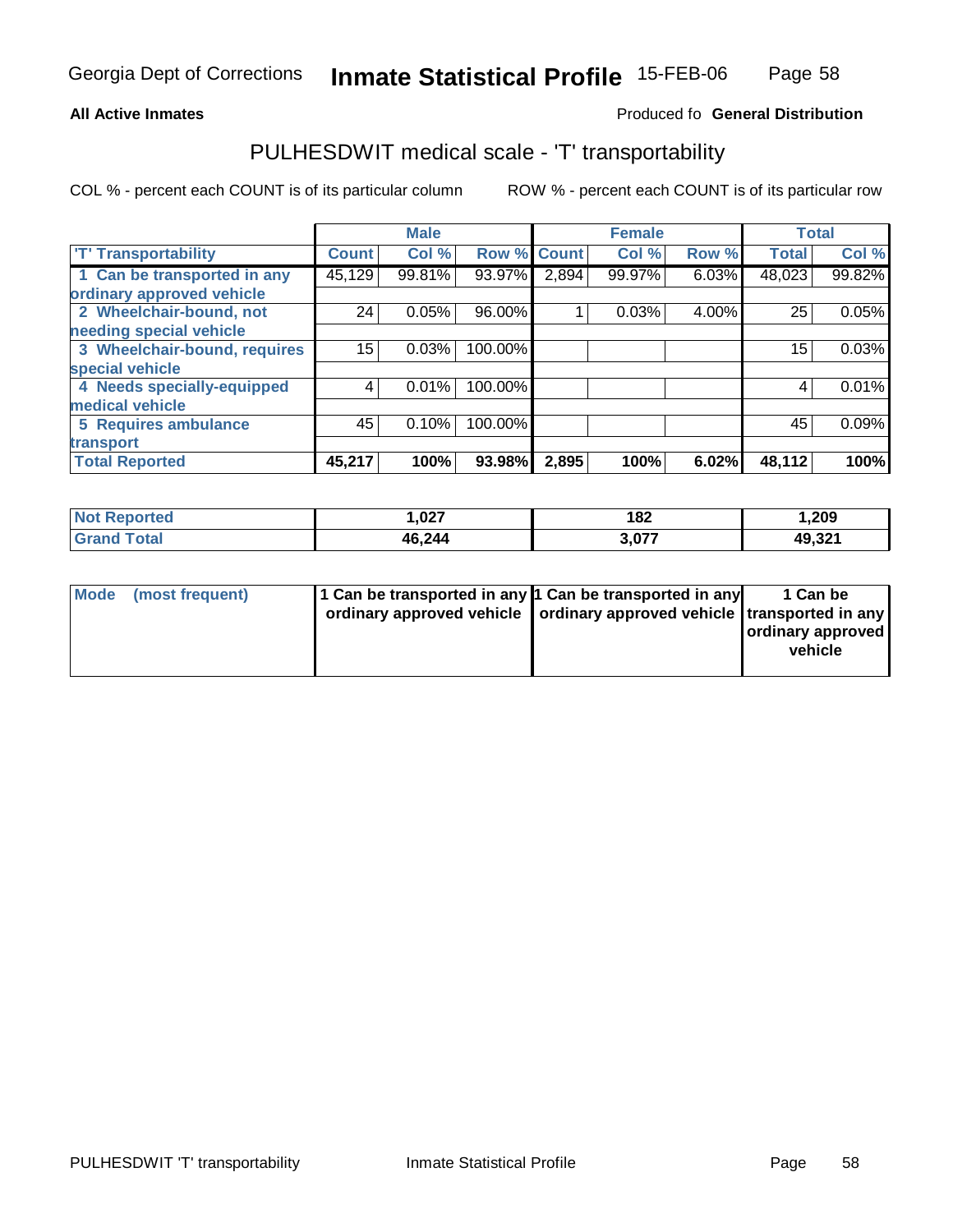### **All Active Inmates**

#### Produced for **General Distribution**

# Criminality in family, self-reported

|                              |              | <b>Male</b> |           |             | <b>Female</b> |       |                 | Total  |
|------------------------------|--------------|-------------|-----------|-------------|---------------|-------|-----------------|--------|
| <b>Criminality In Family</b> | <b>Count</b> | Col %       |           | Row % Count | Col %         | Row % | <b>Total</b>    | Col %  |
| Yes, criminality in family   | 12,716       | 28.68%      | $92.42\%$ | 1,043       | $36.09\%$     |       | 7.58% 13,759    | 29.13% |
| No criminality in family     | 31,628       | 71.32%      | 94.48%    | 1.847       | $63.91\%$     |       | $5.52\%$ 33,475 | 70.87% |
| <b>Total Reported</b>        | 44,344       | 100%        | 93.88%    | 2,890       | 100%          |       | $6.12\%$ 47,234 | 100%   |

| -N/ | 000    | 187         | 2,087             |
|-----|--------|-------------|-------------------|
|     | 46,244 | $\sim 0.77$ | 10.321<br>. ∠د. ∼ |

| Mode (most frequent) | No criminality in family | No criminality in family | No criminality in<br>family |
|----------------------|--------------------------|--------------------------|-----------------------------|
|----------------------|--------------------------|--------------------------|-----------------------------|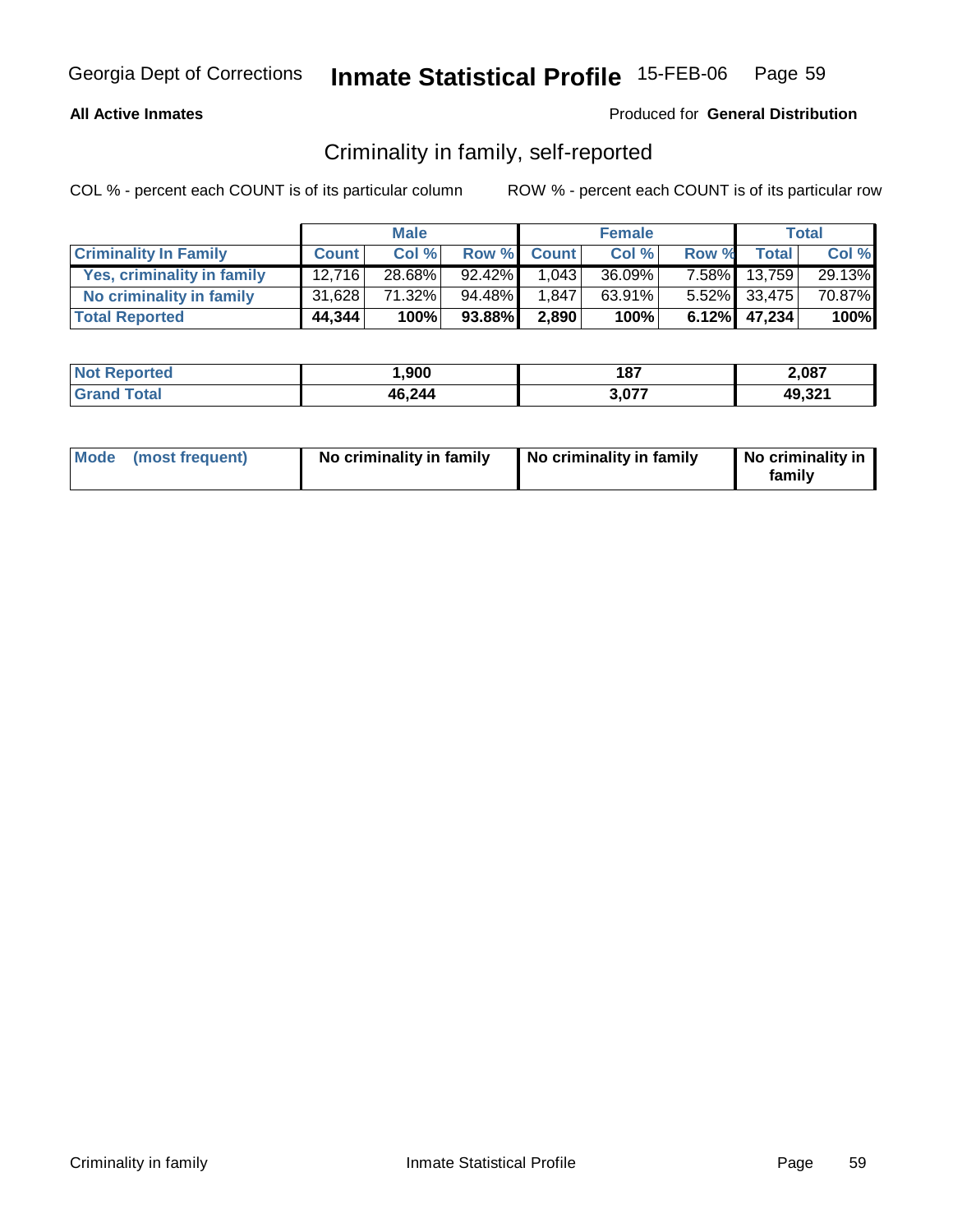### **All Active Inmates**

### Produced for **General Distribution**

# Alcoholism in family, self-reported

|                             |              | <b>Male</b> |        |              | <b>Female</b> |          |                    | Total  |
|-----------------------------|--------------|-------------|--------|--------------|---------------|----------|--------------------|--------|
| <b>Alcoholism In Family</b> | <b>Count</b> | Col %       | Row %  | <b>Count</b> | Col %         | Row %    | Total <sub>1</sub> | Col %  |
| Yes, alcoholism in family   | 8.319        | 18.76%      | 91.97% | 7261         | 25.12%        | $8.03\%$ | 9.045              | 19.15% |
| No alcoholism in family     | 36,025       | $81.24\%$   | 94.33% | 2.164        | 74.88%        |          | 5.67% 38,189       | 80.85% |
| <b>Total Reported</b>       | 44,344       | 100%        | 93.88% | 2,890        | 100%          |          | $6.12\%$ 47,234    | 100%   |

| <b>Not Reported</b>  | ,900   | 187        | 2,087  |
|----------------------|--------|------------|--------|
| <b>Tota</b><br>Grand | 46,244 | $3,07^{-}$ | 49,321 |

| Mode (most frequent)<br>No alcoholism in family | <b>No alcoholism in family</b> | No alcoholism in<br>familv |
|-------------------------------------------------|--------------------------------|----------------------------|
|-------------------------------------------------|--------------------------------|----------------------------|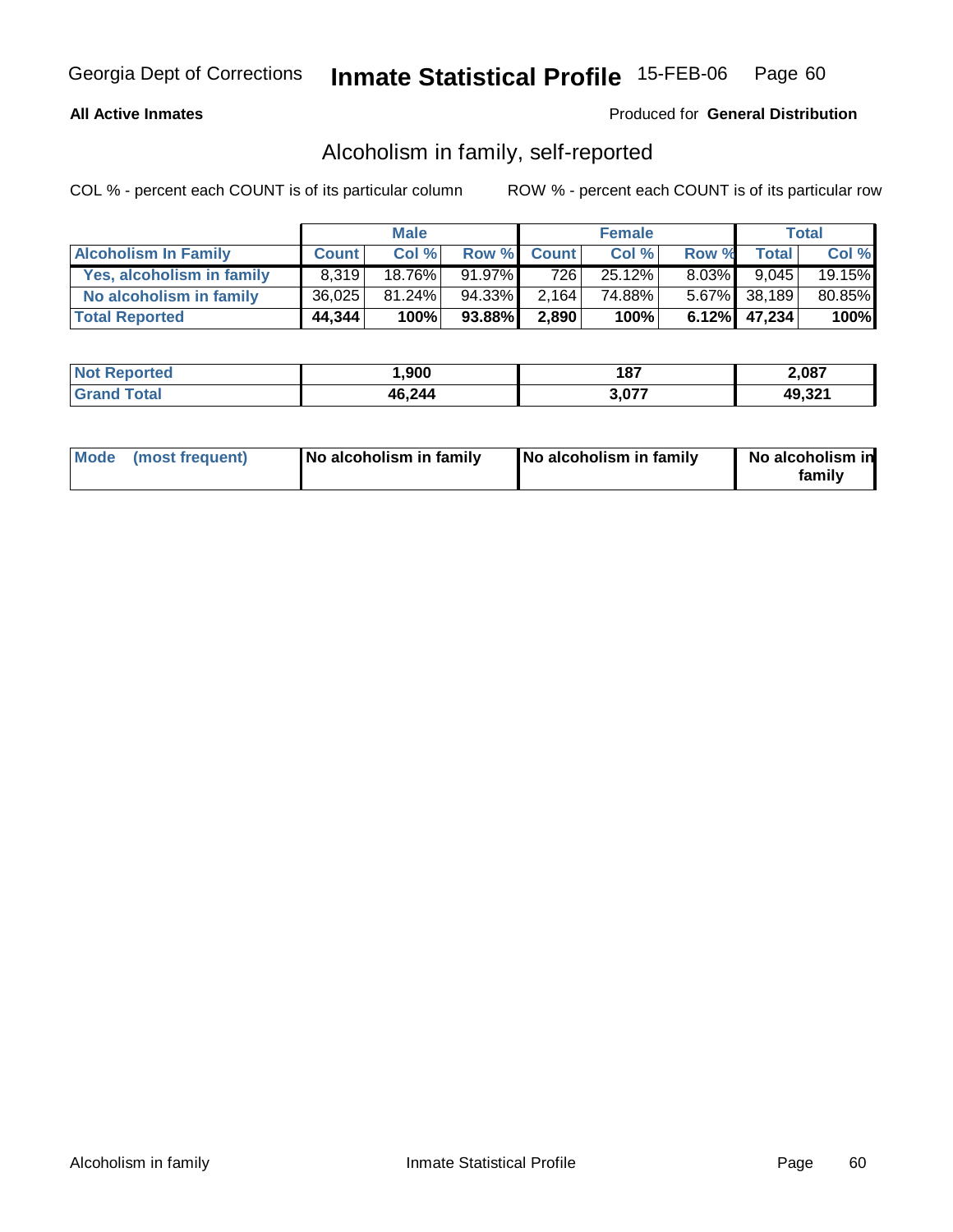### **All Active Inmates**

Produced for **General Distribution**

# Drug abuse in family, self-reported

|                           |              | <b>Male</b> |        |             | <b>Female</b> |           |                 | Total     |
|---------------------------|--------------|-------------|--------|-------------|---------------|-----------|-----------------|-----------|
| Drug Abuse In Family      | <b>Count</b> | Col %       |        | Row % Count | Col %         | Row %     | Total I         | Col %     |
| Yes, drug abuse in family | 4.771        | 10.76%      | 89.75% | 545         | 18.86%        | $10.25\%$ | 5.316           | $11.25\%$ |
| No drug abuse in family   | 39,573       | 89.24%      | 94.41% | 2,345       | $81.14\%$     | $5.59\%$  | 41.918          | 88.75%    |
| <b>Total Reported</b>     | 44,344       | 100%        | 93.88% | 2,890       | 100%          |           | $6.12\%$ 47,234 | 100%      |

| <b>Not Reported</b>  | ,900   | 187        | 2,087  |
|----------------------|--------|------------|--------|
| <b>Tota</b><br>Grand | 46,244 | $3,07^{-}$ | 49,321 |

| Mode (most frequent) |  | No drug abuse in family | No drug abuse in family | No drug abuse in<br>familv |
|----------------------|--|-------------------------|-------------------------|----------------------------|
|----------------------|--|-------------------------|-------------------------|----------------------------|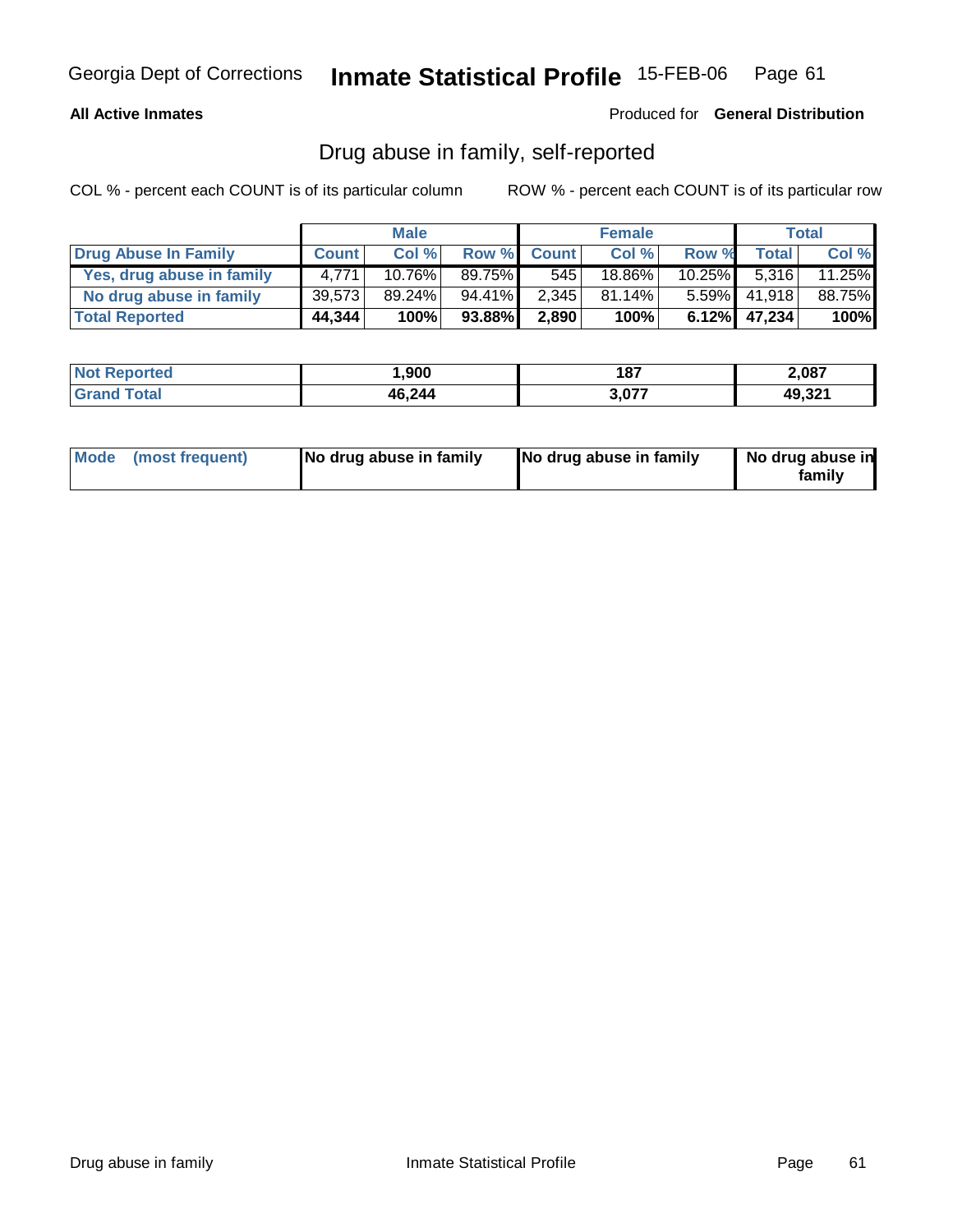#### **All Active Inmates**

### Produced for **General Distribution**

## Subjected to frequent beatings, self-reported

|                            |              | <b>Male</b> |           |              | <b>Female</b> |          |        | Total  |
|----------------------------|--------------|-------------|-----------|--------------|---------------|----------|--------|--------|
| <b>Frequent beatings</b>   | <b>Count</b> | Col%        | Row %     | <b>Count</b> | Col%          | Row %    | Total  | Col %  |
| Yes, subjected to frequent | 1.753        | 3.95%       | $80.41\%$ | 427          | $14.78\%$     | 19.59%   | 2,180  | 4.62%  |
| <b>beatings</b>            |              |             |           |              |               |          |        |        |
| Not subjected to frequent  | 42,591       | 96.05%      | 94.53%    | 2,463        | 85.22%        | $5.47\%$ | 45.054 | 95.38% |
| beatings                   |              |             |           |              |               |          |        |        |
| <b>Total Reported</b>      | 44,344       | 100%        | 93.88%    | 2,890        | 100%          | 6.12%    | 47,234 | 100%   |

| <b>Not Reported</b>             | 900, ا | 187   | 2,087  |
|---------------------------------|--------|-------|--------|
| <b>Total</b><br><b>'Grand</b> 1 | 46,244 | 3,077 | 49,321 |

| Mode            | Not subjected to frequent | Not subjected to frequent | Not subjected to         |
|-----------------|---------------------------|---------------------------|--------------------------|
| (most frequent) | beatings                  | beatings                  | <b>frequent beatings</b> |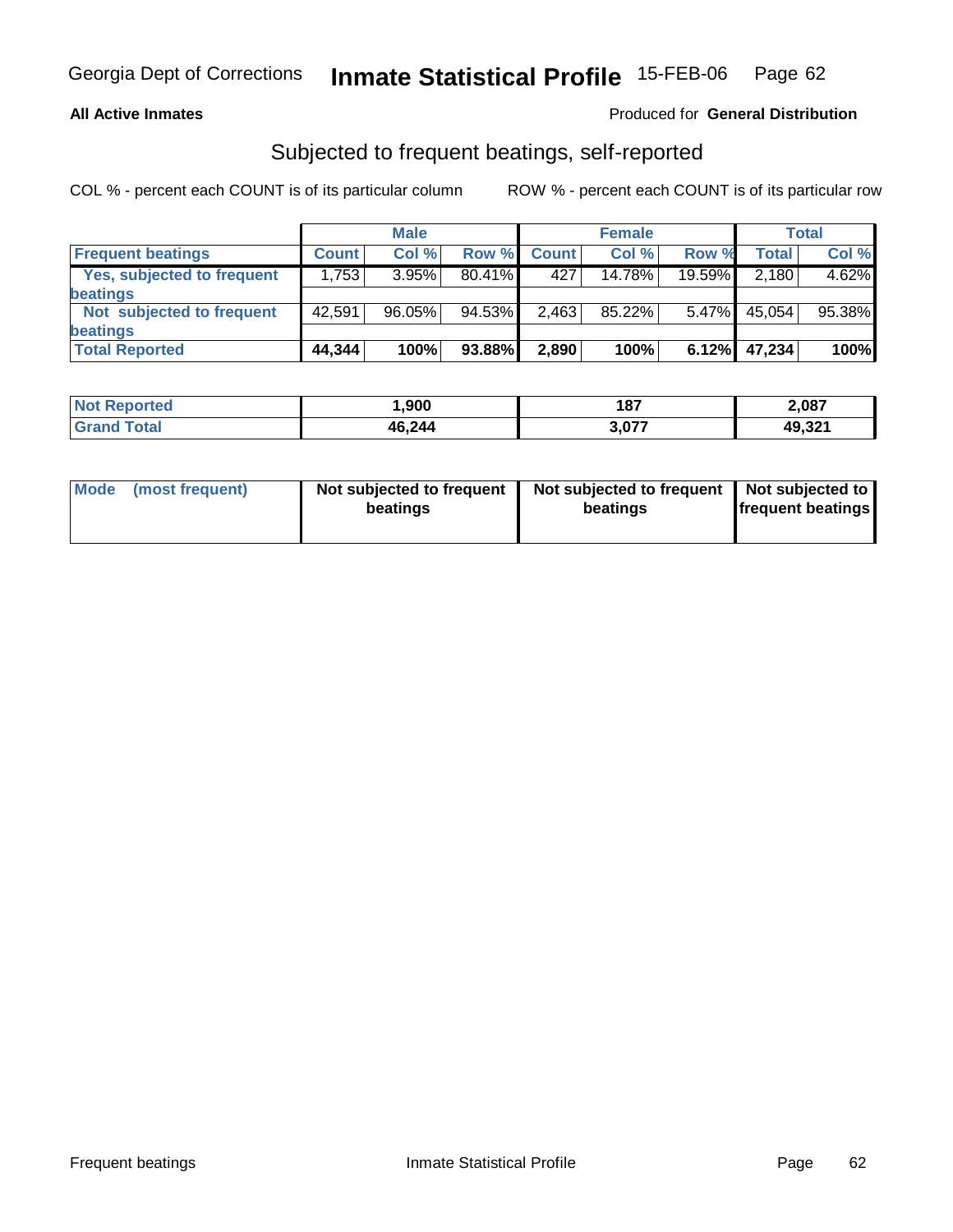### **All Active Inmates**

### Produced for **General Distribution**

# Father absent during inmate's childhood

|                           |              | <b>Male</b> |           |             | <b>Female</b> |       |                 | Total  |
|---------------------------|--------------|-------------|-----------|-------------|---------------|-------|-----------------|--------|
| <b>Father Absent</b>      | <b>Count</b> | Col %       |           | Row % Count | Col %         | Row % | Total           | Col %  |
| Yes, father was absent    | 22,175       | $50.01\%$   | $95.21\%$ | 1.115       | 38.58%        |       | 4.79% 23,290    | 49.31% |
| No, father was not absent | 22,169       | 49.99%      | $92.59\%$ | 1.775       | $61.42\%$     |       | 7.41% 23.944    | 50.69% |
| <b>Total Reported</b>     | 44,344       | 100%        | 93.88%    | 2,890       | 100%          |       | $6.12\%$ 47,234 | 100%   |

| <b>Not Reported</b>  | ,900   | 187        | 2,087  |
|----------------------|--------|------------|--------|
| <b>Tota</b><br>Grand | 46,244 | $3,07^{-}$ | 49,321 |

| Mode (most frequent)<br>Yes, father was absent | No, father was not absent | No, father was<br>not absent |
|------------------------------------------------|---------------------------|------------------------------|
|------------------------------------------------|---------------------------|------------------------------|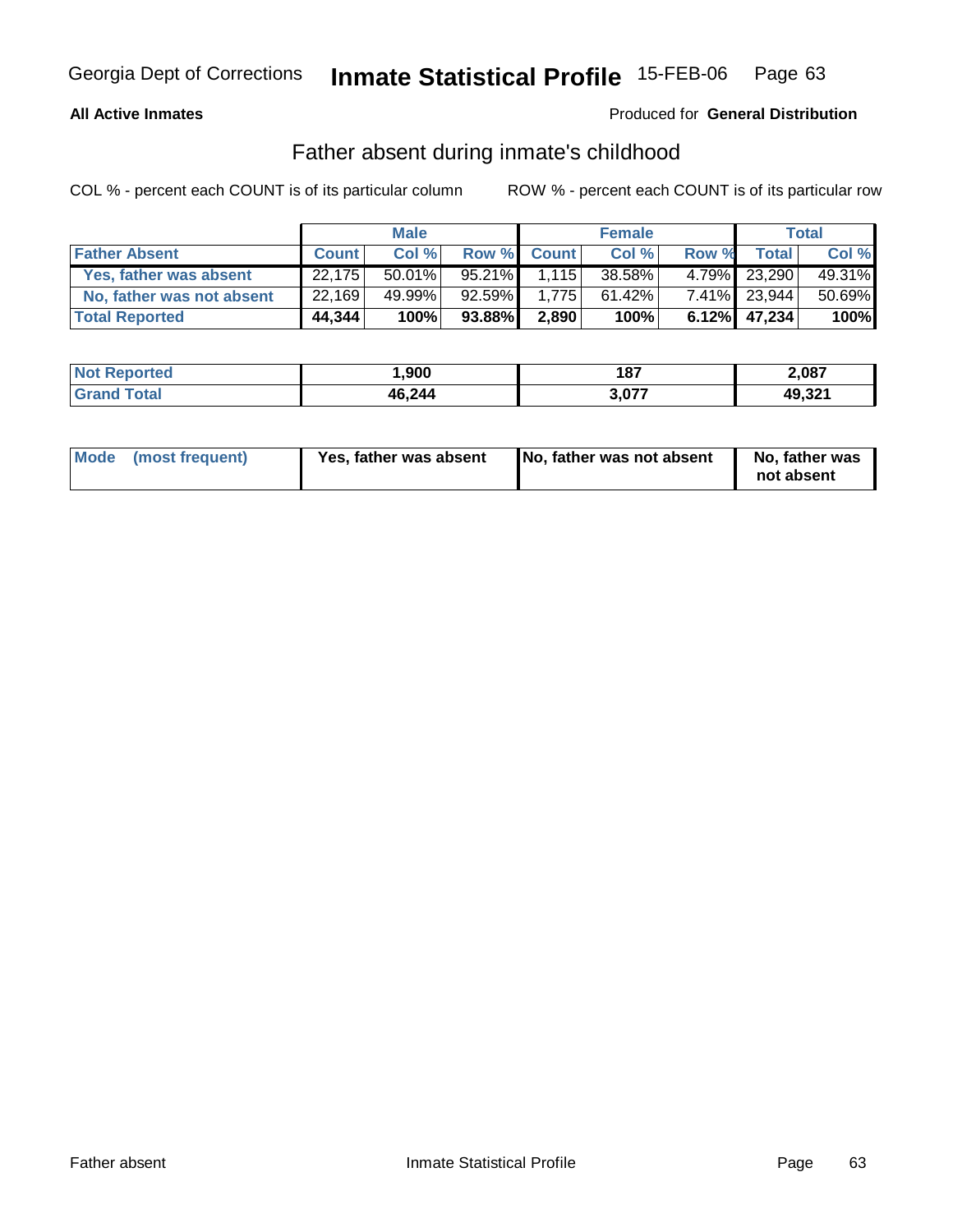#### **All Active Inmates**

### Produced for **General Distribution**

# Mother absent during inmate's childhood

|                           |              | <b>Male</b> |        |             | <b>Female</b> |          |                 | <b>Total</b> |
|---------------------------|--------------|-------------|--------|-------------|---------------|----------|-----------------|--------------|
| <b>Mother Absent</b>      | <b>Count</b> | Col %       |        | Row % Count | Col %         | Row %    | Total           | Col %        |
| Yes, mother was absent    | 5.837        | 13.16%      | 94.10% | 366         | 12.66%        | $5.90\%$ | 6,203           | 13.13%       |
| No, mother was not absent | 38,507       | 86.84%      | 93.85% | 2,524       | 87.34%        |          | $6.15\%$ 41,031 | 86.87%       |
| <b>Total Reported</b>     | 44,344       | 100%        | 93.88% | 2,890       | 100%          |          | $6.12\%$ 47,234 | 100%         |

| <b>Not Reported</b>  | ,900   | 187        | 2,087  |
|----------------------|--------|------------|--------|
| <b>Tota</b><br>Grand | 46,244 | $3,07^{-}$ | 49,321 |

| Mode (most frequent) | No, mother was not absent   No, mother was not absent   No, mother was |            |
|----------------------|------------------------------------------------------------------------|------------|
|                      |                                                                        | not absent |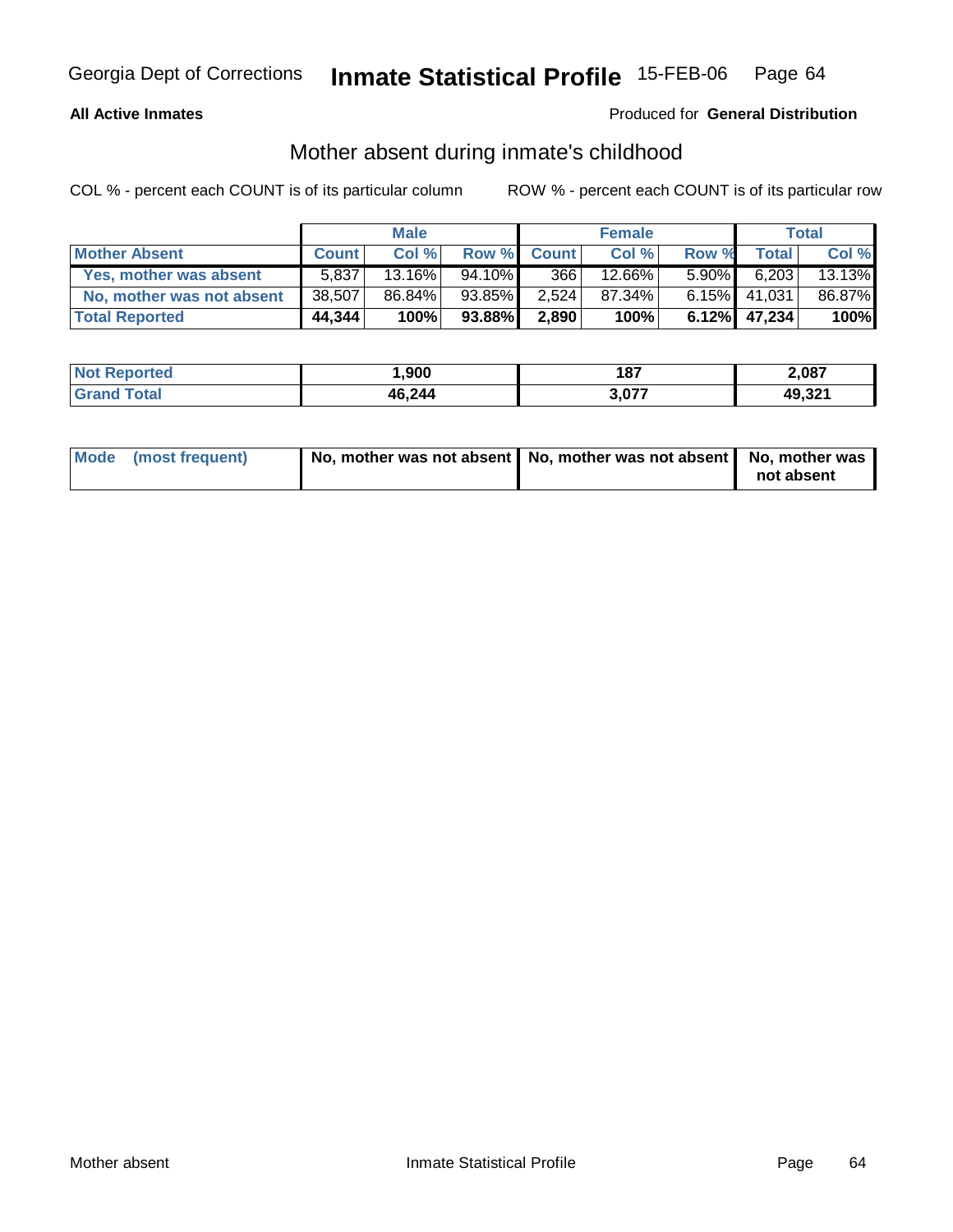#### **All Active Inmates**

### Produced for **General Distribution**

### Inmate diagnosed as manipulative

|                          | <b>Male</b>  |        |        | <b>Female</b> |           |          | Total        |        |
|--------------------------|--------------|--------|--------|---------------|-----------|----------|--------------|--------|
| <b>Manipulative</b>      | <b>Count</b> | Col %  | Row %  | <b>Count</b>  | Col %     | Row %    | <b>Total</b> | Col %  |
| <b>Yes, manipulative</b> | 11.601       | 26.29% | 99.45% | 64            | 2.22%     | $0.55\%$ | 11.665       | 24.81% |
| No, not manipulative     | 32,534       | 73.71% | 92.01% | 2,824         | $97.78\%$ | 7.99%    | 35,358       | 75.19% |
| <b>Total Reported</b>    | 44,135       | 100%   | 93.86% | 2,888         | 100%      | 6.14%    | 47,023       | 100%   |

| <b>Not Reported</b>   | 2,109  | 189   | 2,298  |
|-----------------------|--------|-------|--------|
| <b>Cotal</b><br>Grand | 46,244 | רדה ל | 49,321 |

| Mode | (most frequent) | No. not manipulative | <b>I</b> No. not manipulative | not<br>No<br><b>Imanipulative</b> |
|------|-----------------|----------------------|-------------------------------|-----------------------------------|
|------|-----------------|----------------------|-------------------------------|-----------------------------------|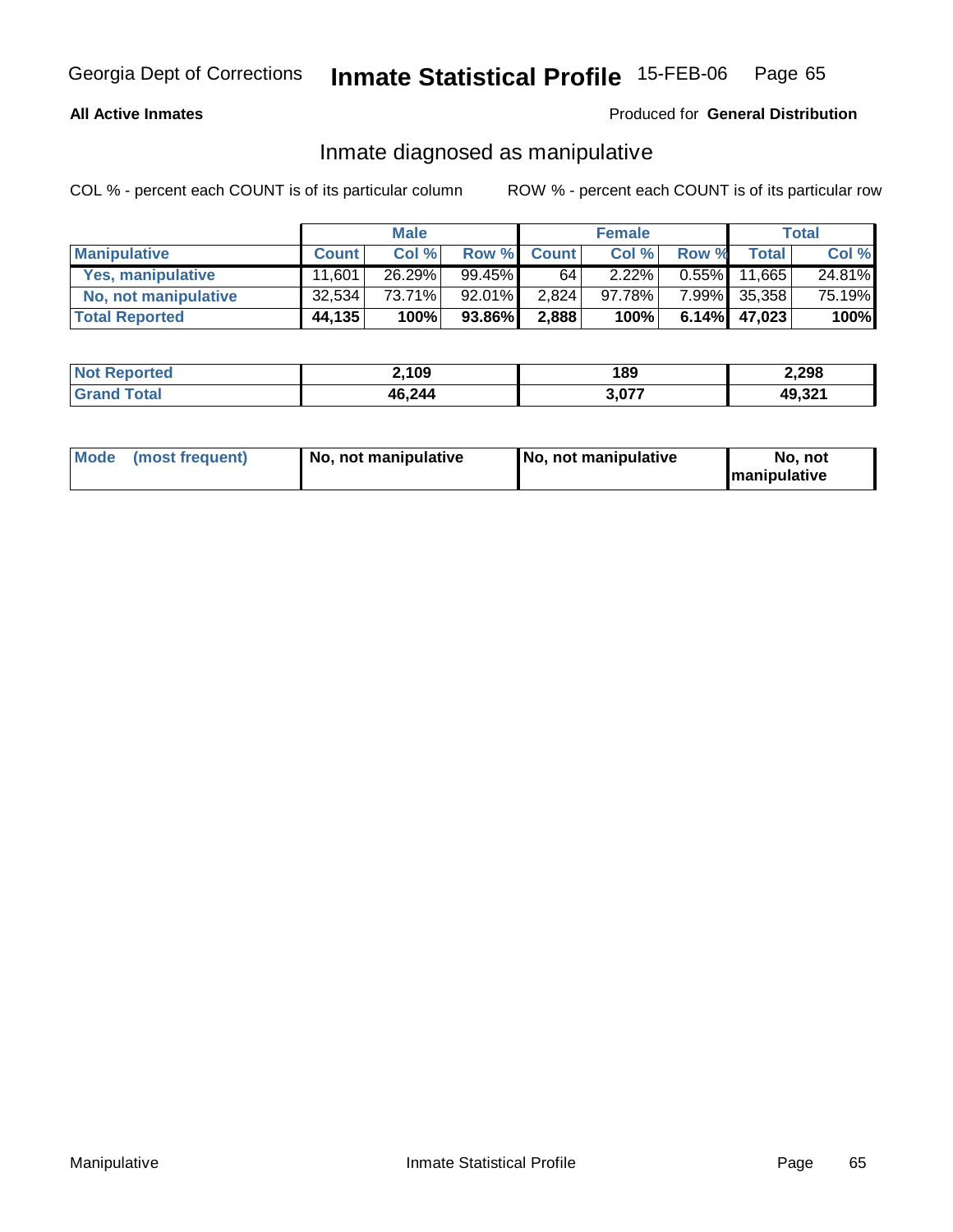#### **All Active Inmates**

#### Produced for **General Distribution**

# Inmate diagnosed as assaultive

|                       | <b>Male</b>  |           |        | <b>Female</b> |        |          | Total           |        |
|-----------------------|--------------|-----------|--------|---------------|--------|----------|-----------------|--------|
| <b>Assaultive</b>     | <b>Count</b> | Col %     |        | Row % Count   | Col %  | Row %    | Total           | Col %  |
| Yes, assaultive       | 19,863       | $45.01\%$ | 94.97% | 1,052         | 36.43% |          | $5.03\%$ 20.915 | 44.48% |
| No, not assaultive    | 24,272       | 54.99%    | 92.97% | 1,836         | 63.57% |          | 7.03% 26,108    | 55.52% |
| <b>Total Reported</b> | 44,135       | 100%      | 93.86% | 2,888         | 100%   | $6.14\%$ | 47,023          | 100%   |

| <b>Not Reported</b> | 2,109  | 189        | 2,298  |
|---------------------|--------|------------|--------|
| <b>Srand Total</b>  | 46,244 | $5.07^{-}$ | 49,321 |

| Mode (most frequent) | No, not assaultive | No, not assaultive | No, not assaultive |
|----------------------|--------------------|--------------------|--------------------|
|----------------------|--------------------|--------------------|--------------------|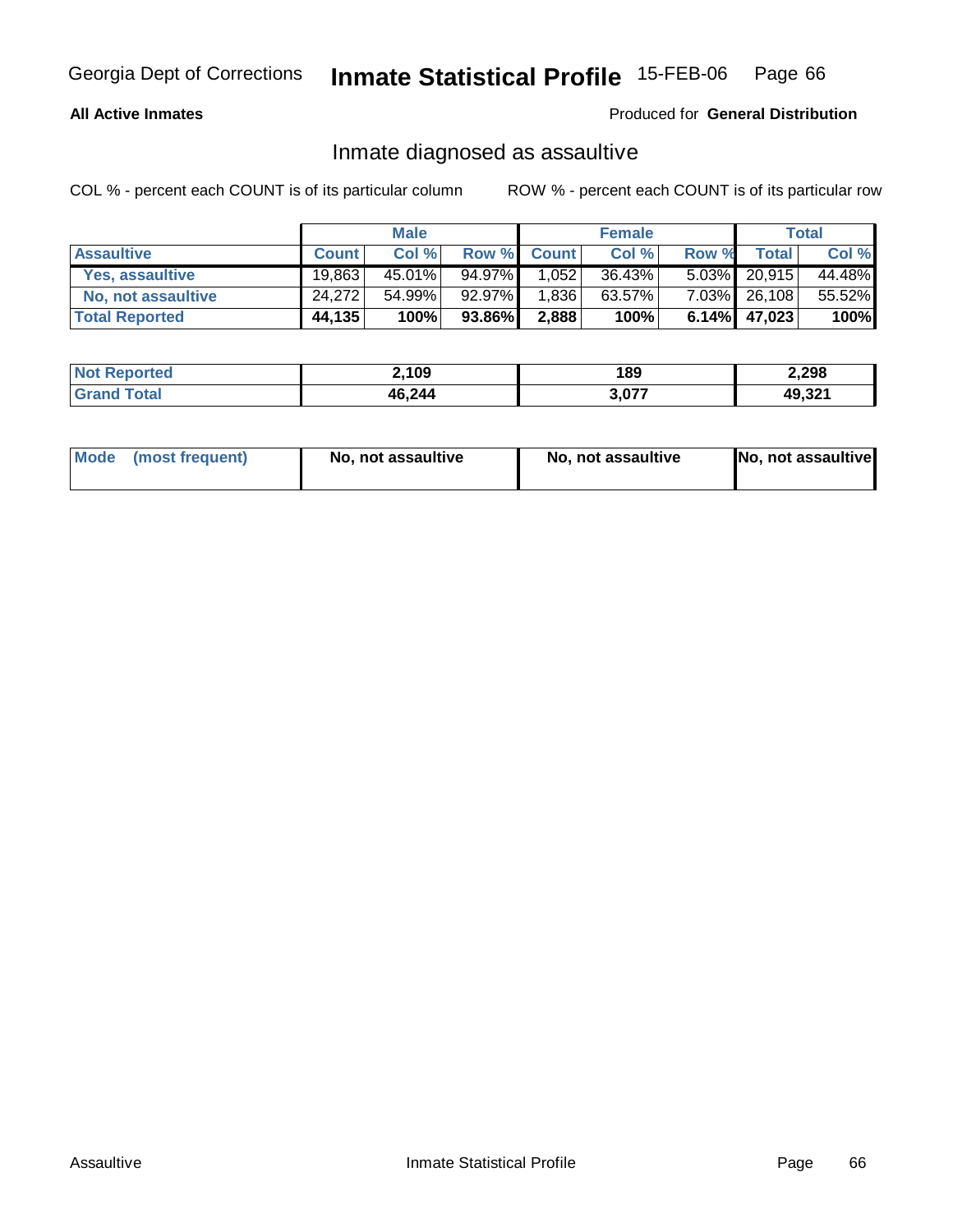**All Active Inmates**

#### Produced for **General Distribution**

# Number of prior Georgia incarcerations

|                                       |                | <b>Male</b> |                    |       | <b>Female</b> |       |        | <b>Total</b> |
|---------------------------------------|----------------|-------------|--------------------|-------|---------------|-------|--------|--------------|
| <b>Num of Prior GA Incarcerations</b> | <b>Count</b> l | Col %       | <b>Row % Count</b> |       | Col %         | Row % | Total  | Col %        |
| $\bf{0}$                              | 26,349         | 56.98%      | 92.74%             | 2,062 | 67.01%        | 7.26% | 28,411 | 57.60%       |
|                                       | 8,163          | 17.65%      | 94.40%             | 484   | 15.73%        | 5.60% | 8.647  | 17.53%       |
|                                       | 4,676          | 10.11%      | $95.14\%$          | 239   | 7.77%         | 4.86% | 4,915  | 9.97%        |
| 3                                     | 2,929          | 6.33%       | 95.63%             | 134   | 4.35%         | 4.37% | 3,063  | 6.21%        |
|                                       | 1,815          | 3.92%       | 95.93%             | 77    | 2.50%         | 4.07% | 1,892  | 3.84%        |
| 5                                     | 1,018          | 2.20%       | 96.95%             | 32    | 1.04%         | 3.05% | 1,050  | 2.13%        |
| <b>More Than 5</b>                    | 1,294          | 2.80%       | 96.35%             | 49    | 1.59%         | 3.65% | 1,343  | 2.72%        |
| <b>Total Reported</b>                 | 46,244         | 100%        | 93.76%             | 3,077 | 100%          | 6.24% | 49,321 | 100%         |

| TV.                               |               |     |                                |
|-----------------------------------|---------------|-----|--------------------------------|
| $int^{\bullet}$<br>. GP.<br>_____ | <b>AG 244</b> | ^77 | <b>AQ 321</b><br>$\sim$ $\sim$ |

| Mean (average)       | l.O3 | 1.01 |
|----------------------|------|------|
| Median (middle)      |      |      |
| Mode (most frequent) |      |      |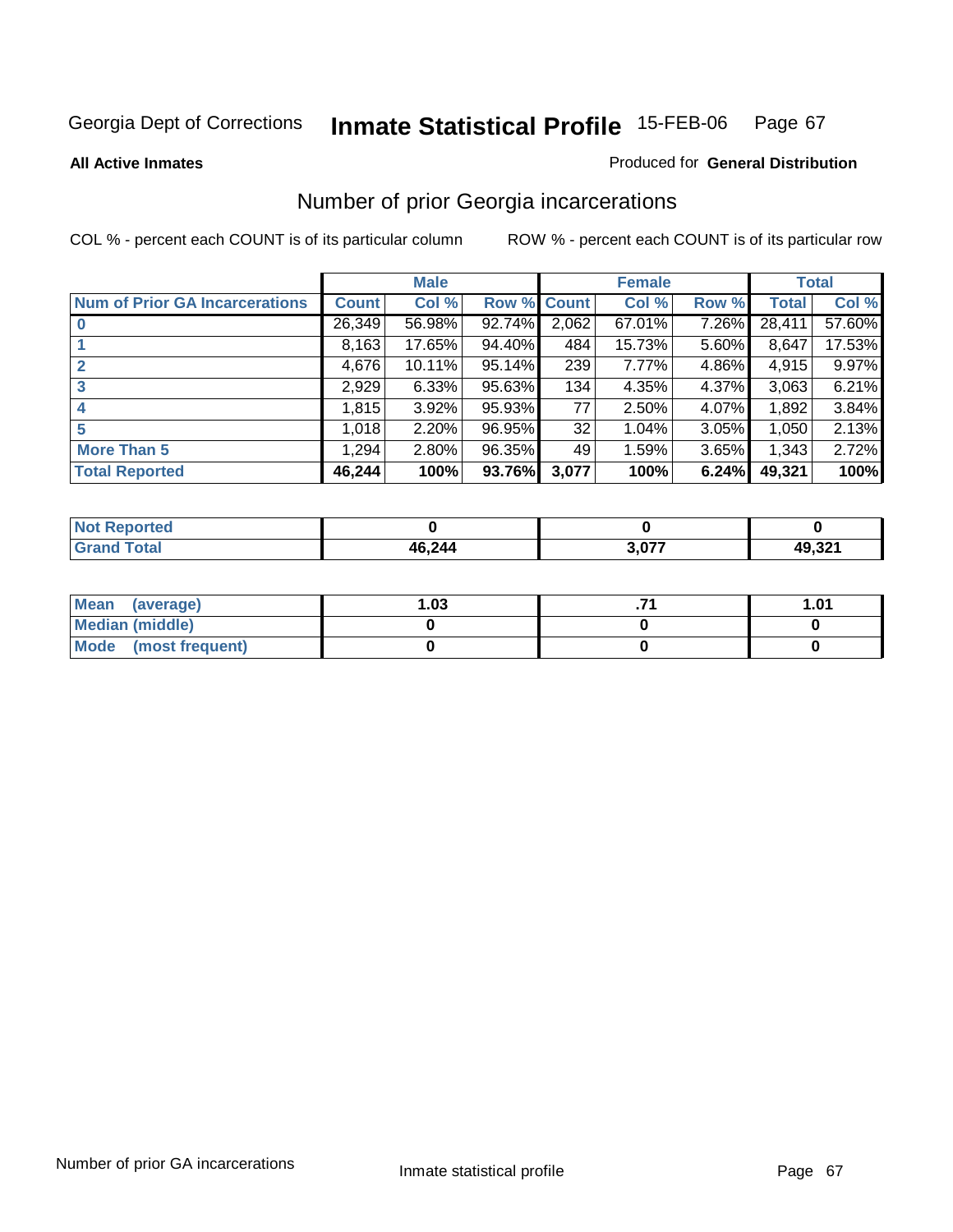#### **All Active Inmates**

#### Produced for **General Distribution**

# Prison sentence in years

COL % - percent each COUNT is of its particular column ROW % - percent each COUNT is of its particular row

|                                 |              | <b>Male</b> |                    |       | <b>Female</b> |        |                  | <b>Total</b> |
|---------------------------------|--------------|-------------|--------------------|-------|---------------|--------|------------------|--------------|
| <b>Prison Sentence In Years</b> | <b>Count</b> | Col %       | <b>Row % Count</b> |       | Col %         | Row %  | <b>Total</b>     | Col %        |
| $0 - 1$                         | 1,439        | 3.11%       | 91.08%             | 141   | 4.58%         | 8.92%  | 1,580            | 3.20%        |
| $1.1 - 2$                       | 3,422        | 7.40%       | 89.28%             | 411   | 13.36%        | 10.72% | 3,833            | 7.77%        |
| $2.1 - 3$                       | 3,493        | 7.55%       | 89.11%             | 427   | 13.88%        | 10.89% | 3,920            | 7.95%        |
| $3.1 - 4$                       | 2,625        | 5.68%       | 90.96%             | 261   | 8.48%         | 9.04%  | 2,886            | 5.85%        |
| $4.1 - 5$                       | 4,648        | 10.05%      | 92.33%             | 386   | 12.54%        | 7.67%  | 5,034            | 10.21%       |
| $5.1 - 6$                       | 1,960        | 4.24%       | 93.24%             | 142   | 4.61%         | 6.76%  | 2,102            | 4.26%        |
| $6.1 - 7$                       | 1,913        | 4.14%       | 94.52%             | 111   | 3.61%         | 5.48%  | 2,024            | 4.10%        |
| $7.1 - 8$                       | 1,805        | 3.90%       | 93.57%             | 124   | 4.03%         | 6.43%  | 1,929            | 3.91%        |
| $8.1 - 9$                       | 776          | 1.68%       | 93.83%             | 51    | 1.66%         | 6.17%  | $\overline{827}$ | 1.68%        |
| $9.1 - 10$                      | 5,869        | 12.69%      | 95.09%             | 303   | 9.85%         | 4.91%  | 6,172            | 12.51%       |
| $10.1 - 12$                     | 2,245        | 4.85%       | 95.13%             | 115   | 3.74%         | 4.87%  | 2,360            | 4.78%        |
| $12.1 - 15$                     | 3,400        | 7.35%       | 96.10%             | 138   | 4.48%         | 3.90%  | 3,538            | 7.17%        |
| $15.1 - 20$                     | 3,398        | 7.35%       | 96.32%             | 130   | 4.22%         | 3.68%  | 3,528            | 7.15%        |
| 20.1 - Over                     | 2,667        | 5.77%       | 97.69%             | 63    | 2.05%         | 2.31%  | 2,730            | 5.54%        |
| Life                            | 6,070        | 13.13%      | 95.80%             | 266   | 8.64%         | 4.20%  | 6,336            | 12.85%       |
| <b>Life Without Parole</b>      | 410          | 0.89%       | 98.32%             | 7     | 0.23%         | 1.68%  | 417              | 0.85%        |
| <b>Death</b>                    | 100          | 0.22%       | 99.01%             |       | 0.03%         | 0.99%  | 101              | 0.20%        |
| <b>Youthful Offenders</b>       | 3            | 0.01%       | 100.00%            |       |               |        | 3                | 0.01%        |
|                                 | 1            | 0.01%       | 100.00%            |       |               |        | 1                | 0.01%        |
| <b>Total Reported</b>           | 46,244       | 100%        | 93.76%             | 3,077 | 100%          | 6.24%  | 49,321           | 100%         |

| <b>eported</b><br>NOT |        |       |        |
|-----------------------|--------|-------|--------|
| <b>ctal</b>           | 16,244 | , 277 | 49,321 |

#### **Determinate (numeric) sentences only**

| M. | --<br>.ສວ∡<br>___ | 0.JO | $\overline{\phantom{a}}$<br><br>৬.১∠ |
|----|-------------------|------|--------------------------------------|

#### **All sentences (including determinate), with life, life without parole, and death sentences figured at 45 years**

|  |  | $M_{\odot}$ |  | $\mathbf{1}$<br>14.5. | $\sim$<br>ιU | 14.28 |
|--|--|-------------|--|-----------------------|--------------|-------|
|--|--|-------------|--|-----------------------|--------------|-------|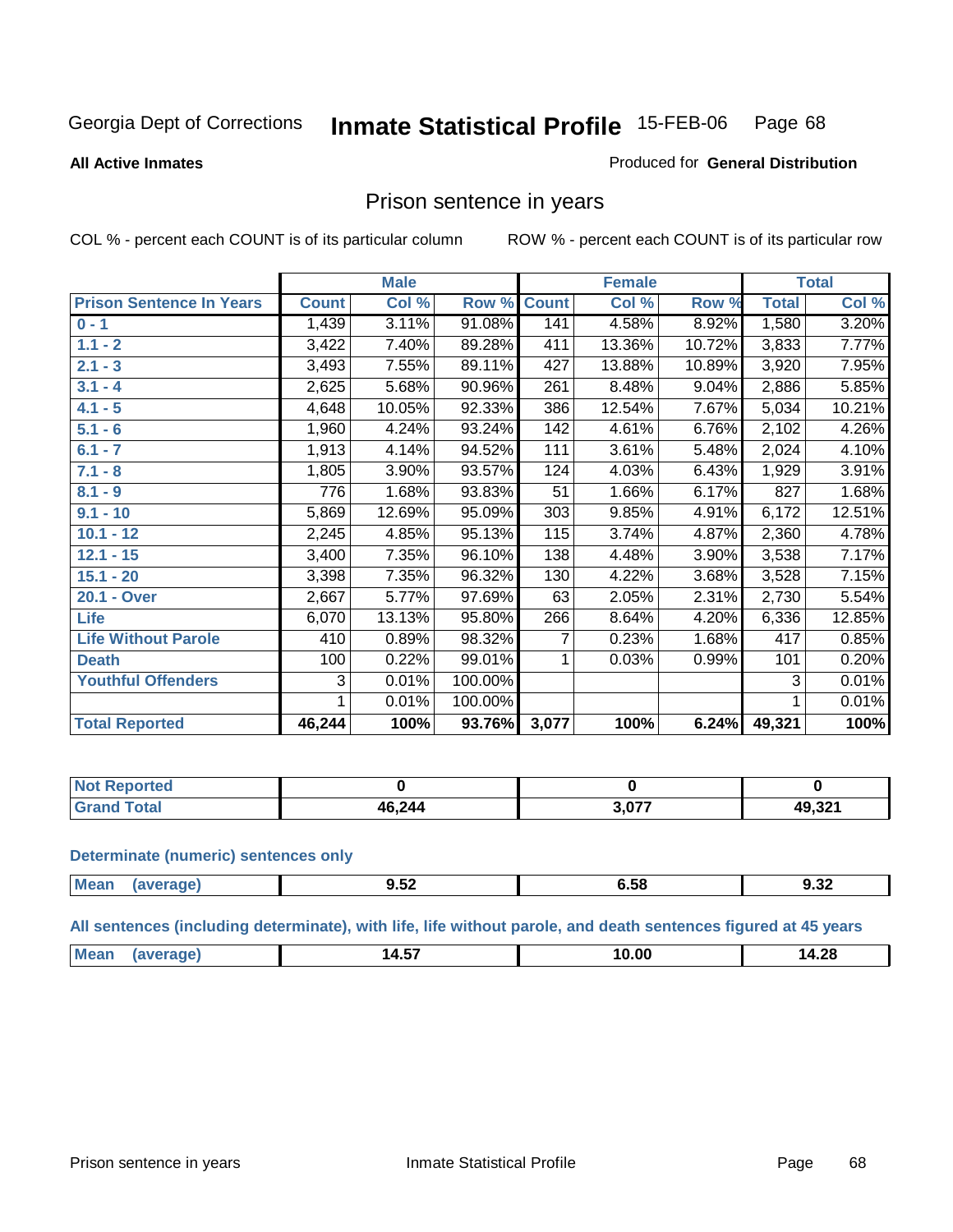#### **All Active Inmates**

### Produced for **General Distribution**

# Primary offense, broken out into felonies vs misdemeanors

|                                  |                | <b>Male</b> |                    |       | <b>Female</b> |       | <b>Total</b> |        |
|----------------------------------|----------------|-------------|--------------------|-------|---------------|-------|--------------|--------|
| <b>Felonies and Misdemeanors</b> | <b>Count</b> l | Col %       | <b>Row % Count</b> |       | Col %         | Row % | Total        | Col %  |
| <b>Felonies</b>                  | 45,808         | $99.98\%$   | 93.76%             | 3.051 | $100.00\%$    | 6.24% | 48.859       | 99.98% |
| <b>Misdemeanors</b>              |                | $.02\%$     | 100.00%            |       |               |       |              | .02%   |
| <b>Total Reported</b>            | 45,816         | 100%        | 93.76%             | 3,051 | 100%          | 6.24% | 48,867       | 100%   |

| N <sub>of</sub> | ៱៱៰ | ጎር     | 454    |
|-----------------|-----|--------|--------|
| 'eported        | 140 | Zu     |        |
| Gra             |     | 45,842 | 49,321 |

| Mod <sub>h</sub><br>reguent)<br>וז זאח | mies<br>еюн | lonies | elonies |
|----------------------------------------|-------------|--------|---------|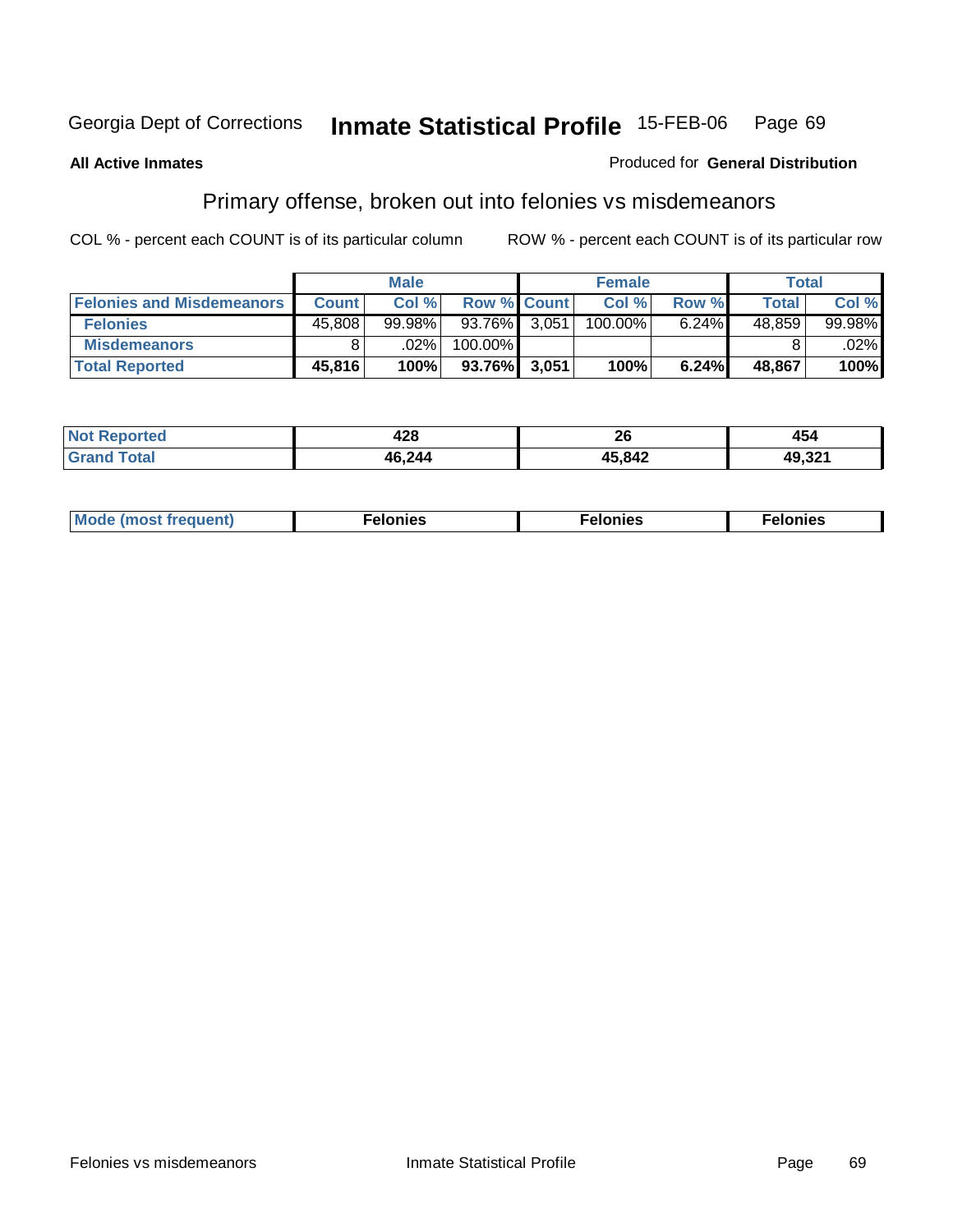#### **All Active Inmates**

#### Produced for **General Distribution**

# Primary offense, broken out into six broad crime categories

|   |                         |              | <b>Male</b> |             |       | <b>Female</b> |          |              | <b>Total</b> |
|---|-------------------------|--------------|-------------|-------------|-------|---------------|----------|--------------|--------------|
|   | <b>Crime Categories</b> | <b>Count</b> | Col %       | Row % Count |       | Col %         | Row %    | <b>Total</b> | Col %        |
|   | <b>Violent</b>          | 20,931       | 45.68%      | 94.54%      | 1,209 | 39.63%        | $5.46\%$ | 22,140       | 45.31%       |
| 2 | <b>Sex Crime</b>        | 6,884        | 15.03%      | 98.65%      | 94    | 3.08%         | $1.35\%$ | 6,978        | 14.28%       |
| 3 | <b>Property</b>         | 8,877        | 19.38%      | 89.80%      | 1,008 | 33.04%        | 10.20%   | 9,885        | 20.23%       |
| 4 | <b>Drug</b>             | 6,850        | 14.95%      | 91.65%      | 624   | 20.45%        | 8.35%    | 7,474        | 15.29%       |
| 5 | <b>Habit/DUI</b>        | 225          | .49%        | 96.57%      | 8     | .26%          | $3.43\%$ | 233          | .48%         |
| 6 | <b>Other</b>            | 2,049        | 4.47%       | 94.99%      | 108   | 3.54%         | 5.01%    | 2,157        | 4.41%        |
|   | <b>Total Reported</b>   | 45,816       | 100%        | 93.76%      | 3,051 | 100%          | 6.24%    | 48,867       | 100%         |

| Ter.<br>N     | 428    | ኅር<br>ZU | 454                   |
|---------------|--------|----------|-----------------------|
| $\sim$ $\sim$ | 46,244 | - 077    | 0.04<br>49<br>49.JZ I |

|  | <b>Mou</b> | .<br>Violent | <br>iolent | งlent |
|--|------------|--------------|------------|-------|
|--|------------|--------------|------------|-------|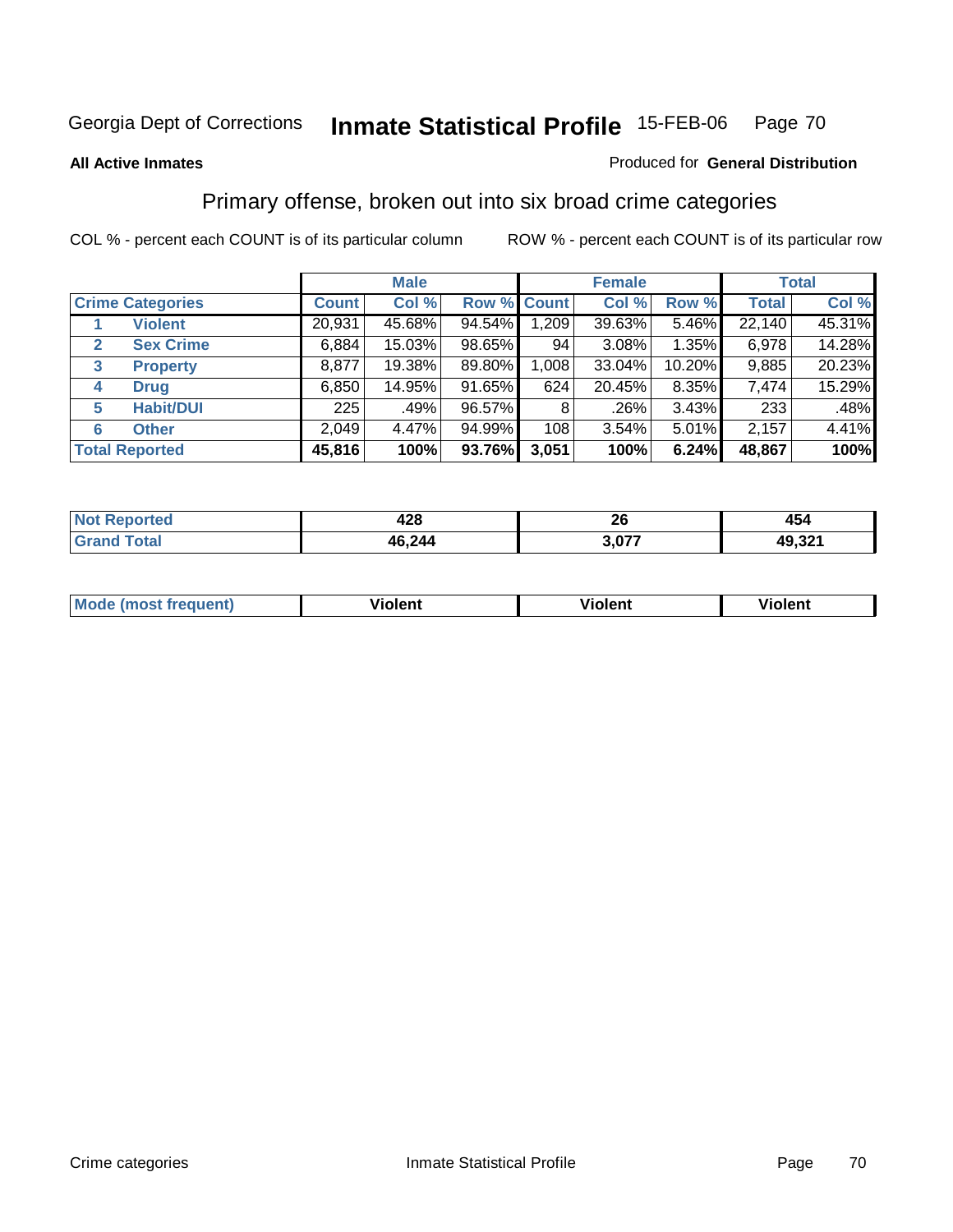Produced for **General Distribution**

#### **All Active Inmates**

# Primary offense, detailed offense code

|      |                                            |                  | <b>Male</b> |         |                  | <b>Female</b> |         |                  | <b>Total</b> |
|------|--------------------------------------------|------------------|-------------|---------|------------------|---------------|---------|------------------|--------------|
|      | <b>Primary Offense</b>                     | <b>Count</b>     | Col %       | Row %   | <b>Count</b>     | Col %         | Row %   | <b>Total</b>     | Col %        |
| 25   | <b>Simple Battery</b>                      | 1                | .01%        | 100.00% |                  |               |         | 1                | .01%         |
| 70   | <b>Poss Of Marijuana</b>                   | $\overline{2}$   | .01%        | 100.00% |                  |               |         | $\overline{2}$   | .01%         |
| 71   | <b>Viol Motor Veh Law</b>                  | $\overline{3}$   | .01%        | 100.00% |                  |               |         | $\overline{3}$   | .01%         |
| 72   | <b>Dui</b>                                 | 1                | .01%        | 100.00% |                  |               |         | $\mathbf{1}$     | .01%         |
| 99   | <b>Other Misdemeanor</b>                   | 1                | .01%        | 100.00% |                  |               |         | 1                | .01%         |
| 1100 | <b>Misc Homicide Offense</b>               | 16               | .03%        | 84.21%  | $\overline{3}$   | .10%          | 15.79%  | $\overline{19}$  | .04%         |
| 1101 | <b>Murder</b>                              | 4,431            | 9.67%       | 94.56%  | 255              | 8.36%         | 5.44%   | 4,686            | 9.59%        |
| 1102 | <b>Voluntary Manslaughter</b>              | 1,068            | 2.33%       | 88.12%  | 144              | 4.72%         | 11.88%  | 1,212            | 2.48%        |
| 1103 | <b>Involuntary</b>                         | 132              | .29%        | 89.80%  | $\overline{15}$  | .49%          | 10.20%  | $\overline{147}$ | .30%         |
|      | <b>Manslaughter</b>                        |                  |             |         |                  |               |         |                  |              |
| 1120 | <b>Reckless Abandonment</b>                |                  |             |         | 1                | .03%          | 100.00% | 1                | .01%         |
| 1121 | <b>Feticide</b>                            | $\overline{2}$   | .01%        | 100.00% |                  |               |         | $\overline{2}$   | .01%         |
| 1123 | <b>Vehicular Homicide</b>                  | $\overline{340}$ | .74%        | 92.14%  | 29               | .95%          | 7.86%   | 369              | .76%         |
| 1125 | <b>Conceal Death Of</b>                    | $\overline{12}$  | .03%        | 92.31%  | 1                | .03%          | 7.69%   | $\overline{13}$  | .03%         |
|      | <b>Another</b>                             |                  |             |         |                  |               |         |                  |              |
| 1190 | <b>Atmpt Murder</b>                        | $\overline{3}$   | .01%        | 60.00%  | $\overline{2}$   | .07%          | 40.00%  | 5                | .01%         |
| 1300 | <b>Misc Assault/Battery</b>                | $\overline{38}$  | .08%        | 90.48%  | $\overline{4}$   | .13%          | 9.52%   | $\overline{42}$  | .09%         |
| 1301 | <b>Family Violence Battery</b>             | $\overline{71}$  | .15%        | 98.61%  | 1                | .03%          | 1.39%   | $\overline{72}$  | .15%         |
| 1302 | <b>Aggrav Assault</b>                      | 4,346            | 9.49%       | 94.58%  | $\overline{249}$ | 8.16%         | 5.42%   | 4,595            | 9.40%        |
| 1303 | <b>Atmpt Aggrav Assault</b>                | 4                | .01%        | 80.00%  | 1                | .03%          | 20.00%  | 5                | .01%         |
| 1305 | <b>Aggrav Battery</b>                      | 687              | 1.50%       | 93.09%  | $\overline{51}$  | 1.67%         | 6.91%   | 738              | 1.51%        |
| 1307 | <b>Terrorist Threats &amp; Acts</b>        | $\overline{313}$ | .68%        | 95.14%  | $\overline{16}$  | .52%          | 4.86%   | 329              | .67%         |
| 1308 | <b>False Imprisonment</b>                  | 131              | .29%        | 97.04%  | 4                | .13%          | 2.96%   | 135              | .28%         |
| 1311 | <b>Kidnapping</b>                          | 1,339            | 2.92%       | 97.38%  | $\overline{36}$  | 1.18%         | 2.62%   | 1,375            | 2.81%        |
| 1312 | <b>Interference With</b>                   | $\overline{3}$   | .01%        | 100.00% |                  |               |         | $\overline{3}$   | .01%         |
|      | <b>Custody</b>                             |                  |             |         |                  |               |         |                  |              |
| 1314 | <b>Aggrav Assault Peace</b>                | $\overline{309}$ | .67%        | 95.67%  | 14               | .46%          | 4.33%   | 323              | .66%         |
| 1315 | <b>Ofcr</b><br><b>Aggrav Battery Peace</b> | $\overline{13}$  | .03%        | 100.00% |                  |               |         | 13               | .03%         |
|      | <b>Ofcr</b>                                |                  |             |         |                  |               |         |                  |              |
| 1316 | <b>Simple Battery</b>                      | $\overline{6}$   | .01%        | 100.00% |                  |               |         | 6                | .01%         |
| 1317 | <b>Reck Cond Infected</b>                  | $\overline{8}$   | .02%        | 80.00%  | $\overline{2}$   | .07%          | 20.00%  | $\overline{10}$  | .02%         |
|      | <b>Person</b>                              |                  |             |         |                  |               |         |                  |              |
| 1318 | <b>Injury By Vehicle</b>                   | 54               | .12%        | 90.00%  | $6\overline{6}$  | .20%          | 10.00%  | 60               | .12%         |
| 1320 | <b>Stalking</b>                            | 4                | .01%        | 100.00% |                  |               |         | 4                | .01%         |
| 1321 | <b>Aggrav Stalking</b>                     | 227              | .50%        | 96.19%  | 9                | .29%          | 3.81%   | 236              | .48%         |
| 1390 | <b>Atmpt Kidnap</b>                        | 4                | .01%        | 100.00% |                  |               |         | 4                | .01%         |
| 1400 | <b>Arson Misc</b>                          | 1                | .01%        | 100.00% |                  |               |         | 1                | .01%         |
| 1401 | <b>Arson 1st Degree</b>                    | 86               | .19%        | 86.00%  | 14               | .46%          | 14.00%  | 100              | .20%         |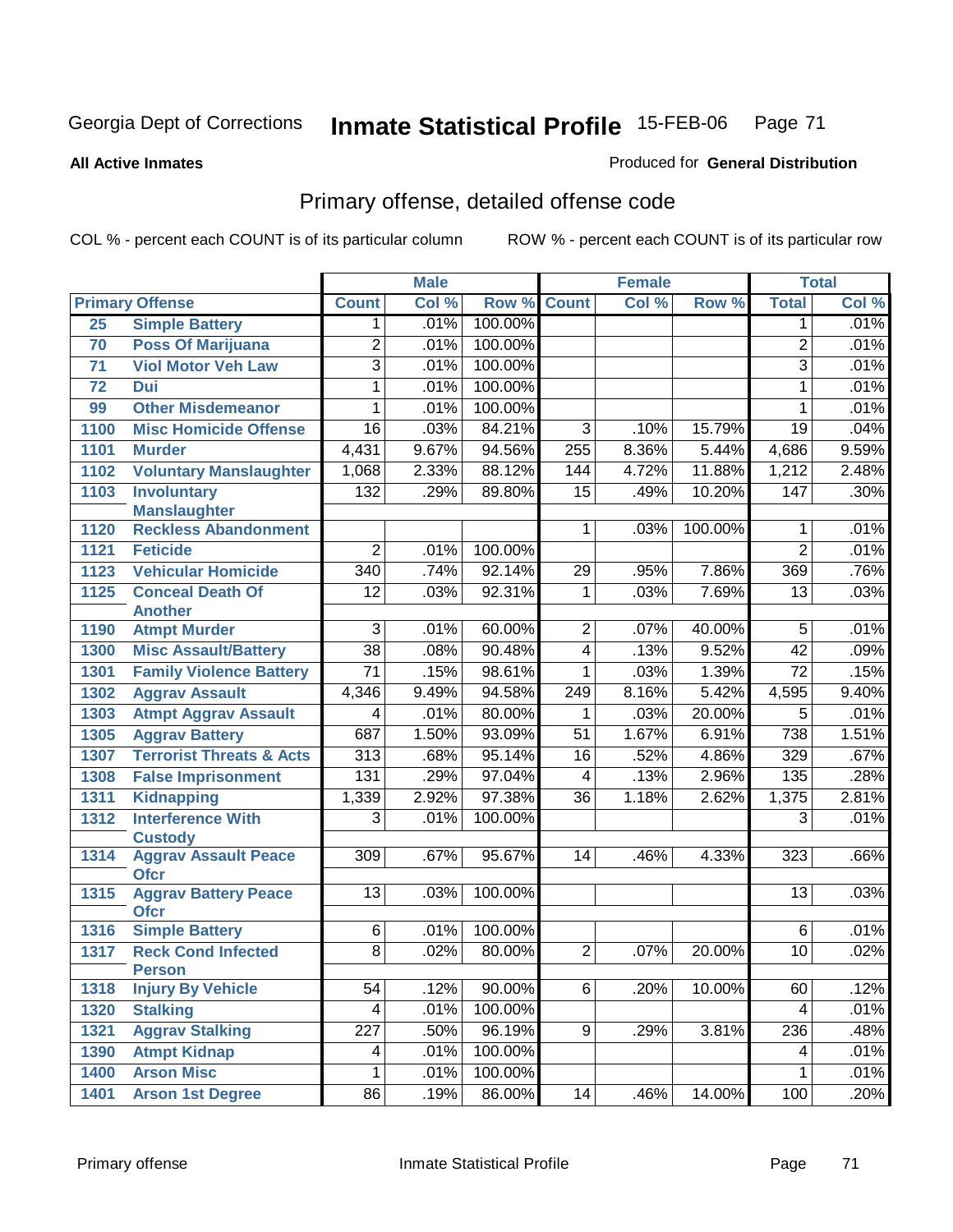**All Active Inmates**

#### Produced for **General Distribution**

# Primary offense, detailed offense code

|      |                                  |                         | <b>Male</b> |         |                 | <b>Female</b> |        |                 | <b>Total</b> |
|------|----------------------------------|-------------------------|-------------|---------|-----------------|---------------|--------|-----------------|--------------|
|      | <b>Primary Offense</b>           | <b>Count</b>            | Col %       | Row %   | <b>Count</b>    | Col %         | Row %  | <b>Total</b>    | Col %        |
| 1402 | <b>Arson 2nd Degree</b>          | $\overline{9}$          | .02%        | 100.00% |                 |               |        | $\overline{9}$  | .02%         |
| 1403 | <b>Arson 3rd Degree</b>          | 1                       | .01%        | 100.00% |                 |               |        | 1               | .01%         |
| 1501 | <b>Crmnl Damage 1st</b>          | $\overline{30}$         | .07%        | 100.00% |                 |               |        | $\overline{30}$ | .06%         |
|      | <b>Degree</b>                    |                         |             |         |                 |               |        |                 |              |
| 1502 | <b>Crmnl Damage 2nd</b>          | 81                      | .18%        | 88.04%  | 11              | .36%          | 11.96% | 92              | .19%         |
|      | <b>Degree</b>                    |                         |             |         |                 |               |        |                 |              |
| 1506 | <b>Alter Id</b>                  | 7                       | .02%        | 87.50%  | 1               | .03%          | 12.50% | 8               | .02%         |
| 1601 | <b>Burglary</b>                  | 4,818                   | 10.52%      | 96.38%  | 181             | 5.93%         | 3.62%  | 4,999           | 10.23%       |
| 1602 | <b>Poss Burglar Tools</b>        | $\overline{38}$         | .08%        | 97.44%  | $\mathbf 1$     | .03%          | 2.56%  | $\overline{39}$ | .08%         |
| 1690 | <b>Atmpt Burglary</b>            | $\overline{35}$         | .08%        | 100.00% |                 |               |        | 35              | .07%         |
| 1700 | <b>Misc Forgery</b>              | 4                       | .01%        | 100.00% |                 |               |        | 4               | .01%         |
| 1701 | <b>Forgery 1st Degree</b>        | 1,038                   | 2.27%       | 71.24%  | 419             | 13.73%        | 28.76% | 1,457           | 2.98%        |
| 1702 | <b>Forgery 2nd Degree</b>        | $\overline{36}$         | .08%        | 78.26%  | $\overline{10}$ | .33%          | 21.74% | 46              | .09%         |
| 1704 | <b>Bad Checks</b>                | $\overline{17}$         | .04%        | 89.47%  | $\overline{2}$  | .07%          | 10.53% | 19              | .04%         |
| 1751 | <b>Theft Credit Card</b>         | $\overline{22}$         | .05%        | 91.67%  | $\overline{2}$  | .07%          | 8.33%  | 24              | .05%         |
| 1753 | <b>Fraudulent Credit Card</b>    | $\overline{51}$         | .11%        | 72.86%  | $\overline{19}$ | .62%          | 27.14% | $\overline{70}$ | .14%         |
| 1756 | <b>Financial Identity Fraud</b>  | $\overline{28}$         | .06%        | 65.12%  | $\overline{15}$ | .49%          | 34.88% | 43              | .09%         |
| 1759 | <b>Telecommunications</b>        | $\overline{2}$          | .01%        | 100.00% |                 |               |        | $\overline{2}$  | .01%         |
|      | <b>Fraud</b>                     |                         |             |         |                 |               |        |                 |              |
| 1761 | <b>Computer Theft</b>            | $\overline{6}$          | .01%        | 75.00%  | $\overline{2}$  | .07%          | 25.00% | 8               | .02%         |
| 1762 | <b>Computer Trespass</b>         | $\overline{2}$          | .01%        | 100.00% |                 |               |        | $\overline{2}$  | .01%         |
| 1796 | <b>Fraudulent Access</b>         | $\overline{1}$          | .01%        | 50.00%  | $\mathbf{1}$    | .03%          | 50.00% | $\overline{2}$  | .01%         |
|      | <b>Compute</b>                   |                         |             |         |                 |               |        |                 |              |
| 1799 | <b>Misc Fraud</b>                | $\overline{13}$         | .03%        | 72.22%  | $\overline{5}$  | .16%          | 27.78% | 18              | .04%         |
| 1802 | <b>Theft By Taking</b>           | 792                     | 1.73%       | 88.69%  | 101             | 3.31%         | 11.31% | 893             | 1.83%        |
| 1803 | <b>Theft By Deception</b>        | $\overline{42}$         | .09%        | 80.77%  | 10              | .33%          | 19.23% | $\overline{52}$ | .11%         |
| 1806 | <b>Theft By Rec Stolen Prop</b>  | 848                     | 1.85%       | 95.28%  | $\overline{42}$ | 1.38%         | 4.72%  | 890             | 1.82%        |
| 1807 | <b>Theft Of Services</b>         | $\overline{\mathbf{4}}$ | .01%        | 66.67%  | $\overline{2}$  | .07%          | 33.33% | 6               | .01%         |
| 1808 | <b>Theft By Conversion</b>       | $\overline{29}$         | .06%        | 85.29%  | $\overline{5}$  | .16%          | 14.71% | $\overline{34}$ | .07%         |
| 1812 | <b>Atmpt Theft By Taking</b>     | $\overline{8}$          | .02%        | 100.00% |                 |               |        | 8               | .02%         |
| 1813 | <b>Theft Motorveh Or Part</b>    | 165                     | .36%        | 93.22%  | $\overline{12}$ | .39%          | 6.78%  | 177             | .36%         |
| 1815 | <b>Theft Bring Prop In State</b> | $\overline{11}$         | .02%        | 100.00% |                 |               |        | $\overline{11}$ | .02%         |
| 1816 | <b>Theft Recv Prop Out</b>       | $\overline{3}$          | .01%        | 100.00% |                 |               |        | 3               | .01%         |
|      | <b>State</b>                     |                         |             |         |                 |               |        |                 |              |
| 1821 | <b>Theft By Shoplifting</b>      | 424                     | .93%        | 77.66%  | 122             | 4.00%         | 22.34% | 546             | 1.12%        |
| 1880 | <b>Entering Vehicle</b>          | $\overline{149}$        | .33%        | 94.90%  | 8               | .26%          | 5.10%  | 157             | .32%         |
| 1901 | <b>Robbery</b>                   | 1,876                   | 4.09%       | 93.52%  | 130             | 4.26%         | 6.48%  | 2,006           | 4.11%        |
| 1902 | <b>Armed Robbery</b>             | 4,589                   | 10.02%      | 97.51%  | 117             | 3.83%         | 2.49%  | 4,706           | 9.63%        |
| 1903 | <b>Robbery By Force</b>          | 158                     | .34%        | 92.94%  | $\overline{12}$ | .39%          | 7.06%  | 170             | .35%         |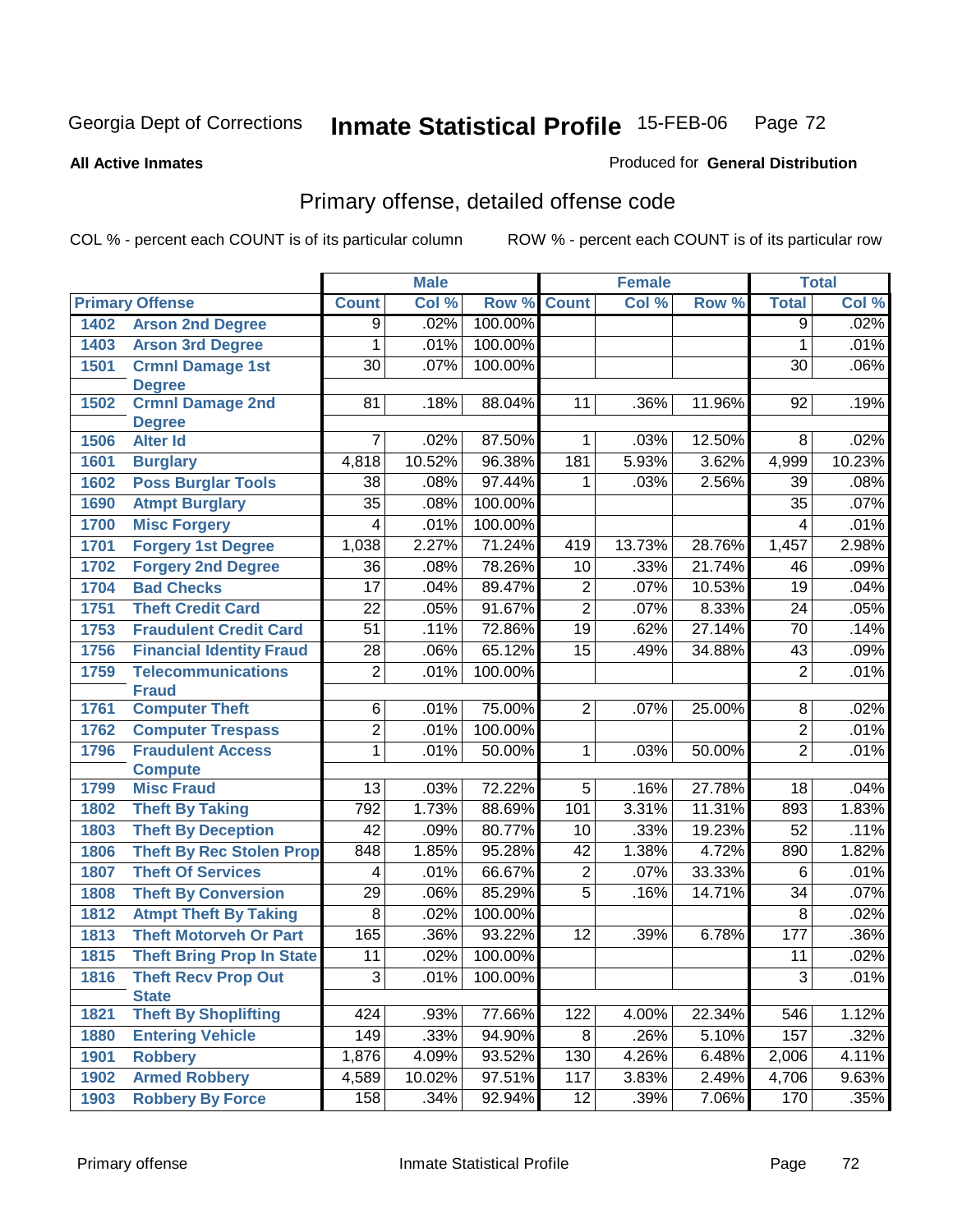#### **All Active Inmates**

#### Produced for **General Distribution**

# Primary offense, detailed offense code

|      |                                            |                  | <b>Male</b> |         |                | <b>Female</b> |        |                  | <b>Total</b> |
|------|--------------------------------------------|------------------|-------------|---------|----------------|---------------|--------|------------------|--------------|
|      | <b>Primary Offense</b>                     | <b>Count</b>     | Col %       | Row %   | <b>Count</b>   | Col %         | Row %  | <b>Total</b>     | Col %        |
| 1904 | <b>Robbery By Intimidation</b>             | 224              | .49%        | 93.33%  | 16             | .52%          | 6.67%  | 240              | .49%         |
| 1905 | <b>Robbery By Sudden</b><br><b>Snatch</b>  | 120              | .26%        | 94.49%  | 7              | .23%          | 5.51%  | $\overline{127}$ | .26%         |
| 1911 | <b>Hijacking Motor Vehicle</b>             | 34               | .07%        | 94.44%  | $\overline{2}$ | .07%          | 5.56%  | 36               | .07%         |
| 1991 | <b>Atmpt Robbery</b>                       | $\overline{37}$  | .08%        | 97.37%  | 1              | .03%          | 2.63%  | $\overline{38}$  | .08%         |
| 1992 | <b>Atmpt Armed Robbery</b>                 | 69               | .15%        | 93.24%  | $\overline{5}$ | .16%          | 6.76%  | 74               | .15%         |
| 2000 | <b>Misc Sexual Offense</b>                 | $\overline{45}$  | .10%        | 100.00% |                |               |        | $\overline{45}$  | .09%         |
| 2001 | <b>Rape</b>                                | 1,789            | 3.90%       | 99.72%  | $\overline{5}$ | .16%          | .28%   | 1,794            | 3.67%        |
| 2002 | <b>Sodomy</b>                              | 20               | .04%        | 95.24%  | 1              | .03%          | 4.76%  | 21               | .04%         |
| 2003 | <b>Aggrav Sodomy</b>                       | 239              | .52%        | 98.76%  | $\overline{3}$ | .10%          | 1.24%  | $\overline{242}$ | .50%         |
| 2006 | <b>Incest</b>                              | 160              | .35%        | 97.56%  | 4              | .13%          | 2.44%  | 164              | .34%         |
| 2007 | <b>Bigamy</b>                              |                  | .01%        | 100.00% |                |               |        | 1                | .01%         |
| 2009 | <b>Aggrav Sexual Battery</b>               | 120              | .26%        | 98.36%  | $\overline{2}$ | .07%          | 1.64%  | 122              | .25%         |
| 2016 | <b>Pimping A Minor Under</b><br>18         | $\overline{5}$   | .01%        | 83.33%  | 1              | .03%          | 16.67% | 6                | .01%         |
| 2018 | <b>Statutory Rape</b>                      | $\overline{743}$ | 1.62%       | 98.80%  | $\overline{9}$ | .29%          | 1.20%  | $\overline{752}$ | 1.54%        |
| 2019 | <b>Child Molestation</b>                   | 2,260            | 4.93%       | 98.09%  | 44             | 1.44%         | 1.91%  | 2,304            | 4.71%        |
| 2020 | <b>Enticing Child-Indec</b><br><b>Purp</b> | 86               | .19%        | 96.63%  | $\overline{3}$ | .10%          | 3.37%  | 89               | .18%         |
| 2021 | <b>Aggrav Child</b><br><b>Molestation</b>  | 1,248            | 2.72%       | 98.35%  | 21             | .69%          | 1.65%  | 1,269            | 2.60%        |
| 2025 | <b>Solicit Sodomy From</b><br><b>Minor</b> | $\overline{2}$   | .01%        | 100.00% |                |               |        | 2                | .01%         |
| 2026 | <b>Sex Offender Fail Registr</b>           | 49               | .11%        | 100.00% |                |               |        | 49               | .10%         |
| 2090 | <b>Entice Child, Attempted</b>             | 1                | .01%        | 100.00% |                |               |        | $\mathbf{1}$     | .01%         |
| 2091 | <b>Atmpt Rape</b>                          | $\overline{25}$  | .05%        | 100.00% |                |               |        | 25               | .05%         |
| 2093 | <b>Atmpt Aggrav Sodomy</b>                 | 4                | .01%        | 100.00% |                |               |        | $\overline{4}$   | .01%         |
| 2094 | <b>Atmpt Child Molestation</b>             | $\overline{6}$   | .01%        | 100.00% |                |               |        | $\overline{6}$   | .01%         |
| 2095 | <b>Agg Aslt W Atmpt To</b><br><b>Rape</b>  | $\overline{19}$  | .04%        | 100.00% |                |               |        | $\overline{19}$  | .04%         |
| 2096 | <b>Aggrav Ch Molest, Atmpt</b>             | 1                | .01%        | 100.00% |                |               |        | 1                | .01%         |
| 2097 | <b>Statutory Rape, Atmpt</b>               | 1                | .01%        | 100.00% |                |               |        | 1                | .01%         |
| 2099 | <b>Agg Sex Battery Atmpt</b>               | $\overline{2}$   | .01%        | 100.00% |                |               |        | $\overline{2}$   | .01%         |
| 2100 | <b>Misc Obscenity</b>                      | $\overline{3}$   | .01%        | 100.00% |                |               |        | $\overline{3}$   | .01%         |
| 2200 | <b>Misc Public Order</b>                   | 1                | .01%        | 100.00% |                |               |        | 1                | .01%         |
| 2205 | <b>False Swearng Writtn</b>                | $\overline{7}$   | .02%        | 87.50%  | $\mathbf{1}$   | .03%          | 12.50% | 8                | .02%         |
|      | <b>Stmt</b>                                |                  |             |         |                |               |        |                  |              |
| 2300 | <b>Abuse Of Govt Office</b>                | $\overline{2}$   | .01%        | 100.00% |                |               |        | $\overline{2}$   | .01%         |
| 2301 | <b>Bribery Govt Officer</b>                | $\overline{3}$   | .01%        | 75.00%  | $\overline{1}$ | .03%          | 25.00% | $\overline{4}$   | .01%         |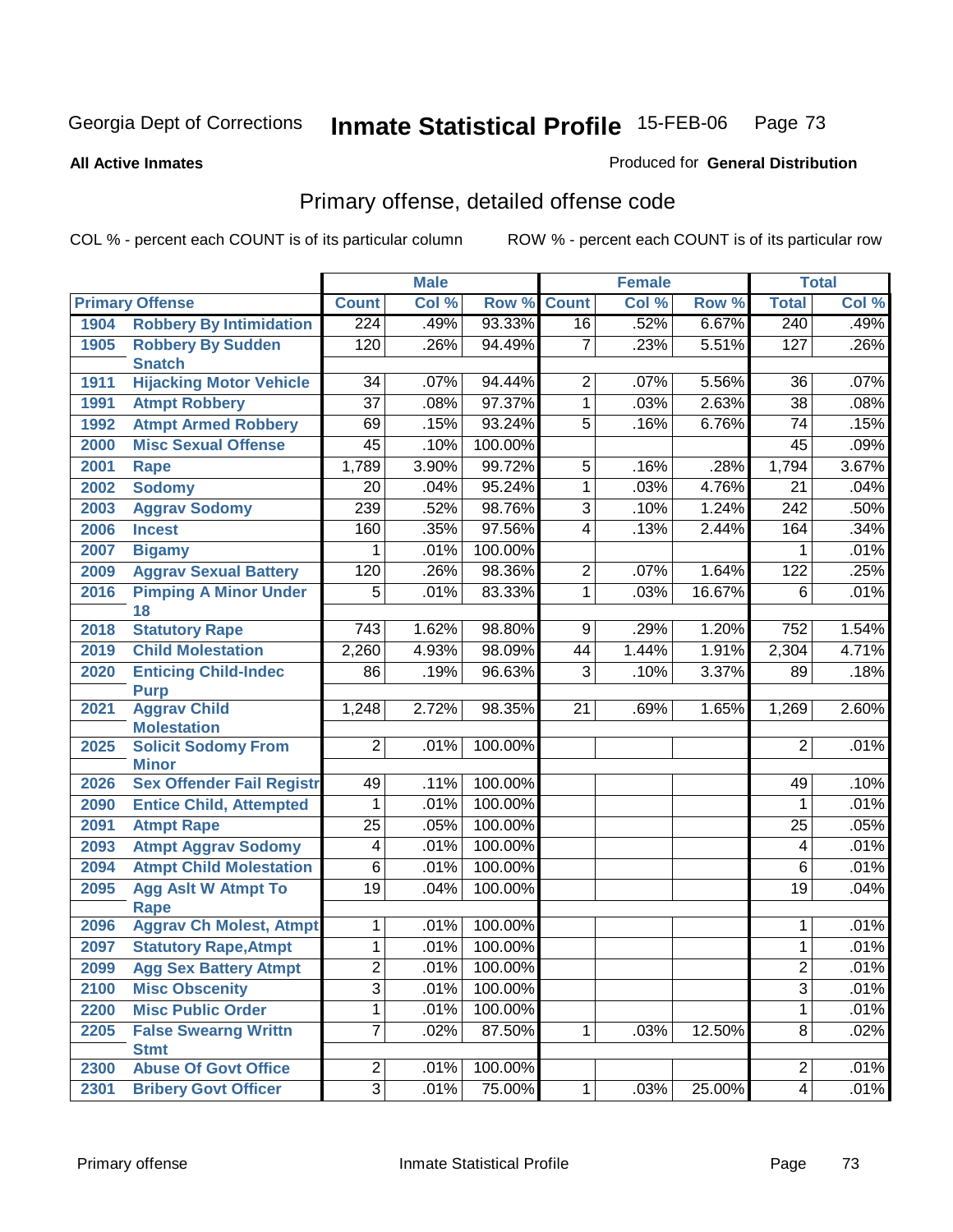**All Active Inmates**

#### Produced for **General Distribution**

# Primary offense, detailed offense code

|      |                                   |                 | <b>Male</b> |         |                | <b>Female</b> |        |                 | <b>Total</b> |
|------|-----------------------------------|-----------------|-------------|---------|----------------|---------------|--------|-----------------|--------------|
|      | <b>Primary Offense</b>            | <b>Count</b>    | Col %       | Row %   | <b>Count</b>   | Col %         | Row %  | <b>Total</b>    | Col %        |
| 2304 | <b>Influence Legislative Act</b>  | $\mathbf{1}$    | .01%        | 100.00% |                |               |        | 1               | .01%         |
| 2314 | <b>Obstr Of Law Enf Officer</b>   | 622             | 1.36%       | 93.96%  | 40             | 1.31%         | 6.04%  | 662             | 1.35%        |
| 2315 | <b>Tampering With</b>             | $\overline{3}$  | .01%        | 75.00%  | 1              | .03%          | 25.00% | 4               | .01%         |
|      | <b>Evidence</b>                   |                 |             |         |                |               |        |                 |              |
| 2316 | <b>Fleeing / Eluding Police</b>   | 46              | .10%        | 100.00% |                |               |        | 46              | .09%         |
| 2400 | <b>Misc Judicial Proceeding</b>   | $\overline{2}$  | .01%        | 100.00% |                |               |        | $\overline{2}$  | .01%         |
| 2401 | <b>Perjury</b>                    | 1               | .01%        | 50.00%  | 1              | .03%          | 50.00% | $\overline{2}$  | .01%         |
| 2402 | <b>False Swearing</b>             | 1               | .01%        | 100.00% |                |               |        | 1               | .01%         |
| 2404 | <b>Impersonation</b>              | 1               | .01%        | 100.00% |                |               |        | 1               | .01%         |
| 2405 | <b>Impersonating Officer</b>      | 1               | .01%        | 100.00% |                |               |        | $\mathbf{1}$    | .01%         |
| 2407 | <b>Embracery</b>                  | $\overline{2}$  | .01%        | 100.00% |                |               |        | $\overline{2}$  | .01%         |
| 2408 | <b>False Statements Govt</b>      | $\overline{23}$ | .05%        | 76.67%  | 7              | .23%          | 23.33% | $\overline{30}$ | .06%         |
| 2411 | <b>Impersntng In Legal</b>        | 1               | .01%        | 100.00% |                |               |        | 1               | .01%         |
|      | <b>Procd</b>                      |                 |             |         |                |               |        |                 |              |
| 2501 | <b>Escape</b>                     | 103             | .22%        | 91.96%  | 9              | .29%          | 8.04%  | 112             | .23%         |
| 2502 | <b>Aiding Escape</b>              | 1               | .01%        | 100.00% |                |               |        | 1               | .01%         |
| 2503 | <b>Hindering Appreh Or</b>        | 6               | .01%        | 75.00%  | $\overline{2}$ | .07%          | 25.00% | $\overline{8}$  | .02%         |
|      | Pun                               |                 |             |         |                |               |        |                 |              |
| 2507 | <b>Mutiny In Penal Inst</b>       | $\overline{2}$  | .01%        | 66.67%  | 1              | .03%          | 33.33% | $\overline{3}$  | .01%         |
| 2511 | <b>Bail Jumping</b>               | $\overline{8}$  | .02%        | 88.89%  | 1              | .03%          | 11.11% | $\overline{9}$  | .02%         |
| 2590 | <b>Atmpt Escape</b>               | 1               | .01%        | 100.00% |                |               |        | 1               | .01%         |
| 2609 | <b>False Public Alarm</b>         | 1               | .01%        | 100.00% |                |               |        | $\mathbf{1}$    | .01%         |
| 2613 | <b>Crmnl Interfere Govt</b>       | $\overline{26}$ | .06%        | 92.86%  | $\overline{2}$ | .07%          | 7.14%  | $\overline{28}$ | .06%         |
| 2718 | <b>Prop</b><br><b>Dogfighting</b> | 1               | .01%        | 100.00% |                |               |        | 1               | .01%         |
| 2730 | <b>Lottery Violation</b>          | 1               | .01%        | 100.00% |                |               |        | $\mathbf{1}$    | .01%         |
| 2761 | <b>Removal Baggage, Cargo</b>     | $\overline{6}$  | .01%        | 100.00% |                |               |        | $\overline{6}$  | .01%         |
|      | <b>Etc</b>                        |                 |             |         |                |               |        |                 |              |
| 2801 | <b>Cruelty To Children</b>        | 248             | .54%        | 77.26%  | 73             | 2.39%         | 22.74% | 321             | .66%         |
| 2811 | <b>Cruelty To Elder Person</b>    | $\overline{3}$  | .01%        | 75.00%  | 1              | .03%          | 25.00% | $\overline{4}$  | .01%         |
| 2843 | <b>Sex Exploitation Child</b>     | 29              | .06%        | 96.67%  | 1              | .03%          | 3.33%  | $\overline{30}$ | .06%         |
| 2852 | <b>Abandonment Of Child</b>       | 1               | .01%        | 50.00%  | 1              | .03%          | 50.00% | $\overline{2}$  | .01%         |
| 2900 | <b>Misc Weapon/Explosive</b>      | 5               | $.01\%$     | 100.00% |                |               |        | 5               | $.01\%$      |
|      | <b>Off</b>                        |                 |             |         |                |               |        |                 |              |
| 2901 | <b>Carry Concealed</b>            | 6               | .01%        | 100.00% |                |               |        | 6               | .01%         |
|      | Weapon                            |                 |             |         |                |               |        |                 |              |
| 2910 | <b>Poss Of Firearm Dur</b>        | 223             | .49%        | 96.96%  | $\overline{7}$ | .23%          | 3.04%  | 230             | .47%         |
|      | <b>Crime</b>                      |                 |             |         |                |               |        |                 |              |
| 2911 | <b>Poss Knife During Crime</b>    | 1               | .01%        | 100.00% |                |               |        | 1               | .01%         |
| 2912 | <b>Poss Of Certain</b>            | $\overline{29}$ | .06%        | 96.67%  | 1              | .03%          | 3.33%  | 30              | .06%         |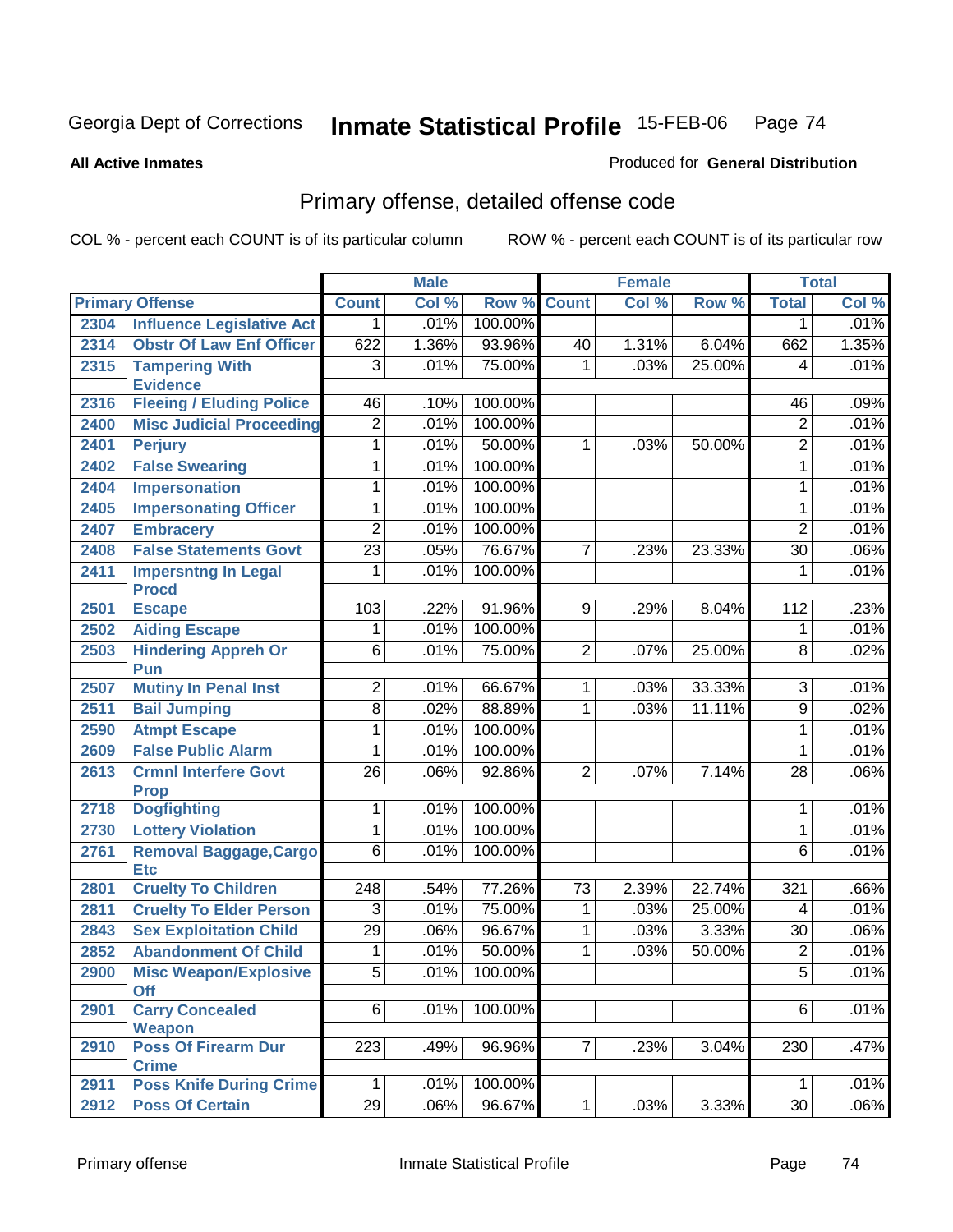Produced for **General Distribution**

#### **All Active Inmates**

# Primary offense, detailed offense code

|      |                                            |                  | <b>Male</b> |         |                         | <b>Female</b> |        |                 | <b>Total</b> |
|------|--------------------------------------------|------------------|-------------|---------|-------------------------|---------------|--------|-----------------|--------------|
|      | <b>Primary Offense</b>                     | <b>Count</b>     | Col %       |         | <b>Row % Count</b>      | Col %         | Row %  | <b>Total</b>    | CoI%         |
|      | <b>Weapons</b>                             |                  |             |         |                         |               |        |                 |              |
| 2913 | <b>Poss Firearm 1st</b><br><b>Offender</b> | 29               | .06%        | 90.63%  | $\overline{3}$          | .10%          | 9.38%  | 32              | .07%         |
| 2914 | <b>Poss Firearm Convct</b><br><b>Felon</b> | 742              | 1.62%       | 96.87%  | $\overline{24}$         | .79%          | 3.13%  | 766             | 1.57%        |
| 2915 | <b>Carry Weapon At School</b>              | $\overline{12}$  | .03%        | 92.31%  | 1                       | .03%          | 7.69%  | 13              | .03%         |
| 2965 | <b>Poss Weapon By</b>                      | $\overline{5}$   | .01%        | 100.00% |                         |               |        | $\overline{5}$  | .01%         |
|      | <b>Prisoner</b>                            |                  |             |         |                         |               |        |                 |              |
| 2967 | <b>Destroy/Injur Police Dog</b>            | 1                | .01%        | 100.00% |                         |               |        | 1               | .01%         |
| 2971 | <b>Cruelty To Animals</b>                  | $\overline{5}$   | .01%        | 100.00% |                         |               |        | $\overline{5}$  | .01%         |
| 2972 | <b>Aggrav Cruelty To</b><br><b>Animals</b> | $\overline{4}$   | .01%        | 80.00%  | $\mathbf 1$             | .03%          | 20.00% | $\overline{5}$  | .01%         |
| 3001 | Eavesdrop &                                | $\overline{1}$   | .01%        | 100.00% |                         |               |        | 1               | .01%         |
|      | <b>Surveillance</b>                        | $\overline{27}$  | .06%        | 100.00% |                         |               |        | $\overline{27}$ | .06%         |
| 3002 | <b>Peeping Tom</b>                         |                  | .14%        | 73.56%  |                         |               |        |                 |              |
| 3404 | <b>Racketeering</b>                        | 64               |             |         | $\overline{23}$         | .75%          | 26.44% | $\overline{87}$ | .18%         |
| 4001 | <b>S/D Narcotics Opiates</b>               | 65               | .14%        | 91.55%  | $\overline{6}$          | .20%          | 8.45%  | $\overline{71}$ | .15%         |
| 4002 | <b>S/D Dep Stim Cntrf</b>                  | 128              | .28%        | 92.09%  | $\overline{11}$         | .36%          | 7.91%  | 139             | .28%         |
| 4003 | <b>Drugs</b><br><b>S/D Of Lsd</b>          | $\overline{3}$   | .01%        | 100.00% |                         |               |        | $\overline{3}$  | .01%         |
| 4004 | <b>S/D Of Marijuana</b>                    | $\overline{243}$ | .53%        | 96.81%  | $\overline{8}$          | .26%          | 3.19%  | 251             | .51%         |
| 4006 | <b>Poss Narcotics Opiates</b>              | 121              | .26%        | 88.97%  | 15                      | .49%          | 11.03% | 136             | .28%         |
| 4007 | <b>Poss Dep Stim Cntrf</b>                 | 269              | .59%        | 86.77%  | 41                      | 1.34%         | 13.23% | 310             | .63%         |
|      | <b>Drugs</b>                               |                  |             |         |                         |               |        |                 |              |
| 4008 | <b>Poss Of Lsd</b>                         | 8                | .02%        | 100.00% |                         |               |        | 8               | .02%         |
| 4009 | <b>Poss Of Marijuana</b>                   | 276              | .60%        | 96.50%  | 10                      | .33%          | 3.50%  | 286             | .59%         |
| 4011 | <b>Illegal Attm To Obt</b><br><b>Drugs</b> | 10               | .02%        | 71.43%  | $\overline{\mathbf{4}}$ | .13%          | 28.57% | 14              | .03%         |
| 4012 | <b>Viol Ga Cntrl Sbst Act</b>              | 25               | .05%        | 86.21%  | $\overline{4}$          | .13%          | 13.79% | 29              | .06%         |
| 4013 | <b>Viol Dngrous Drgs Act</b>               | 1                | .01%        | 100.00% |                         |               |        | 1               | .01%         |
| 4014 | <b>Uniwfl Mfg/Del/Dist N-C</b>             | 25               | .05%        | 100.00% |                         |               |        | 25              | .05%         |
|      | S                                          |                  |             |         |                         |               |        |                 |              |
| 4016 | <b>Poss Drug Related Matri</b>             | $\overline{5}$   | .01%        | 100.00% |                         |               |        | 5               | .01%         |
| 4017 | <b>S/D Cont Sub Public</b>                 | 93               | .20%        | 93.94%  | 6                       | .20%          | 6.06%  | 99              | .20%         |
| 4018 | <b>S/D Cont Sub School</b>                 | 62               | .14%        | 96.88%  | $\overline{2}$          | .07%          | 3.13%  | 64              | .13%         |
| 4021 | <b>S/D Cocaine</b>                         | 1,471            | 3.21%       | 94.96%  | 78                      | 2.56%         | 5.04%  | 1,549           | 3.17%        |
| 4022 | <b>Poss Of Cocaine</b>                     | 2,021            | 4.41%       | 90.06%  | 223                     | 7.31%         | 9.94%  | 2,244           | 4.59%        |
| 4030 | <b>Poss Ephedrine</b>                      | 9                | .02%        | 100.00% |                         |               |        | 9               | .02%         |
| 4031 | <b>Poss Methamphetamine</b>                | 408              | .89%        | 83.27%  | 82                      | 2.69%         | 16.73% | 490             | 1.00%        |
| 4032 | <b>Sale Methamphetamine</b>                | 56               | .12%        | 80.00%  | 14                      | .46%          | 20.00% | 70              | .14%         |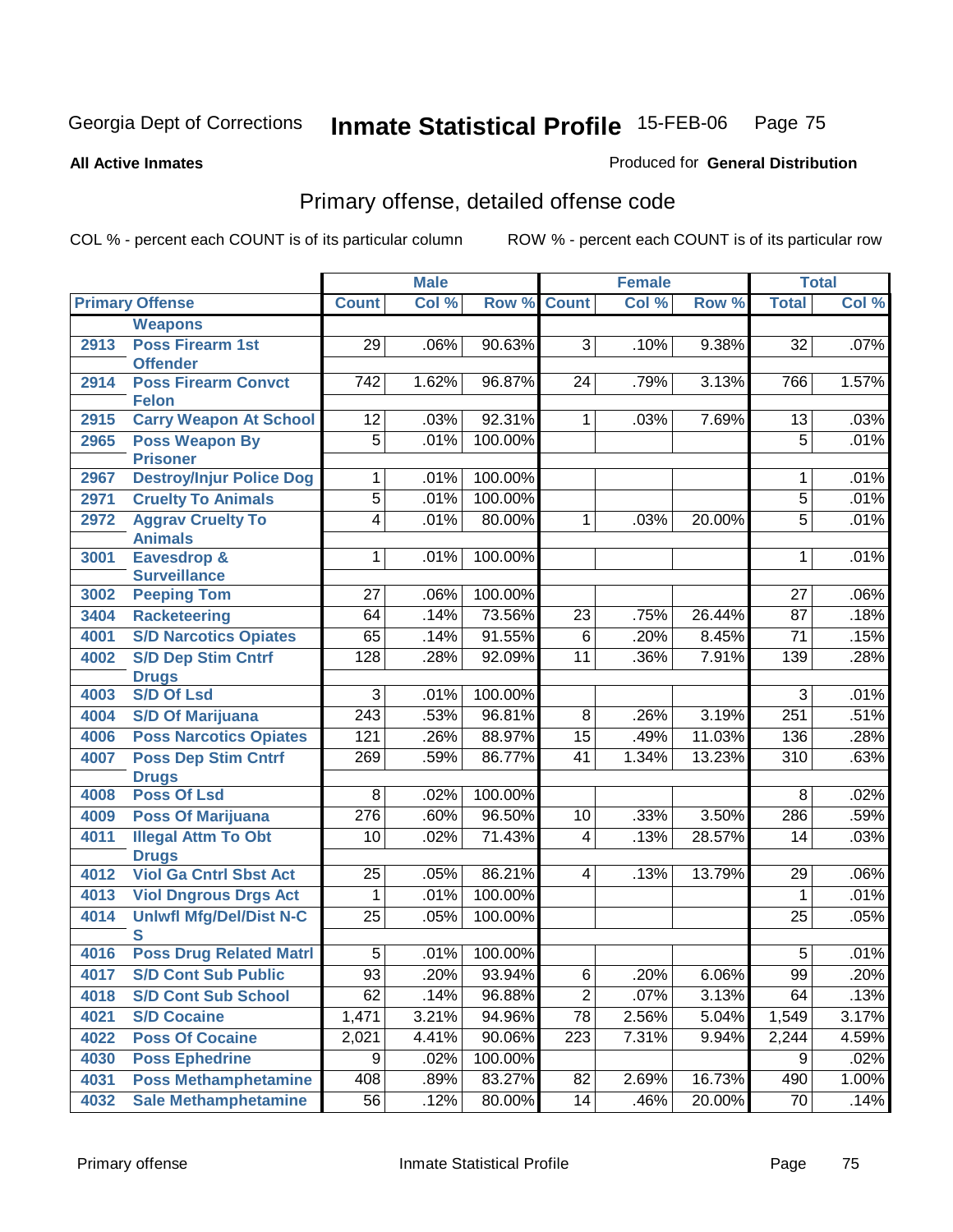**All Active Inmates**

### Produced for **General Distribution**

# Primary offense, detailed offense code

|      |                                     |                 | <b>Male</b> |         |                     | <b>Female</b> |        |                  | <b>Total</b> |
|------|-------------------------------------|-----------------|-------------|---------|---------------------|---------------|--------|------------------|--------------|
|      | <b>Primary Offense</b>              | <b>Count</b>    | Col %       | Row %   | <b>Count</b>        | Col %         | Row %  | <b>Total</b>     | Col %        |
| 4090 | <b>Atmpt Viol Substance</b>         | 56              | .12%        | 94.92%  | $\overline{3}$      | .10%          | 5.08%  | $\overline{59}$  | .12%         |
|      | <b>Act</b>                          |                 |             |         |                     |               |        |                  |              |
| 4100 | <b>Misc Drugs Trafficking</b>       | 383             | .84%        | 91.85%  | $\overline{34}$     | 1.11%         | 8.15%  | 417              | .85%         |
| 4101 | <b>Traf Cocaine Less 200</b>        | 459             | 1.00%       | 95.82%  | $\overline{20}$     | .66%          | 4.18%  | 479              | .98%         |
|      | Gm                                  |                 |             |         |                     |               |        |                  |              |
| 4102 | <b>Traf Cocaine 201-400 Gm</b>      | 90              | .20%        | 90.91%  | 9<br>$\overline{9}$ | .29%          | 9.09%  | 99               | .20%         |
| 4103 | <b>Traf Cocaine 401+ Gm</b>         | 136             | .30%        | 93.79%  |                     | .29%          | 6.21%  | $\overline{145}$ | .30%         |
| 4111 | <b>Traf Narcotic Less 14 Gm</b>     | 6               | .01%        | 100.00% |                     |               |        | 6                | .01%         |
| 4112 | <b>Traf Narcotic 15-28 Gm</b>       | $\overline{3}$  | .01%        | 100.00% |                     |               |        | $\overline{3}$   | .01%         |
| 4113 | <b>Traf Narcotic 29+ Gm</b>         | $\overline{8}$  | .02%        | 88.89%  | 1                   | .03%          | 11.11% | $\overline{9}$   | .02%         |
| 4121 | Traf Marijna 101-2000 Lb            | $\overline{31}$ | .07%        | 93.94%  | 2                   | .07%          | 6.06%  | $\overline{33}$  | .07%         |
| 4122 | Traf Marijna 2001-10k Lb            | $\overline{2}$  | .01%        | 100.00% |                     |               |        | $\overline{2}$   | .01%         |
| 4126 | <b>Traf Amphtmine 28-199</b>        | $\overline{41}$ | .09%        | 87.23%  | 6                   | .20%          | 12.77% | $\overline{47}$  | .10%         |
|      | Gm                                  |                 |             |         |                     |               |        |                  |              |
| 4127 | <b>Traf Amphtmine 200-399</b><br>Gm | 6               | .01%        | 75.00%  | 2                   | .07%          | 25.00% | 8                | .02%         |
| 4128 | <b>Traf Amphtmine 400+</b>          | 16              | .03%        | 94.12%  | 1                   | .03%          | 5.88%  | 17               | .03%         |
|      | Gm                                  |                 |             |         |                     |               |        |                  |              |
| 4130 | <b>Cnspire Traffic Cntrl Sub</b>    | 8               | .02%        | 100.00% |                     |               |        | 8                | .02%         |
| 4131 | <b>Transactions Drug</b>            | $\mathbf 1$     | .01%        | 100.00% |                     |               |        | 1                | .01%         |
|      | <b>Objects</b>                      |                 |             |         |                     |               |        |                  |              |
| 4133 | <b>Use Comm Facity Vio C</b>        | $\overline{2}$  | .01%        | 66.67%  | 1                   | .03%          | 33.33% | $\overline{3}$   | .01%         |
|      | <b>Sub</b>                          |                 |             |         |                     |               |        |                  |              |
| 4134 | <b>Att/Consprcy Commt</b><br>C/S/Of | 33              | .07%        | 84.62%  | $6\overline{6}$     | .20%          | 15.38% | 39               | .08%         |
| 4140 | <b>Traf Methamph 28-199</b>         | 105             | .23%        | 94.59%  | 6                   | .20%          | 5.41%  | 111              | .23%         |
|      | Gm                                  |                 |             |         |                     |               |        |                  |              |
| 4141 | <b>Traf Methamph 200-399</b>        | 15              | .03%        | 93.75%  | 1                   | .03%          | 6.25%  | 16               | .03%         |
|      | Gm                                  |                 |             |         |                     |               |        |                  |              |
| 4142 | <b>Traf Methamph 400+ Gm</b>        | 30              | .07%        | 93.75%  | $\overline{2}$      | .07%          | 6.25%  | 32               | .07%         |
| 4143 | <b>Manf Methamph 28-199</b>         | 30              | .07%        | 83.33%  | $\overline{6}$      | .20%          | 16.67% | 36               | .07%         |
|      | Gm                                  |                 |             |         |                     |               |        |                  |              |
| 4144 | <b>Manf Methamph 200-399</b>        | 1               | .01%        | 100.00% |                     |               |        | 1                | .01%         |
| 4145 | Gm<br>Manf Methamph 400+            | $\mathbf{1}$    | .01%        | 100.00% |                     |               |        | $\mathbf{1}$     | .01%         |
|      | Gm                                  |                 |             |         |                     |               |        |                  |              |
| 4146 | <b>Traf Methamph Unspec</b>         | 32              | $.07\%$     | 86.49%  | 5                   | .16%          | 13.51% | 37               | .08%         |
|      | <b>Amt</b>                          |                 |             |         |                     |               |        |                  |              |
| 4147 | <b>Manf Methamph Unspec</b>         | 54              | .12%        | 90.00%  | 6                   | .20%          | 10.00% | 60               | .12%         |
|      | <b>Amt</b>                          |                 |             |         |                     |               |        |                  |              |
| 5001 | <b>Viol Motor Vehicle Laws</b>      | 53              | .12%        | 94.64%  | $\overline{3}$      | .10%          | 5.36%  | 56               | .11%         |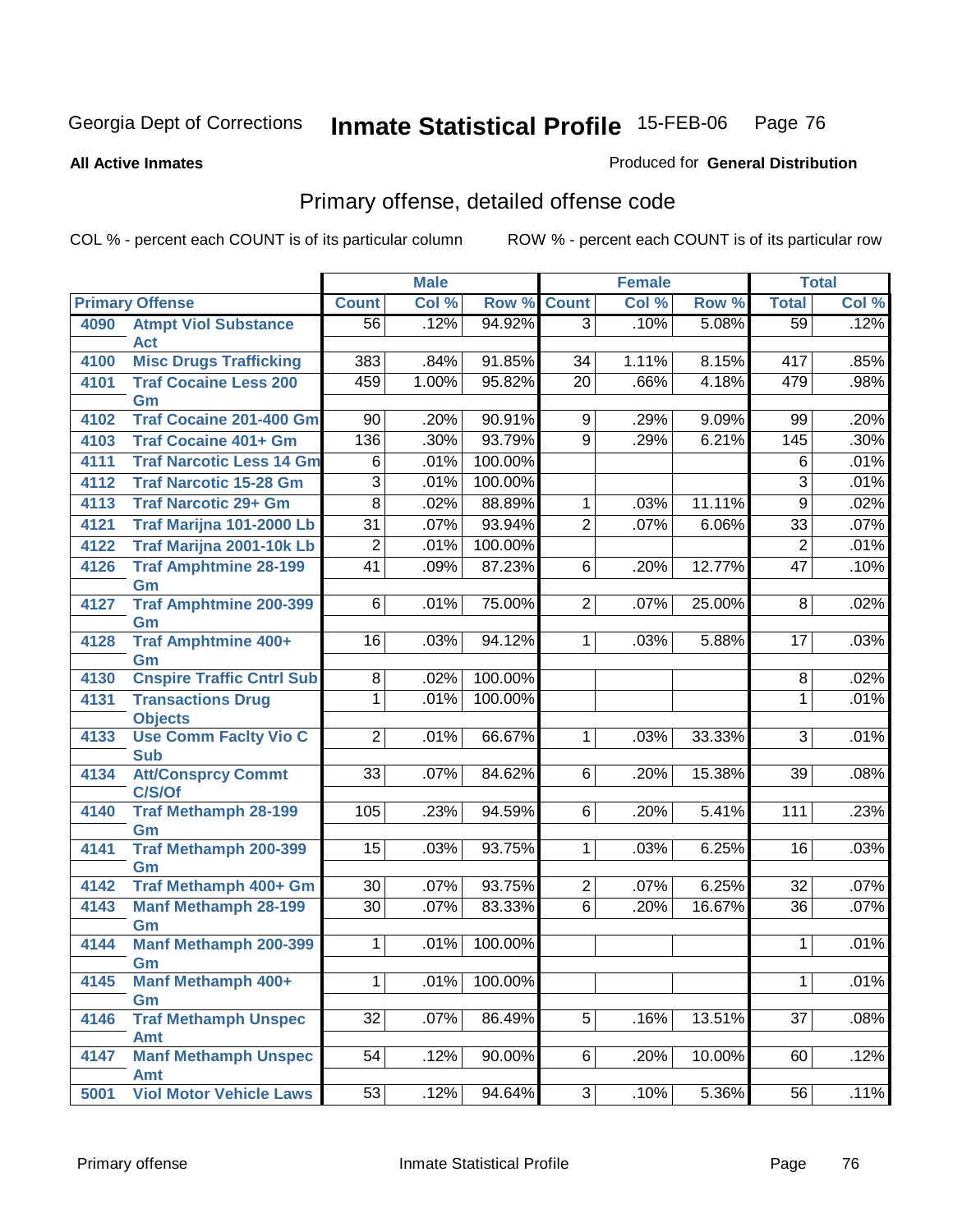**All Active Inmates**

#### Produced for **General Distribution**

# Primary offense, detailed offense code

|                      |                                  |              | <b>Male</b> |                    |                | <b>Female</b> |        |              | <b>Total</b> |
|----------------------|----------------------------------|--------------|-------------|--------------------|----------------|---------------|--------|--------------|--------------|
|                      | <b>Primary Offense</b>           | <b>Count</b> | Col %       | <b>Row % Count</b> |                | Col%          | Row %  | <b>Total</b> | Col %        |
| 5003                 | <b>Chop Shop Violation</b>       | 3            | .01%        | 100.00%            |                |               |        | 3            | $.01\%$      |
| 5004                 | <b>Drvng Habtl Violator</b>      | 162          | .35%        | 97.01%             | 5              | .16%          | 2.99%  | 167          | .34%         |
| 5005                 | <b>Habit Traf Voil/Impaired</b>  | 9            | .02%        | 100.00%            |                |               |        | 9            | .02%         |
| 6000                 | <b>Misc Mrals/Pblic H/Safty</b>  | 13           | .03%        | 86.67%             | $\overline{2}$ | .07%          | 13.33% | 15           | .03%         |
| 6200                 | <b>Misc CorrectionI Inst Off</b> | 17           | .04%        | 100.00%            |                |               |        | 17           | .03%         |
| 9901                 | <b>Conspiracy</b>                | 59           | .13%        | 93.65%             | 4              | .13%          | 6.35%  | 63           | .13%         |
| 9905                 | <b>Crmnl Atmpt</b>               | 25           | .05%        | 100.00%            |                |               |        | 25           | .05%         |
| 9906                 | <b>Aircraft Hijacking</b>        |              | .01%        | 100.00%            |                |               |        |              | .01%         |
| 9907                 | <b>Unauth Dist Recrd</b>         |              | .01%        | 100.00%            |                |               |        |              | .01%         |
|                      | <b>Devices</b>                   |              |             |                    |                |               |        |              |              |
| 9910                 | <b>Crmnl Solicitation</b>        | 5            | .01%        | 100.00%            |                |               |        | 5            | .01%         |
| 9911                 | <b>Party To A Crime</b>          | 6            | .01%        | 100.00%            |                |               |        | 6            | .01%         |
| <b>Total Rported</b> |                                  | 45,816       | 100%        | 93.76%             | 3,051          | 100%          | 6.24%  | 48,867       | 100%         |

| orted | ៱៱៰<br>440 | ጎር<br>ZU | 454              |
|-------|------------|----------|------------------|
|       | 46,244     | דדה מ    | 10 221<br>49.32. |

| Mode (most frequent) | 1601 Burglary | 1701 Forgery 1st Degree | 1601 Burglary |
|----------------------|---------------|-------------------------|---------------|
|                      |               |                         |               |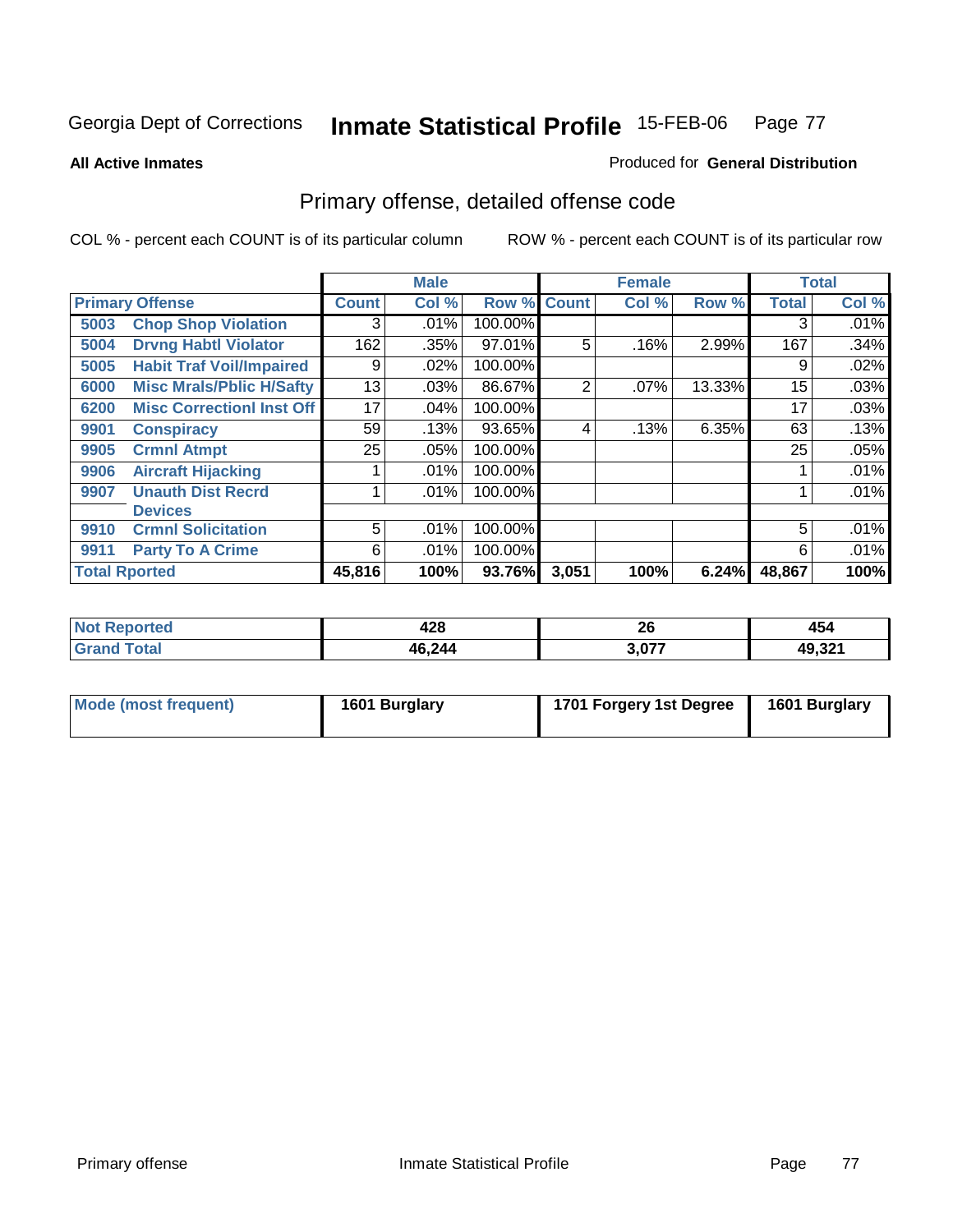#### **All Active Inmates**

#### Produced for **General Distribution**

# County of conviction of primary offense

|                 |                             |                  | <b>Male</b> |         |                  | Female |        |                  | <b>Total</b> |
|-----------------|-----------------------------|------------------|-------------|---------|------------------|--------|--------|------------------|--------------|
|                 | <b>County of Conviction</b> | <b>Count</b>     | Col %       | Row %   | <b>Count</b>     | Col %  | Row %  | <b>Total</b>     | Col %        |
| 1               | <b>Appling</b>              | 81               | .18%        | 95.29%  | 4                | .13%   | 4.71%  | 85               | .17%         |
| $\overline{2}$  | <b>Atkinson</b>             | $\overline{38}$  | .08%        | 92.68%  | $\overline{3}$   | .10%   | 7.32%  | 41               | .08%         |
| 3               | <b>Bacon</b>                | $\overline{54}$  | .12%        | 94.74%  | $\overline{3}$   | .10%   | 5.26%  | $\overline{57}$  | .12%         |
| 4               | <b>Baker</b>                | $\overline{16}$  | .03%        | 94.12%  | 1                | .03%   | 5.88%  | $\overline{17}$  | .03%         |
| 5               | <b>Baldwin</b>              | 339              | .74%        | 93.39%  | $\overline{24}$  | .79%   | 6.61%  | 363              | .74%         |
| 6               | <b>Banks</b>                | $\overline{71}$  | .15%        | 92.21%  | $\overline{6}$   | .20%   | 7.79%  | $\overline{77}$  | .16%         |
| 7               | <b>Barrow</b>               | $\overline{217}$ | .47%        | 95.18%  | $\overline{11}$  | .36%   | 4.82%  | 228              | .47%         |
| 8               | <b>Bartow</b>               | $\overline{513}$ | 1.12%       | 89.84%  | 58               | 1.90%  | 10.16% | $\overline{571}$ | 1.17%        |
| 9               | <b>Ben Hill</b>             | $\overline{210}$ | .46%        | 91.70%  | $\overline{19}$  | .62%   | 8.30%  | 229              | .47%         |
| 10              | <b>Berrien</b>              | $\overline{82}$  | .18%        | 90.11%  | $\overline{9}$   | .29%   | 9.89%  | $\overline{91}$  | .19%         |
| 11              | <b>Bibb</b>                 | 985              | 2.15%       | 94.89%  | $\overline{53}$  | 1.74%  | 5.11%  | 1,038            | 2.12%        |
| 12              | <b>Bleckley</b>             | $\overline{97}$  | .21%        | 89.81%  | 11               | .36%   | 10.19% | 108              | .22%         |
| $\overline{13}$ | <b>Brantley</b>             | 48               | .10%        | 92.31%  | 4                | .13%   | 7.69%  | $\overline{52}$  | .11%         |
| 14              | <b>Brooks</b>               | $\overline{69}$  | .15%        | 100.00% |                  |        |        | 69               | .14%         |
| 15              | <b>Bryan</b>                | $\overline{95}$  | .21%        | 95.96%  | 4                | .13%   | 4.04%  | $\overline{99}$  | .20%         |
| 16              | <b>Bulloch</b>              | 402              | .88%        | 93.27%  | 29               | .95%   | 6.73%  | 431              | .88%         |
| 17              | <b>Burke</b>                | $\overline{202}$ | .44%        | 97.12%  | $\overline{6}$   | .20%   | 2.88%  | $\overline{208}$ | .43%         |
| 18              | <b>Butts</b>                | 126              | .28%        | 96.92%  | 4                | .13%   | 3.08%  | 130              | .27%         |
| 19              | <b>Calhoun</b>              | $\overline{31}$  | .07%        | 91.18%  | $\overline{3}$   | .10%   | 8.82%  | $\overline{34}$  | .07%         |
| 20              | <b>Camden</b>               | 122              | .27%        | 97.60%  | $\overline{3}$   | .10%   | 2.40%  | 125              | .26%         |
| 21              | <b>Candler</b>              | 63               | .14%        | 96.92%  | $\overline{2}$   | .07%   | 3.08%  | 65               | .13%         |
| 22              | <b>Carroll</b>              | 477              | 1.04%       | 91.91%  | $\overline{42}$  | 1.38%  | 8.09%  | $\overline{519}$ | 1.06%        |
| 23              | <b>Catoosa</b>              | $\overline{249}$ | .54%        | 92.91%  | $\overline{19}$  | .62%   | 7.09%  | 268              | .55%         |
| 24              | <b>Charlton</b>             | 65               | .14%        | 95.59%  | $\overline{3}$   | .10%   | 4.41%  | 68               | .14%         |
| 25              | <b>Chatham</b>              | 2,314            | 5.05%       | 94.22%  | $\overline{142}$ | 4.65%  | 5.78%  | 2,456            | 5.03%        |
| 26              | <b>Chattahoochee</b>        | 30               | .07%        | 93.75%  | $\overline{2}$   | .07%   | 6.25%  | $\overline{32}$  | .07%         |
| 27              | <b>Chattooga</b>            | $\overline{215}$ | .47%        | 89.58%  | $\overline{25}$  | .82%   | 10.42% | $\overline{240}$ | .49%         |
| 28              | <b>Cherokee</b>             | $\overline{535}$ | 1.17%       | 90.68%  | $\overline{55}$  | 1.80%  | 9.32%  | 590              | 1.21%        |
| 29              | <b>Clarke</b>               | 435              | .95%        | 93.55%  | $\overline{30}$  | .98%   | 6.45%  | 465              | .95%         |
| 30              | <b>Clay</b>                 | $\overline{27}$  | .06%        | 96.43%  | $\mathbf{1}$     | .03%   | 3.57%  | $\overline{28}$  | .06%         |
| 31              | <b>Clayton</b>              | 1,576            | 3.44%       | 94.20%  | $\overline{97}$  | 3.18%  | 5.80%  | 1,673            | 3.42%        |
| 32              | <b>Clinch</b>               | 49               | .11%        | 94.23%  | 3                | .10%   | 5.77%  | 52               | .11%         |
| 33              | <b>Cobb</b>                 | 2,482            | 5.42%       | 91.89%  | 219              | 7.18%  | 8.11%  | 2,701            | 5.53%        |
| 34              | <b>Coffee</b>               | 212              | .46%        | 90.21%  | 23               | .75%   | 9.79%  | 235              | .48%         |
| 35              | <b>Colquitt</b>             | 285              | .62%        | 96.28%  | 11               | .36%   | 3.72%  | 296              | .61%         |
| 36              | <b>Columbia</b>             | 260              | .57%        | 92.53%  | 21               | .69%   | 7.47%  | 281              | .58%         |
| 37              | <b>Cook</b>                 | 136              | .30%        | 95.10%  | $\overline{7}$   | .23%   | 4.90%  | 143              | .29%         |
| 38              | <b>Coweta</b>               | 475              | 1.04%       | 95.19%  | 24               | .79%   | 4.81%  | 499              | 1.02%        |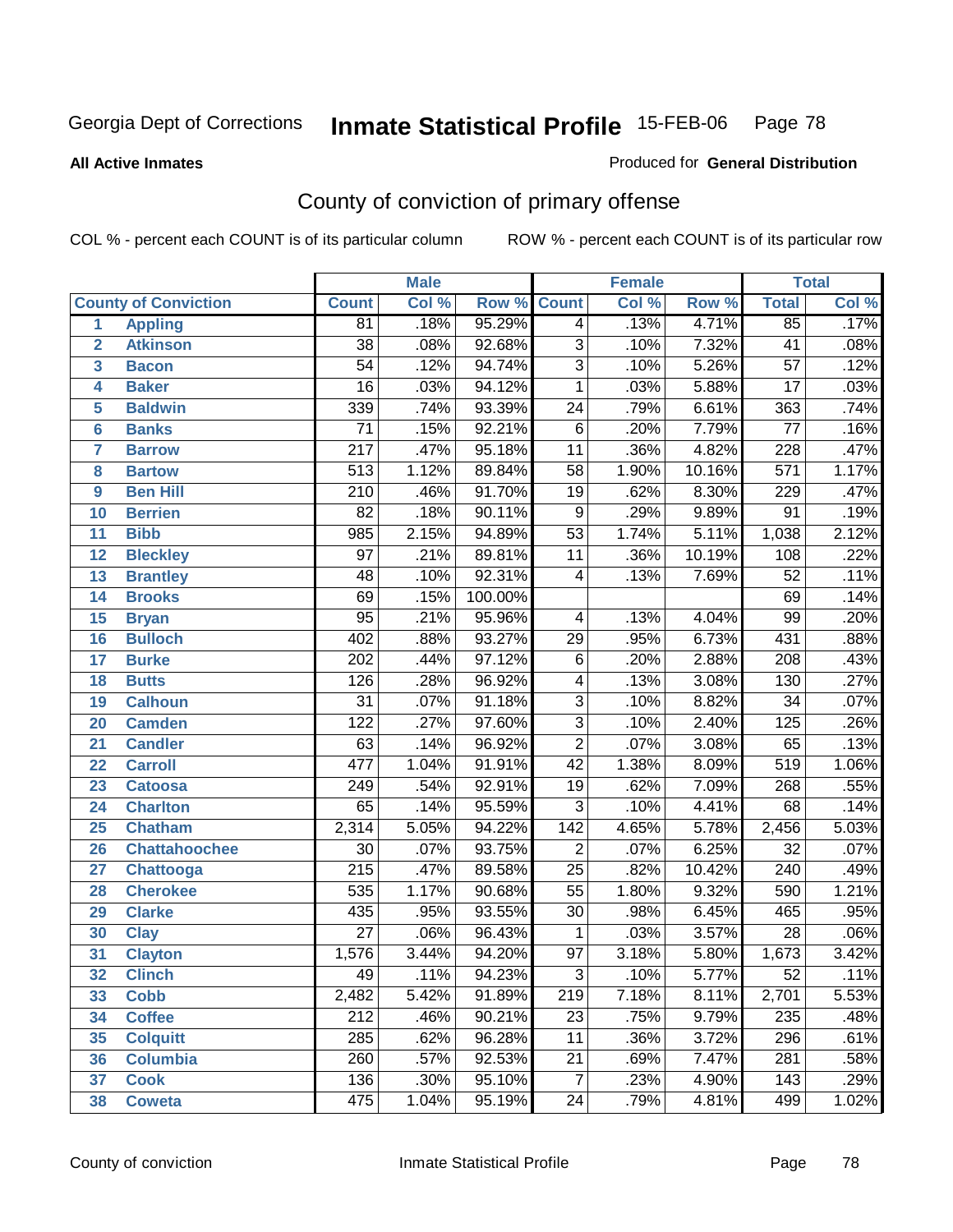#### **All Active Inmates**

#### Produced for **General Distribution**

# County of conviction of primary offense

|    |                             |                  | <b>Male</b> |         | <b>Female</b>   |       |        | <b>Total</b>     |         |
|----|-----------------------------|------------------|-------------|---------|-----------------|-------|--------|------------------|---------|
|    | <b>County of Conviction</b> | <b>Count</b>     | Col %       | Row %   | <b>Count</b>    | Col % | Row %  | <b>Total</b>     | Col %   |
| 39 | <b>Crawford</b>             | $\overline{17}$  | .04%        | 85.00%  | $\overline{3}$  | .10%  | 15.00% | $\overline{20}$  | .04%    |
| 40 | <b>Crisp</b>                | $\overline{277}$ | .60%        | 93.58%  | $\overline{19}$ | .62%  | 6.42%  | 296              | .61%    |
| 41 | <b>Dade</b>                 | 127              | .28%        | 93.38%  | $\overline{9}$  | .29%  | 6.62%  | 136              | .28%    |
| 42 | <b>Dawson</b>               | 80               | .17%        | 93.02%  | 6               | .20%  | 6.98%  | 86               | .18%    |
| 43 | <b>Decatur</b>              | 270              | .59%        | 93.43%  | $\overline{19}$ | .62%  | 6.57%  | 289              | .59%    |
| 44 | <b>Dekalb</b>               | 2,963            | 6.47%       | 95.70%  | 133             | 4.36% | 4.30%  | 3,096            | 6.34%   |
| 45 | <b>Dodge</b>                | 156              | .34%        | 91.76%  | 14              | .46%  | 8.24%  | 170              | .35%    |
| 46 | <b>Dooly</b>                | 103              | .22%        | 94.50%  | 6               | .20%  | 5.50%  | 109              | .22%    |
| 47 | <b>Dougherty</b>            | $\overline{947}$ | 2.07%       | 94.51%  | $\overline{55}$ | 1.80% | 5.49%  | 1,002            | 2.05%   |
| 48 | <b>Douglas</b>              | 955              | 2.08%       | 90.78%  | $\overline{97}$ | 3.18% | 9.22%  | 1,052            | 2.15%   |
| 49 | <b>Early</b>                | 65               | .14%        | 97.01%  | $\overline{2}$  | .07%  | 2.99%  | 67               | .14%    |
| 50 | <b>Echols</b>               | 11               | .02%        | 100.00% |                 |       |        | 11               | .02%    |
| 51 | <b>Effingham</b>            | 169              | .37%        | 92.86%  | 13              | .43%  | 7.14%  | 182              | .37%    |
| 52 | <b>Elbert</b>               | 152              | .33%        | 91.02%  | $\overline{15}$ | .49%  | 8.98%  | 167              | .34%    |
| 53 | <b>Emanuel</b>              | 177              | .39%        | 96.72%  | $\overline{6}$  | .20%  | 3.28%  | 183              | .37%    |
| 54 | <b>Evans</b>                | 79               | .17%        | 96.34%  | $\overline{3}$  | .10%  | 3.66%  | $\overline{82}$  | .17%    |
| 55 | <b>Fannin</b>               | $\overline{98}$  | .21%        | 87.50%  | 14              | .46%  | 12.50% | $\overline{112}$ | .23%    |
| 56 | <b>Fayette</b>              | 279              | .61%        | 94.58%  | 16              | .52%  | 5.42%  | 295              | .60%    |
| 57 | <b>Floyd</b>                | 750              | 1.64%       | 89.07%  | $\overline{92}$ | 3.02% | 10.93% | 842              | 1.72%   |
| 58 | <b>Forsyth</b>              | 209              | .46%        | 89.70%  | $\overline{24}$ | .79%  | 10.30% | 233              | .48%    |
| 59 | <b>Franklin</b>             | 123              | .27%        | 92.48%  | 10              | .33%  | 7.52%  | $\overline{133}$ | .27%    |
| 60 | <b>Fulton</b>               | 4,279            | 9.34%       | 96.01%  | 178             | 5.83% | 3.99%  | 4,457            | 9.12%   |
| 61 | Gilmer                      | 125              | .27%        | 89.93%  | 14              | .46%  | 10.07% | 139              | .28%    |
| 62 | <b>Glascock</b>             | 7                | .02%        | 87.50%  | $\mathbf{1}$    | .03%  | 12.50% | 8                | .02%    |
| 63 | <b>Glynn</b>                | 449              | .98%        | 96.56%  | 16              | .52%  | 3.44%  | 465              | .95%    |
| 64 | <b>Gordon</b>               | 252              | .55%        | 88.11%  | $\overline{34}$ | 1.11% | 11.89% | 286              | .59%    |
| 65 | <b>Grady</b>                | 223              | .49%        | 94.09%  | $\overline{14}$ | .46%  | 5.91%  | 237              | .48%    |
| 66 | <b>Greene</b>               | 105              | .23%        | 96.33%  | 4               | .13%  | 3.67%  | 109              | .22%    |
| 67 | <b>Gwinnett</b>             | 1,479            | 3.23%       | 94.20%  | $\overline{91}$ | 2.98% | 5.80%  | 1,570            | 3.21%   |
| 68 | <b>Habersham</b>            | 123              | .27%        | 89.78%  | 14              | .46%  | 10.22% | 137              | .28%    |
| 69 | <b>Hall</b>                 | 677              | 1.48%       | 91.12%  | 66              | 2.16% | 8.88%  | $\overline{743}$ | 1.52%   |
| 70 | <b>Hancock</b>              | 42               | .09%        | 97.67%  | 1               | .03%  | 2.33%  | 43               | $.09\%$ |
| 71 | <b>Haralson</b>             | 68               | .15%        | 97.14%  | $\overline{2}$  | .07%  | 2.86%  | $\overline{70}$  | .14%    |
| 72 | <b>Harris</b>               | $\overline{97}$  | .21%        | 95.10%  | $\overline{5}$  | .16%  | 4.90%  | 102              | .21%    |
| 73 | <b>Hart</b>                 | $\overline{90}$  | .20%        | 91.84%  | $\overline{8}$  | .26%  | 8.16%  | 98               | .20%    |
| 74 | <b>Heard</b>                | 50               | .11%        | 96.15%  | $\overline{2}$  | .07%  | 3.85%  | 52               | .11%    |
| 75 | <b>Henry</b>                | 421              | .92%        | 92.32%  | 35              | 1.15% | 7.68%  | 456              | .93%    |
| 76 | <b>Houston</b>              | 559              | 1.22%       | 93.95%  | 36              | 1.18% | 6.05%  | 595              | 1.22%   |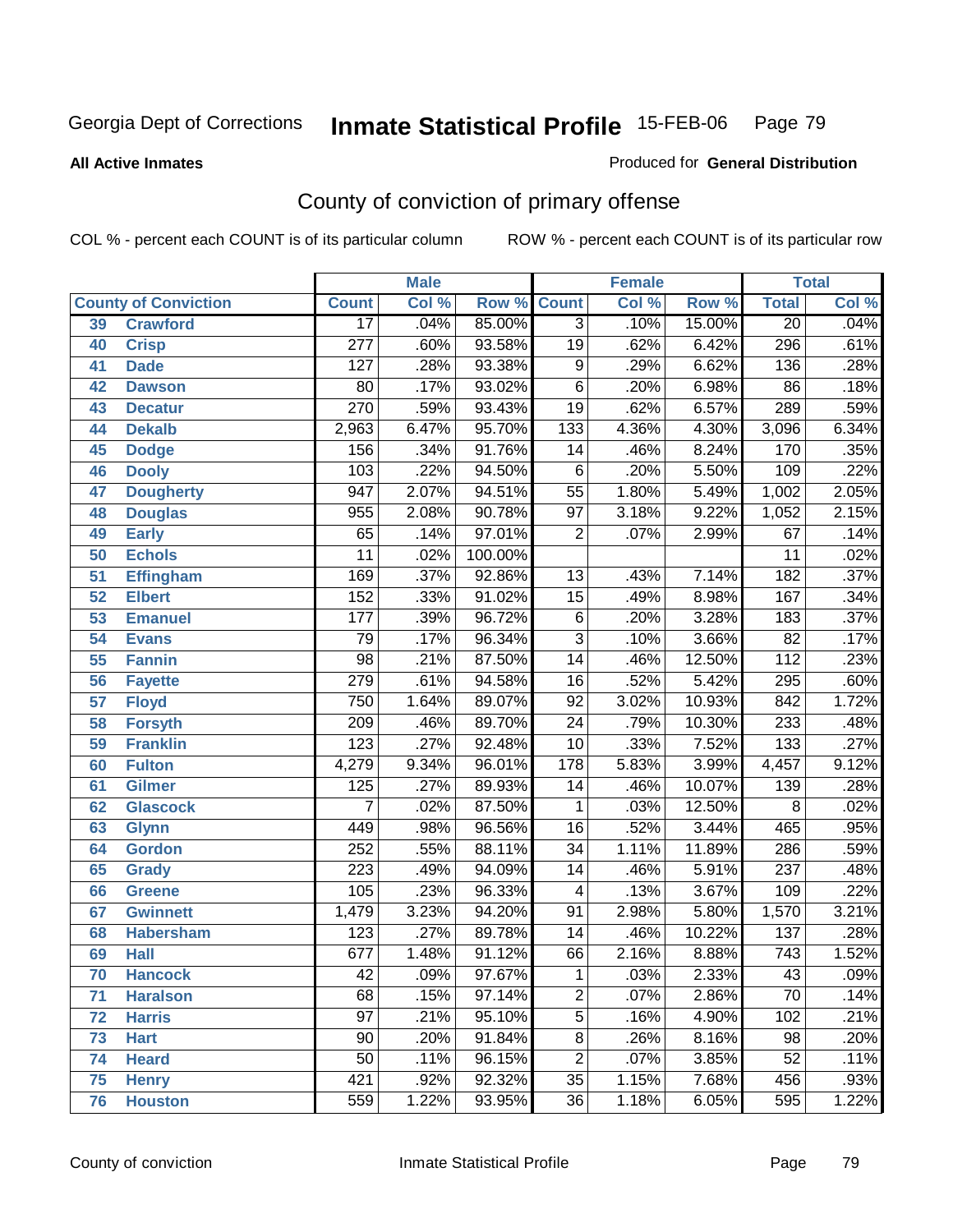**All Active Inmates**

#### Produced for **General Distribution**

# County of conviction of primary offense

|                 |                             |                  | <b>Male</b> |         |                 | <b>Female</b> |        |                  | <b>Total</b> |
|-----------------|-----------------------------|------------------|-------------|---------|-----------------|---------------|--------|------------------|--------------|
|                 | <b>County of Conviction</b> | <b>Count</b>     | Col %       | Row %   | <b>Count</b>    | Col %         | Row %  | <b>Total</b>     | Col %        |
| $\overline{77}$ | <b>Irwin</b>                | 63               | .14%        | 96.92%  | $\overline{2}$  | .07%          | 3.08%  | 65               | .13%         |
| 78              | <b>Jackson</b>              | $\overline{215}$ | .47%        | 92.67%  | $\overline{17}$ | .56%          | 7.33%  | 232              | .47%         |
| 79              | <b>Jasper</b>               | 57               | .12%        | 98.28%  | 1               | .03%          | 1.72%  | $\overline{58}$  | .12%         |
| 80              | <b>Jeff Davis</b>           | 62               | .14%        | 93.94%  | 4               | .13%          | 6.06%  | 66               | .14%         |
| 81              | <b>Jefferson</b>            | 109              | .24%        | 99.09%  | $\mathbf{1}$    | .03%          | .91%   | 110              | .23%         |
| 82              | <b>Jenkins</b>              | 69               | .15%        | 93.24%  | $\overline{5}$  | .16%          | 6.76%  | $\overline{74}$  | .15%         |
| 83              | <b>Johnson</b>              | $\overline{59}$  | .13%        | 96.72%  | $\overline{2}$  | .07%          | 3.28%  | 61               | .12%         |
| 84              | <b>Jones</b>                | 119              | .26%        | 93.70%  | $\overline{8}$  | .26%          | 6.30%  | 127              | .26%         |
| 85              | <b>Lamar</b>                | $\overline{74}$  | .16%        | 94.87%  | 4               | .13%          | 5.13%  | 78               | .16%         |
| 86              | <b>Lanier</b>               | $\overline{39}$  | .09%        | 95.12%  | $\overline{2}$  | .07%          | 4.88%  | $\overline{41}$  | .08%         |
| 87              | <b>Laurens</b>              | 264              | .58%        | 93.95%  | $\overline{17}$ | .56%          | 6.05%  | $\overline{281}$ | .58%         |
| 88              | Lee                         | $\overline{53}$  | .12%        | 94.64%  | $\overline{3}$  | .10%          | 5.36%  | $\overline{56}$  | .11%         |
| 89              | <b>Liberty</b>              | 229              | .50%        | 95.82%  | 10              | .33%          | 4.18%  | 239              | .49%         |
| 90              | <b>Lincoln</b>              | $\overline{39}$  | .09%        | 95.12%  | $\overline{2}$  | .07%          | 4.88%  | $\overline{41}$  | .08%         |
| 91              | Long                        | $\overline{90}$  | .20%        | 92.78%  | $\overline{7}$  | .23%          | 7.22%  | $\overline{97}$  | .20%         |
| 92              | <b>Lowndes</b>              | $\overline{523}$ | 1.14%       | 95.79%  | $\overline{23}$ | .75%          | 4.21%  | 546              | 1.12%        |
| 93              | <b>Lumpkin</b>              | 69               | .15%        | 90.79%  | $\overline{7}$  | .23%          | 9.21%  | $\overline{76}$  | .16%         |
| 94              | <b>Macon</b>                | $\overline{73}$  | .16%        | 96.05%  | $\overline{3}$  | .10%          | 3.95%  | $\overline{76}$  | .16%         |
| 95              | <b>Madison</b>              | 139              | .30%        | 93.29%  | 10              | .33%          | 6.71%  | $\overline{149}$ | .30%         |
| 96              | <b>Marion</b>               | $\overline{37}$  | .08%        | 92.50%  | $\overline{3}$  | .10%          | 7.50%  | 40               | .08%         |
| 97              | <b>Mcduffie</b>             | $\overline{217}$ | .47%        | 93.53%  | $\overline{15}$ | .49%          | 6.47%  | 232              | .47%         |
| 98              | <b>Mcintosh</b>             | 69               | .15%        | 98.57%  | $\mathbf 1$     | .03%          | 1.43%  | 70               | .14%         |
| 99              | <b>Meriwether</b>           | 178              | .39%        | 93.19%  | $\overline{13}$ | .43%          | 6.81%  | 191              | .39%         |
| 100             | <b>Miller</b>               | $\overline{28}$  | .06%        | 96.55%  | $\mathbf{1}$    | .03%          | 3.45%  | $\overline{29}$  | .06%         |
| 101             | <b>Mitchell</b>             | $\overline{200}$ | .44%        | 93.02%  | $\overline{15}$ | .49%          | 6.98%  | $\overline{215}$ | .44%         |
| 102             | <b>Monroe</b>               | 162              | .35%        | 94.19%  | 10              | .33%          | 5.81%  | 172              | .35%         |
| 103             | <b>Montgomery</b>           | 45               | .10%        | 97.83%  | 1               | .03%          | 2.17%  | 46               | .09%         |
| 104             | <b>Morgan</b>               | 79               | .17%        | 94.05%  | $\overline{5}$  | .16%          | 5.95%  | $\overline{84}$  | .17%         |
| 105             | <b>Murray</b>               | 179              | .39%        | 89.05%  | $\overline{22}$ | .72%          | 10.95% | $\overline{201}$ | .41%         |
| 106             | <b>Muscogee</b>             | 1,604            | 3.50%       | 94.30%  | $\overline{97}$ | 3.18%         | 5.70%  | 1,701            | 3.48%        |
| 107             | <b>Newton</b>               | 462              | 1.01%       | 95.45%  | $\overline{22}$ | .72%          | 4.55%  | 484              | .99%         |
| 108             | <b>Oconee</b>               | 62               | .14%        | 100.00% |                 |               |        | 62               | .13%         |
| 109             | <b>Oglethorpe</b>           | 60               | .13%        | 92.31%  | $\overline{5}$  | .16%          | 7.69%  | 65               | .13%         |
| 110             | Paulding                    | 188              | .41%        | 94.47%  | 11              | .36%          | 5.53%  | 199              | .41%         |
| 111             | <b>Peach</b>                | 83               | .18%        | 97.65%  | $\overline{c}$  | .07%          | 2.35%  | 85               | .17%         |
| 112             | <b>Pickens</b>              | 89               | .19%        | 98.89%  | 1               | .03%          | 1.11%  | 90               | .18%         |
| 113             | <b>Pierce</b>               | 50               | .11%        | 96.15%  | $\overline{2}$  | .07%          | 3.85%  | 52               | .11%         |
| 114             | <b>Pike</b>                 | $\overline{48}$  | .10%        | 90.57%  | $\overline{5}$  | .16%          | 9.43%  | 53               | .11%         |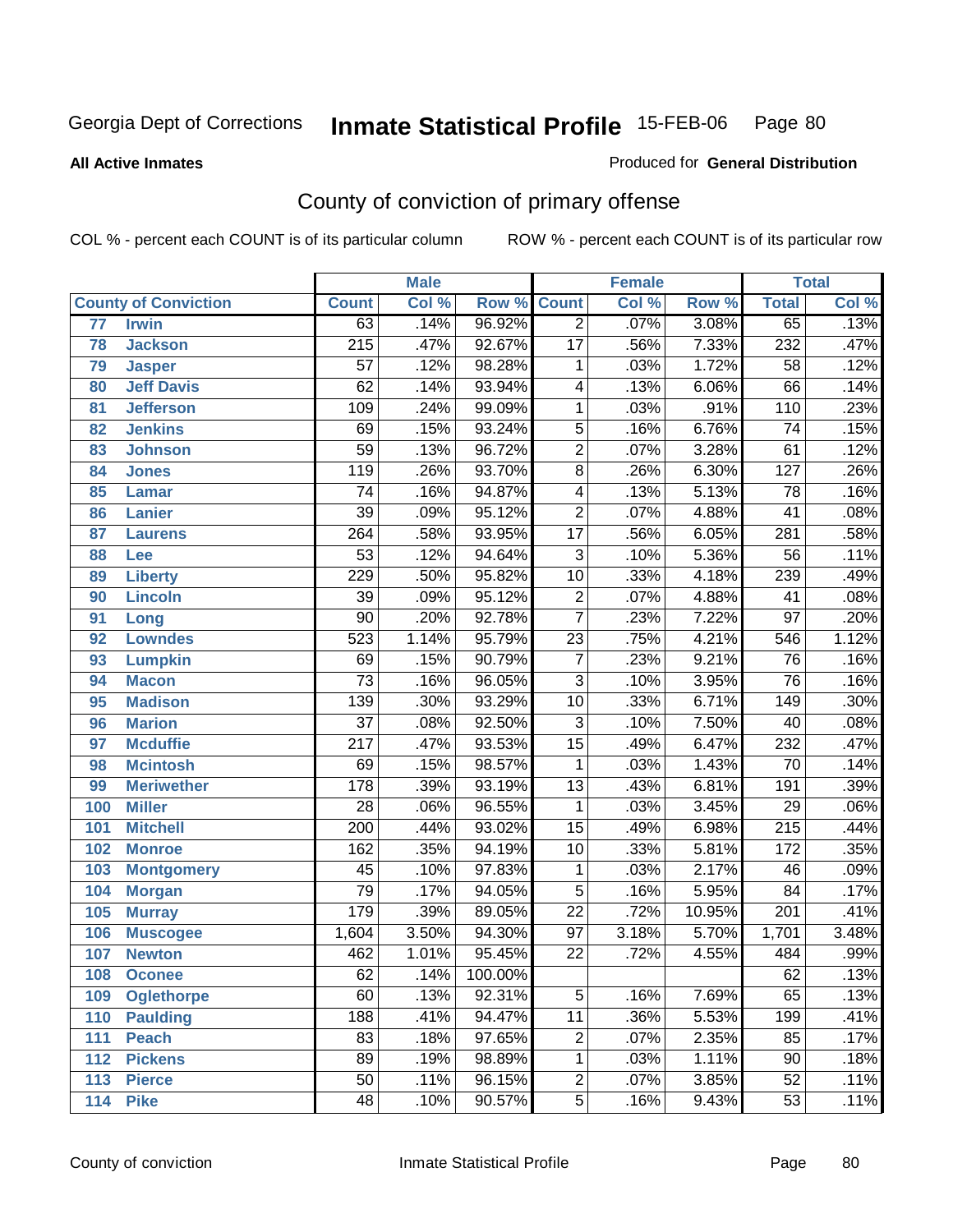Produced for **General Distribution**

#### **All Active Inmates**

# County of conviction of primary offense

|                             |                  | <b>Male</b> |         |                         | <b>Female</b> |        |                  | <b>Total</b> |
|-----------------------------|------------------|-------------|---------|-------------------------|---------------|--------|------------------|--------------|
| <b>County of Conviction</b> | <b>Count</b>     | Col %       | Row %   | <b>Count</b>            | Col %         | Row %  | <b>Total</b>     | Col %        |
| 115<br><b>Polk</b>          | 144              | .31%        | 96.00%  | $\overline{6}$          | .20%          | 4.00%  | 150              | .31%         |
| 116<br><b>Pulaski</b>       | 89               | .19%        | 89.90%  | 10                      | .33%          | 10.10% | 99               | .20%         |
| 117<br><b>Putnam</b>        | 125              | .27%        | 95.42%  | $\overline{6}$          | .20%          | 4.58%  | $\overline{131}$ | .27%         |
| 118<br>Quitman              | $\overline{12}$  | .03%        | 100.00% |                         |               |        | $\overline{12}$  | .02%         |
| 119<br><b>Rabun</b>         | 63               | .14%        | 88.73%  | 8                       | .26%          | 11.27% | $\overline{71}$  | .15%         |
| 120<br><b>Randolph</b>      | 68               | .15%        | 98.55%  | 1                       | .03%          | 1.45%  | 69               | .14%         |
| 121<br><b>Richmond</b>      | 1,820            | 3.97%       | 94.06%  | 115                     | 3.77%         | 5.94%  | 1,935            | 3.96%        |
| 122<br><b>Rockdale</b>      | 392              | .86%        | 93.56%  | 27                      | .88%          | 6.44%  | 419              | .86%         |
| 123<br><b>Schley</b>        | $\overline{20}$  | .04%        | 100.00% |                         |               |        | $\overline{20}$  | .04%         |
| 124<br><b>Screven</b>       | 124              | .27%        | 96.12%  | 5                       | .16%          | 3.88%  | 129              | .26%         |
| <b>Seminole</b><br>125      | $\overline{74}$  | .16%        | 90.24%  | $\overline{8}$          | .26%          | 9.76%  | $\overline{82}$  | .17%         |
| 126<br><b>Spalding</b>      | $\overline{575}$ | 1.26%       | 91.71%  | $\overline{52}$         | 1.70%         | 8.29%  | 627              | 1.28%        |
| 127<br><b>Stephens</b>      | 158              | .34%        | 93.49%  | 11                      | .36%          | 6.51%  | 169              | .35%         |
| 128<br><b>Stewart</b>       | $\overline{38}$  | .08%        | 95.00%  | $\overline{2}$          | .07%          | 5.00%  | 40               | .08%         |
| 129<br><b>Sumter</b>        | 236              | .52%        | 94.02%  | $\overline{15}$         | .49%          | 5.98%  | 251              | .51%         |
| <b>Talbot</b><br>130        | 41               | .09%        | 93.18%  | $\overline{3}$          | .10%          | 6.82%  | 44               | .09%         |
| 131<br><b>Taliaferro</b>    | $\overline{15}$  | .03%        | 88.24%  | $\overline{2}$          | .07%          | 11.76% | $\overline{17}$  | .03%         |
| <b>Tattnall</b><br>132      | 167              | .36%        | 95.98%  | $\overline{7}$          | .23%          | 4.02%  | 174              | .36%         |
| 133<br><b>Taylor</b>        | $\overline{73}$  | .16%        | 96.05%  | $\overline{3}$          | .10%          | 3.95%  | $\overline{76}$  | .16%         |
| <b>Telfair</b><br>134       | 135              | .29%        | 91.84%  | $\overline{12}$         | .39%          | 8.16%  | $\overline{147}$ | .30%         |
| 135<br><b>Terrell</b>       | $\overline{78}$  | .17%        | 98.73%  | $\mathbf{1}$            | .03%          | 1.27%  | 79               | .16%         |
| 136<br><b>Thomas</b>        | 319              | .70%        | 95.80%  | $\overline{14}$         | .46%          | 4.20%  | 333              | .68%         |
| 137<br><b>Tift</b>          | 318              | .69%        | 94.93%  | 17                      | .56%          | 5.07%  | 335              | .69%         |
| <b>Toombs</b><br>138        | 277              | .60%        | 93.27%  | 20                      | .66%          | 6.73%  | 297              | .61%         |
| 139<br><b>Towns</b>         | $\overline{25}$  | .05%        | 96.15%  | 1                       | .03%          | 3.85%  | $\overline{26}$  | .05%         |
| <b>Treutlen</b><br>140      | $\overline{53}$  | .12%        | 89.83%  | $\overline{6}$          | .20%          | 10.17% | 59               | .12%         |
| 141<br><b>Troup</b>         | 625              | 1.36%       | 91.78%  | 56                      | 1.84%         | 8.22%  | 681              | 1.39%        |
| 142<br><b>Turner</b>        | 77               | .17%        | 95.06%  | $\overline{\mathbf{4}}$ | .13%          | 4.94%  | 81               | .17%         |
| 143<br><b>Twiggs</b>        | 45               | .10%        | 93.75%  | $\overline{3}$          | .10%          | 6.25%  | 48               | .10%         |
| 144<br><b>Union</b>         | $\overline{42}$  | .09%        | 93.33%  | $\overline{3}$          | .10%          | 6.67%  | 45               | .09%         |
| 145<br><b>Upson</b>         | 184              | .40%        | 93.40%  | $\overline{13}$         | .43%          | 6.60%  | 197              | .40%         |
| 146<br><b>Walker</b>        | 344              | .75%        | 88.66%  | 44                      | 1.44%         | 11.34% | 388              | .79%         |
| 147<br><b>Walton</b>        | $\overline{308}$ | .67%        | 95.36%  | $\overline{15}$         | .49%          | 4.64%  | 323              | .66%         |
| 148<br><b>Ware</b>          | 351              | .77%        | 94.86%  | $\overline{19}$         | .62%          | 5.14%  | $\overline{370}$ | .76%         |
| <b>Warren</b><br>149        | 46               | .10%        | 95.83%  | 2                       | .07%          | 4.17%  | 48               | .10%         |
| <b>Washington</b><br>150    | 114              | .25%        | 95.80%  | 5                       | .16%          | 4.20%  | 119              | .24%         |
| 151<br><b>Wayne</b>         | 157              | .34%        | 94.01%  | 10                      | .33%          | 5.99%  | 167              | .34%         |
| <b>Webster</b><br>152       | $\overline{12}$  | .03%        | 92.31%  | $\mathbf{1}$            | .03%          | 7.69%  | $\overline{13}$  | .03%         |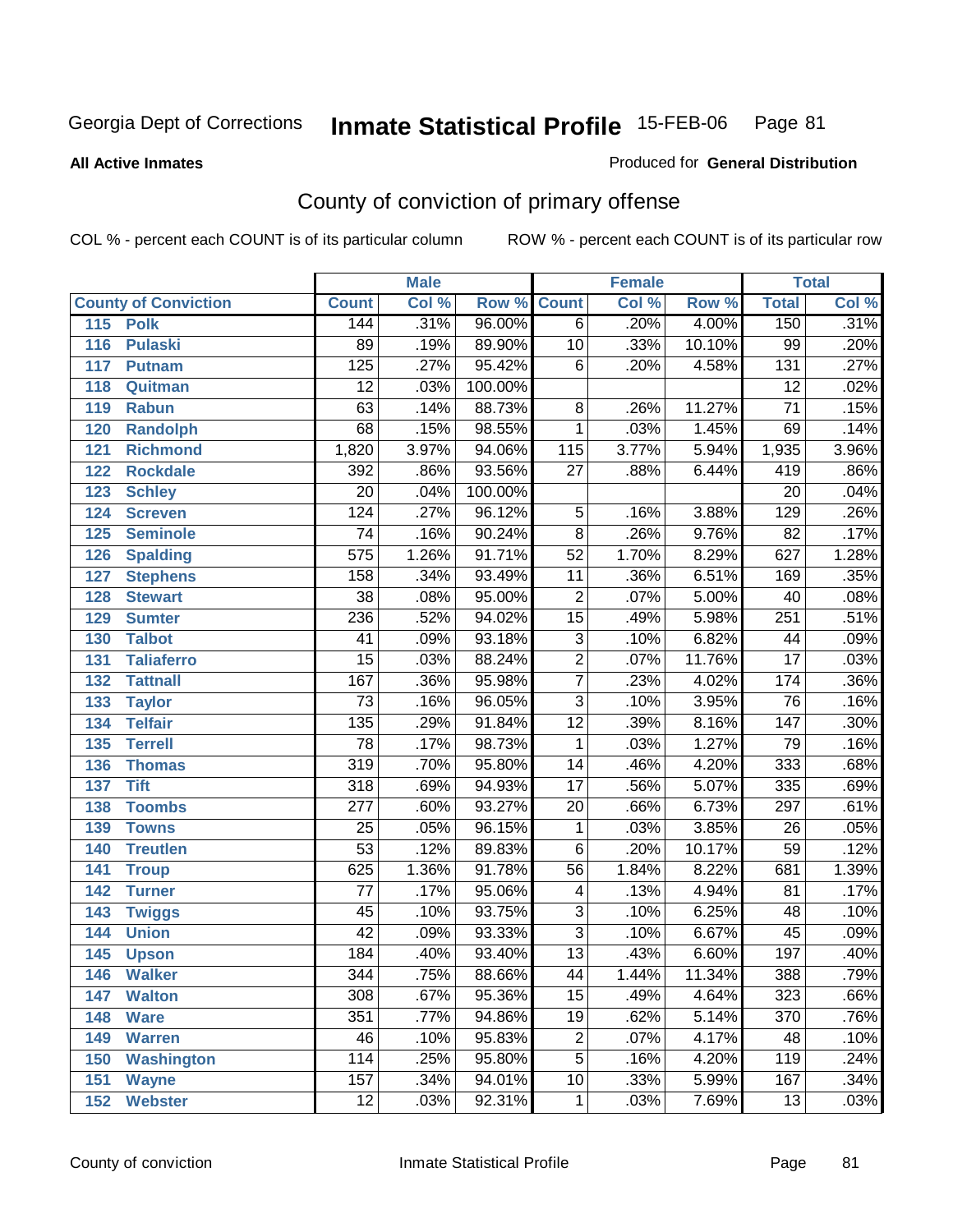**All Active Inmates**

#### Produced for **General Distribution**

# County of conviction of primary offense

|                             | <b>Male</b>    |         |                    |       | <b>Female</b> |          | <b>Total</b> |       |
|-----------------------------|----------------|---------|--------------------|-------|---------------|----------|--------------|-------|
| <b>County of Conviction</b> | <b>Count</b>   | Col %   | <b>Row % Count</b> |       | Col %         | Row %    | Total        | Col % |
| <b>Wheeler</b><br>153       | 38             | $.08\%$ | 95.00%             | 2     | $.07\%$       | $5.00\%$ | 40           | .08%  |
| <b>White</b><br>154         | 68 <sup></sup> | .15%    | 93.15%             | 5     | .16%          | 6.85%    | 73           | .15%  |
| <b>Whitfield</b><br>155     | 690            | 1.51%   | 89.15%             | 84    | 2.75%         | 10.85%   | 774          | 1.58% |
| <b>Wilcox</b><br>156        | 75             | .16%    | 97.40%             | 2     | $.07\%$       | 2.60%    | 77           | .16%  |
| <b>Wilkes</b><br>157        | 75             | $.16\%$ | 93.75%             | 5     | .16%          | 6.25%    | 80           | .16%  |
| <b>Wilkinson</b><br>158     | 55             | .12%    | 94.83%             | 3     | .10%          | 5.17%    | 58           | .12%  |
| <b>Worth</b><br>159         | 150            | $.33\%$ | 96.15%             | 6     | .20%          | 3.85%    | 156          | .32%  |
| <b>Total Rported</b>        | 45,816         | 100%    | 93.76%             | 3,051 | 100%          | 6.24%    | 48,867       | 100%  |

| N    | ៱៱៰    | ^^    | 454              |
|------|--------|-------|------------------|
| тес. | 44 U   | ΖO    |                  |
|      | 46,244 | 3,077 | 10.321<br>7.JZ . |

| <b>Mode</b><br>auent)<br>. | ulton | Copp | <b>ulton</b> |
|----------------------------|-------|------|--------------|
|                            |       |      |              |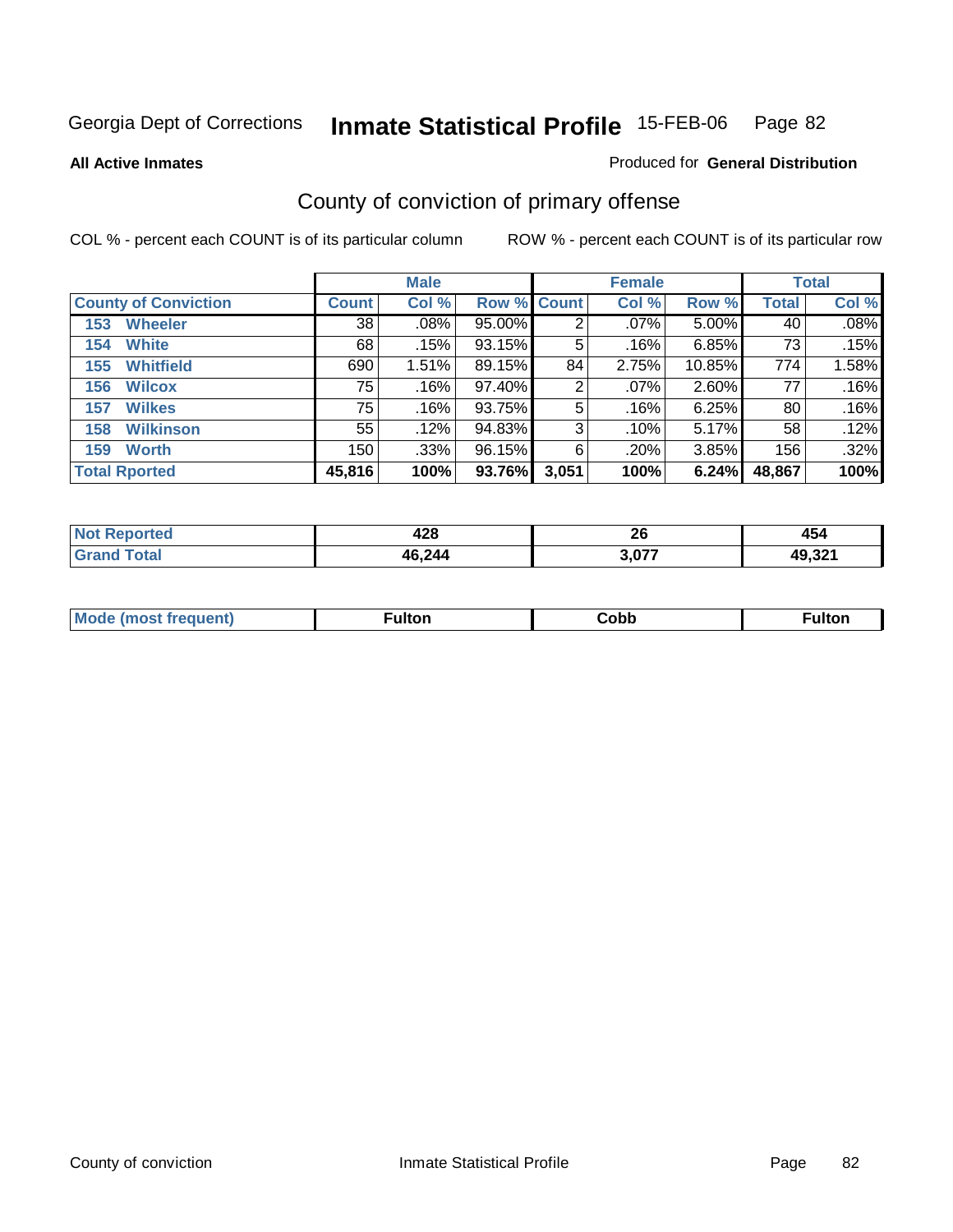#### **All Active Inmates**

#### Produced for **General Distribution**

# Circuit of conviction of primary offense

|                  |                               |                  | <b>Male</b> |        |                  | <b>Female</b> |        |                  | <b>Total</b> |
|------------------|-------------------------------|------------------|-------------|--------|------------------|---------------|--------|------------------|--------------|
|                  | <b>Circuit of Conviction</b>  | <b>Count</b>     | Col %       | Row %  | <b>Count</b>     | Col %         | Row %  | <b>Total</b>     | Col %        |
| 1                | <b>Alapaha Circuit</b>        | 344              | .75%        | 93.48% | $\overline{24}$  | .79%          | 6.52%  | 368              | .75%         |
| $\overline{2}$   | <b>Alcovy Circuit</b>         | 770              | 1.68%       | 95.42% | $\overline{37}$  | 1.21%         | 4.58%  | 807              | 1.65%        |
| 3                | <b>Atlanta Circuit</b>        | 4,279            | 9.34%       | 96.01% | 178              | 5.83%         | 3.99%  | 4,457            | 9.12%        |
| 4                | <b>Atlantic Circuit</b>       | 729              | 1.59%       | 95.80% | 32               | 1.05%         | 4.20%  | 761              | 1.56%        |
| 5                | <b>Augusta Circuit</b>        | 2,282            | 4.98%       | 94.14% | $\overline{142}$ | 4.65%         | 5.86%  | 2,424            | 4.96%        |
| $6\phantom{a}$   | <b>Blue Ridge Circuit</b>     | 535              | 1.17%       | 90.68% | 55               | 1.80%         | 9.32%  | 590              | 1.21%        |
| 7                | <b>Brunswick Circuit</b>      | 871              | 1.90%       | 95.93% | $\overline{37}$  | 1.21%         | 4.07%  | $\overline{908}$ | 1.86%        |
| 8                | <b>Chattahoochee Circuit</b>  | 1,882            | 4.11%       | 94.34% | 113              | 3.70%         | 5.66%  | 1,995            | 4.08%        |
| $\boldsymbol{9}$ | <b>Cherokee Circuit</b>       | 765              | 1.67%       | 89.26% | $\overline{92}$  | 3.02%         | 10.74% | 857              | 1.75%        |
| 10               | <b>Clayton Circuit</b>        | 1,576            | 3.44%       | 94.20% | 97               | 3.18%         | 5.80%  | 1,673            | 3.42%        |
| 11               | <b>Cobb Circuit</b>           | 2,482            | 5.42%       | 91.89% | $\overline{219}$ | 7.18%         | 8.11%  | 2,701            | 5.53%        |
| 12               | <b>Conasauga Circuit</b>      | 869              | 1.90%       | 89.13% | 106              | 3.47%         | 10.87% | $\overline{975}$ | 2.00%        |
| 13               | <b>Cordele Circuit</b>        | 665              | 1.45%       | 93.53% | 46               | 1.51%         | 6.47%  | $\overline{711}$ | 1.45%        |
| 14               | <b>Coweta Circuit</b>         | 1,805            | 3.94%       | 92.95% | $\overline{137}$ | 4.49%         | 7.05%  | 1,942            | 3.97%        |
| 15               | <b>Dougherty Circuit</b>      | 947              | 2.07%       | 94.51% | 55               | 1.80%         | 5.49%  | 1,002            | 2.05%        |
| 16               | <b>Dublin Circuit</b>         | 421              | .92%        | 93.76% | 28               | .92%          | 6.24%  | 449              | .92%         |
| 17               | <b>Eastern Circuit</b>        | 2,314            | 5.05%       | 94.22% | $\overline{142}$ | 4.65%         | 5.78%  | 2,456            | 5.03%        |
| 18               | <b>Flint Circuit</b>          | 421              | .92%        | 92.32% | $\overline{35}$  | 1.15%         | 7.68%  | 456              | .93%         |
| 19               | <b>Griffin Circuit</b>        | 1,086            | 2.37%       | 92.66% | 86               | 2.82%         | 7.34%  | 1,172            | 2.40%        |
| 20               | <b>Gwinnett Circuit</b>       | 1,479            | 3.23%       | 94.20% | 91               | 2.98%         | 5.80%  | 1,570            | 3.21%        |
| 21               | <b>Houston Circuit</b>        | 559              | 1.22%       | 93.95% | $\overline{36}$  | 1.18%         | 6.05%  | 595              | 1.22%        |
| 22               | <b>Lookout Mountain</b>       | 935              | 2.04%       | 90.60% | 97               | 3.18%         | 9.40%  | 1,032            | 2.11%        |
|                  | <b>Circuit</b>                |                  |             |        |                  |               |        |                  |              |
| 23               | <b>Macon Circuit</b>          | 1,085            | 2.37%       | 94.93% | 58               | 1.90%         | 5.07%  | 1,143            | 2.34%        |
| 24               | <b>Middle Circuit</b>         | $\overline{740}$ | 1.62%       | 95.61% | $\overline{34}$  | 1.11%         | 4.39%  | 774              | 1.58%        |
| 25               | <b>Mountain Circuit</b>       | 344              | .75%        | 91.25% | $\overline{33}$  | 1.08%         | 8.75%  | $\overline{377}$ | .77%         |
| 26               | <b>Northeastern Circuit</b>   | 757              | 1.65%       | 91.31% | $\overline{72}$  | 2.36%         | 8.69%  | 829              | 1.70%        |
| 27               | <b>Northern Circuit</b>       | 564              | 1.23%       | 92.16% | 48               | 1.57%         | 7.84%  | 612              | 1.25%        |
| 28               | <b>Ocmulgee Circuit</b>       | 921              | 2.01%       | 94.66% | $\overline{52}$  | 1.70%         | 5.34%  | $\overline{973}$ | 1.99%        |
| 29               | <b>Oconee Circuit</b>         | 560              | 1.22%       | 91.80% | 50               | 1.64%         | 8.20%  | 610              | 1.25%        |
| 30               | <b>Ogeechee Circuit</b>       | 764              | 1.67%       | 93.63% | $\overline{52}$  | 1.70%         | 6.37%  | 816              | 1.67%        |
| 31               | <b>Pataula Circuit</b>        | $\overline{352}$ | .77%        | 96.17% | $\overline{14}$  | .46%          | 3.83%  | 366              | .75%         |
| 32               | <b>Piedmont Circuit</b>       | 503              | 1.10%       | 93.67% | 34               | 1.11%         | 6.33%  | 537              | 1.10%        |
| 33               | <b>Rome Circuit</b>           | 750              | 1.64%       | 89.07% | 92               | 3.02%         | 10.93% | 842              | 1.72%        |
| 34               | <b>South Georgia Circuit</b>  | 740              | 1.62%       | 93.43% | 52               | 1.70%         | 6.57%  | 792              | 1.62%        |
| 35               | <b>Southern Circuit</b>       | 1,207            | 2.63%       | 96.18% | 48               | 1.57%         | 3.82%  | 1,255            | 2.57%        |
| 36               | <b>Southwestern Circuit</b>   | 432              | .94%        | 94.74% | 24               | .79%          | 5.26%  | 456              | .93%         |
| 37               | <b>Stone Mountain Circuit</b> | 2,963            | 6.47%       | 95.70% | 133              | 4.36%         | 4.30%  | 3,096            | 6.34%        |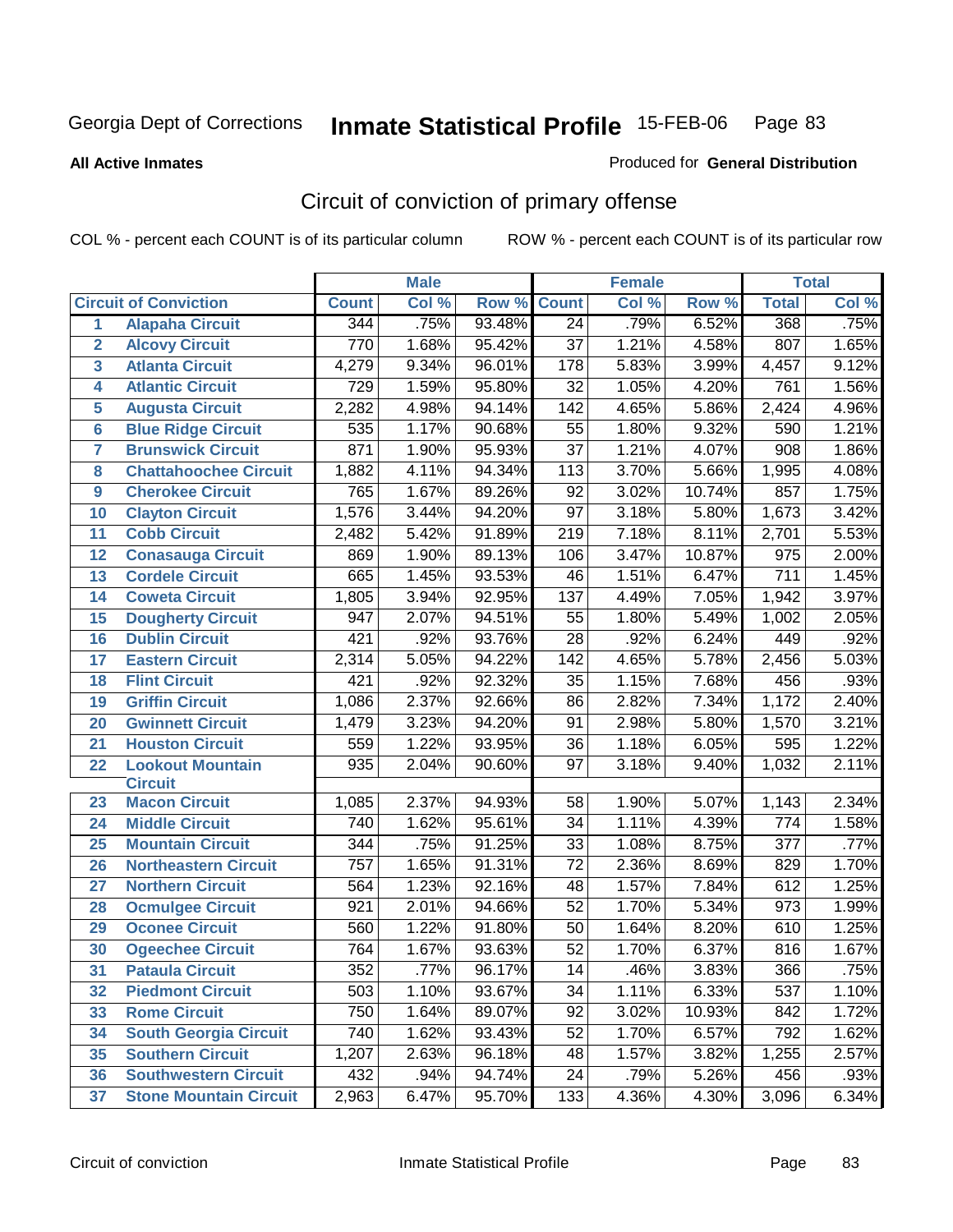**All Active Inmates**

### Produced for **General Distribution**

# Circuit of conviction of primary offense

|    |                              |              | <b>Male</b> |                    |       | <b>Female</b> |          |              | <b>Total</b> |
|----|------------------------------|--------------|-------------|--------------------|-------|---------------|----------|--------------|--------------|
|    | <b>Circuit of Conviction</b> | <b>Count</b> | Col %       | <b>Row % Count</b> |       | Col %         | Row %    | <b>Total</b> | Col %        |
| 38 | <b>Tallapoosa Circuit</b>    | 212          | .46%        | 96.36%             | 8     | .26%          | 3.64%    | 220          | .45%         |
| 39 | <b>Tifton Circuit</b>        | 608          | 1.33%       | 95.45%             | 29    | .95%          | 4.55%    | 637          | 1.30%        |
| 40 | <b>Toombs Circuit</b>        | 399          | .87%        | 93.66%             | 27    | .88%          | 6.34%    | 426          | .87%         |
| 41 | <b>Waycross Circuit</b>      | 780          | 1.70%       | 93.53%             | 54    | 1.77%         | 6.47%    | 834          | 1.71%        |
| 42 | <b>Western Circuit</b>       | 497          | 1.08%       | 94.31%             | 30    | .98%          | 5.69%    | 527          | 1.08%        |
| 43 | <b>Rockdale Circuit</b>      | 392          | .86%        | 93.56%             | 27    | .88%          | 6.44%    | 419          | .86%         |
| 44 | <b>Douglas Circuit</b>       | 955          | 2.08%       | 90.78%             | 97    | 3.18%         | 9.22%    | 1,052        | 2.15%        |
| 45 | <b>Appalachian Circuit</b>   | 312          | .68%        | 91.50%             | 29    | .95%          | $8.50\%$ | 341          | .70%         |
| 46 | <b>Enotah Circuit</b>        | 204          | .45%        | 92.73%             | 16    | .52%          | 7.27%    | 220          | .45%         |
| 47 | <b>Bell-Forsyth Circuit</b>  | 209          | .46%        | 89.70%             | 24    | .79%          | 10.30%   | 233          | .48%         |
| 48 | <b>Towaliga Circuit</b>      | 362          | .79%        | 95.26%             | 18    | .59%          | 4.74%    | 380          | .78%         |
| 49 | <b>Paulding Circuit</b>      | 188          | .41%        | 94.47%             | 11    | .36%          | 5.53%    | 199          | .41%         |
|    | <b>Total Rported</b>         | 45,816       | 100%        | 93.76%             | 3,051 | 100%          | 6.24%    | 48,867       | 100%         |

| чео- | Λ 9 Ω<br>42ŏ | ^^<br>ZU | 454    |
|------|--------------|----------|--------|
|      | 46,244       | 2.077    | AQ 221 |

| IМ<br>1 L C<br>. |  |  |  | nhr | --- |
|------------------|--|--|--|-----|-----|
|------------------|--|--|--|-----|-----|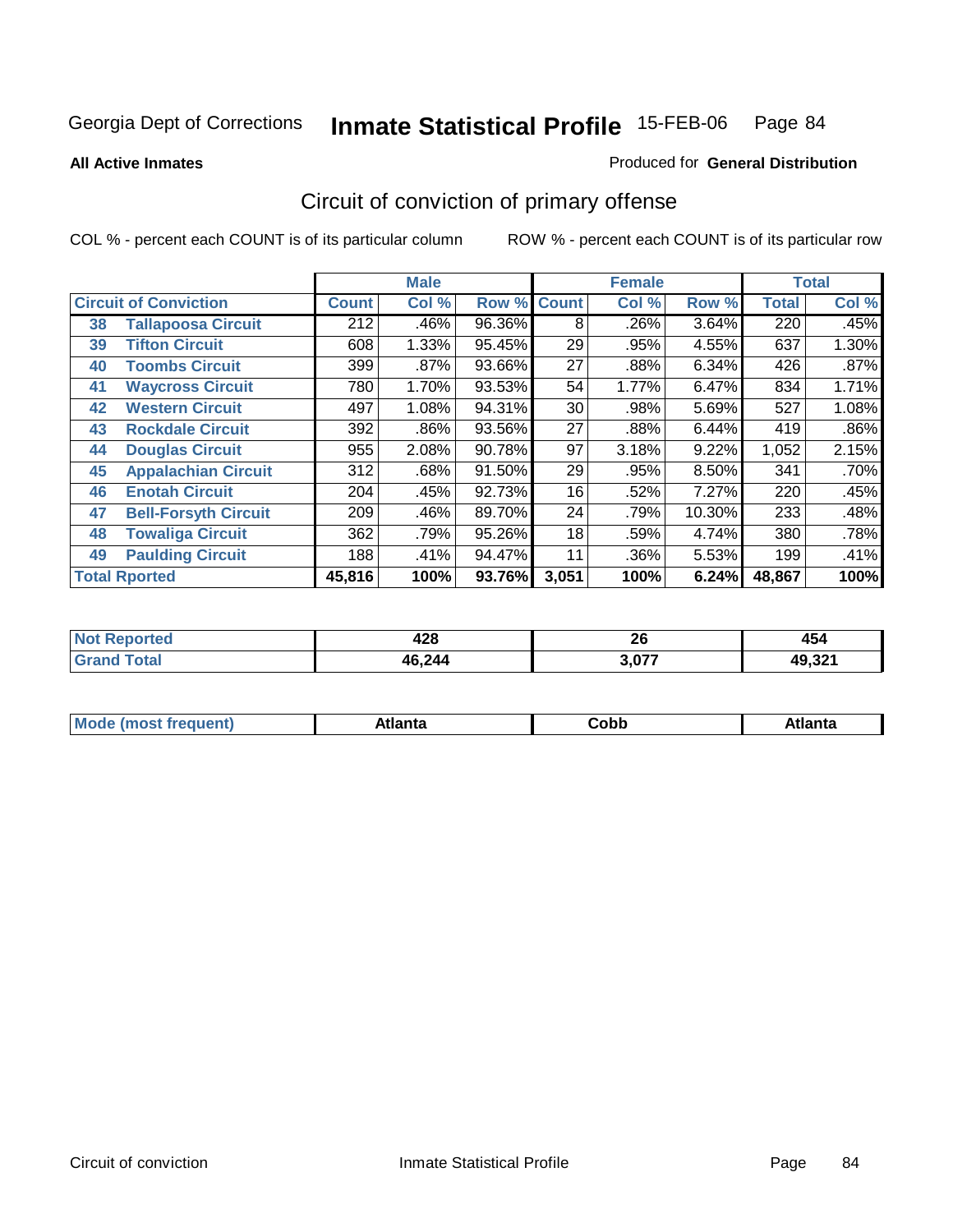### **All Active Inmates**

### Produced for **General Distribution**

### Years served (jail + prison) in this incarceration

|                              |                  | <b>Male</b> |         |                  | <b>Female</b> |        |                  | <b>Total</b> |
|------------------------------|------------------|-------------|---------|------------------|---------------|--------|------------------|--------------|
| <b>Years Served</b>          | <b>Count</b>     | Col %       | Row %   | <b>Count</b>     | Col %         | Row %  | <b>Total</b>     | Col %        |
| Less than one year           | 7,914            | 17.49%      | 89.37%  | 941              | 31.10%        | 10.63% | 8,855            | 18.35%       |
| 1 to 1.99 years              | 8,964            | 19.81%      | 91.99%  | $\overline{781}$ | 25.81%        | 8.01%  | 9,745            | 20.19%       |
| 2 to 2.99 years              | 5,568            | 12.31%      | 93.94%  | 359              | 11.86%        | 6.06%  | 5,927            | 12.28%       |
| 3 to 3.99 years              | 3,972            | 8.78%       | 95.14%  | $\sqrt{203}$     | 6.71%         | 4.86%  | 4,175            | 8.65%        |
| $\overline{4}$ to 4.99 years | 3,109            | 6.87%       | 95.13%  | 159              | 5.25%         | 4.87%  | 3,268            | 6.77%        |
| 5 to 5.99 years              | 2,258            | 4.99%       | 95.96%  | $\overline{95}$  | 3.14%         | 4.04%  | 2,353            | 4.88%        |
| $6$ to 6.99 years            | 2,003            | 4.43%       | 95.11%  | 103              | 3.40%         | 4.89%  | 2,106            | 4.36%        |
| $\overline{7}$ to 7.99 years | 1,955            | 4.32%       | 95.88%  | 84               | 2.78%         | 4.12%  | 2,039            | 4.22%        |
| 8 to 8.99 years              | 1,773            | 3.92%       | 96.46%  | 65               | 2.15%         | 3.54%  | 1,838            | 3.81%        |
| 9 to 9.99 years              | 1,497            | 3.31%       | 98.04%  | $\overline{30}$  | 0.99%         | 1.96%  | 1,527            | 3.16%        |
| 10 to 10.99 years            | 972              | 2.15%       | 96.72%  | $\overline{33}$  | 1.09%         | 3.28%  | 1,005            | 2.08%        |
| 11 to 11.99 years            | 847              | 1.87%       | 96.25%  | $\overline{33}$  | 1.09%         | 3.75%  | 880              | 1.82%        |
| 12 to 12.99 years            | 800              | 1.77%       | 95.58%  | $\overline{37}$  | 1.22%         | 4.42%  | 837              | 1.73%        |
| 13 to 13.99 years            | 606              | 1.34%       | 96.81%  | $\overline{20}$  | 0.66%         | 3.19%  | 626              | 1.30%        |
| 14 to 14.99 years            | 561              | 1.24%       | 96.72%  | $\overline{19}$  | 0.63%         | 3.28%  | 580              | 1.20%        |
| 15 to 15.99 years            | 431              | 0.95%       | 96.42%  | 16               | 0.53%         | 3.58%  | 447              | 0.93%        |
| 16 to 16.99 years            | $\overline{310}$ | 0.69%       | 97.79%  | $\overline{7}$   | 0.23%         | 2.21%  | $\overline{317}$ | 0.66%        |
| 17 to 17.99 years            | $\overline{307}$ | 0.68%       | 96.85%  | $\overline{10}$  | 0.33%         | 3.15%  | $\overline{317}$ | 0.66%        |
| 18 to 18.99 years            | 261              | 0.58%       | 97.03%  | 8                | 0.26%         | 2.97%  | 269              | 0.56%        |
| 19 to 19.99 years            | 207              | 0.46%       | 97.64%  | $\overline{5}$   | 0.17%         | 2.36%  | $\overline{212}$ | 0.44%        |
| 20 to 20.99 years            | 178              | 0.39%       | 97.27%  | $\overline{5}$   | 0.17%         | 2.73%  | 183              | 0.38%        |
| 21 to 21.99 years            | $\overline{128}$ | 0.28%       | 96.24%  | $\overline{5}$   | 0.17%         | 3.76%  | $\overline{133}$ | 0.28%        |
| 22 to 22.99 years            | 100              | 0.22%       | 98.04%  | $\overline{2}$   | 0.07%         | 1.96%  | 102              | 0.21%        |
| 23 to 23.99 years            | $\overline{81}$  | 0.18%       | 100.00% |                  |               |        | 81               | 0.17%        |
| 24 to 24.99 years            | 107              | 0.24%       | 98.17%  | $\overline{2}$   | 0.07%         | 1.83%  | 109              | 0.23%        |
| 25 to 25.99 years            | $\overline{73}$  | 0.16%       | 98.65%  | $\overline{1}$   | 0.03%         | 1.35%  | $\overline{74}$  | 0.15%        |
| 26 to 26.99 years            | $\overline{53}$  | 0.12%       | 98.15%  | $\mathbf 1$      | 0.03%         | 1.85%  | 54               | 0.11%        |
| 27 to 27.99 years            | $\overline{47}$  | 0.10%       | 97.92%  | $\mathbf{1}$     | 0.03%         | 2.08%  | $\overline{48}$  | 0.10%        |
| 28 to 28.99 years            | $\overline{36}$  | 0.08%       | 100.00% |                  |               |        | $\overline{36}$  | 0.07%        |
| 29 to 29.99 years            | $\overline{33}$  | 0.07%       | 100.00% |                  |               |        | $\overline{33}$  | 0.07%        |
| Thirty + years               | $\overline{88}$  | 0.19%       | 98.88%  | $\mathbf{1}$     | 0.03%         | 1.12%  | 89               | 0.18%        |
| <b>Total Reported</b>        | 45,239           | 100%        | 93.73%  | 3,026            | 100%          | 6.27%  | 48,265           | 100%         |

| τeα<br>NO | ,005   |     | 056. ا            |
|-----------|--------|-----|-------------------|
|           | 46,244 | 077 | AQ 221<br>49.JZ I |

| <b>Mean</b><br>(average) | 4.94               | 3.17               | 4.83          |
|--------------------------|--------------------|--------------------|---------------|
| Median (middle)          | 3.03               | 1.65               | 2.92          |
| Mode (most frequent)     | Less than one year | Less than one year | Less than one |
|                          |                    |                    | vear          |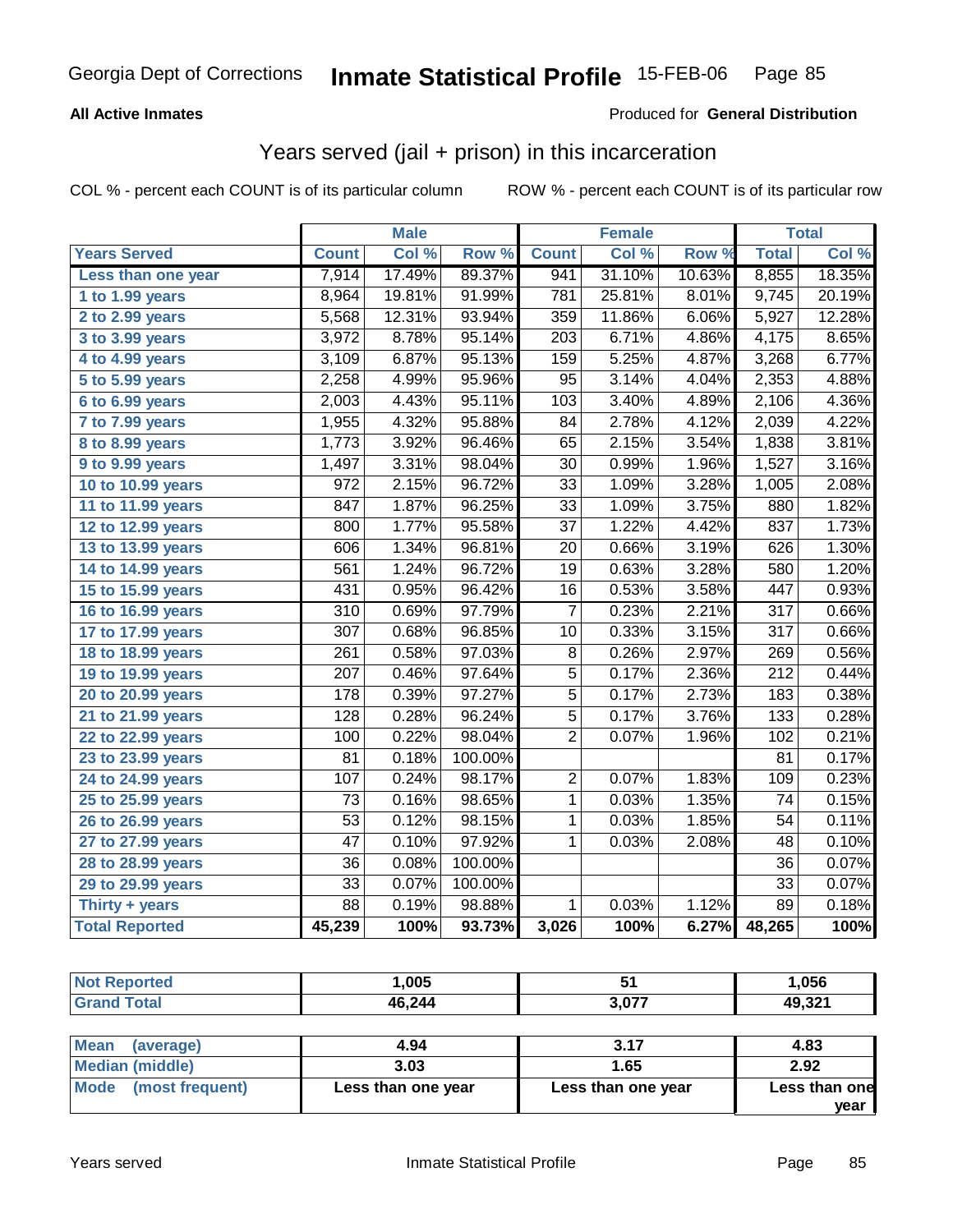### **All Active Inmates**

Produced for **General Distribution**

### Results of most recent HIV tests

|                         |              | <b>Male</b> |           |              | <b>Female</b> |          |        | Total  |
|-------------------------|--------------|-------------|-----------|--------------|---------------|----------|--------|--------|
| <b>HIV Test Results</b> | <b>Count</b> | Col %       | Row %     | <b>Count</b> | Col %         | Row %    | Total  | Col %  |
| <b>Positive</b>         | 850          | 1.88%       | $90.62\%$ | 88           | 3.03%         | $9.38\%$ | 938    | 1.95%  |
| <b>Negative</b>         | 44,431       | $98.10\%$   | 94.04%    | 2,817        | $96.97\%$     | $5.96\%$ | 47,248 | 98.03% |
| <b>Indeterminate</b>    | 9            | 0.02%       | 100.00%   |              |               |          |        | 0.02%  |
| <b>Refused</b>          |              | 0.01%       | 100.00%   |              |               |          |        | 0.01%  |
| Total Reported          | 45,291       | 100%        | 93.97%    | 2,905        | 100%          | 6.03%    | 48,196 | 100.0% |

| <b>Not</b><br><b>Reported</b> | 953    | $4 - C$<br>. | .125              |
|-------------------------------|--------|--------------|-------------------|
| <b>Total</b><br><b>Gran</b>   | 46,244 | 3 N77        | 49 321<br>49.JZ . |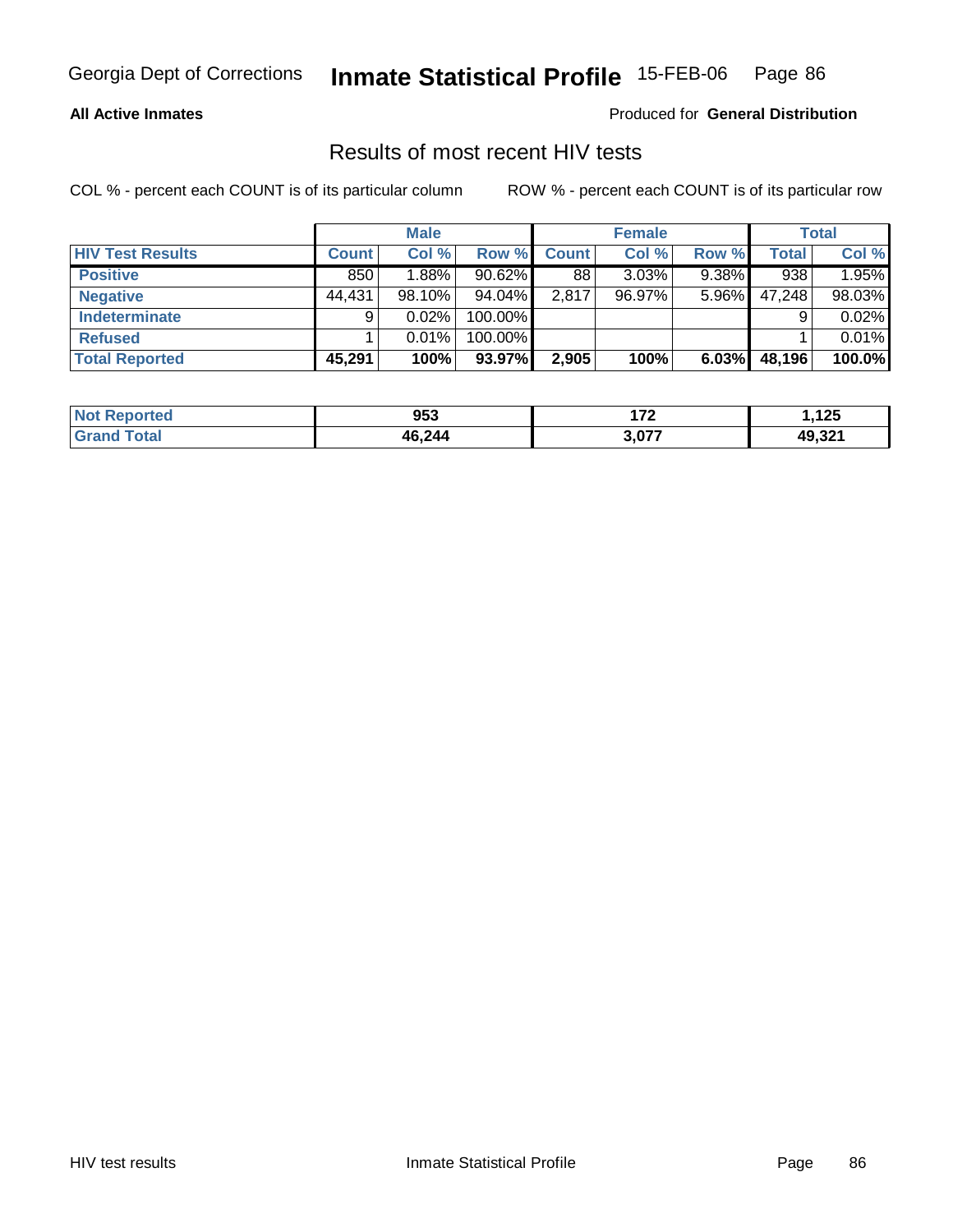### **All Active Inmates**

#### Produced for **General Distribution**

### Results of most recent tuberculosis test

|                                  |              | <b>Male</b> |           |       | <b>Female</b> |          |        | <b>Total</b> |
|----------------------------------|--------------|-------------|-----------|-------|---------------|----------|--------|--------------|
| <b>Tuberculosis Test Results</b> | <b>Count</b> | Col %       | Row %     | Count | Col %         | Row %    | Total  | Col %        |
| <b>Positive on current test</b>  | 2.819        | 6.25%       | $96.71\%$ | 96    | $3.29\%$      | $3.29\%$ | 2,915  | 6.07%        |
| <b>Positive on previous test</b> | 5,191        | $11.50\%$   | 96.83%    | 170   | $5.82\%$      | $3.17\%$ | 5,361  | 11.16%       |
| <b>Negative</b>                  | 37,097       | $82.21\%$   | 93.32%    | 2,654 | 90.89%        | $6.68\%$ | 39,751 | 82.74%       |
| <b>Refused</b>                   | 16           | $0.04\%$    | 100.00%   |       |               |          | 16     | 0.03%        |
| <b>Total Reported</b>            | 45,123       | 100%        | 93.92%    | 2,920 | 100%          | 6.08%    | 48,043 | 100%         |

| <b>Not</b><br><b>Reported</b> | 101<br>. | 157   | 278. ا |
|-------------------------------|----------|-------|--------|
| <b>Total</b><br><b>Grand</b>  | 46,244   | 3,077 | 49,321 |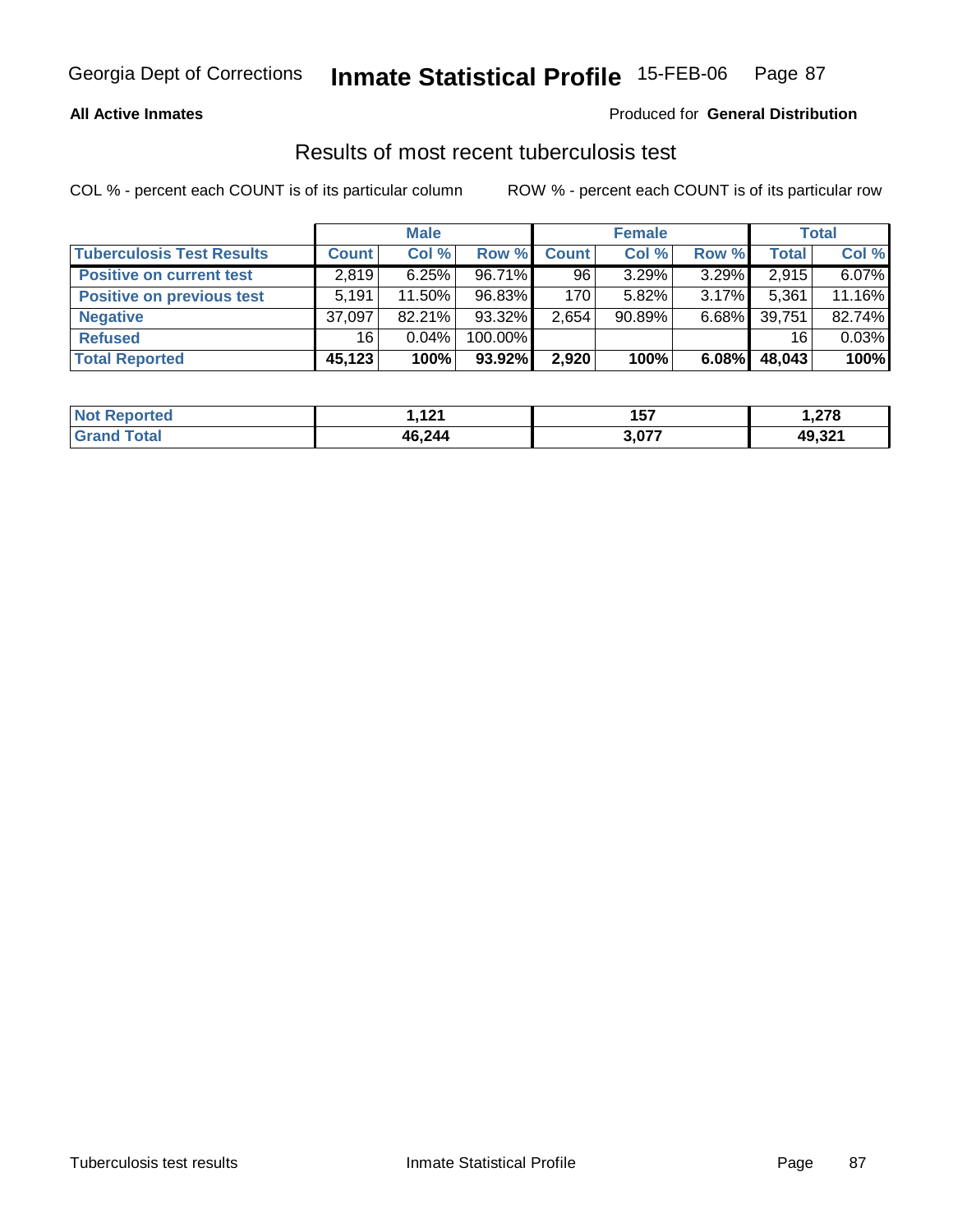### **All Active Inmates**

Produced for **General Distribution**

### Results of most recent syphilis test

|                                 | <b>Male</b>  |          |         |             | <b>Female</b> |          | Total   |          |
|---------------------------------|--------------|----------|---------|-------------|---------------|----------|---------|----------|
| <b>Syphilis Test Results</b>    | <b>Count</b> | Col %    |         | Row % Count | Col %         | Row %    | Total . | Col %    |
| <b>Positive on current test</b> | 783          | $1.77\%$ | 85.67%  | 131         | $4.51\%$      | 14.33%   | 914     | $1.93\%$ |
| <b>Negative</b>                 | 43.555       | 98.23%   | 94.02%  | 2.771       | $95.49\%$     | $5.98\%$ | 46,326  | 98.07%   |
| <b>Total Reported</b>           | 44,338       | 100%     | 93.86%I | 2,902       | 100%          | 6.14%    | 47,240  | 100%     |

| <b>Not Reported</b> | .906   | 175   | 2,081  |
|---------------------|--------|-------|--------|
| <b>Grand Total</b>  | 46,244 | 3,077 | 49,321 |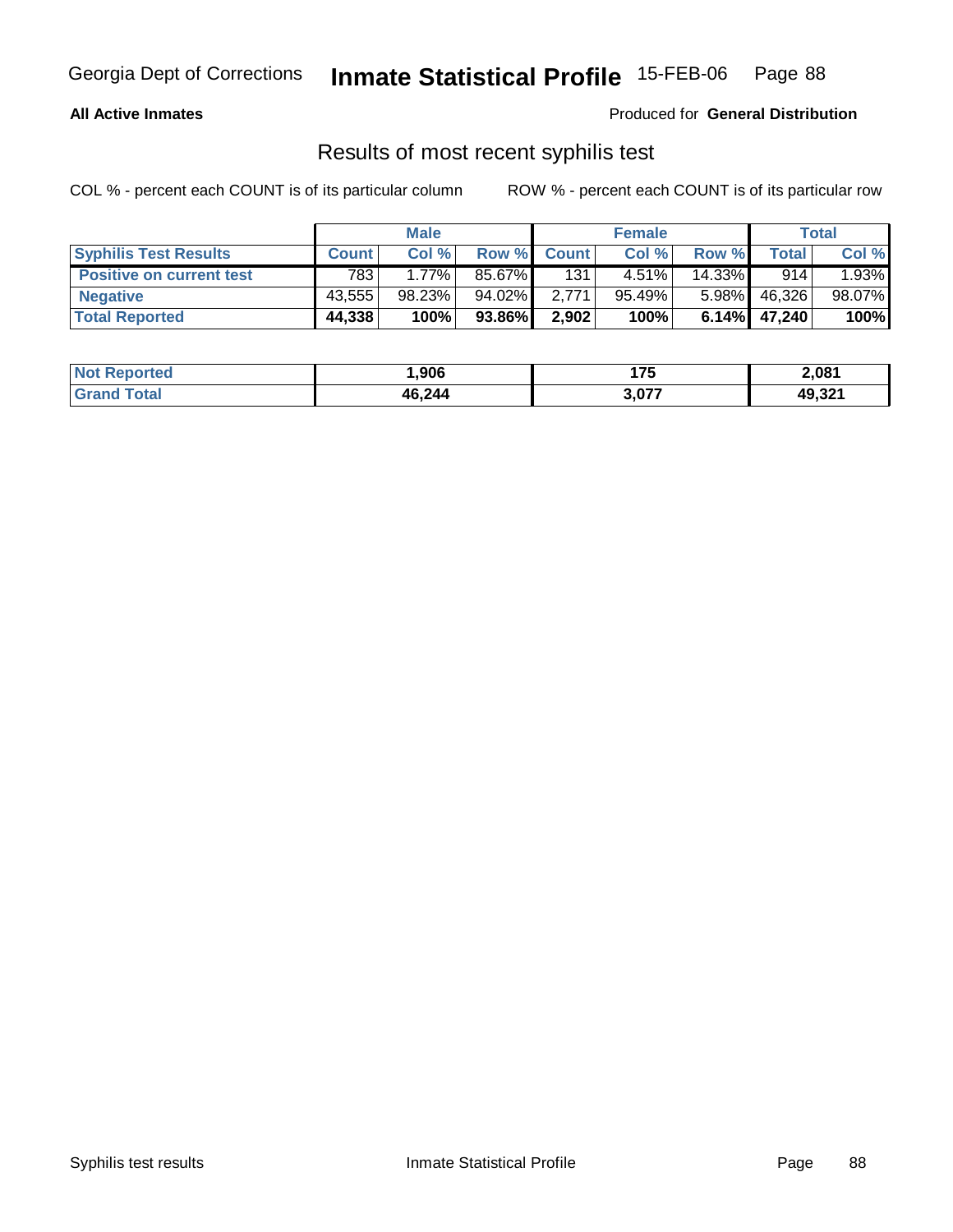### **All Active Inmates**

#### Produced for **General Distribution**

### Results of most recent Hepatitis-C test

|                                 | <b>Male</b>  |           |            | <b>Female</b> |           |          | <b>Total</b> |        |
|---------------------------------|--------------|-----------|------------|---------------|-----------|----------|--------------|--------|
| <b>Hepatitis-C Test Results</b> | <b>Count</b> | Col %     | Row %      | <b>Count</b>  | Col %     | Row %    | Total        | Col %  |
| <b>Positive on current test</b> | 171          | 47.37%    | $97.16\%$  |               | 83.33%    | $2.84\%$ | 176          | 47.96% |
| <b>Negative</b>                 | 187          | $51.80\%$ | 99.47%     |               | $16.67\%$ | 0.53%    | 188          | 51.23% |
| Indeterminate                   | 2            | 0.83%     | $100.00\%$ |               |           |          |              | 0.82%  |
| <b>Total Reported</b>           | 361          | 100%      | 98.37%     |               | 100%      | 1.63%    | 367          | 100.0% |

| <b>Not Reported</b> | 45,883 | 3,071 | 48,954 |
|---------------------|--------|-------|--------|
| <b>Grand Total</b>  | 46,244 | 3,077 | 49,321 |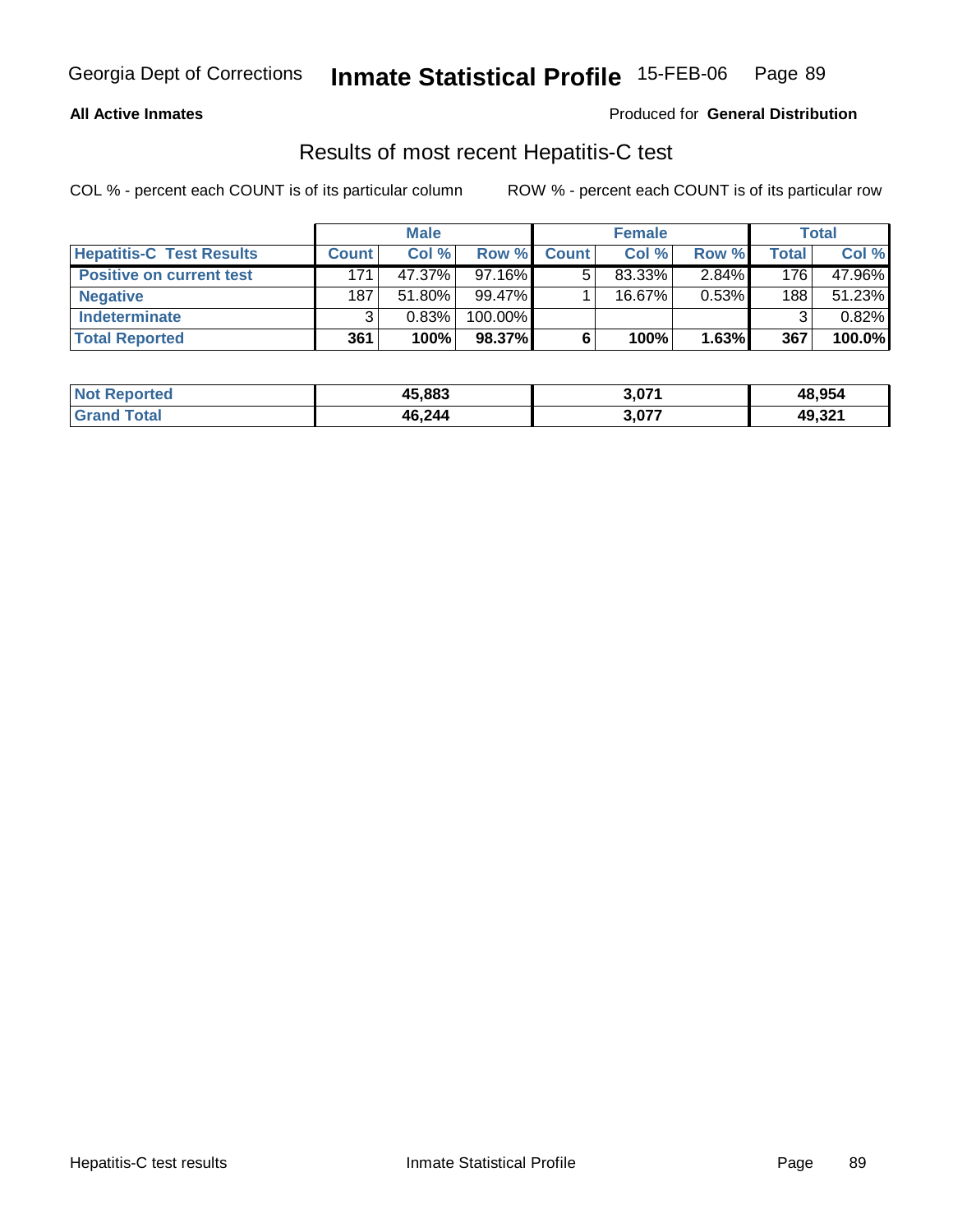### **All Active Inmates**

### Produced for **General Distribution**

# Results of most recent pregnancy test

|                                 | <b>Male</b>  |            |          |              | <b>Female</b> |         | <b>Total</b> |        |
|---------------------------------|--------------|------------|----------|--------------|---------------|---------|--------------|--------|
| <b>Pregnancy Test Results</b>   | <b>Count</b> | Col %      | Row %    | <b>Count</b> | Col %         | Row %   | <b>Total</b> | Col %  |
| <b>Positive on current test</b> |              |            |          | 53           | 1.93%         | 100.00% | 53           | 1.93%  |
| <b>Negative</b>                 |              | $100.00\%$ | $0.04\%$ | 2,689        | $98.03\%$     | 99.96%  | 2,690        | 98.03% |
| <b>Indeterminate</b>            |              |            |          |              | $0.04\%$      | 100.00% |              | 0.04%  |
| <b>Total Reported</b>           |              | 100%       | 0.04%    | 2,743        | 100%          | 99.96%  | 2.744        | 100%   |

| <b>Not Reported</b> | 46,243 | 334   | 46,577 |
|---------------------|--------|-------|--------|
| 'otal               | 46,244 | 3,077 | 49,321 |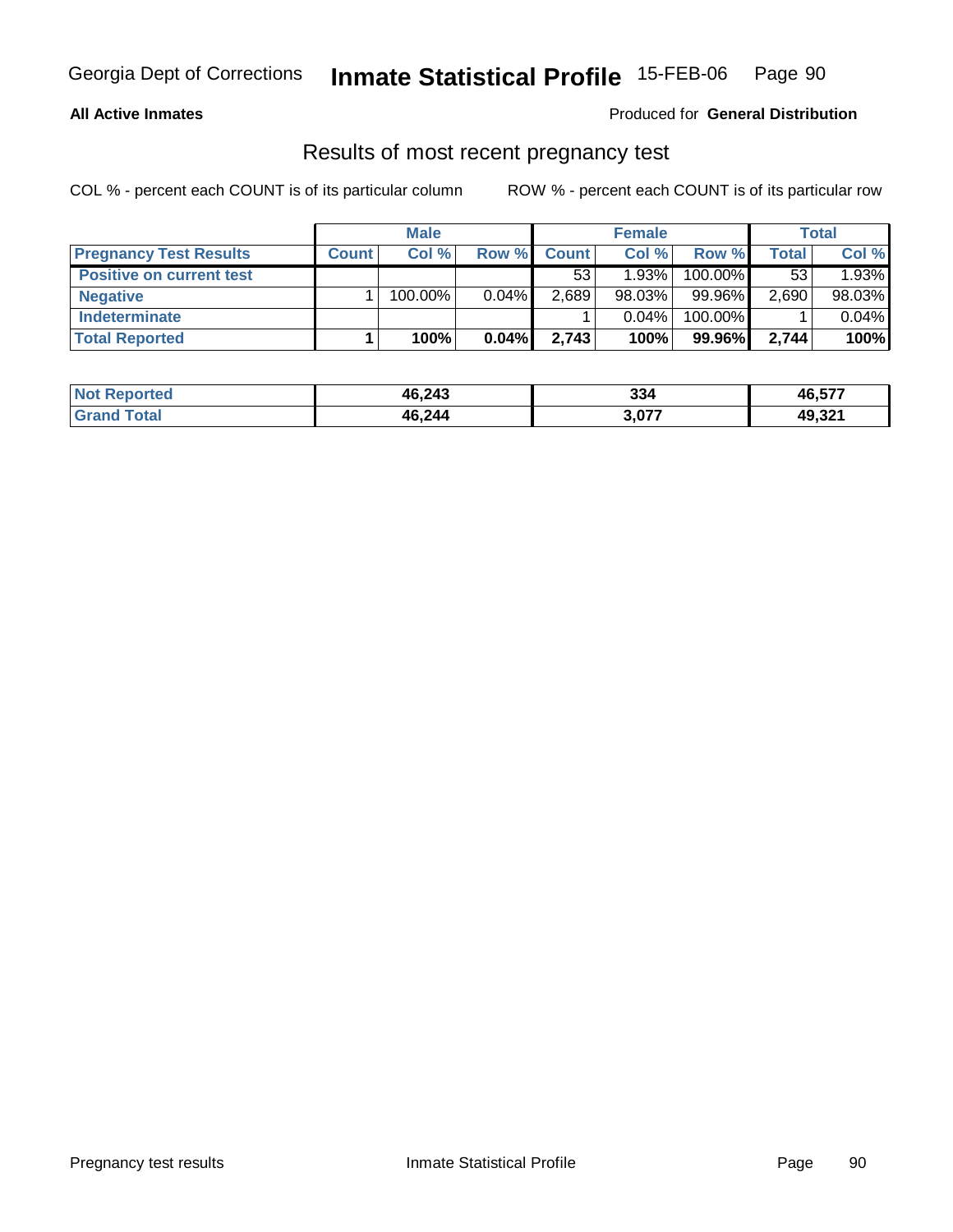### **All Active Inmates**

### Produced for **General Distribution**

### Results of most recent diabetes test

|                                 | <b>Male</b>  |                       |             | <b>Female</b> |          | Total            |         |
|---------------------------------|--------------|-----------------------|-------------|---------------|----------|------------------|---------|
| <b>Diabetes Test Results</b>    | <b>Count</b> | Col %                 | Row % Count | Col %         | Row %    | $\mathsf{Total}$ | Col %   |
| <b>Positive on current test</b> | 98           | $100.\overline{00\%}$ | 98.99%I     | $100.00\%$    | $1.01\%$ | 99               | 100.00% |
| <b>Total Reported</b>           | 98           | 100%                  | 98.99%I     | 100%          | $1.01\%$ | 99               | 100%    |

| <b>Not Reported</b> | 46,146 | 3,076 | 49,222 |
|---------------------|--------|-------|--------|
| Γotal<br>⊪Gran⊂     | 46,244 | 3,077 | 49,321 |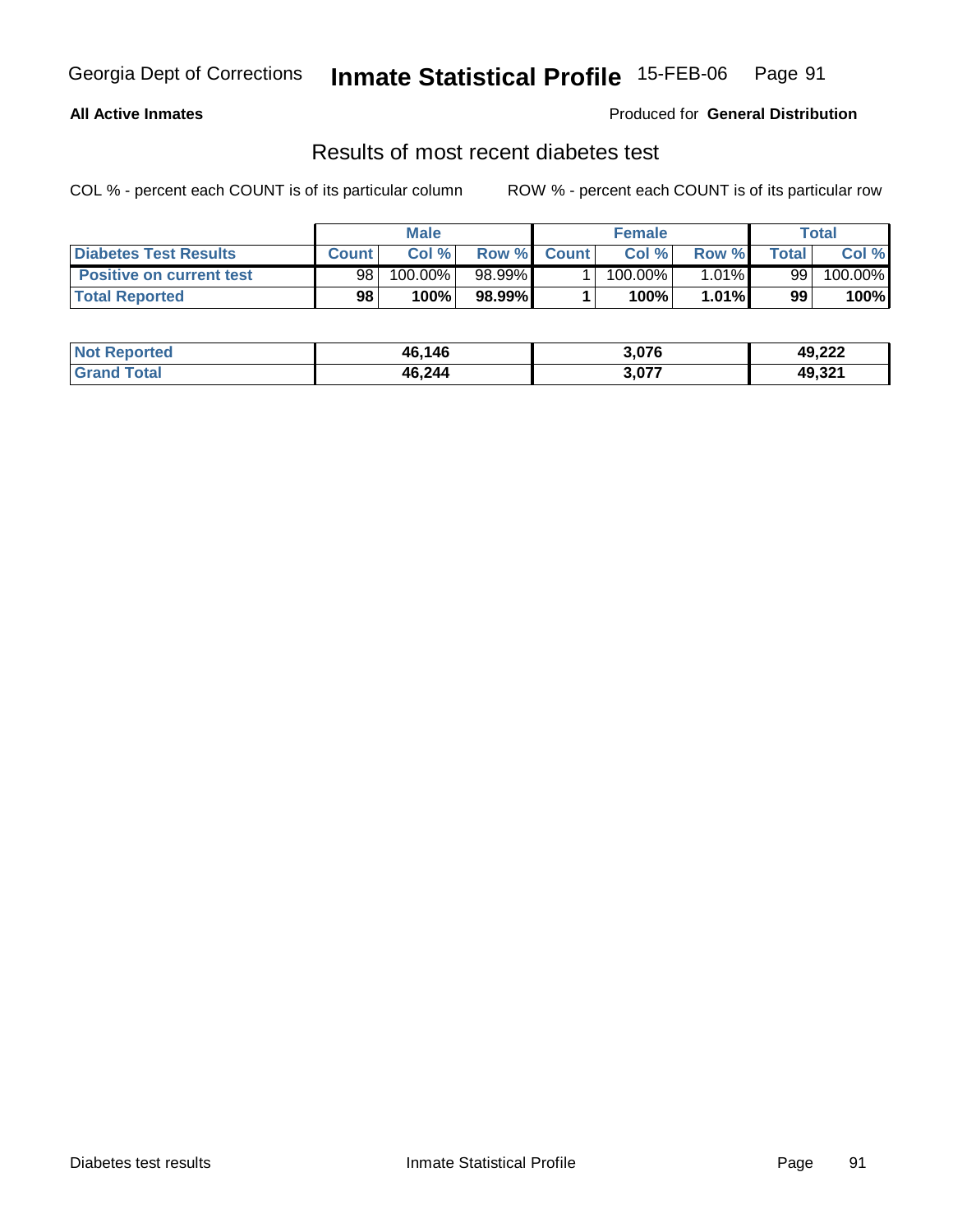### **All Active Inmates**

#### Produced for **General Distribution**

### Results of most recent hypertension test

|                                  | <b>Male</b> |           |           |              | <b>Female</b> |          | Total        |           |
|----------------------------------|-------------|-----------|-----------|--------------|---------------|----------|--------------|-----------|
| <b>Hypertension Test Results</b> | Count       | Col%      | Row %     | <b>Count</b> | Col%          | Row %    | <b>Total</b> | Col %     |
| <b>Positive on current test</b>  | 414         | $97.87\%$ | 99.04%    |              | 100.00%       | $0.96\%$ | 418          | $97.89\%$ |
| <b>Negative</b>                  |             | 2.13%     | 100.00%   |              |               |          |              | $2.11\%$  |
| <b>Total Reported</b>            | 423         | 100%      | $99.06\%$ |              | 100%          | $0.94\%$ | 427          | 100%      |

| <b>Not Reported</b> | 45,821 | 3,073 | 48,894 |
|---------------------|--------|-------|--------|
| <b>Grand Total</b>  | 46,244 | 3,077 | 49,321 |